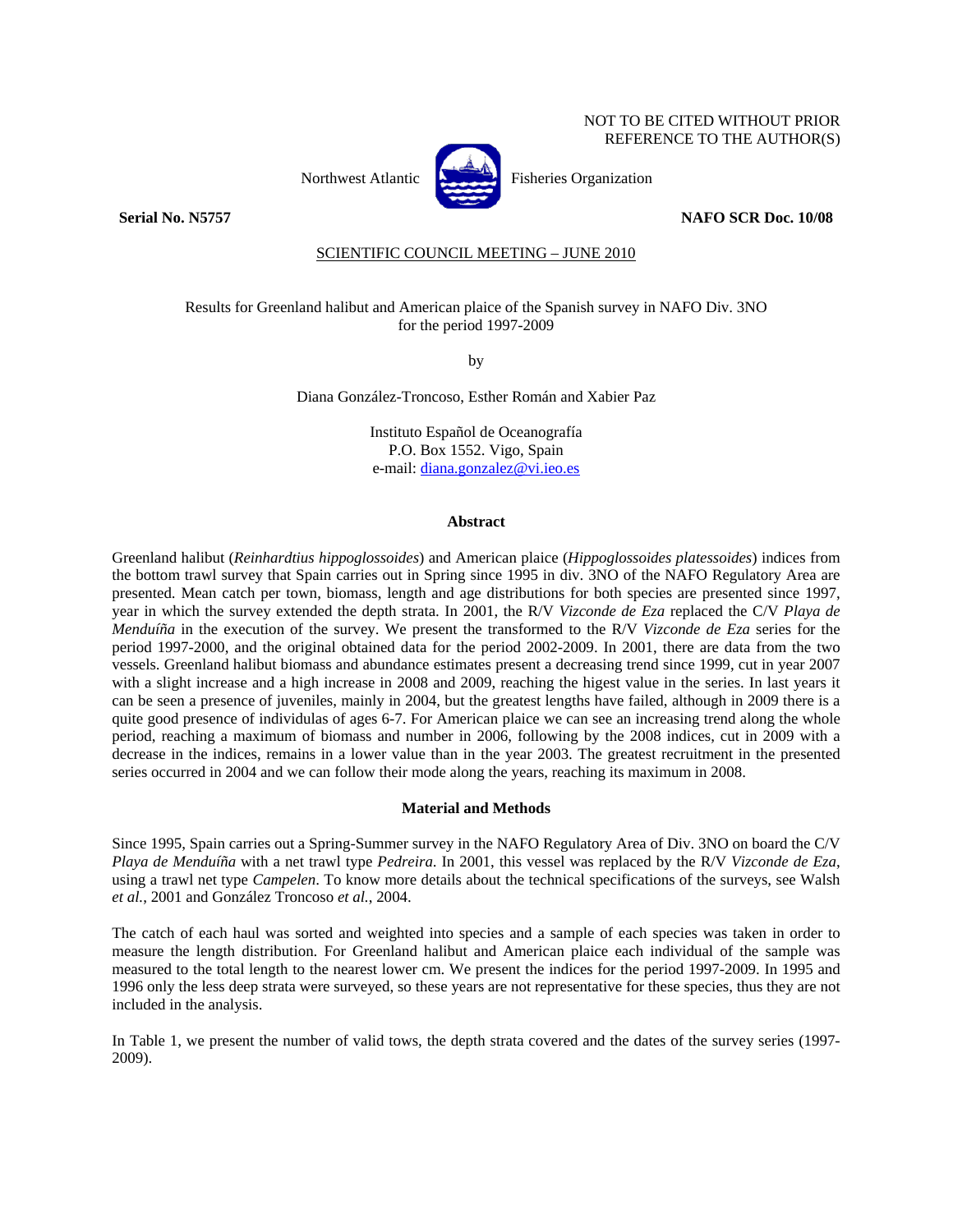For each species, all the indices are presented transformed until 2000 and no-transformed in the period 2002-2009. In the year 2001, there are data transformed from the former vessel with original data from the new vessel. To know more about the transformation, see González-Troncoso *et al*., 2005 and González-Troncoso *et al*., 2006. We present per haul the mean catch, the stratified mean catch per tow and the biomass with their variance per year; the length distribution in number per haul stratified mean catches per length, sex and year; as well as the mean catches per tow age numbers with their mean length and mean weight by age. The age numbers were calculated starting from the stratified mean catches per haul length distribution applying the Age Length Key (ALK) for age-length keys. Weight at age was calculated by applying the length/weight relationship for each year to the mean length.

Due to technical problems in the vessel, this year two strata were not surveyed and six more have only one haul, so there are no standard deviations for these strata. As only one of these strata usually have catch of American plaice, this fact is not significant for the calculation of the final standard deviation for the mean weight per tow and biomass for this species. The same does not occur for Greenland halibut, as the strata are the deepest, so a recalculation must be made. So, for this species, to calculate the standard deviation, we put together the catch of the strata with only one haul in the same range of depth and calculate the standard deviation as if they were only one stratum. The total variance was calculated as usual with this single stratum.

### **Results**

# **Greenland halibut**

The Greenland halibut stock in Subarea 2 and Div. 3KLMNO is considered to be part of a biological stock complex, which includes Subareas 0 and 1. Abundance and biomass indices were available from research vessel surveys by Canada in Div. 2J+3KLMNO (1978-2008), EU in Div. 3M (1988-2008) and EU-Spain in Div. 3NO (1995-2008). In 2003 the Fisheries Commission implemented a fifteen year rebuilding plan for this stock, establishing progressively decreasing TACs. The catches in 2004-2008 have exceeded the rebuilding plan TACs by 30% on average, despite reductions in fishing effort.

The exploitable biomass (age 5+) was reduced to low levels in 1995-97 due to very high catches and high fishing mortality. It increased during 1998-2000 due to greatly reduced catches, much lower fishing mortality and improved recruitment. However, increasingly higher catches and fishing mortality since then accompanied by poorer recruitment has caused a subsequent decline. The current (2004-2008) estimates of exploitable biomass are amongst the lowest in the series. Recent recruitment has been far below average, and fishing mortality, although decreasing, remains high.

So, the exploitable biomass has been declining in recent years and is presently estimated to be at its lowest observed level. All recruiting year-classes since the 1996 year-class have been below average. Fishing mortality in ages 5-10 was very high in 1991-1994, then declined in 1995 and increased since then with some decline after 2003 (NAFO, 2009). Our results up to 2008 confirm these results presented by the Scientific Council last year.

# **Mean catches and Biomass**

Table 2 shows the swept area, the tow number, the mean catches and their variance per haul and year for Greenland halibut. In Table 3 we present the mean weight per tow by stratum with the total variance per year and in Figure 1 we compare these data with the mean number per town. Table 4 and Figure 2 present the biomass per swept area per stratum and their total variance per year, as the biomass corresponding with the ages 5+ and 10+. In Table 5 we present the length-weight relationship parameters *a* and *b*.

Greenland halibut biomass decreased since the year 1999 to 2006, but since 2007 the biomass has increased, mainly in 2009, when the biomass reaches the highest value in the series. The lowest biomass value was in 2002. The biomass 5+ and 10+ have had the same trend as the total biomass with a marked increase these two last years, being in both cases the highest value of the series. Despite of this, with respect to the mean number per tow, although in the last years there is a substantial increase in the numbers, this increase is not as the increase in biomass, reaching the level of the 2001 numbers per town, but still far of the values of the first years of our series.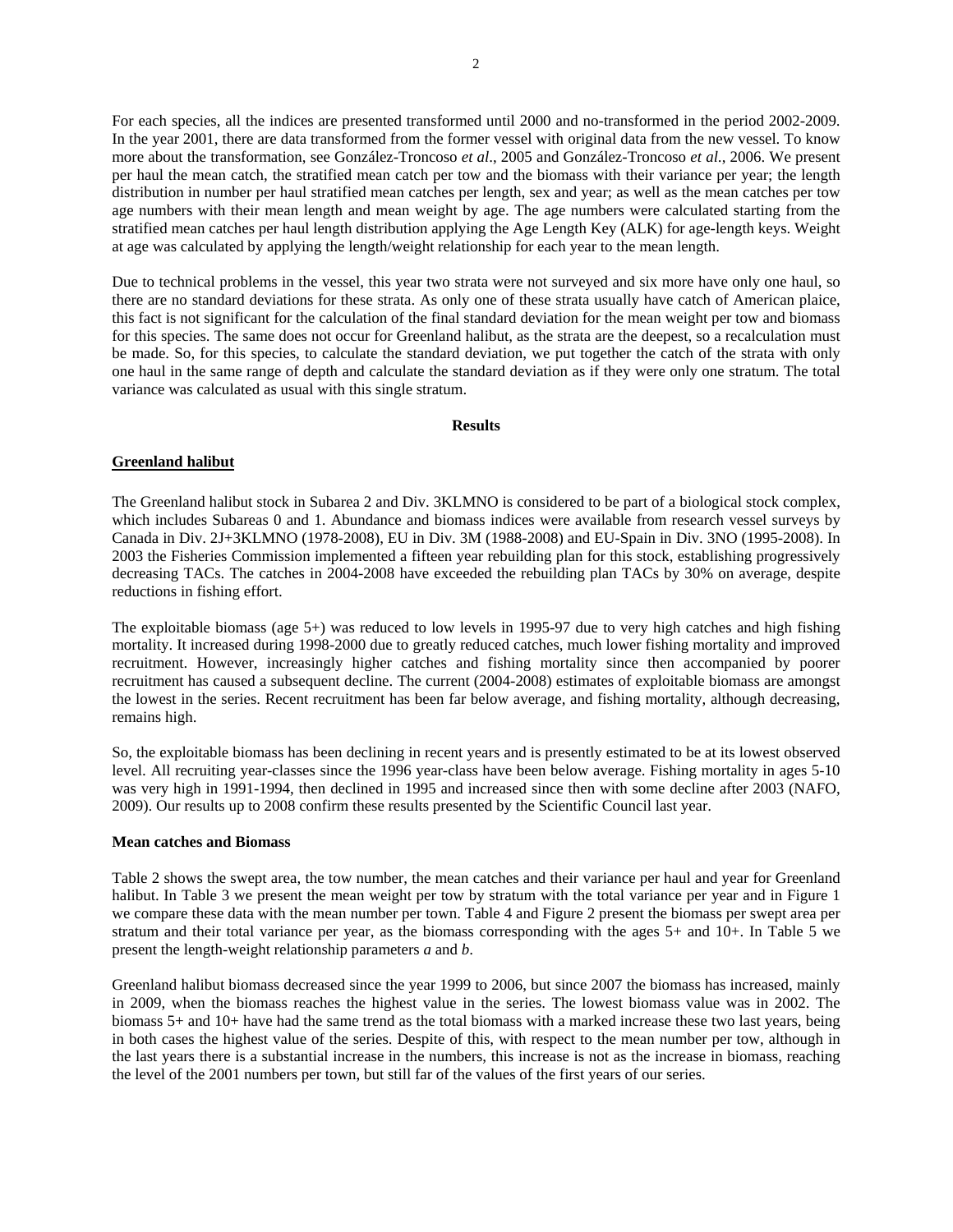### **Length Distribution**

Table 6 presents the stratified mean catches per haul length distribution for the Greenland halibut, by sex and year, with the number of samples in which there were length measures, the total number of individuals measured in these samples, the sampled catch and the range of lengths met, as the total catch of this species and the total hauls made in the survey. In Figures 3 and 4 we can follow the evolution along the years. We can follow a mode since 1997 until 2001, but since then no high new values appears. The highest recruitments were in 1997, 2001 and 2004. In 2006 and 2007 the small individuals (around 12-14 cm, corresponding to 1 year of age) are the mode of the length distribution range, but all the length ranges were poor. As we said before, despite of the high increase in the biomass in 2008 and 2009, we can no see a high increase in the numbers of individuals. This is because the increase of the biomass is due to a higher presence of individuals of lengths between 41 and 59 cms (ages 5-9), while at the beginning of the series the presence of juveniles was stronger.

### **Age numbers**

We present the abundance at age per stratified mean catch by haul, by sex and by year in Table 7 and the total by year in Figure 5. Individuals between 0 and 20 years were caught in the period 1997-2009, and in last years (most since 2002) more number of younger individuals was caught. Perhaps it can be due to the change of gear and/or vessel. We can follow three conspicuous cohorts in our series, the 1994-1996 cohorts (ages 1, 2 and 3 in 1997). Cohorts from following years seem to be weaker than those ones, but more constant. And 2001-2003 cohorts appear to be quite strong, as we can see in recent years, particularly 2002 one, and these cohorts seem to be present in year 2008 (ages 5 to 7) and in 2009 (ages 6 to 8).

### **Mean length and mean weight**

Mean length and weight at age by sex over time are presented in Tables 8 and 9, and shown in Figures 6 and 7. It seems that the greatest ages were increasing their mean length and weight until 2003, and falling in the youngest individuals. The mean length seems to be more stable than mean weight, at least for the youngest and the oldest individuals. In 2009 the mean length and weight have no great changes from the ones in 2008 except the oldest ages that have smaller values.

# **American plaice**

There was no directed fishing of American plaice in 1994 and there has been a moratorium from 1995. Even under moratorium, catches increased substantially from 1995 to 2003 and then decreased, although the fishing mortality remains high. Biomass and SSB are very low compared to historic levels. SSB declined to the lowest estimated level in 1994 and 1995. It has increased since then but still remains very low. Recruitment has been generally poor for the past two decades; however, the 2003 year-class is the largest since the 1985 year-class (NAFO, 2009).

#### **Mean catches and Biomass**

American plaice haul mean catches by stratum are presented in Table 10, included swept area, number of hauls and SD. Mean weight per tow by stratum and year and their SD are presented in Table 11.

The entire time series (1997-2009) of biomass and their SD estimates of American plaice are presented in Table 12. Estimated parameters *a* and *b* values of length-weight distribution are presented in Table 13.

The American plaice indices show a general increasing trend along the years, agree with the results from the Canadian surveys. We can see a decreasing in 2001 and 2002, and an increasing since then, reaching the maximum historical value in 2006 and 2008, with a virtually identical value, remained in 2007 at the same level than in 2005. But in 2009 this increasing trend was broken and the value is below the 2001 value, both in weight and in numbers (Fig. 8 and 9).

# **Length Distribution**

Table 14 and Figures 10 and 11 show the stratified mean numbers per tow length distribution by sex and year, besides the sampled size and its catch, for the period 1997-2009. The data have been grouped two by two**,** so we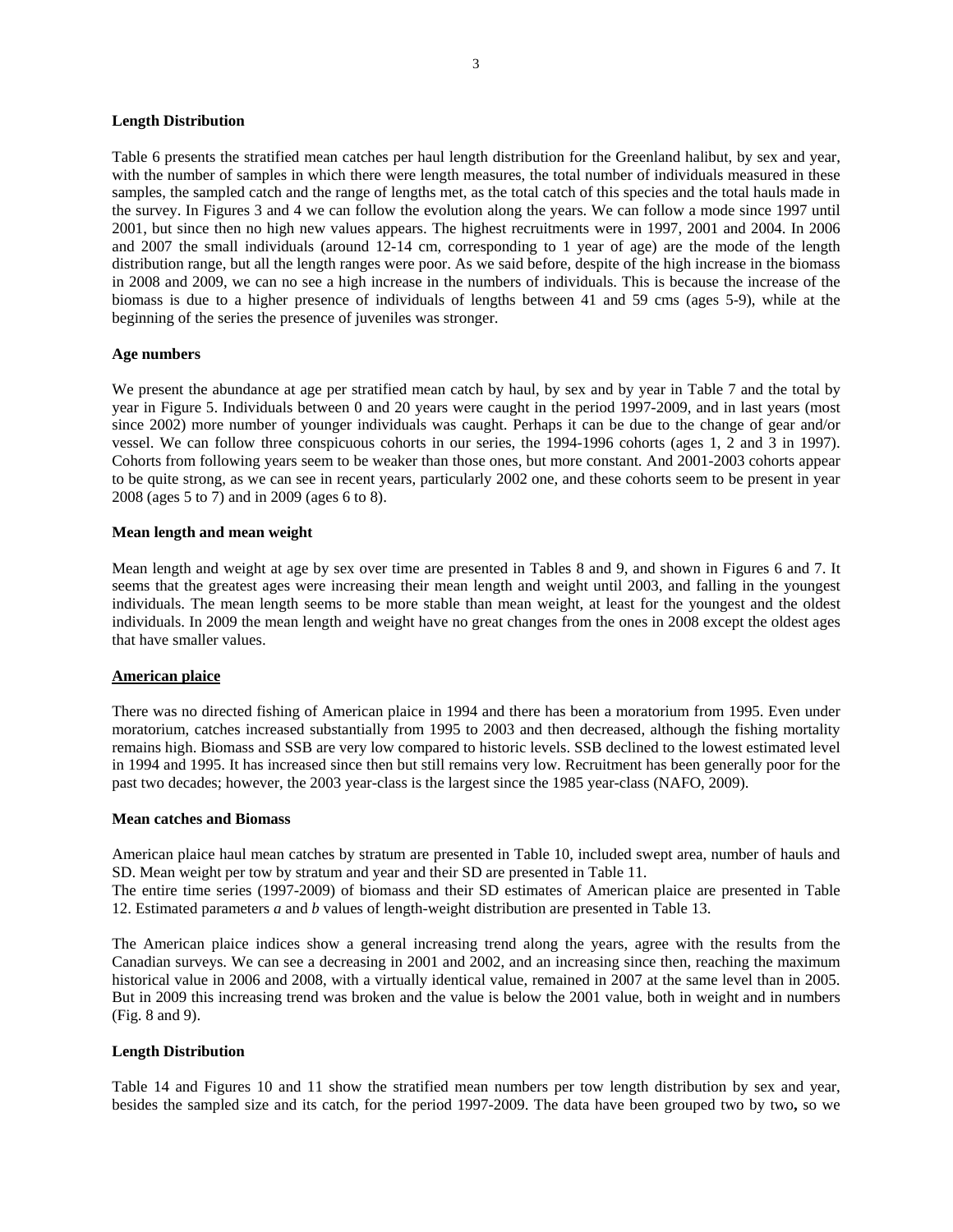4

present the data every two cm. Between the years 2000 and 2004 we can follow a cohort that then disappeared; probably the 1998 year-class. In 2004 there is a great presence of juveniles (8 cm), and in 2005 the mode appears around 14 cm, following with a mode of around 20 cm in 2006, 24 in 2007 26 in 2008 and 28 in 2009. In 2008, there is a quite good presence of juveniles (individuals of 10-12 cm) that do not appear in 2009, in which all the length classes are very poor.

## **Age numbers**

We present the mean number per tow at age by sex and by year in Table 15 and the total by year in Figure 12. The ALK is the 3N Canadian one. In 2006 there were no data enough to make an ALK, so we use the sum of the ALKs for the period 1997-2005, separated by sexes. We can follow a cohort without problems since the year 2000, starting in individuals of 2 years old (1998 cohort), reaching 11 year old in 2009; a second cohort, weaker, can be followed since 1999, starting in 2 years old, too (1997 cohort). Another cohort from the year 2002 (one year old in 2003), can be followed until 2009, reaching 7 years old, although it failed at 5 years old. And the 2003 cohort (one year in 2004), is a very strong cohort, reaching in 2008 five years old and the largest number in the whole series, decreasing in 2009 at the age of six years but remains being the highest age in this year.

#### **Mean length and mean weight**

Mean length and weight at age by sex over time are presented in Tables 16 and 17, and shown in Figures 13 and 14. The mean length is more or less stable in all ages, at least since the year 2002. The same occurs with the mean weight, although with more variations. The major variations appear in the oldest ages studied: 12, 13, 14 and 15+ years old individuals. While for ages 12 and 13 the mean length and weight seem to increase since 2004, for ages 14 and 15+ the same means dropped. From 1997 to 1999 a general decreasing in the two means is observed.

### **Acknowledges**

The authors would like to thank Karen Dwyer for providing us the American plaice ALK from the Canadian spring survey.

### **References**

- González Troncoso, D., C. González and X. Paz. 2004. American plaice biomass and abundance from the surveys conducted by Spain in the NAFO Regulatory Area of Divisions 3NO, 1995-2003. NAFO SCR Doc. 04/09, Serial Number N4954, 22 pp.
- González Troncoso, D., E. Román and X. Paz. 2004. Results for Greenland halibut from the surveys conducted by Spain in the NAFO Regulatory Area of Divisions 3NO, 1996-2003. NAFO SCR Doc. 04/11, Serial Number N4956, 16 pp.
- González Troncoso, D., E. Román and X. Paz. 2005. Results for Greenland halibut of the Spanish survey in NAFO Divisions 3NO: Biomass, length distribution and age distribution for the period 1997-2004. NAFO SCR Doc. 05/27, Serial Number N5113, 18 pp.
- González Troncoso, D., E. Román and X. Paz. 2006. Results for Greenland halibut and American plaice of the Spanish survey in NAFO Divisions 3NO: Biomass, length distribution and age distribution for the period 1997-2005. NAFO SCR Doc. 06/12, Serial Number N5227, 43 pp.
- NAFO, 2009. Report of Scientific Council Meeting, 4-18 June 2009.
- Walsh, J.S., X. Paz and P. Durán. 2001. A preliminary investigation of the efficiency of Canadian and Spanish Survey bottom trawls on the Southern Bank. NAFO SCR Doc., 01/74, Serial nº N4453, 18 pp.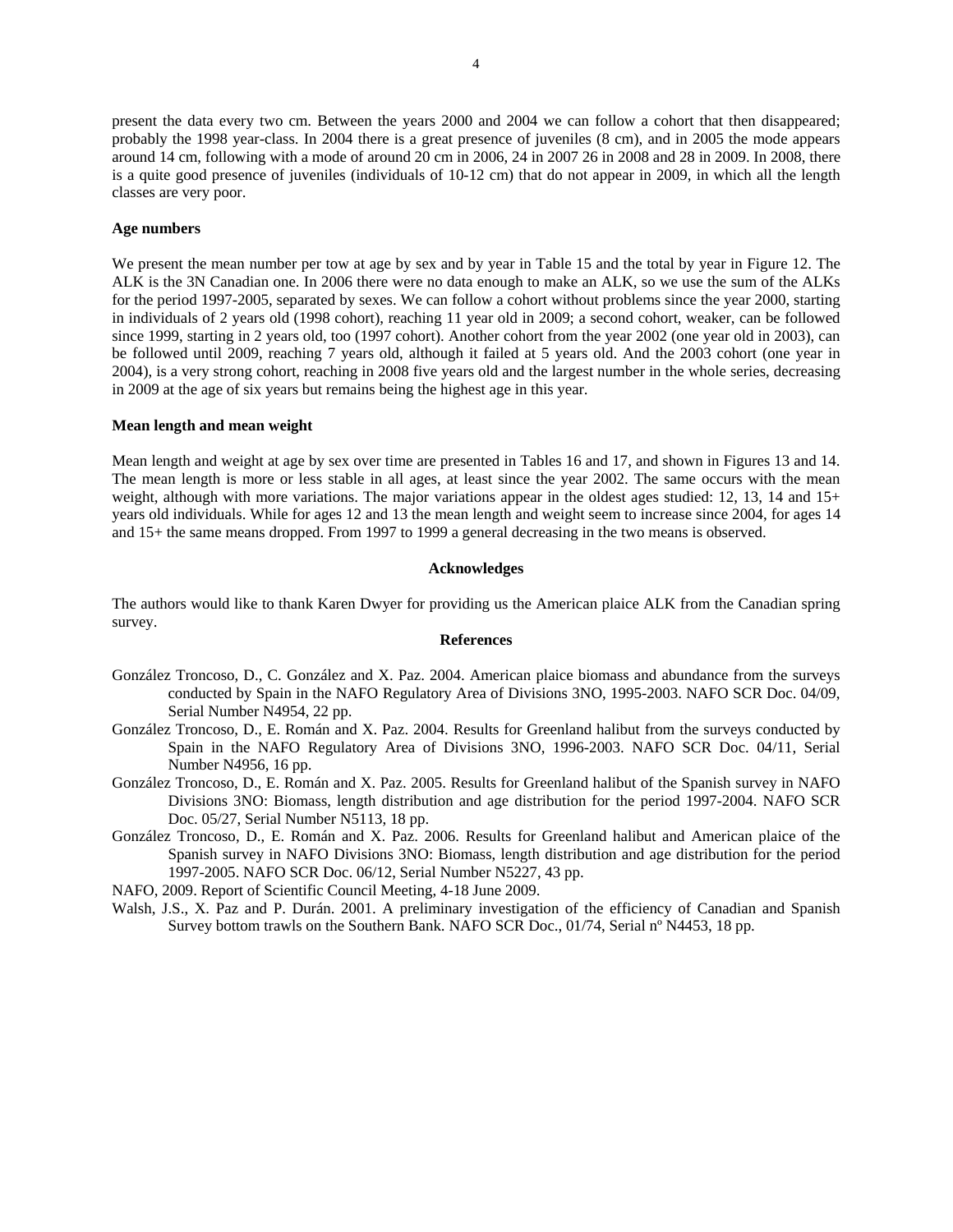|              |                                              |            | Depth strata covered |                                |
|--------------|----------------------------------------------|------------|----------------------|--------------------------------|
| Year         | Vessel                                       | Valid tows | (m)                  | Dates                          |
| 1997         | C/V Playa de Menduíña                        | 128        | 42-1263              | April 26-May 18                |
| 1998         | C/V Playa de Menduíña                        | 124        | 42-1390              | May 06-May 26                  |
| 1999         | C/V Playa de Menduíña                        | 114        | 41-1381              | May 07-May 26                  |
| <b>2000</b>  | C/V Playa de Menduíña                        | 118        | 42-1401              | May 07-May 28                  |
| $2001^{(*)}$ | R/V Vizconde de Eza<br>C/V Playa de Menduíña | 83<br>121  | 36-1156<br>40-1500   | May 03-May 24<br>May 05-May 23 |
| 2002         | R/V Vizconde de Eza                          | 125        | 38-1540              | April 29-May 19                |
| 2003         | R/V Vizconde de Eza                          | 118        | 38-1666              | May 11-June $02$               |
| 2004         | R/V Vizconde de Eza                          | 120        | 43-1539              | June $06$ –June 24             |
| 2005         | R/V Vizconde de Eza                          | 119        | 47-1485              | June $10$ -June $29$           |
| 2005         | R/V Vizconde de Eza                          | 119        | 47-1485              | June 10–June 29                |
| 2006         | R/V Vizconde de Eza                          | 120        | 45-1480              | June 7–June 27                 |
| 2007         | R/V Vizconde de Eza                          | 110        | 45-1374              | May $29$ –June 19              |
| 2008         | R/V Vizconde de Eza                          | 122        | 45-1374              | May $27$ –June 16              |
| 2009         | R/V Vizconde de Eza                          | 109        | 45-1374              | May $31$ -June 18              |

**TABLE 1.-** Spanish spring bottom trawl surveys on NAFO Div. 3NO: 1997-2009

 (\*) We took, for the calculation of the series, 83 hauls from the R/V *Vizconde de Eza* and 40 hauls from the C/V *Playa de Menduíña* (123 hauls in total)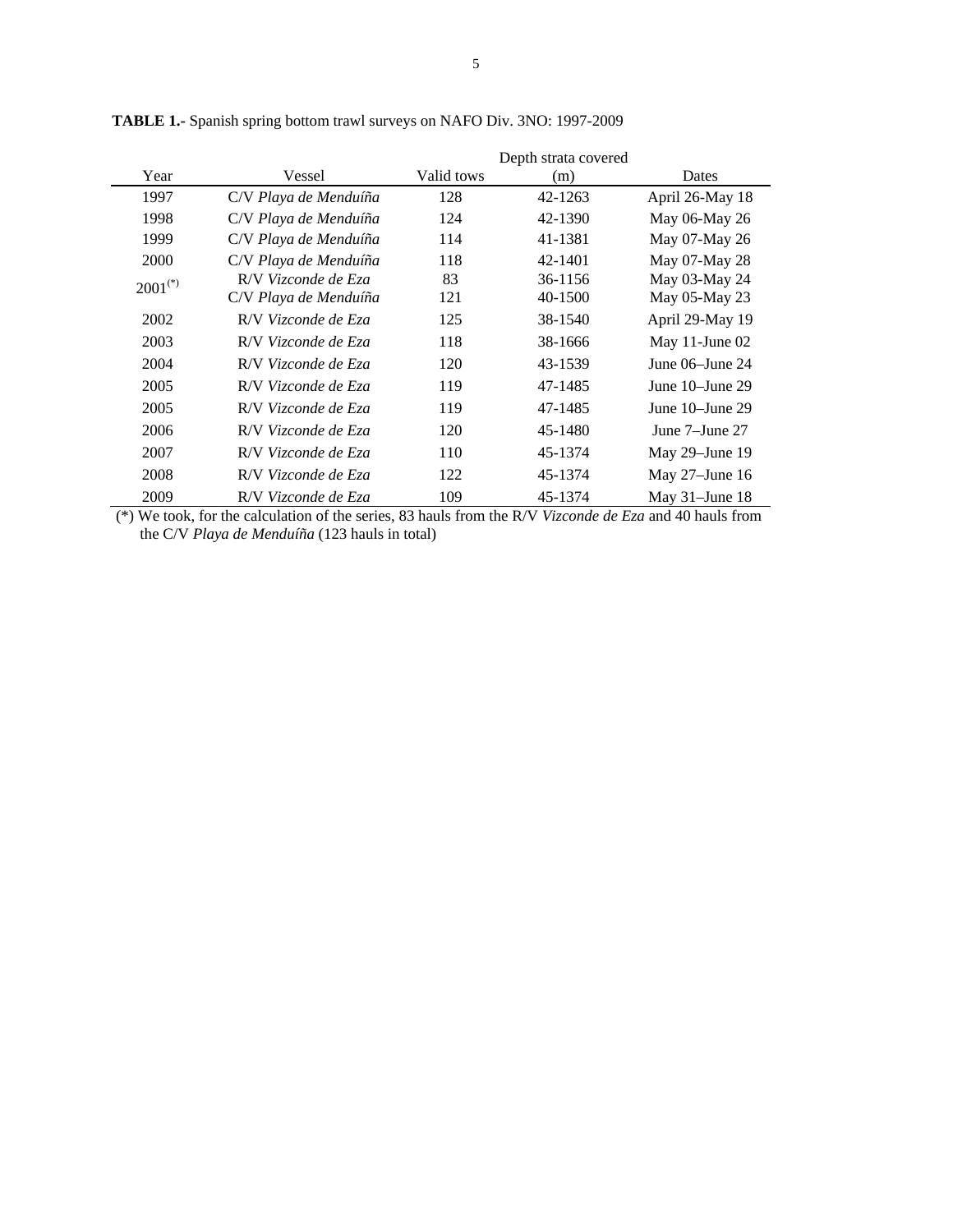**TABLE 2.-** Swept area, number of hauls and Greenland halibut mean catch (kg) and SD by stratum. Spanish Spring Surveys on NAFO Div. 3NO: 1997-2009. Swept area in square miles. n.s. means stratum not surveyed. 1997-2000 data are transformed C/V *Playa de Menduíña* data, and 2002-2009 data are original from R/V *Vizconde de Eza*. In 2001, there are data from the two vessels.

| G. halibut G. halibut<br>G. halibut G. halibut<br>G. halibut G. halibut<br>Tow<br>G. halibut G. halibut<br>Tow<br>Tow<br>Swept<br>Tow<br>Swept<br>Swept<br>Swept<br>Stratum<br>SD<br>SD<br>number Mean catch<br>number Mean catch<br>SD<br>number Mean catch<br>number Mean catch<br>area<br>area<br>area<br>area | Swept<br><b>SD</b><br>area<br>0.0341<br>0.178 | G. halibut G. halibut<br>Tow<br><b>SD</b><br>number Mean catch |
|-------------------------------------------------------------------------------------------------------------------------------------------------------------------------------------------------------------------------------------------------------------------------------------------------------------------|-----------------------------------------------|----------------------------------------------------------------|
|                                                                                                                                                                                                                                                                                                                   |                                               |                                                                |
|                                                                                                                                                                                                                                                                                                                   |                                               |                                                                |
| 0.0480<br>1.37<br>1.274<br>3<br>3<br>353<br>0.06<br>0.053<br>0.0465<br>4<br>0.0360<br>0.61<br>0.569<br>0.0356<br>0.19<br>4                                                                                                                                                                                        |                                               | 3<br>0.038<br>0.03                                             |
| 0.0233<br>$\boldsymbol{2}$<br>3<br>$\overline{2}$<br>3<br>354<br>0.70<br>0.095<br>0.0356<br>2.36<br>1.246<br>0.0218<br>0.86<br>0.781<br>0.0356<br>0.11                                                                                                                                                            | 0.057<br>0.0338                               | 3<br>3.22<br>1.927                                             |
| $\overline{c}$<br>0.0233<br>2<br>0.0221<br>$\overline{\mathbf{c}}$<br>0.29<br>0.0229<br>0.22<br>0.295<br>0.0233<br>2<br>0.22<br>355<br>4.07<br>0.230<br>0.066                                                                                                                                                     | 0.274<br>0.0240                               | $\overline{c}$<br>17.25<br>15.486                              |
| 0.0225<br>$\boldsymbol{2}$<br>$\mathfrak{2}$<br>4.27<br>0.0229<br>$\overline{2}$<br>2<br>1.871<br>0.0221<br>4.759<br>0.23<br>0.174<br>0.0225<br>0.49<br>356<br>4.11                                                                                                                                               | 0.043<br>0.0240                               | $\overline{2}$<br>0.07<br>0.042                                |
| $\mathfrak{2}$<br>$\overline{2}$<br>357<br>0.0443<br>$\overline{4}$<br>1.341<br>0.0240<br>8.40<br>6.433<br>0.0236<br>1.69<br>0.276<br>0.0124<br>1.08<br>-1<br>0.11                                                                                                                                                | 0.0244                                        | 2<br>2.69<br>2.135                                             |
| 3<br>0.0563<br>0.0236<br>3<br>2.35<br>0.0349<br>3.155<br>0.0341<br>3<br>358<br>5<br>1.38<br>1.168<br>1.843<br>4.10<br>0.48                                                                                                                                                                                        | 0.529<br>0.0345                               | 3<br>12.298<br>8.46                                            |
| 0.22<br>0.0364<br>3<br>$\overline{4}$<br>359<br>0.0690<br>0.0698<br>6<br>0.185<br>2.15<br>3.725<br>0.0469<br>1.35<br>6<br>0.66<br>0.623                                                                                                                                                                           | 2.014<br>0.0803                               | $\tau$<br>1.97<br>2.329                                        |
| 32<br>19<br>0.3754<br>0.183<br>0.2561<br>25<br>0.04<br>0.158<br>0.2325<br>0.31<br>0.918<br>0.2396<br>20<br>0.13<br>360<br>0.04                                                                                                                                                                                    | 0.352<br>0.2423                               | 20<br>0.17<br>0.484                                            |
| $\mathfrak{Z}$<br>2<br>0.0353<br>3<br>0.0353<br>0.05<br>0.0244<br>$\overline{c}$<br>0.00<br>0.000<br>0.0240<br>374<br>0.00<br>0.000<br>0.080<br>0.00                                                                                                                                                              | 0.000<br>0.0240                               | $\overline{2}$<br>0.00<br>0.000                                |
| 0.0236<br>$\overline{2}$<br>2<br>375<br>0.0116<br>-1<br>0.00<br>0.0345<br>3<br>0.00<br>0.000<br>0.00<br>0.000<br>0.0244<br>0.00<br>$\overline{a}$                                                                                                                                                                 | 0.0338<br>0.000                               | 3<br>0.00<br>0.000                                             |
| 376<br>0.1583<br>14<br>0.00<br>0.000<br>0.0930<br>10<br>0.00<br>0.000<br>0.1219<br>10<br>0.00<br>0.000<br>0.1200<br>10<br>0.00                                                                                                                                                                                    | 0.000<br>0.1155                               | 10<br>0.00<br>0.000                                            |
| 0.0116<br>0.0229<br>$\overline{c}$<br>0.03<br>0.039<br>0.0240<br>$\overline{c}$<br>0.0229<br>2<br>377<br>-1<br>0.00<br>0.48<br>0.683<br>0.16<br>$\overline{\phantom{a}}$                                                                                                                                          | 0.221<br>0.0229                               | 2<br>0.42<br>0.537                                             |
| $\overline{c}$<br>$\overline{c}$<br>0.0229<br>$\sqrt{2}$<br>$\overline{c}$<br>378<br>0.0210<br>0.78<br>0.985<br>0.0120<br>0.873<br>1.03<br>0.330<br>0.0233<br>1.09<br>0.66                                                                                                                                        | 1.214<br>0.0236                               | $\overline{c}$<br>5.69<br>8.040                                |
| 2<br>$\overline{2}$<br>$\boldsymbol{2}$<br>379<br>0.0206<br>2.23<br>0.0356<br>3<br>1.88<br>0.826<br>0.0236<br>0.96<br>0.013<br>0.0225<br>1.23<br>1.031                                                                                                                                                            | 0.880<br>0.0229                               | 2<br>4.61<br>4.236                                             |
| $\overline{2}$<br>0.0210<br>2<br>0.0113<br>$\overline{c}$<br>2.022<br>0.0236<br>3.94<br>0.0236<br>2<br>380<br>2.64<br>1.210<br>2.48<br>1.326<br>2.42                                                                                                                                                              | 0.0206<br>1.447                               | $\overline{c}$<br>4.06<br>0.066                                |
| $\boldsymbol{2}$<br>$\mathfrak{2}$<br>0.0229<br>$\overline{2}$<br>2<br>0.0221<br>0.21<br>0.009<br>0.0229<br>0.70<br>0.144<br>2.82<br>0.985<br>0.0236<br>1.36<br>381                                                                                                                                               | 0.352<br>0.0236                               | $\overline{c}$<br>0.90<br>1.271                                |
| 382<br>0.0461<br>$\overline{4}$<br>0.00<br>0.000<br>0.0229<br>3<br>0.04<br>0.064<br>0.0484<br>$\overline{4}$<br>0.00<br>0.001<br>0.0499<br>4<br>0.12                                                                                                                                                              | 0.147<br>0.0469                               | $\overline{4}$<br>0.05<br>0.080                                |
| 0.0221<br>2<br>0.0203<br>$\overline{c}$<br>11.82<br>9.833<br>0.0244<br>$\overline{2}$<br>0.62<br>0.249<br>0.0236<br>2<br>0.48<br>721<br>2.98<br>1.053                                                                                                                                                             | 0.681<br>0.0248                               | 2<br>0.431<br>0.40                                             |
| $\boldsymbol{2}$<br>$\overline{c}$<br>0.0229<br>2<br>$\mathfrak{2}$<br>722<br>0.0214<br>2.163<br>24.84<br>1.628<br>13.36<br>7.909<br>0.0218<br>1.53<br>0.0101<br>19.49                                                                                                                                            | 9.977<br>0.0233                               | $\overline{2}$<br>1.09<br>0.863                                |
| 2<br>2<br>2<br>723<br>0.0210<br>2.543<br>0.0233<br>2<br>5.32<br>1.956<br>0.0229<br>11.07<br>10.916<br>0.0248<br>2.85<br>5.16                                                                                                                                                                                      | 1.094<br>0.0240                               | 2<br>1.33<br>0.240                                             |
| 0.0225<br>2<br>0.0206<br>$\overline{2}$<br>8.40<br>0.0225<br>$\overline{c}$<br>0.0233<br>$\overline{c}$<br>724<br>1.92<br>0.624<br>1.044<br>4.55<br>1.181<br>5.83                                                                                                                                                 | 0.0353<br>2.179                               | 3<br>3.45<br>2.786                                             |
| 2<br>0.0229<br>$\overline{2}$<br>5.763<br>$\overline{c}$<br>725<br>0.0206<br>7.85<br>4.225<br>0.0086<br>2.07<br>4.97<br>0.0210<br>10.03                                                                                                                                                                           | 8.796<br>0.0116                               | 0.522<br>2.67                                                  |
| $\mathfrak{2}$<br>$\overline{2}$<br>26.314<br>2<br>726<br>0.0094<br>27.96<br>33.187<br>0.0225<br>29.04<br>0.0221<br>12.95<br>n.s.<br>n.s.<br>n.s.<br>n.s.                                                                                                                                                         | 3.348<br>0.0116                               | $\mathbf{1}$<br>3.65<br>1.200                                  |
| $\overline{2}$<br>727<br>0.0094<br>0.0233<br>$\overline{2}$<br>7.80<br>0.0236<br>10.48<br>8.316<br>0.0210<br>2<br>2.65<br>5.16<br>6.754<br>$\overline{\phantom{a}}$                                                                                                                                               | 0.0225<br>1.181                               | $\boldsymbol{2}$<br>3.79<br>0.243                              |
| $\overline{c}$<br>0.0233<br>$\overline{2}$<br>$\mathfrak{2}$<br>728<br>0.0214<br>$\overline{c}$<br>36.24<br>23.055<br>0.0206<br>57.21<br>56.042<br>62.32<br>12.655<br>0.0210<br>29.91                                                                                                                             | 0.0229<br>0.098                               | $\boldsymbol{2}$<br>8.62<br>1.654                              |
| 2<br>$\mathfrak{2}$<br>54.22<br>2<br>56.93<br>$\overline{c}$<br>752<br>0.0218<br>36.90<br>9.964<br>0.0229<br>23.669<br>0.0233<br>8.677<br>0.0206<br>23.33                                                                                                                                                         | 1.989<br>0.0210                               | 2<br>8.723<br>26.37                                            |
| 0.0214<br>2<br>0.0218<br>$\overline{c}$<br>33.32<br>8.507<br>0.0229<br>2<br>64.23<br>4.417<br>0.0218<br>$\overline{c}$<br>49.77<br>753<br>32.43<br>8.270<br>3<br>4.706<br>0.0206<br>$\overline{2}$<br>754<br>0.0330<br>18.70<br>0.0210<br>17.32<br>17.12<br>11.204<br>0.0195                                      | 21.700<br>0.0214<br>14.381<br>0.0195          | $\overline{c}$<br>22.66<br>4.883<br>41.09<br>41.477            |
| $\overline{c}$<br>$\overline{c}$<br>4.941<br>46.69<br>3<br>15.94<br>8.279<br>755<br>0.0206<br>2<br>19.07<br>0.177<br>0.0311<br>0.0431<br>$\overline{4}$<br>35.73                                                                                                                                                  | 20.076<br>0.0416                              | $\overline{c}$<br>$\overline{4}$<br>27.16<br>16.279            |
| n.s.<br>n.s.<br>n.s.<br>n.s.<br>0.0225<br>$\overline{c}$<br>220.13<br>34.559<br>0.0225<br>$\overline{2}$<br>125.28<br>46.721<br>0.0203<br>$\overline{c}$<br>60.60<br>756<br>0.0109<br>68.36<br>$\overline{\phantom{a}}$                                                                                           | 40.187<br>0.0113                              | 16.124<br>30.10                                                |
| 0.0233<br>$\mathfrak{2}$<br>3<br>34.70<br>10.823<br>0.0206<br>$\overline{c}$<br>95.25<br>21.628<br>$\overline{2}$<br>106.53<br>27.496<br>0.0214<br>37.41<br>757<br>0.0304                                                                                                                                         | 10.108<br>0.0233                              | $\overline{c}$<br>42.23<br>4.326                               |
| $\mathfrak{2}$<br>0.0214<br>2<br>52.72<br>$\overline{c}$<br>758<br>0.0214<br>$\overline{2}$<br>23.502<br>52.55<br>9.813<br>11.736<br>0.0210<br>39.36<br>0.0105<br>56.67                                                                                                                                           | 11.487<br>0.0218                              | 2<br>42.11<br>8.828                                            |
| 0.0214<br>$\overline{2}$<br>48.19<br>35.497<br>0.0218<br>$\overline{2}$<br>44.72<br>44.096<br>0.0210<br>$\overline{c}$<br>29.43<br>759<br>n.s.<br>n.s.<br>n.s.<br>n.s.                                                                                                                                            | 8.579<br>0.0221                               | $\boldsymbol{2}$<br>21.890<br>76.11                            |
| 0.0225<br>0.0214<br>$\overline{c}$<br>32.89<br>28.743<br>2<br>44.98<br>46.019<br>0.0210<br>$\overline{c}$<br>760<br>0.0105<br>10.44<br>30.56<br>-1                                                                                                                                                                | 0.0229<br>2.862                               | $\mathfrak{2}$<br>9.42<br>10.861                               |
| $\overline{c}$<br>$\overline{2}$<br>$\boldsymbol{2}$<br>0.0315<br>3<br>36.985<br>0.0206<br>46.01<br>16.364<br>0.0210<br>37.88<br>1.004<br>0.0221<br>761<br>61.90<br>36.09                                                                                                                                         | 26.813<br>0.0225                              | 2<br>8.10<br>7.778                                             |
| 0.0308<br>3<br>27.172<br>0.0094<br>$\overline{c}$<br>38.22<br>15.038<br>0.0210<br>$\overline{2}$<br>37.289<br>0.0203<br>2<br>762<br>45.89<br>63.34<br>36.37                                                                                                                                                       | 1.726<br>0.0116                               | 22.50<br>21.072                                                |
| 0.0311<br>3<br>0.0218<br>$\overline{\mathbf{c}}$<br>35.02<br>27.312<br>21.44<br>8.946<br>$\overline{4}$<br>763<br>0.0416<br>25.64<br>n.s.<br>n.s.<br>n.s.<br>n.s.                                                                                                                                                 | 21.799<br>0.0330                              | 3<br>22.554<br>31.61                                           |
| $\mathfrak{2}$<br>$\overline{2}$<br>$\mathfrak{2}$<br>0.0206<br>$\overline{2}$<br>20.63<br>2.422<br>0.0218<br>21.31<br>10.686<br>0.0225<br>28.81<br>12.412<br>0.0218<br>764<br>16.96                                                                                                                              | 6.498<br>0.0240                               | 2<br>53.64<br>1.888                                            |
| 0.0206<br>$\overline{c}$<br>0.0098<br>$\overline{2}$<br>22.82<br>3.131<br>0.0221<br>$\overline{2}$<br>31.43<br>0.328<br>0.0203<br>$\overline{c}$<br>37.13<br>35.43<br>14.289<br>765                                                                                                                               | 30.587<br>0.0113                              | 35.87<br>13.111                                                |
| 3<br>$\mathfrak{2}$<br>3.479<br>20.000<br>$\overline{2}$<br>0.0308<br>62.87<br>9.784<br>20.82<br>0.0218<br>$\overline{2}$<br>31.31<br>0.0214<br>766<br>0.0191<br>16.76                                                                                                                                            | 2.475<br>0.0203                               | $\mathfrak{2}$<br>16.42<br>9.557                               |
| 2<br>10.21<br>50.629<br>0.0214<br>2<br>25.90<br>9.786<br>0.0210<br>2<br>21.21<br>767<br>0.0109<br>n.s.<br>n.s.<br>n.s.<br>n.s.                                                                                                                                                                                    | 6.393<br>0.0218                               | $\overline{2}$<br>5.72<br>2.593                                |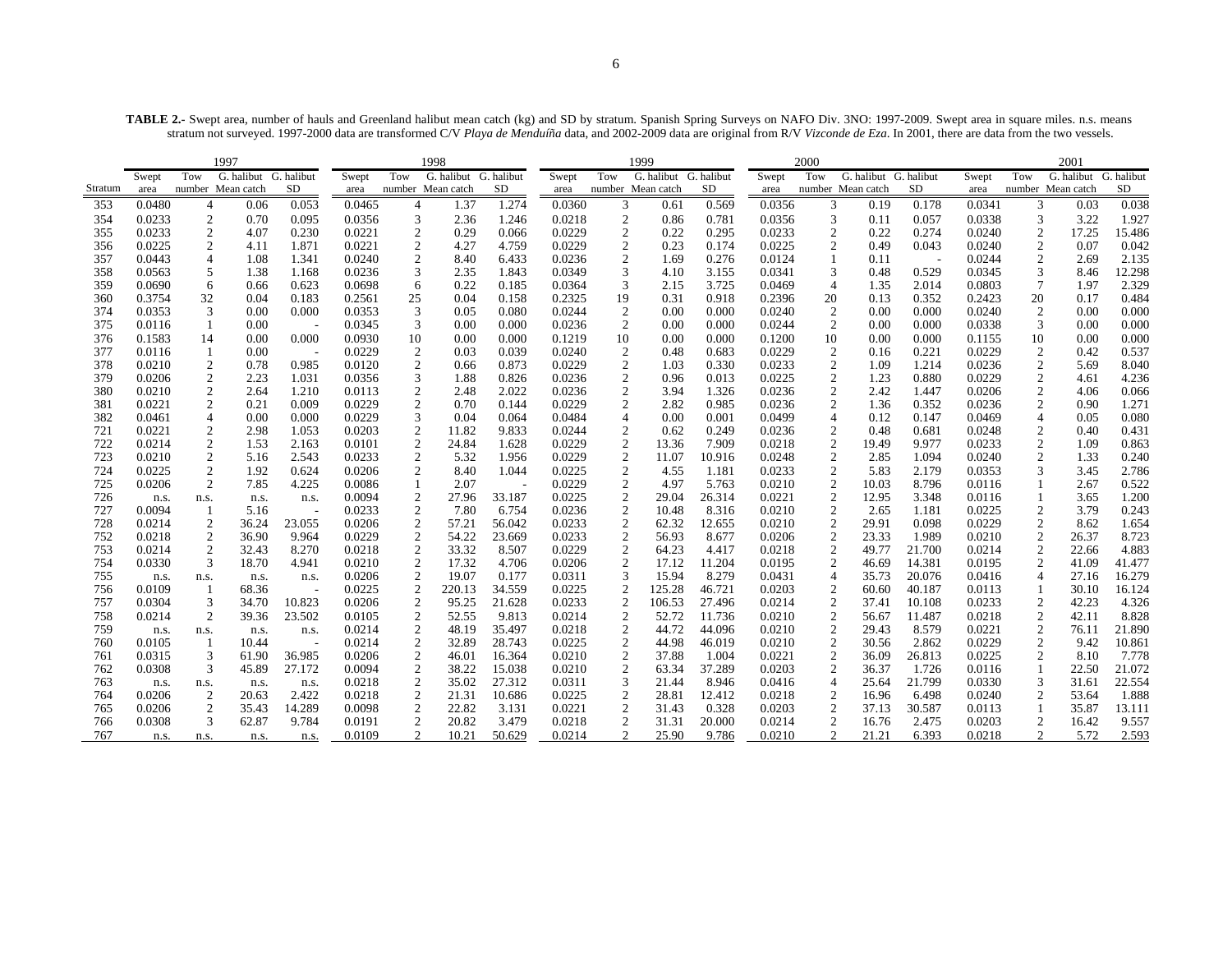**TABLE 2 (cont.).-** Swept area, number of hauls and Greenland halibut mean catch (kg) and SD by stratum. Spanish Spring Surveys on NAFO Div. 3NO: 1997-2009. Swept area in square miles. n.s. means stratum not surveyed. 1997-2000 data are transformed C/V *Playa de Menduíña* data, and 2002-2009 data are original from R/V *Vizconde de Eza*. In 2001, there are data from the two vessels.

|         |        |                | 2002       |            |        |                | 2003       |            |        |                | 2004       |            |        |                 | 2005       |            |
|---------|--------|----------------|------------|------------|--------|----------------|------------|------------|--------|----------------|------------|------------|--------|-----------------|------------|------------|
|         | Swept  | Tow            | G. halibut | G. halibut | Swept  | Tow            | G. halibut | G. halibut | Swept  | Tow            | G. halibut | G. halibut | Swept  | Tow             | G. halibut | G. halibut |
| Stratum | area   | number         | Mean catch | <b>SD</b>  | area   | number         | Mean catch | SD         | area   | number         | Mean catch | <b>SD</b>  | area   | number          | Mean catch | <b>SD</b>  |
| 353     | 0.0476 | $\overline{4}$ | 0.21       | 0.278      | 0.0334 | 3              | 0.01       | 0.013      | 0.0338 | 3              | 1.44       | 2.395      | 0.0353 | 3               | 1.92       | 2.694      |
| 354     | 0.0356 | 3              | 0.85       | 0.839      | 0.0338 | 3              | 0.04       | 0.029      | 0.0345 | 3              | 1.51       | 2.160      | 0.0353 | 3               | 3.13       | 4.202      |
| 355     | 0.0236 |                | 0.43       | 0.467      | 0.0229 | $\overline{2}$ | 2.46       | 2.492      | 0.0229 | $\overline{2}$ | 4.02       | 5.119      | 0.0225 | 2               | 1.36       | 0.849      |
| 356     | 0.0233 | 2              | 1.40       | 1.131      | 0.0225 | $\overline{2}$ | 2.95       | 3.695      | 0.0221 | $\mathfrak{2}$ | 3.35       | 3.873      | 0.0233 | 2               | 0.92       | 0.973      |
| 357     | 0.0240 | $\overline{2}$ | 1.15       | 1.626      | 0.0229 | $\overline{2}$ | 6.72       | 5.070      | 0.0229 | $\overline{2}$ | 1.50       | 0.521      | 0.0233 | $\mathfrak{2}$  | 1.20       | 0.817      |
| 358     | 0.0345 | 3              | 3.20       | 0.819      | 0.0338 | 3              | 3.45       | 5.973      | 0.0330 | 3              | 0.94       | 0.438      | 0.0349 | 3               | 1.91       | 3.063      |
| 359     | 0.0686 | 6              | 0.28       | 0.219      | 0.0791 | $\overline{7}$ | 0.30       | 0.438      | 0.0791 | $\overline{7}$ | 1.18       | 2.137      | 0.0814 | $7\phantom{.0}$ | 0.35       | 0.364      |
| 360     | 0.2865 | 25             | 0.00       | 0.007      | 0.2254 | 20             | 0.02       | 0.056      | 0.2310 | 20             | 0.11       | 0.459      | 0.2325 | 20              | 0.29       | 1.075      |
| 374     | 0.0345 | 3              | 0.00       | 0.000      | 0.0225 | $\overline{2}$ | 0.00       | 0.000      | 0.0233 | 2              | 0.00       | 0.005      | 0.0229 | 2               | 0.00       | 0.000      |
| 375     | 0.0353 | 3              | 0.00       | 0.000      | 0.0330 | 3              | 0.00       | 0.002      | 0.0338 | 3              | 0.00       | 0.000      | 0.0349 | 3               | 0.00       | 0.000      |
| 376     | 0.1140 | 10             | 0.00       | 0.000      | 0.1125 | 10             | 0.00       | 0.003      | 0.1166 | 10             | 0.00       | 0.000      | 0.1174 | 10              | 0.00       | 0.004      |
| 377     | 0.0229 | $\overline{2}$ | 0.00       | 0.001      | 0.0225 | $\overline{2}$ | 1.55       | 1.884      | 0.0218 | $\overline{2}$ | 0.07       | 0.011      | 0.0233 | 2               | 1.34       | 1.898      |
| 378     | 0.0233 | $\overline{c}$ | 1.85       | 0.636      | 0.0225 | $\overline{c}$ | 2.97       | 3.008      | 0.0225 | $\overline{2}$ | 0.38       | 0.530      | 0.0225 | $\sqrt{2}$      | 0.02       | 0.005      |
| 379     | 0.0229 | $\overline{c}$ | 5.85       | 4.313      | 0.0229 | $\overline{2}$ | 7.67       | 5.275      | 0.0124 |                | 2.60       |            | 0.0236 | $\overline{c}$  | 3.72       | 3.370      |
| 380     | 0.0225 | 2              | 5.05       | 3.041      | 0.0229 | $\overline{2}$ | 4.345      | 0.205      | 0.0221 | $\overline{c}$ | 10.3       | 0.424      | 0.0229 | $\mathfrak{2}$  | 34.1       | 23.617     |
| 381     | 0.0229 | $\overline{c}$ | 0.5275     | 0.145      | 0.0229 | $\overline{2}$ | 1.06       | 1.188      | 0.0225 | $\overline{2}$ | 5.488      | 6.701      | 0.0233 | $\overline{c}$  | 6.248      | 3.948      |
| 382     | 0.0341 | 3              | 0.401      | 0.683      | 0.0454 | $\overline{4}$ | 0.045      | 0.061      | 0.0461 | $\overline{4}$ | 0.0575     | 0.068      | 0.0458 | $\overline{4}$  | 0.49       | 0.571      |
| 721     | 0.0233 | $\overline{2}$ | 0.08       | 0.062      | 0.0225 | $\overline{2}$ | 0.12       | 0.051      | 0.0221 | $\overline{2}$ | 1.92       | 0.693      | 0.0229 | 2               | 0.99       | 0.131      |
| 722     | 0.0236 | $\overline{c}$ | 2.63       | 2.906      | 0.0221 | $\sqrt{2}$     | 1.66       | 0.410      | 0.0218 | $\overline{c}$ | 24.04      | 23.144     | 0.0233 | $\sqrt{2}$      | 23.29      | 12.887     |
| 723     | 0.0233 | $\overline{c}$ | 1.24       | 1.075      | 0.0229 | $\overline{2}$ | 4.02       | 5.416      | 0.0229 | $\overline{c}$ | 3.85       | 3.755      | 0.0233 | 2               | 2.68       | 2.271      |
| 724     | 0.0225 | 2              | 4.75       | 1.202      | 0.0225 | $\overline{2}$ | 7.07       | 4.971      | 0.0214 | $\overline{c}$ | 12.45      | 3.182      | 0.0225 | $\mathbf{2}$    | 11.98      | 10.925     |
| 725     | 0.0225 | $\overline{c}$ | 7.35       | 6.718      | 0.0229 | $\overline{2}$ | 10.55      | 0.778      | 0.0225 | $\overline{c}$ | 19.57      | 19.537     | 0.0236 | $\mathfrak{2}$  | 17.37      | 18.374     |
| 726     | 0.0214 | $\mathfrak{D}$ | 3.25       | 3.323      | 0.0225 | $\overline{2}$ | 0.00       | 0.000      | 0.0225 | $\overline{2}$ | 14.71      | 1.287      | 0.0113 |                 | 12.24      |            |
| 727     | 0.0233 | $\overline{2}$ | 2.01       | 1.400      | 0.0218 | $\overline{2}$ | 18.48      | 11.066     | 0.0233 | $\overline{2}$ | 20.47      | 10.281     | 0.0229 | 2               | 19.28      | 7.582      |
| 728     | 0.0229 |                | 7.93       | 10.986     | 0.0225 | $\sqrt{2}$     | 39.95      | 17.748     | 0.0180 | $\overline{2}$ | 5.70       | 4.950      | 0.0109 |                 | 0.84       |            |
| 752     | 0.0116 |                | 0.34       |            | 0.0229 | $\overline{2}$ | 39.80      | 39.032     | 0.0214 | $\overline{c}$ | 4.64       | 5.424      | 0.0236 | 2               | 5.66       | 2.482      |
| 753     | 0.0229 | $\overline{2}$ | 2.45       | 3.465      | 0.0229 | $\overline{2}$ | 16.64      | 12.721     | 0.0218 | $\overline{2}$ | 4.37       | 0.820      | 0.0225 | $\mathfrak{2}$  | 9.00       | 1.107      |
| 754     | 0.0341 | 3              | 20.33      | 4.996      | 0.0218 | $\sqrt{2}$     | 19.12      | 6.484      | 0.0214 | $\overline{c}$ | 3.21       | 0.007      | 0.0225 | $\overline{c}$  | 4.60       | 6.498      |
| 755     | 0.0338 | 3              | 0.46       | 0.655      | 0.0221 | $\overline{2}$ | 1.88       | 2.652      | 0.0319 | 3              | 2.64       | 4.567      | 0.0450 | $\overline{4}$  | 5.61       | 4.039      |
| 756     | 0.0229 | $\overline{2}$ | 10.55      | 14.920     | 0.0221 | $\overline{2}$ | 23.11      | 27.994     | 0.0218 | $\overline{2}$ | 14.99      | 4.609      | 0.0233 | $\overline{c}$  | 7.11       | 0.308      |
| 757     | 0.0225 | $\overline{2}$ | 9.95       | 2.192      | 0.0221 | $\overline{2}$ | 2.49       | 2.348      | 0.0218 | $\overline{2}$ | 4.55       | 6.435      | 0.0225 | $\mathfrak{2}$  | 6.81       | 3.422      |
| 758     | 0.0225 | $\overline{2}$ | 17.15      | 1.485      | 0.0221 | 2              | 0.00       | 0.000      | 0.0214 | $\overline{2}$ | 9.73       | 3.714      | 0.0225 | 2               | 11.25      | 1.775      |
| 759     | 0.0225 | $\overline{2}$ | 2.15       | 3.041      | 0.0113 | $\overline{1}$ | 21.61      |            | 0.0214 | $\overline{c}$ | 4.43       | 3.203      | 0.0229 | $\overline{c}$  | 9.03       | 12.763     |
| 760     | 0.0229 | $\overline{2}$ | 4.75       | 4.172      | 0.0218 | $\overline{2}$ | 19.38      | 13.188     | 0.0221 | $\overline{2}$ | 14.63      | 7.958      | 0.0229 | $\overline{c}$  | 4.77       | 2.843      |
| 761     | 0.0225 | $\overline{2}$ | 16.65      | 16.900     | 0.0225 | $\overline{2}$ | 13.26      | 3.387      | 0.0221 | $\overline{2}$ | 2.92       | 1.996      | 0.0221 | $\mathbf{2}$    | 6.61       | 5.172      |
| 762     | 0.0225 | $\overline{c}$ | 2.11       | 1.563      | 0.0225 | $\overline{2}$ | 34.91      | 19.622     | 0.0233 | $\overline{2}$ | 8.44       | 4.349      | 0.0225 | $\mathfrak{2}$  | 13.23      | 3.500      |
| 763     | 0.0225 | $\overline{2}$ | 0.74       | 1.047      | 0.0311 | 3              | 1.75       | 3.037      | 0.0326 | 3              | 20.78      | 9.792      | 0.0334 | 3               | 5.06       | 6.575      |
| 764     | 0.0236 | $\overline{2}$ | 6.95       | 5.869      | 0.0221 | 2              | 28.37      | 15.882     | 0.0229 | $\mathfrak{2}$ | 33.78      | 29.165     | 0.0233 | 2               | 4.07       | 5.756      |
| 765     | 0.0236 | $\overline{c}$ | 45.90      | 39.739     | 0.0113 | $\overline{1}$ | 31.80      |            | 0.0225 | $\overline{c}$ | 20.98      | 8.464      | 0.0229 | 2               | 18.44      | 0.926      |
| 766     | 0.0233 | $\overline{c}$ | 9.53       | 1.025      | 0.0225 | $\overline{2}$ | 8.91       | 1.966      | 0.0225 | 2              | 8.46       | 11.958     | 0.0229 | $\mathfrak{D}$  | 9.33       | 13.198     |
| 767     | 0.0225 | $\overline{2}$ | 0.85       | 1.202      | 0.0229 | 2              | 15.96      | 21.270     | 0.0218 | 2              | 1.26       | 1.782      | 0.0113 |                 | 0.00       |            |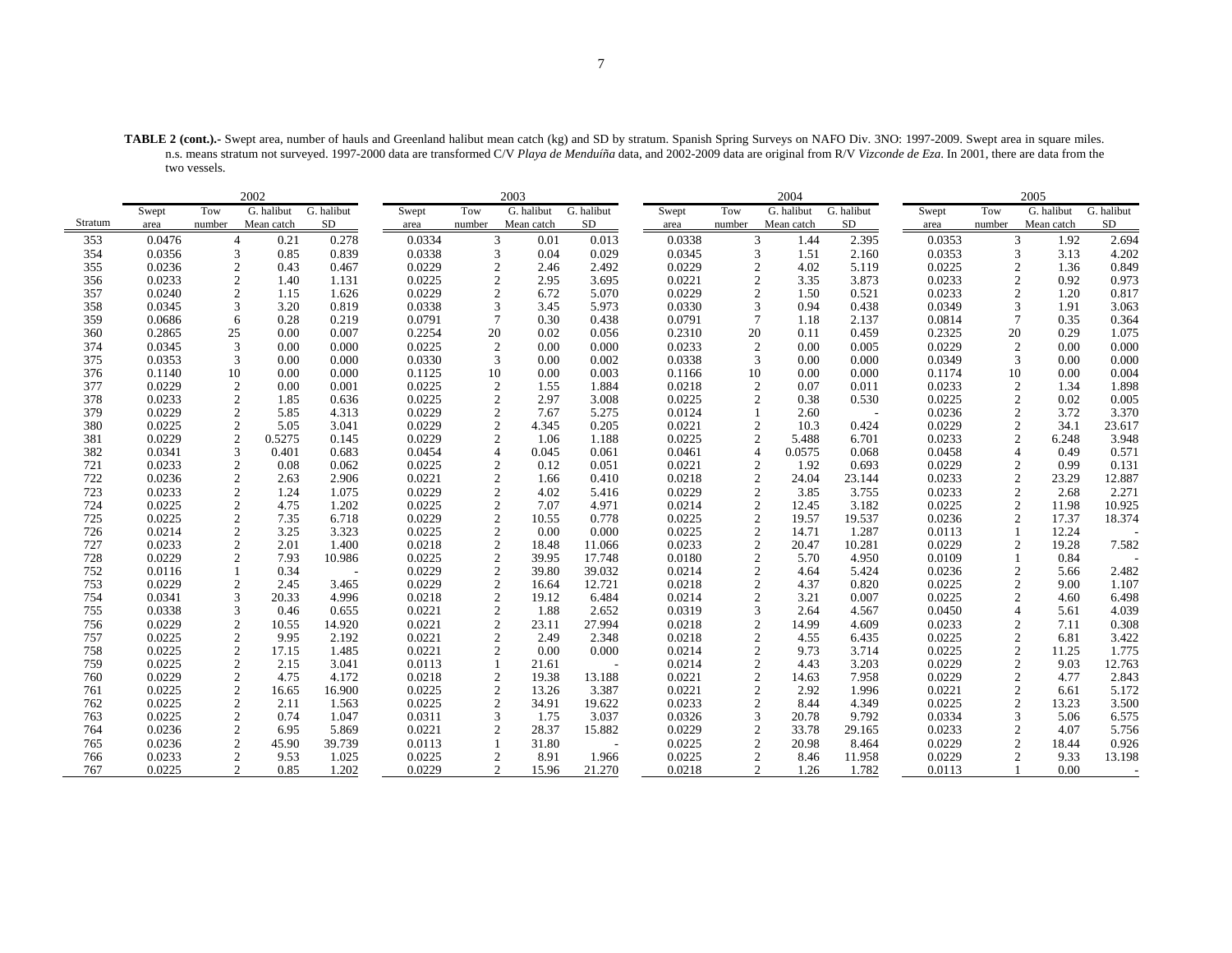**TABLE 2 (cont.).-** Swept area, number of hauls and Greenland halibut mean catch (kg) and SD by stratum. Spanish Spring Surveys on NAFO Div. 3NO: 1997-2009. Swept area in square miles. n.s. means stratum not surveyed. 1997-2000 data are transformed C/V *Playa de Menduíña* data, and 2002-2009 data are original from R/V *Vizconde de Eza*. In 2001, there are data from the two vessels.

|         |        |                | 2006       |            |        |                | 2007       |            |        |                  | 2008       |            |        |                | 2009       |            |
|---------|--------|----------------|------------|------------|--------|----------------|------------|------------|--------|------------------|------------|------------|--------|----------------|------------|------------|
|         | Swept  | Tow            | G. halibut | G. halibut | Swept  | Tow            | G. halibut | G. halibut | Swept  | Tow              | G. halibut | G. halibut | Swept  | Tow            | G. halibut | G. halibut |
| Stratum | area   | number         | Mean catch | SD         | area   | number         | Mean catch | SD         | area   | number           | Mean catch | SD         | area   | number         | Mean catch | SD         |
| 353     | 0.0371 | 3              | 1.44       | 1.561      | 0.0364 | 3              | 0.04       | 0.014      | 0.0341 | 3                | 0.075      | 0.071      | 0.0345 | 3              | 0.052      | 0.045      |
| 354     | 0.0364 | 3              | 0.77       | 0.981      | 0.0364 | 3              | 4.90       | 7.475      | 0.0345 | 3                | 0.780      | 0.716      | 0.0338 | 3              | 0.000      | 0.000      |
| 355     | 0.0248 | $\overline{2}$ | 3.39       | 0.858      | 0.0240 | $\overline{c}$ | 1.97       | 2.242      | 0.0221 | $\overline{2}$   | 11.719     | 16.096     | 0.0233 | 2              | 0.025      | 0.035      |
| 356     | 0.0240 | 2              | 4.85       | 3.910      | 0.0240 | $\overline{2}$ | 1.74       | 1.725      | 0.0236 | $\overline{2}$   | 0.172      | 0.040      | 0.0229 | $\overline{2}$ | 0.000      | 0.000      |
| 357     | 0.0244 |                | 0.27       | 0.299      | 0.0360 | 3              | 7.31       | 7.944      | 0.0233 | $\overline{c}$   | 2.856      | 1.450      | 0.0116 | $\overline{c}$ | 1.647      | 0.610      |
| 358     | 0.0349 | 3              | 0.05       | 0.056      | 0.0368 | 3              | 0.44       | 0.445      | 0.0345 | 3                | 5.547      | 7.618      | 0.0341 | 3              | 0.024      | 0.029      |
| 359     | 0.0975 | 8              | 0.00       | 0.000      | 0.0855 | 7              | 0.02       | 0.030      | 0.0799 | $\overline{7}$   | 0.243      | 0.329      | 0.0795 | 7              | 0.000      | 0.000      |
| 360     | 0.2340 | 19             | 0.14       | 0.376      | 0.2378 | 20             | 0.00       | 0.008      | 0.2340 | 20               | 0.029      | 0.100      | 0.2273 | 20             | 0.014      | 0.045      |
| 374     | 0.0236 | $\overline{2}$ | 0.00       | 0.000      | 0.0240 | $\overline{2}$ | 0.00       | 0.000      | 0.0233 | 2                | 0.000      | 0.000      | 0.0225 | 2              | 0.000      | 0.000      |
| 375     | 0.0364 | 3              | 0.00       | 0.000      | 0.0364 | 3              | 0.00       | 0.000      | 0.0334 | 3                | 0.000      | 0.000      | 0.0341 | 3              | 0.000      | 0.000      |
| 376     | 0.1219 | 10             | 0.00       | 0.006      | 0.1185 | 10             | 0.00       | 0.003      | 0.1129 | 10               | 0.000      | 0.000      | 0.1133 | 10             | 0.081      | 0.253      |
| 377     | 0.0236 | 2              | 0.40       | 0.526      | 0.0240 | $\overline{2}$ | 0.00       | 0.006      | 0.0233 | 2                | 0.222      | 0.266      | 0.0225 | 2              | 0.072      | 0.022      |
| 378     | 0.0240 | $\overline{2}$ | 0.56       | 0.668      | 0.0233 | $\sqrt{2}$     | 0.39       | 0.516      | 0.0240 | $\overline{2}$   | 1.470      | 0.485      | 0.0229 | $\overline{2}$ | 0.012      | 0.017      |
| 379     | 0.0236 | $\overline{2}$ | 0.61       | 0.418      | 0.0240 | $\sqrt{2}$     | 2.06       | 0.862      | 0.0229 | $\overline{c}$   | 0.708      | 0.823      | 0.0229 | $\overline{c}$ | 0.270      | 0.382      |
| 380     | 0.0229 | $\overline{c}$ | 21.445     | 6.159      | 0.0240 | $\overline{2}$ | 5.673      | 7.770      | 0.0225 | $\overline{c}$   | 12.050     | 5.586      | 0.0229 | $\overline{c}$ | 1.409      | 0.836      |
| 381     | 0.0229 | $\overline{2}$ | 19.358     | 5.009      | 0.0240 | $\overline{2}$ | 0.7345     | 0.855      | 0.0229 | $\overline{2}$   | 2.859      | 4.018      | 0.0229 | $\overline{c}$ | 0.100      | 0.083      |
| 382     | 0.0469 | $\overline{4}$ | 3.712      | 3.749      | 0.0484 | $\overline{A}$ | 0.014      | 0.020      | 0.0458 | $\overline{4}$   | 0.038      | 0.069      | 0.0450 | $\overline{4}$ | 0.000      | 0.000      |
| 721     | 0.0236 | 2              | 0.51       | 0.714      | 0.0116 |                | 0.66       |            | 0.0225 | 2                | 1.791      | 1.154      | 0.0229 | $\overline{c}$ | 16.005     | 20.923     |
| 722     | 0.0240 | $\overline{c}$ | 1.75       | 2.468      | 0.0225 | $\overline{2}$ | 12.87      | 3.097      | 0.0206 | $\overline{c}$   | 16.244     | 3.406      | 0.0225 | 2              | 11.325     | 4.702      |
| 723     | 0.0236 | $\overline{c}$ | 6.89       | 3.149      | 0.0240 | $\overline{2}$ | 3.31       | 0.523      | 0.0225 | $\overline{2}$   | 1.652      | 0.457      | 0.0225 | 2              | 7.588      | 8.884      |
| 724     | 0.0233 | 2              | 22.49      | 13.740     | 0.0233 | $\mathbf{2}$   | 11.58      | 5.699      | 0.0221 | 2                | 4.603      | 2.784      | 0.0233 | 2              | 25.675     | 21.178     |
| 725     | 0.0233 | $\overline{2}$ | 11.81      | 2.819      | 0.0225 | $\overline{c}$ | 10.72      | 11.836     | 0.0229 | $\overline{c}$   | 0.005      | 0.006      | 0.0229 | $\overline{c}$ | 3.095      | 0.276      |
| 726     | 0.0225 | $\overline{2}$ | 2.36       | 1.146      | 0.0229 | $\overline{2}$ | 8.90       | 3.702      | 0.0225 | $\overline{2}$   | 6.194      | 4.514      | 0.0229 | $\mathcal{D}$  | 213.215    | 217.457    |
| 727     | 0.0225 | 2              | 8.80       | 2.121      | 0.0240 | $\overline{2}$ | 21.96      | 1.640      | 0.0221 | 2                | 64.950     | 17.890     | 0.0113 |                | 3.982      |            |
| 728     | 0.0225 | $\overline{c}$ | 4.36       | 0.836      | 0.0225 | $\overline{c}$ | 18.98      | 21.814     | 0.0221 | $\boldsymbol{2}$ | 21.700     | 12.445     | 0.0229 | $\overline{2}$ | 32.950     | 2.333      |
| 752     | 0.0225 | $\overline{c}$ | 6.10       | 0.898      | 0.0225 | $\overline{2}$ | 5.34       | 7.552      | 0.0218 | $\overline{c}$   | 17.900     | 7.071      | 0.0229 | $\overline{2}$ | 130.950    | 130.178    |
| 753     | 0.0225 | 2              | 4.06       | 4.380      | 0.0225 | $\overline{2}$ | 6.99       | 7.792      | 0.0221 | 2                | 18.795     | 7.785      | 0.0116 |                | 45.100     |            |
| 754     | 0.0225 | $\overline{2}$ | 0.65       | 0.919      | 0.0225 | $\sqrt{2}$     | 20.96      | 1.612      | 0.0218 | $\overline{c}$   | 24.450     | 11.809     | 0.0113 |                | 113.100    |            |
| 755     | 0.0338 |                | 4.12       | 5.260      | 0.0338 | 3              | 7.30       | 2.970      | 0.0431 | $\overline{4}$   | 26.838     | 13.282     | 0.0116 |                | 27.600     |            |
| 756     | 0.0229 | $\overline{2}$ | 6.54       | 6.739      | 0.0225 | $\sqrt{2}$     | 16.63      | 17.637     | 0.0218 | 2                | 38.650     | 7.849      | 0.0225 | 2              | 18.850     | 0.919      |
| 757     | 0.0225 | $\overline{2}$ | 5.58       | 1.520      | 0.0229 | $\sqrt{2}$     | 35.49      | 37.929     | 0.0221 | $\mathfrak{2}$   | 34.185     | 16.426     | 0.0229 | $\overline{2}$ | 58.216     | 21.898     |
| 758     | 0.0225 | $\overline{c}$ | 13.44      | 14.665     | 0.0225 | $\overline{2}$ | 22.09      | 15.330     | 0.0218 | $\overline{c}$   | 44.710     | 19.361     | 0.0225 | 2              | 61.750     | 3.182      |
| 759     | 0.0225 | $\overline{2}$ | 0.46       | 0.651      | n.s.   | n.s.           | n.s.       | n.s.       | 0.0221 | $\overline{c}$   | 53.289     | 44.8461    | 0.0113 |                | 140.080    |            |
| 760     | 0.0225 | $\overline{2}$ | 8.97       | 6.672      | 0.0233 | $\overline{2}$ | 16.31      | 5.706      | 0.0225 | $\boldsymbol{2}$ | 26.785     | 5.197      | 0.0229 | $\overline{2}$ | 40.025     | 21.602     |
| 761     | 0.0233 | 2              | 5.18       | 3.603      | 0.0225 | $\overline{2}$ | 13.82      | 2.440      | 0.0214 | 2                | 13.611     | 12.464     | 0.0225 | 2              | 44.265     | 20.457     |
| 762     | 0.0233 | 2              | 16.55      | 21.529     | n.s.   | n.s.           | n.s.       | n.s.       | 0.0214 | $\overline{c}$   | 27.274     | 24.0473    | 0.0225 | 2              | 53.850     | 9.4045     |
| 763     | 0.0225 | $\overline{2}$ | 7.07       | 2.920      | n.s.   | n.s.           | n.s.       | n.s.       | 0.0311 | 3                | 19.762     | 14.3780    | n.s.   | n.s.           | n.s.       | n.s.       |
| 764     | 0.0233 | 2              | 13.46      | 2.380      | 0.0225 | $\overline{2}$ | 18.67      | 4.197      | 0.0221 | 2                | 19.406     | 9.965      | 0.0116 |                | 17.340     |            |
| 765     | 0.0236 | 2              | 13.00      | 14.333     | 0.0225 | 2              | 24.07      | 8.167      | 0.0214 | $\overline{c}$   | 26.025     | 19.311     | 0.0225 | 2              | 53.062     | 29.470     |
| 766     | 0.0229 | $\overline{2}$ | 3.69       | 2.534      | n.s.   | n.s.           | n.s.       | n.s.       | 0.0218 | $\mathfrak{2}$   | 12.829     | 7.8772     | 0.0225 | $\overline{c}$ | 10.415     | 1.011      |
| 767     | 0.0233 | $\overline{2}$ | 0.80       | 1.131      | n.s.   | n.s.           | n.s.       | n.s.       | 0.0214 | 2                | 6.409      | 4.6528     | n.s.   | n.s.           | n.s.       | n.s.       |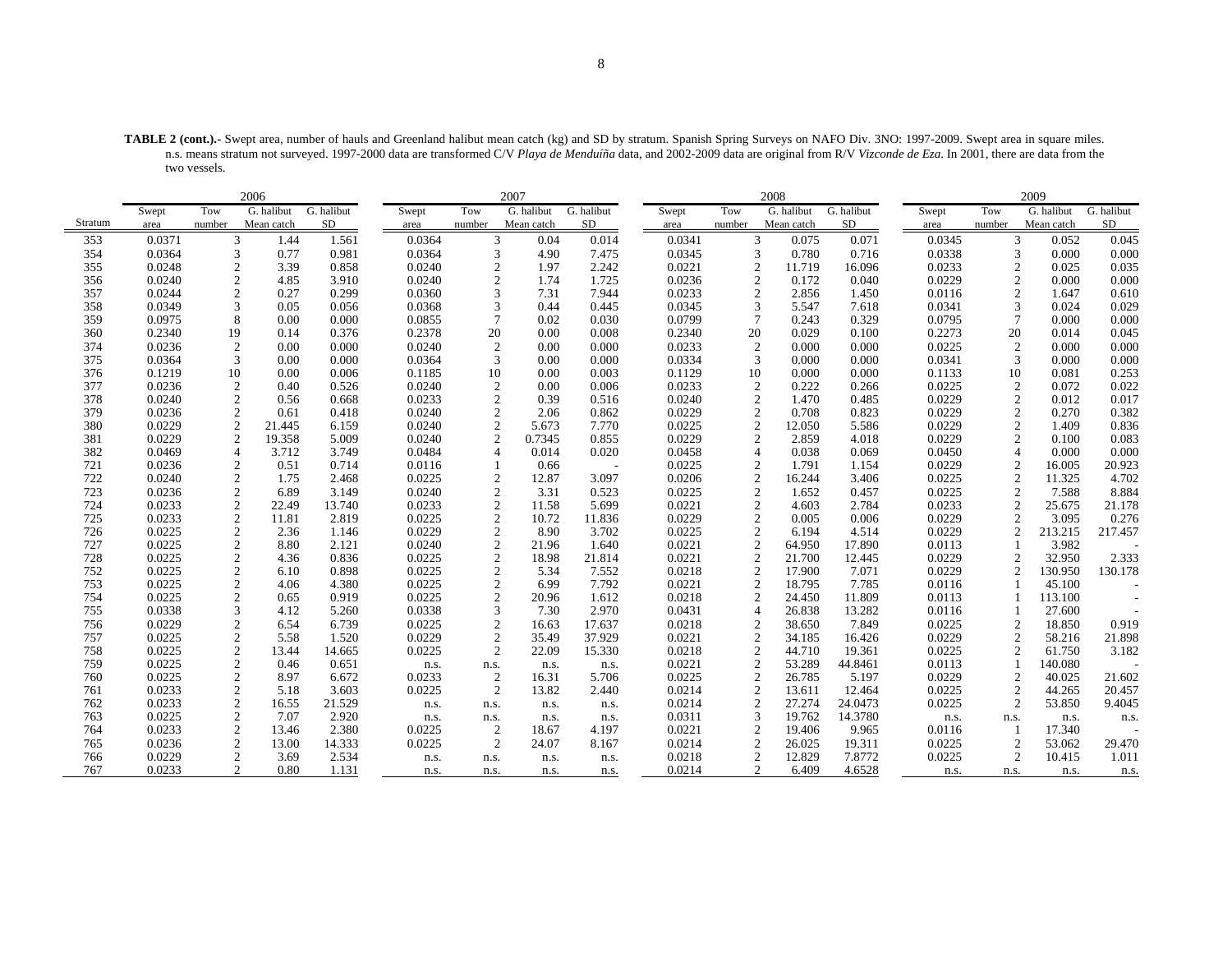**TABLE 3.-** Stratified mean catches (Kg) by stratum and year and SD by year of Greenland halibut (1997-2009). n.s. means stratum not surveyed. 1997-2000 data are transformed C/V *Playa de Menduíña* data (by FPC). 2002-2009 data are original from R/V *Vizconde de Eza*. In 2001, there are data from the two vessels.

| 353<br>7.17<br>14.08<br>15.61<br>368.31<br>164.80<br>50.27<br>57.16<br>2.06<br>387.99<br>516.48<br>386.10<br>10.76<br>20.18<br>354<br>211.23<br>27.55<br>792.94<br>209.92<br>769.98<br>191.88<br>0.00<br>171.84<br>581.54<br>10.33<br>371.38<br>188.27<br>1204.25<br>355<br>16.18<br>16.14<br>867.17<br>1.85<br>301.21<br>21.29<br>1276.50<br>31.86<br>181.89<br>297.48<br>100.64<br>251.12<br>145.41<br>$0.00\,$<br>356<br>10.97<br>23.25<br>3.29<br>$8.08\,$<br>193.06<br>200.47<br>65.80<br>138.51<br>157.52<br>43.33<br>227.86<br>81.78<br>357<br>17.81<br>468.30<br>270.11<br>1377.73<br>277.07<br>441.16<br>188.60<br>1101.26<br>246.25<br>197.05<br>45.02<br>1199.33<br>176.36<br>5.48<br>358<br>310.53<br>529.11<br>921.77<br>108.61<br>1903.50<br>720.00<br>776.85<br>212.40<br>430.50<br>10.58<br>98.18<br>1248.08<br>359<br>$0.00\,$<br>$0.00\,$<br>279.62<br>905.35<br>568.81<br>827.57<br>125.94<br>495.40<br>8.06<br>102.30<br>94.44<br>116.83<br>145.85<br>360<br>358.57<br>40.21<br>120.66<br>100.23<br>852.78<br>461.98<br>5.79<br>49.54<br>314.48<br>795.80<br>379.37<br>4.87<br>79.32<br>$0.00\,$<br>$0.00\,$<br>374<br>0.00<br>9.93<br>0.00<br>$0.00\,$<br>$0.00\,$<br>0.75<br>0.00<br>$0.00\,$<br>0.00<br>0.00<br>0.00<br>$0.00\,$<br>375<br>$0.00\,$<br>0.00<br>0.00<br>$0.00\,$<br>0.00<br>$0.00\,$<br>0.00<br>0.00<br>0.00<br>0.36<br>0.00<br>0.00<br>376<br>$0.00\,$<br>0.00<br>0.00<br>$0.00\,$<br>0.00<br>$0.00\,$<br>0.00<br>0.00<br>108.32<br>1.73<br>2.40<br>1.60<br>1.60<br>377<br>$0.00\,$<br>42.00<br>7.15<br>2.78<br>48.27<br>15.59<br>0.10<br>154.80<br>7.40<br>134.20<br>39.80<br>0.40<br>22.20<br>378<br>1.67<br>108.38<br>92.26<br>143.03<br>151.61<br>790.22<br>257.15<br>413.25<br>52.13<br>2.71<br>77.49<br>204.33<br>53.52<br>379<br>28.62<br>236.64<br>199.42<br>101.35<br>130.87<br>488.13<br>620.10<br>813.02<br>275.60<br>394.00<br>64.50<br>218.41<br>75.05<br>380<br>389.43<br>135.26<br>253.84<br>237.93<br>377.84<br>232.32<br>484.80<br>988.80<br>3273.60<br>2058.72<br>1156.80<br>417.12<br>544.61<br>381<br>196.29<br>129.93<br>75.96<br>899.71<br>14.33<br>30.54<br>100.25<br>406.36<br>152.64<br>790.27<br>2787.55<br>105.77<br>411.62<br>$0.00\,$<br>382<br>$0.00\,$<br>$0.16\,$<br>42.51<br>168.07<br>4.80<br>12.74<br>16.16<br>137.54<br>15.44<br>19.72<br>1273.22<br>13.12<br>721<br>40.40<br>31.32<br>5.23<br>7.54<br>64.51<br>1040.33<br>193.53<br>768.09<br>25.68<br>124.80<br>32.83<br>42.90<br>116.42<br>722<br>951.30<br>128.46<br>1122.44<br>1637.46<br>91.56<br>220.50<br>139.44<br>2018.94<br>1956.15<br>146.58<br>1364.45<br>2086.59<br>1081.08<br>723<br>414.78<br>799.62<br>824.44<br>1715.78<br>441.21<br>206.15<br>192.20<br>623.18<br>596.29<br>1068.42<br>513.05<br>256.06<br>1176.14<br>724<br>3183.70<br>237.69<br>1041.12<br>564.01<br>722.86<br>427.80<br>589.00<br>876.06<br>1543.80<br>1484.90<br>2788.45<br>1435.92<br>570.71<br>725<br>1823.59<br>324.98<br>824.43<br>217.35<br>521.45<br>1052.65<br>280.46<br>771.75<br>1107.75<br>2054.33<br>1239.74<br>0.47<br>1125.44<br>$0.00\,$<br>15351.48<br>726<br>2013.07<br>2090.94<br>932.35<br>262.92<br>234.00<br>1059.12<br>880.92<br>169.56<br>640.62<br>445.97<br>n.s.<br>727<br>253.97<br>382.27<br>495.47<br>749.00<br>1006.54<br>364.03<br>192.96<br>1773.60<br>1965.12<br>1850.98<br>844.80<br>2108.16<br>6235.20<br>728<br>2333.24<br>672.64<br>2570.10<br>2826.86<br>4462.31<br>4861.26<br>618.66<br>3116.10<br>444.60<br>65.52<br>340.00<br>1480.09<br>1692.60<br>740.81<br>17154.45<br>752<br>4833.71<br>7102.82<br>7457.90<br>3056.49<br>3454.13<br>1731.75<br>5213.80<br>607.19<br>798.45<br>699.54<br>2344.90<br>1242.35<br>6223.80<br>753<br>4475.84<br>4597.53<br>8863.93<br>6868.76<br>3126.94<br>338.10<br>2295.63<br>603.06<br>560.69<br>964.62<br>2593.71<br>754<br>8403.69<br>827.10<br>20358.00<br>3365.21<br>3117.02<br>3081.94<br>7396.15<br>3141.00<br>3440.70<br>576.90<br>117.00<br>3772.80<br>4401.00<br>10626.00<br>755<br>7342.42<br>6136.26<br>10457.90<br>721.88<br>2160.81<br>10332.44<br>${\bf n}.{\bf s}.$<br>13757.44<br>155.28<br>1015.12<br>1585.43<br>2811.78<br>1903.85<br>756<br>6904.11<br>22233.50<br>12653.16<br>6121.02<br>3040.24<br>1065.55<br>2333.61<br>1514.09<br>718.36<br>660.04<br>1679.73<br>3903.65<br>757<br>3815.73<br>4307.61<br>253.98<br>694.62<br>3486.87<br>5937.98<br>3539.38<br>9715.91<br>10866.31<br>1014.90<br>464.10<br>568.65<br>3619.98<br>$0.00\,$<br>758<br>3896.21<br>5202.82<br>5218.91<br>5610.39<br>4168.97<br>1697.85<br>962.87<br>1113.26<br>1330.56<br>2186.91<br>4426.29<br>6113.25<br>5679.93<br>1146.18<br>17790.16<br>759<br>6119.66<br>3737.70<br>9666.37<br>273.05<br>2744.47<br>561.98<br>58.42<br>6767.70<br>${\bf n}.{\bf s}.$<br>n.s.<br>760<br>1608.22<br>734.58<br>2510.97<br>6163.85<br>5065.54<br>6926.79<br>4706.01<br>1450.68<br>731.50<br>2983.75<br>2252.64<br>1381.07<br>4124.89<br>1385.10<br>2847.15<br>7569.32<br>6477.12<br>2266.61<br>885.01<br>2327.40<br>761<br>10584.19<br>7867.63<br>6170.76<br>499.58<br>1129.80<br>2362.37<br>762<br>9728.04<br>8102.93<br>13428.13<br>7711.31<br>4769.98<br>446.26<br>7399.86<br>1788.22<br>2803.70<br>3509.24<br>5782.09<br>11416.20<br>n.s.<br>763<br>9139.92<br>6691.10<br>193.14<br>457.62<br>5422.71<br>5157.80<br>5595.80<br>8250.35<br>1319.79<br>1846.44<br>n.s.<br>n.s.<br>n.s.<br>764<br>2063.07<br>2880.87<br>1695.94<br>695.00<br>2837.00<br>3377.75<br>407.00<br>1940.60<br>2131.30<br>5363.50<br>1345.70<br>1866.75<br>1734.00<br>2600.90<br>3227.10<br>765<br>4392.98<br>2829.86<br>3897.46<br>4604.20<br>4447.98<br>5691.60<br>3943.20<br>2285.94<br>1611.38<br>2984.06<br>6579.63<br>766<br>2998.23<br>4508.03<br>2413.42<br>1283.04<br>1217.59<br>531.07<br>1847.38<br>9053.27<br>2364.63<br>1371.60<br>1343.88<br>1499.76<br>n.s.<br>767<br>1613.33<br>4092.64<br>3351.32<br>904.20<br>134.30<br>2521.68<br>199.08<br>0.00<br>1012.62<br>126.40<br>n.s.<br>n.s.<br>n.s.<br>121271<br>98061<br>L<br>72149<br>124125<br>84456<br>27324<br>52695<br>38088<br>35083<br>31338<br>37569<br>79227<br>146677<br>$\overline{Y}$<br>7.73<br>12.00<br>9.48<br>8.17<br>2.64<br>5.10<br>3.39<br>3.03<br>3.98<br>14.78<br>11.73<br>3.68<br>7.66 | Stratum | 1997 | 1998 | 1999 | 2000 | 2001 | 2002 | 2003 | 2004 | 2005 | 2006 | 2007 | 2008 | 2009 |
|-------------------------------------------------------------------------------------------------------------------------------------------------------------------------------------------------------------------------------------------------------------------------------------------------------------------------------------------------------------------------------------------------------------------------------------------------------------------------------------------------------------------------------------------------------------------------------------------------------------------------------------------------------------------------------------------------------------------------------------------------------------------------------------------------------------------------------------------------------------------------------------------------------------------------------------------------------------------------------------------------------------------------------------------------------------------------------------------------------------------------------------------------------------------------------------------------------------------------------------------------------------------------------------------------------------------------------------------------------------------------------------------------------------------------------------------------------------------------------------------------------------------------------------------------------------------------------------------------------------------------------------------------------------------------------------------------------------------------------------------------------------------------------------------------------------------------------------------------------------------------------------------------------------------------------------------------------------------------------------------------------------------------------------------------------------------------------------------------------------------------------------------------------------------------------------------------------------------------------------------------------------------------------------------------------------------------------------------------------------------------------------------------------------------------------------------------------------------------------------------------------------------------------------------------------------------------------------------------------------------------------------------------------------------------------------------------------------------------------------------------------------------------------------------------------------------------------------------------------------------------------------------------------------------------------------------------------------------------------------------------------------------------------------------------------------------------------------------------------------------------------------------------------------------------------------------------------------------------------------------------------------------------------------------------------------------------------------------------------------------------------------------------------------------------------------------------------------------------------------------------------------------------------------------------------------------------------------------------------------------------------------------------------------------------------------------------------------------------------------------------------------------------------------------------------------------------------------------------------------------------------------------------------------------------------------------------------------------------------------------------------------------------------------------------------------------------------------------------------------------------------------------------------------------------------------------------------------------------------------------------------------------------------------------------------------------------------------------------------------------------------------------------------------------------------------------------------------------------------------------------------------------------------------------------------------------------------------------------------------------------------------------------------------------------------------------------------------------------------------------------------------------------------------------------------------------------------------------------------------------------------------------------------------------------------------------------------------------------------------------------------------------------------------------------------------------------------------------------------------------------------------------------------------------------------------------------------------------------------------------------------------------------------------------------------------------------------------------------------------------------------------------------------------------------------------------------------------------------------------------------------------------------------------------------------------------------------------------------------------------------------------------------------------------------------------------------------------------------------------------------------------------------------------------------------------------------------------------------------------------------------------------------------------------------------------------------------------------------------------------------------------------------------------------------------------------------------------------------------------------------------------------------------------------------------------------------------------------------------------|---------|------|------|------|------|------|------|------|------|------|------|------|------|------|
|                                                                                                                                                                                                                                                                                                                                                                                                                                                                                                                                                                                                                                                                                                                                                                                                                                                                                                                                                                                                                                                                                                                                                                                                                                                                                                                                                                                                                                                                                                                                                                                                                                                                                                                                                                                                                                                                                                                                                                                                                                                                                                                                                                                                                                                                                                                                                                                                                                                                                                                                                                                                                                                                                                                                                                                                                                                                                                                                                                                                                                                                                                                                                                                                                                                                                                                                                                                                                                                                                                                                                                                                                                                                                                                                                                                                                                                                                                                                                                                                                                                                                                                                                                                                                                                                                                                                                                                                                                                                                                                                                                                                                                                                                                                                                                                                                                                                                                                                                                                                                                                                                                                                                                                                                                                                                                                                                                                                                                                                                                                                                                                                                                                                                                                                                                                                                                                                                                                                                                                                                                                                                                                                                                                                                                     |         |      |      |      |      |      |      |      |      |      |      |      |      |      |
|                                                                                                                                                                                                                                                                                                                                                                                                                                                                                                                                                                                                                                                                                                                                                                                                                                                                                                                                                                                                                                                                                                                                                                                                                                                                                                                                                                                                                                                                                                                                                                                                                                                                                                                                                                                                                                                                                                                                                                                                                                                                                                                                                                                                                                                                                                                                                                                                                                                                                                                                                                                                                                                                                                                                                                                                                                                                                                                                                                                                                                                                                                                                                                                                                                                                                                                                                                                                                                                                                                                                                                                                                                                                                                                                                                                                                                                                                                                                                                                                                                                                                                                                                                                                                                                                                                                                                                                                                                                                                                                                                                                                                                                                                                                                                                                                                                                                                                                                                                                                                                                                                                                                                                                                                                                                                                                                                                                                                                                                                                                                                                                                                                                                                                                                                                                                                                                                                                                                                                                                                                                                                                                                                                                                                                     |         |      |      |      |      |      |      |      |      |      |      |      |      |      |
|                                                                                                                                                                                                                                                                                                                                                                                                                                                                                                                                                                                                                                                                                                                                                                                                                                                                                                                                                                                                                                                                                                                                                                                                                                                                                                                                                                                                                                                                                                                                                                                                                                                                                                                                                                                                                                                                                                                                                                                                                                                                                                                                                                                                                                                                                                                                                                                                                                                                                                                                                                                                                                                                                                                                                                                                                                                                                                                                                                                                                                                                                                                                                                                                                                                                                                                                                                                                                                                                                                                                                                                                                                                                                                                                                                                                                                                                                                                                                                                                                                                                                                                                                                                                                                                                                                                                                                                                                                                                                                                                                                                                                                                                                                                                                                                                                                                                                                                                                                                                                                                                                                                                                                                                                                                                                                                                                                                                                                                                                                                                                                                                                                                                                                                                                                                                                                                                                                                                                                                                                                                                                                                                                                                                                                     |         |      |      |      |      |      |      |      |      |      |      |      |      |      |
|                                                                                                                                                                                                                                                                                                                                                                                                                                                                                                                                                                                                                                                                                                                                                                                                                                                                                                                                                                                                                                                                                                                                                                                                                                                                                                                                                                                                                                                                                                                                                                                                                                                                                                                                                                                                                                                                                                                                                                                                                                                                                                                                                                                                                                                                                                                                                                                                                                                                                                                                                                                                                                                                                                                                                                                                                                                                                                                                                                                                                                                                                                                                                                                                                                                                                                                                                                                                                                                                                                                                                                                                                                                                                                                                                                                                                                                                                                                                                                                                                                                                                                                                                                                                                                                                                                                                                                                                                                                                                                                                                                                                                                                                                                                                                                                                                                                                                                                                                                                                                                                                                                                                                                                                                                                                                                                                                                                                                                                                                                                                                                                                                                                                                                                                                                                                                                                                                                                                                                                                                                                                                                                                                                                                                                     |         |      |      |      |      |      |      |      |      |      |      |      |      |      |
|                                                                                                                                                                                                                                                                                                                                                                                                                                                                                                                                                                                                                                                                                                                                                                                                                                                                                                                                                                                                                                                                                                                                                                                                                                                                                                                                                                                                                                                                                                                                                                                                                                                                                                                                                                                                                                                                                                                                                                                                                                                                                                                                                                                                                                                                                                                                                                                                                                                                                                                                                                                                                                                                                                                                                                                                                                                                                                                                                                                                                                                                                                                                                                                                                                                                                                                                                                                                                                                                                                                                                                                                                                                                                                                                                                                                                                                                                                                                                                                                                                                                                                                                                                                                                                                                                                                                                                                                                                                                                                                                                                                                                                                                                                                                                                                                                                                                                                                                                                                                                                                                                                                                                                                                                                                                                                                                                                                                                                                                                                                                                                                                                                                                                                                                                                                                                                                                                                                                                                                                                                                                                                                                                                                                                                     |         |      |      |      |      |      |      |      |      |      |      |      |      |      |
|                                                                                                                                                                                                                                                                                                                                                                                                                                                                                                                                                                                                                                                                                                                                                                                                                                                                                                                                                                                                                                                                                                                                                                                                                                                                                                                                                                                                                                                                                                                                                                                                                                                                                                                                                                                                                                                                                                                                                                                                                                                                                                                                                                                                                                                                                                                                                                                                                                                                                                                                                                                                                                                                                                                                                                                                                                                                                                                                                                                                                                                                                                                                                                                                                                                                                                                                                                                                                                                                                                                                                                                                                                                                                                                                                                                                                                                                                                                                                                                                                                                                                                                                                                                                                                                                                                                                                                                                                                                                                                                                                                                                                                                                                                                                                                                                                                                                                                                                                                                                                                                                                                                                                                                                                                                                                                                                                                                                                                                                                                                                                                                                                                                                                                                                                                                                                                                                                                                                                                                                                                                                                                                                                                                                                                     |         |      |      |      |      |      |      |      |      |      |      |      |      |      |
|                                                                                                                                                                                                                                                                                                                                                                                                                                                                                                                                                                                                                                                                                                                                                                                                                                                                                                                                                                                                                                                                                                                                                                                                                                                                                                                                                                                                                                                                                                                                                                                                                                                                                                                                                                                                                                                                                                                                                                                                                                                                                                                                                                                                                                                                                                                                                                                                                                                                                                                                                                                                                                                                                                                                                                                                                                                                                                                                                                                                                                                                                                                                                                                                                                                                                                                                                                                                                                                                                                                                                                                                                                                                                                                                                                                                                                                                                                                                                                                                                                                                                                                                                                                                                                                                                                                                                                                                                                                                                                                                                                                                                                                                                                                                                                                                                                                                                                                                                                                                                                                                                                                                                                                                                                                                                                                                                                                                                                                                                                                                                                                                                                                                                                                                                                                                                                                                                                                                                                                                                                                                                                                                                                                                                                     |         |      |      |      |      |      |      |      |      |      |      |      |      |      |
|                                                                                                                                                                                                                                                                                                                                                                                                                                                                                                                                                                                                                                                                                                                                                                                                                                                                                                                                                                                                                                                                                                                                                                                                                                                                                                                                                                                                                                                                                                                                                                                                                                                                                                                                                                                                                                                                                                                                                                                                                                                                                                                                                                                                                                                                                                                                                                                                                                                                                                                                                                                                                                                                                                                                                                                                                                                                                                                                                                                                                                                                                                                                                                                                                                                                                                                                                                                                                                                                                                                                                                                                                                                                                                                                                                                                                                                                                                                                                                                                                                                                                                                                                                                                                                                                                                                                                                                                                                                                                                                                                                                                                                                                                                                                                                                                                                                                                                                                                                                                                                                                                                                                                                                                                                                                                                                                                                                                                                                                                                                                                                                                                                                                                                                                                                                                                                                                                                                                                                                                                                                                                                                                                                                                                                     |         |      |      |      |      |      |      |      |      |      |      |      |      |      |
|                                                                                                                                                                                                                                                                                                                                                                                                                                                                                                                                                                                                                                                                                                                                                                                                                                                                                                                                                                                                                                                                                                                                                                                                                                                                                                                                                                                                                                                                                                                                                                                                                                                                                                                                                                                                                                                                                                                                                                                                                                                                                                                                                                                                                                                                                                                                                                                                                                                                                                                                                                                                                                                                                                                                                                                                                                                                                                                                                                                                                                                                                                                                                                                                                                                                                                                                                                                                                                                                                                                                                                                                                                                                                                                                                                                                                                                                                                                                                                                                                                                                                                                                                                                                                                                                                                                                                                                                                                                                                                                                                                                                                                                                                                                                                                                                                                                                                                                                                                                                                                                                                                                                                                                                                                                                                                                                                                                                                                                                                                                                                                                                                                                                                                                                                                                                                                                                                                                                                                                                                                                                                                                                                                                                                                     |         |      |      |      |      |      |      |      |      |      |      |      |      |      |
|                                                                                                                                                                                                                                                                                                                                                                                                                                                                                                                                                                                                                                                                                                                                                                                                                                                                                                                                                                                                                                                                                                                                                                                                                                                                                                                                                                                                                                                                                                                                                                                                                                                                                                                                                                                                                                                                                                                                                                                                                                                                                                                                                                                                                                                                                                                                                                                                                                                                                                                                                                                                                                                                                                                                                                                                                                                                                                                                                                                                                                                                                                                                                                                                                                                                                                                                                                                                                                                                                                                                                                                                                                                                                                                                                                                                                                                                                                                                                                                                                                                                                                                                                                                                                                                                                                                                                                                                                                                                                                                                                                                                                                                                                                                                                                                                                                                                                                                                                                                                                                                                                                                                                                                                                                                                                                                                                                                                                                                                                                                                                                                                                                                                                                                                                                                                                                                                                                                                                                                                                                                                                                                                                                                                                                     |         |      |      |      |      |      |      |      |      |      |      |      |      |      |
|                                                                                                                                                                                                                                                                                                                                                                                                                                                                                                                                                                                                                                                                                                                                                                                                                                                                                                                                                                                                                                                                                                                                                                                                                                                                                                                                                                                                                                                                                                                                                                                                                                                                                                                                                                                                                                                                                                                                                                                                                                                                                                                                                                                                                                                                                                                                                                                                                                                                                                                                                                                                                                                                                                                                                                                                                                                                                                                                                                                                                                                                                                                                                                                                                                                                                                                                                                                                                                                                                                                                                                                                                                                                                                                                                                                                                                                                                                                                                                                                                                                                                                                                                                                                                                                                                                                                                                                                                                                                                                                                                                                                                                                                                                                                                                                                                                                                                                                                                                                                                                                                                                                                                                                                                                                                                                                                                                                                                                                                                                                                                                                                                                                                                                                                                                                                                                                                                                                                                                                                                                                                                                                                                                                                                                     |         |      |      |      |      |      |      |      |      |      |      |      |      |      |
|                                                                                                                                                                                                                                                                                                                                                                                                                                                                                                                                                                                                                                                                                                                                                                                                                                                                                                                                                                                                                                                                                                                                                                                                                                                                                                                                                                                                                                                                                                                                                                                                                                                                                                                                                                                                                                                                                                                                                                                                                                                                                                                                                                                                                                                                                                                                                                                                                                                                                                                                                                                                                                                                                                                                                                                                                                                                                                                                                                                                                                                                                                                                                                                                                                                                                                                                                                                                                                                                                                                                                                                                                                                                                                                                                                                                                                                                                                                                                                                                                                                                                                                                                                                                                                                                                                                                                                                                                                                                                                                                                                                                                                                                                                                                                                                                                                                                                                                                                                                                                                                                                                                                                                                                                                                                                                                                                                                                                                                                                                                                                                                                                                                                                                                                                                                                                                                                                                                                                                                                                                                                                                                                                                                                                                     |         |      |      |      |      |      |      |      |      |      |      |      |      |      |
|                                                                                                                                                                                                                                                                                                                                                                                                                                                                                                                                                                                                                                                                                                                                                                                                                                                                                                                                                                                                                                                                                                                                                                                                                                                                                                                                                                                                                                                                                                                                                                                                                                                                                                                                                                                                                                                                                                                                                                                                                                                                                                                                                                                                                                                                                                                                                                                                                                                                                                                                                                                                                                                                                                                                                                                                                                                                                                                                                                                                                                                                                                                                                                                                                                                                                                                                                                                                                                                                                                                                                                                                                                                                                                                                                                                                                                                                                                                                                                                                                                                                                                                                                                                                                                                                                                                                                                                                                                                                                                                                                                                                                                                                                                                                                                                                                                                                                                                                                                                                                                                                                                                                                                                                                                                                                                                                                                                                                                                                                                                                                                                                                                                                                                                                                                                                                                                                                                                                                                                                                                                                                                                                                                                                                                     |         |      |      |      |      |      |      |      |      |      |      |      |      |      |
|                                                                                                                                                                                                                                                                                                                                                                                                                                                                                                                                                                                                                                                                                                                                                                                                                                                                                                                                                                                                                                                                                                                                                                                                                                                                                                                                                                                                                                                                                                                                                                                                                                                                                                                                                                                                                                                                                                                                                                                                                                                                                                                                                                                                                                                                                                                                                                                                                                                                                                                                                                                                                                                                                                                                                                                                                                                                                                                                                                                                                                                                                                                                                                                                                                                                                                                                                                                                                                                                                                                                                                                                                                                                                                                                                                                                                                                                                                                                                                                                                                                                                                                                                                                                                                                                                                                                                                                                                                                                                                                                                                                                                                                                                                                                                                                                                                                                                                                                                                                                                                                                                                                                                                                                                                                                                                                                                                                                                                                                                                                                                                                                                                                                                                                                                                                                                                                                                                                                                                                                                                                                                                                                                                                                                                     |         |      |      |      |      |      |      |      |      |      |      |      |      |      |
|                                                                                                                                                                                                                                                                                                                                                                                                                                                                                                                                                                                                                                                                                                                                                                                                                                                                                                                                                                                                                                                                                                                                                                                                                                                                                                                                                                                                                                                                                                                                                                                                                                                                                                                                                                                                                                                                                                                                                                                                                                                                                                                                                                                                                                                                                                                                                                                                                                                                                                                                                                                                                                                                                                                                                                                                                                                                                                                                                                                                                                                                                                                                                                                                                                                                                                                                                                                                                                                                                                                                                                                                                                                                                                                                                                                                                                                                                                                                                                                                                                                                                                                                                                                                                                                                                                                                                                                                                                                                                                                                                                                                                                                                                                                                                                                                                                                                                                                                                                                                                                                                                                                                                                                                                                                                                                                                                                                                                                                                                                                                                                                                                                                                                                                                                                                                                                                                                                                                                                                                                                                                                                                                                                                                                                     |         |      |      |      |      |      |      |      |      |      |      |      |      |      |
|                                                                                                                                                                                                                                                                                                                                                                                                                                                                                                                                                                                                                                                                                                                                                                                                                                                                                                                                                                                                                                                                                                                                                                                                                                                                                                                                                                                                                                                                                                                                                                                                                                                                                                                                                                                                                                                                                                                                                                                                                                                                                                                                                                                                                                                                                                                                                                                                                                                                                                                                                                                                                                                                                                                                                                                                                                                                                                                                                                                                                                                                                                                                                                                                                                                                                                                                                                                                                                                                                                                                                                                                                                                                                                                                                                                                                                                                                                                                                                                                                                                                                                                                                                                                                                                                                                                                                                                                                                                                                                                                                                                                                                                                                                                                                                                                                                                                                                                                                                                                                                                                                                                                                                                                                                                                                                                                                                                                                                                                                                                                                                                                                                                                                                                                                                                                                                                                                                                                                                                                                                                                                                                                                                                                                                     |         |      |      |      |      |      |      |      |      |      |      |      |      |      |
|                                                                                                                                                                                                                                                                                                                                                                                                                                                                                                                                                                                                                                                                                                                                                                                                                                                                                                                                                                                                                                                                                                                                                                                                                                                                                                                                                                                                                                                                                                                                                                                                                                                                                                                                                                                                                                                                                                                                                                                                                                                                                                                                                                                                                                                                                                                                                                                                                                                                                                                                                                                                                                                                                                                                                                                                                                                                                                                                                                                                                                                                                                                                                                                                                                                                                                                                                                                                                                                                                                                                                                                                                                                                                                                                                                                                                                                                                                                                                                                                                                                                                                                                                                                                                                                                                                                                                                                                                                                                                                                                                                                                                                                                                                                                                                                                                                                                                                                                                                                                                                                                                                                                                                                                                                                                                                                                                                                                                                                                                                                                                                                                                                                                                                                                                                                                                                                                                                                                                                                                                                                                                                                                                                                                                                     |         |      |      |      |      |      |      |      |      |      |      |      |      |      |
|                                                                                                                                                                                                                                                                                                                                                                                                                                                                                                                                                                                                                                                                                                                                                                                                                                                                                                                                                                                                                                                                                                                                                                                                                                                                                                                                                                                                                                                                                                                                                                                                                                                                                                                                                                                                                                                                                                                                                                                                                                                                                                                                                                                                                                                                                                                                                                                                                                                                                                                                                                                                                                                                                                                                                                                                                                                                                                                                                                                                                                                                                                                                                                                                                                                                                                                                                                                                                                                                                                                                                                                                                                                                                                                                                                                                                                                                                                                                                                                                                                                                                                                                                                                                                                                                                                                                                                                                                                                                                                                                                                                                                                                                                                                                                                                                                                                                                                                                                                                                                                                                                                                                                                                                                                                                                                                                                                                                                                                                                                                                                                                                                                                                                                                                                                                                                                                                                                                                                                                                                                                                                                                                                                                                                                     |         |      |      |      |      |      |      |      |      |      |      |      |      |      |
|                                                                                                                                                                                                                                                                                                                                                                                                                                                                                                                                                                                                                                                                                                                                                                                                                                                                                                                                                                                                                                                                                                                                                                                                                                                                                                                                                                                                                                                                                                                                                                                                                                                                                                                                                                                                                                                                                                                                                                                                                                                                                                                                                                                                                                                                                                                                                                                                                                                                                                                                                                                                                                                                                                                                                                                                                                                                                                                                                                                                                                                                                                                                                                                                                                                                                                                                                                                                                                                                                                                                                                                                                                                                                                                                                                                                                                                                                                                                                                                                                                                                                                                                                                                                                                                                                                                                                                                                                                                                                                                                                                                                                                                                                                                                                                                                                                                                                                                                                                                                                                                                                                                                                                                                                                                                                                                                                                                                                                                                                                                                                                                                                                                                                                                                                                                                                                                                                                                                                                                                                                                                                                                                                                                                                                     |         |      |      |      |      |      |      |      |      |      |      |      |      |      |
|                                                                                                                                                                                                                                                                                                                                                                                                                                                                                                                                                                                                                                                                                                                                                                                                                                                                                                                                                                                                                                                                                                                                                                                                                                                                                                                                                                                                                                                                                                                                                                                                                                                                                                                                                                                                                                                                                                                                                                                                                                                                                                                                                                                                                                                                                                                                                                                                                                                                                                                                                                                                                                                                                                                                                                                                                                                                                                                                                                                                                                                                                                                                                                                                                                                                                                                                                                                                                                                                                                                                                                                                                                                                                                                                                                                                                                                                                                                                                                                                                                                                                                                                                                                                                                                                                                                                                                                                                                                                                                                                                                                                                                                                                                                                                                                                                                                                                                                                                                                                                                                                                                                                                                                                                                                                                                                                                                                                                                                                                                                                                                                                                                                                                                                                                                                                                                                                                                                                                                                                                                                                                                                                                                                                                                     |         |      |      |      |      |      |      |      |      |      |      |      |      |      |
|                                                                                                                                                                                                                                                                                                                                                                                                                                                                                                                                                                                                                                                                                                                                                                                                                                                                                                                                                                                                                                                                                                                                                                                                                                                                                                                                                                                                                                                                                                                                                                                                                                                                                                                                                                                                                                                                                                                                                                                                                                                                                                                                                                                                                                                                                                                                                                                                                                                                                                                                                                                                                                                                                                                                                                                                                                                                                                                                                                                                                                                                                                                                                                                                                                                                                                                                                                                                                                                                                                                                                                                                                                                                                                                                                                                                                                                                                                                                                                                                                                                                                                                                                                                                                                                                                                                                                                                                                                                                                                                                                                                                                                                                                                                                                                                                                                                                                                                                                                                                                                                                                                                                                                                                                                                                                                                                                                                                                                                                                                                                                                                                                                                                                                                                                                                                                                                                                                                                                                                                                                                                                                                                                                                                                                     |         |      |      |      |      |      |      |      |      |      |      |      |      |      |
|                                                                                                                                                                                                                                                                                                                                                                                                                                                                                                                                                                                                                                                                                                                                                                                                                                                                                                                                                                                                                                                                                                                                                                                                                                                                                                                                                                                                                                                                                                                                                                                                                                                                                                                                                                                                                                                                                                                                                                                                                                                                                                                                                                                                                                                                                                                                                                                                                                                                                                                                                                                                                                                                                                                                                                                                                                                                                                                                                                                                                                                                                                                                                                                                                                                                                                                                                                                                                                                                                                                                                                                                                                                                                                                                                                                                                                                                                                                                                                                                                                                                                                                                                                                                                                                                                                                                                                                                                                                                                                                                                                                                                                                                                                                                                                                                                                                                                                                                                                                                                                                                                                                                                                                                                                                                                                                                                                                                                                                                                                                                                                                                                                                                                                                                                                                                                                                                                                                                                                                                                                                                                                                                                                                                                                     |         |      |      |      |      |      |      |      |      |      |      |      |      |      |
|                                                                                                                                                                                                                                                                                                                                                                                                                                                                                                                                                                                                                                                                                                                                                                                                                                                                                                                                                                                                                                                                                                                                                                                                                                                                                                                                                                                                                                                                                                                                                                                                                                                                                                                                                                                                                                                                                                                                                                                                                                                                                                                                                                                                                                                                                                                                                                                                                                                                                                                                                                                                                                                                                                                                                                                                                                                                                                                                                                                                                                                                                                                                                                                                                                                                                                                                                                                                                                                                                                                                                                                                                                                                                                                                                                                                                                                                                                                                                                                                                                                                                                                                                                                                                                                                                                                                                                                                                                                                                                                                                                                                                                                                                                                                                                                                                                                                                                                                                                                                                                                                                                                                                                                                                                                                                                                                                                                                                                                                                                                                                                                                                                                                                                                                                                                                                                                                                                                                                                                                                                                                                                                                                                                                                                     |         |      |      |      |      |      |      |      |      |      |      |      |      |      |
|                                                                                                                                                                                                                                                                                                                                                                                                                                                                                                                                                                                                                                                                                                                                                                                                                                                                                                                                                                                                                                                                                                                                                                                                                                                                                                                                                                                                                                                                                                                                                                                                                                                                                                                                                                                                                                                                                                                                                                                                                                                                                                                                                                                                                                                                                                                                                                                                                                                                                                                                                                                                                                                                                                                                                                                                                                                                                                                                                                                                                                                                                                                                                                                                                                                                                                                                                                                                                                                                                                                                                                                                                                                                                                                                                                                                                                                                                                                                                                                                                                                                                                                                                                                                                                                                                                                                                                                                                                                                                                                                                                                                                                                                                                                                                                                                                                                                                                                                                                                                                                                                                                                                                                                                                                                                                                                                                                                                                                                                                                                                                                                                                                                                                                                                                                                                                                                                                                                                                                                                                                                                                                                                                                                                                                     |         |      |      |      |      |      |      |      |      |      |      |      |      |      |
|                                                                                                                                                                                                                                                                                                                                                                                                                                                                                                                                                                                                                                                                                                                                                                                                                                                                                                                                                                                                                                                                                                                                                                                                                                                                                                                                                                                                                                                                                                                                                                                                                                                                                                                                                                                                                                                                                                                                                                                                                                                                                                                                                                                                                                                                                                                                                                                                                                                                                                                                                                                                                                                                                                                                                                                                                                                                                                                                                                                                                                                                                                                                                                                                                                                                                                                                                                                                                                                                                                                                                                                                                                                                                                                                                                                                                                                                                                                                                                                                                                                                                                                                                                                                                                                                                                                                                                                                                                                                                                                                                                                                                                                                                                                                                                                                                                                                                                                                                                                                                                                                                                                                                                                                                                                                                                                                                                                                                                                                                                                                                                                                                                                                                                                                                                                                                                                                                                                                                                                                                                                                                                                                                                                                                                     |         |      |      |      |      |      |      |      |      |      |      |      |      |      |
|                                                                                                                                                                                                                                                                                                                                                                                                                                                                                                                                                                                                                                                                                                                                                                                                                                                                                                                                                                                                                                                                                                                                                                                                                                                                                                                                                                                                                                                                                                                                                                                                                                                                                                                                                                                                                                                                                                                                                                                                                                                                                                                                                                                                                                                                                                                                                                                                                                                                                                                                                                                                                                                                                                                                                                                                                                                                                                                                                                                                                                                                                                                                                                                                                                                                                                                                                                                                                                                                                                                                                                                                                                                                                                                                                                                                                                                                                                                                                                                                                                                                                                                                                                                                                                                                                                                                                                                                                                                                                                                                                                                                                                                                                                                                                                                                                                                                                                                                                                                                                                                                                                                                                                                                                                                                                                                                                                                                                                                                                                                                                                                                                                                                                                                                                                                                                                                                                                                                                                                                                                                                                                                                                                                                                                     |         |      |      |      |      |      |      |      |      |      |      |      |      |      |
|                                                                                                                                                                                                                                                                                                                                                                                                                                                                                                                                                                                                                                                                                                                                                                                                                                                                                                                                                                                                                                                                                                                                                                                                                                                                                                                                                                                                                                                                                                                                                                                                                                                                                                                                                                                                                                                                                                                                                                                                                                                                                                                                                                                                                                                                                                                                                                                                                                                                                                                                                                                                                                                                                                                                                                                                                                                                                                                                                                                                                                                                                                                                                                                                                                                                                                                                                                                                                                                                                                                                                                                                                                                                                                                                                                                                                                                                                                                                                                                                                                                                                                                                                                                                                                                                                                                                                                                                                                                                                                                                                                                                                                                                                                                                                                                                                                                                                                                                                                                                                                                                                                                                                                                                                                                                                                                                                                                                                                                                                                                                                                                                                                                                                                                                                                                                                                                                                                                                                                                                                                                                                                                                                                                                                                     |         |      |      |      |      |      |      |      |      |      |      |      |      |      |
|                                                                                                                                                                                                                                                                                                                                                                                                                                                                                                                                                                                                                                                                                                                                                                                                                                                                                                                                                                                                                                                                                                                                                                                                                                                                                                                                                                                                                                                                                                                                                                                                                                                                                                                                                                                                                                                                                                                                                                                                                                                                                                                                                                                                                                                                                                                                                                                                                                                                                                                                                                                                                                                                                                                                                                                                                                                                                                                                                                                                                                                                                                                                                                                                                                                                                                                                                                                                                                                                                                                                                                                                                                                                                                                                                                                                                                                                                                                                                                                                                                                                                                                                                                                                                                                                                                                                                                                                                                                                                                                                                                                                                                                                                                                                                                                                                                                                                                                                                                                                                                                                                                                                                                                                                                                                                                                                                                                                                                                                                                                                                                                                                                                                                                                                                                                                                                                                                                                                                                                                                                                                                                                                                                                                                                     |         |      |      |      |      |      |      |      |      |      |      |      |      |      |
|                                                                                                                                                                                                                                                                                                                                                                                                                                                                                                                                                                                                                                                                                                                                                                                                                                                                                                                                                                                                                                                                                                                                                                                                                                                                                                                                                                                                                                                                                                                                                                                                                                                                                                                                                                                                                                                                                                                                                                                                                                                                                                                                                                                                                                                                                                                                                                                                                                                                                                                                                                                                                                                                                                                                                                                                                                                                                                                                                                                                                                                                                                                                                                                                                                                                                                                                                                                                                                                                                                                                                                                                                                                                                                                                                                                                                                                                                                                                                                                                                                                                                                                                                                                                                                                                                                                                                                                                                                                                                                                                                                                                                                                                                                                                                                                                                                                                                                                                                                                                                                                                                                                                                                                                                                                                                                                                                                                                                                                                                                                                                                                                                                                                                                                                                                                                                                                                                                                                                                                                                                                                                                                                                                                                                                     |         |      |      |      |      |      |      |      |      |      |      |      |      |      |
|                                                                                                                                                                                                                                                                                                                                                                                                                                                                                                                                                                                                                                                                                                                                                                                                                                                                                                                                                                                                                                                                                                                                                                                                                                                                                                                                                                                                                                                                                                                                                                                                                                                                                                                                                                                                                                                                                                                                                                                                                                                                                                                                                                                                                                                                                                                                                                                                                                                                                                                                                                                                                                                                                                                                                                                                                                                                                                                                                                                                                                                                                                                                                                                                                                                                                                                                                                                                                                                                                                                                                                                                                                                                                                                                                                                                                                                                                                                                                                                                                                                                                                                                                                                                                                                                                                                                                                                                                                                                                                                                                                                                                                                                                                                                                                                                                                                                                                                                                                                                                                                                                                                                                                                                                                                                                                                                                                                                                                                                                                                                                                                                                                                                                                                                                                                                                                                                                                                                                                                                                                                                                                                                                                                                                                     |         |      |      |      |      |      |      |      |      |      |      |      |      |      |
|                                                                                                                                                                                                                                                                                                                                                                                                                                                                                                                                                                                                                                                                                                                                                                                                                                                                                                                                                                                                                                                                                                                                                                                                                                                                                                                                                                                                                                                                                                                                                                                                                                                                                                                                                                                                                                                                                                                                                                                                                                                                                                                                                                                                                                                                                                                                                                                                                                                                                                                                                                                                                                                                                                                                                                                                                                                                                                                                                                                                                                                                                                                                                                                                                                                                                                                                                                                                                                                                                                                                                                                                                                                                                                                                                                                                                                                                                                                                                                                                                                                                                                                                                                                                                                                                                                                                                                                                                                                                                                                                                                                                                                                                                                                                                                                                                                                                                                                                                                                                                                                                                                                                                                                                                                                                                                                                                                                                                                                                                                                                                                                                                                                                                                                                                                                                                                                                                                                                                                                                                                                                                                                                                                                                                                     |         |      |      |      |      |      |      |      |      |      |      |      |      |      |
|                                                                                                                                                                                                                                                                                                                                                                                                                                                                                                                                                                                                                                                                                                                                                                                                                                                                                                                                                                                                                                                                                                                                                                                                                                                                                                                                                                                                                                                                                                                                                                                                                                                                                                                                                                                                                                                                                                                                                                                                                                                                                                                                                                                                                                                                                                                                                                                                                                                                                                                                                                                                                                                                                                                                                                                                                                                                                                                                                                                                                                                                                                                                                                                                                                                                                                                                                                                                                                                                                                                                                                                                                                                                                                                                                                                                                                                                                                                                                                                                                                                                                                                                                                                                                                                                                                                                                                                                                                                                                                                                                                                                                                                                                                                                                                                                                                                                                                                                                                                                                                                                                                                                                                                                                                                                                                                                                                                                                                                                                                                                                                                                                                                                                                                                                                                                                                                                                                                                                                                                                                                                                                                                                                                                                                     |         |      |      |      |      |      |      |      |      |      |      |      |      |      |
|                                                                                                                                                                                                                                                                                                                                                                                                                                                                                                                                                                                                                                                                                                                                                                                                                                                                                                                                                                                                                                                                                                                                                                                                                                                                                                                                                                                                                                                                                                                                                                                                                                                                                                                                                                                                                                                                                                                                                                                                                                                                                                                                                                                                                                                                                                                                                                                                                                                                                                                                                                                                                                                                                                                                                                                                                                                                                                                                                                                                                                                                                                                                                                                                                                                                                                                                                                                                                                                                                                                                                                                                                                                                                                                                                                                                                                                                                                                                                                                                                                                                                                                                                                                                                                                                                                                                                                                                                                                                                                                                                                                                                                                                                                                                                                                                                                                                                                                                                                                                                                                                                                                                                                                                                                                                                                                                                                                                                                                                                                                                                                                                                                                                                                                                                                                                                                                                                                                                                                                                                                                                                                                                                                                                                                     |         |      |      |      |      |      |      |      |      |      |      |      |      |      |
|                                                                                                                                                                                                                                                                                                                                                                                                                                                                                                                                                                                                                                                                                                                                                                                                                                                                                                                                                                                                                                                                                                                                                                                                                                                                                                                                                                                                                                                                                                                                                                                                                                                                                                                                                                                                                                                                                                                                                                                                                                                                                                                                                                                                                                                                                                                                                                                                                                                                                                                                                                                                                                                                                                                                                                                                                                                                                                                                                                                                                                                                                                                                                                                                                                                                                                                                                                                                                                                                                                                                                                                                                                                                                                                                                                                                                                                                                                                                                                                                                                                                                                                                                                                                                                                                                                                                                                                                                                                                                                                                                                                                                                                                                                                                                                                                                                                                                                                                                                                                                                                                                                                                                                                                                                                                                                                                                                                                                                                                                                                                                                                                                                                                                                                                                                                                                                                                                                                                                                                                                                                                                                                                                                                                                                     |         |      |      |      |      |      |      |      |      |      |      |      |      |      |
|                                                                                                                                                                                                                                                                                                                                                                                                                                                                                                                                                                                                                                                                                                                                                                                                                                                                                                                                                                                                                                                                                                                                                                                                                                                                                                                                                                                                                                                                                                                                                                                                                                                                                                                                                                                                                                                                                                                                                                                                                                                                                                                                                                                                                                                                                                                                                                                                                                                                                                                                                                                                                                                                                                                                                                                                                                                                                                                                                                                                                                                                                                                                                                                                                                                                                                                                                                                                                                                                                                                                                                                                                                                                                                                                                                                                                                                                                                                                                                                                                                                                                                                                                                                                                                                                                                                                                                                                                                                                                                                                                                                                                                                                                                                                                                                                                                                                                                                                                                                                                                                                                                                                                                                                                                                                                                                                                                                                                                                                                                                                                                                                                                                                                                                                                                                                                                                                                                                                                                                                                                                                                                                                                                                                                                     |         |      |      |      |      |      |      |      |      |      |      |      |      |      |
|                                                                                                                                                                                                                                                                                                                                                                                                                                                                                                                                                                                                                                                                                                                                                                                                                                                                                                                                                                                                                                                                                                                                                                                                                                                                                                                                                                                                                                                                                                                                                                                                                                                                                                                                                                                                                                                                                                                                                                                                                                                                                                                                                                                                                                                                                                                                                                                                                                                                                                                                                                                                                                                                                                                                                                                                                                                                                                                                                                                                                                                                                                                                                                                                                                                                                                                                                                                                                                                                                                                                                                                                                                                                                                                                                                                                                                                                                                                                                                                                                                                                                                                                                                                                                                                                                                                                                                                                                                                                                                                                                                                                                                                                                                                                                                                                                                                                                                                                                                                                                                                                                                                                                                                                                                                                                                                                                                                                                                                                                                                                                                                                                                                                                                                                                                                                                                                                                                                                                                                                                                                                                                                                                                                                                                     |         |      |      |      |      |      |      |      |      |      |      |      |      |      |
|                                                                                                                                                                                                                                                                                                                                                                                                                                                                                                                                                                                                                                                                                                                                                                                                                                                                                                                                                                                                                                                                                                                                                                                                                                                                                                                                                                                                                                                                                                                                                                                                                                                                                                                                                                                                                                                                                                                                                                                                                                                                                                                                                                                                                                                                                                                                                                                                                                                                                                                                                                                                                                                                                                                                                                                                                                                                                                                                                                                                                                                                                                                                                                                                                                                                                                                                                                                                                                                                                                                                                                                                                                                                                                                                                                                                                                                                                                                                                                                                                                                                                                                                                                                                                                                                                                                                                                                                                                                                                                                                                                                                                                                                                                                                                                                                                                                                                                                                                                                                                                                                                                                                                                                                                                                                                                                                                                                                                                                                                                                                                                                                                                                                                                                                                                                                                                                                                                                                                                                                                                                                                                                                                                                                                                     |         |      |      |      |      |      |      |      |      |      |      |      |      |      |
|                                                                                                                                                                                                                                                                                                                                                                                                                                                                                                                                                                                                                                                                                                                                                                                                                                                                                                                                                                                                                                                                                                                                                                                                                                                                                                                                                                                                                                                                                                                                                                                                                                                                                                                                                                                                                                                                                                                                                                                                                                                                                                                                                                                                                                                                                                                                                                                                                                                                                                                                                                                                                                                                                                                                                                                                                                                                                                                                                                                                                                                                                                                                                                                                                                                                                                                                                                                                                                                                                                                                                                                                                                                                                                                                                                                                                                                                                                                                                                                                                                                                                                                                                                                                                                                                                                                                                                                                                                                                                                                                                                                                                                                                                                                                                                                                                                                                                                                                                                                                                                                                                                                                                                                                                                                                                                                                                                                                                                                                                                                                                                                                                                                                                                                                                                                                                                                                                                                                                                                                                                                                                                                                                                                                                                     |         |      |      |      |      |      |      |      |      |      |      |      |      |      |
|                                                                                                                                                                                                                                                                                                                                                                                                                                                                                                                                                                                                                                                                                                                                                                                                                                                                                                                                                                                                                                                                                                                                                                                                                                                                                                                                                                                                                                                                                                                                                                                                                                                                                                                                                                                                                                                                                                                                                                                                                                                                                                                                                                                                                                                                                                                                                                                                                                                                                                                                                                                                                                                                                                                                                                                                                                                                                                                                                                                                                                                                                                                                                                                                                                                                                                                                                                                                                                                                                                                                                                                                                                                                                                                                                                                                                                                                                                                                                                                                                                                                                                                                                                                                                                                                                                                                                                                                                                                                                                                                                                                                                                                                                                                                                                                                                                                                                                                                                                                                                                                                                                                                                                                                                                                                                                                                                                                                                                                                                                                                                                                                                                                                                                                                                                                                                                                                                                                                                                                                                                                                                                                                                                                                                                     |         |      |      |      |      |      |      |      |      |      |      |      |      |      |
|                                                                                                                                                                                                                                                                                                                                                                                                                                                                                                                                                                                                                                                                                                                                                                                                                                                                                                                                                                                                                                                                                                                                                                                                                                                                                                                                                                                                                                                                                                                                                                                                                                                                                                                                                                                                                                                                                                                                                                                                                                                                                                                                                                                                                                                                                                                                                                                                                                                                                                                                                                                                                                                                                                                                                                                                                                                                                                                                                                                                                                                                                                                                                                                                                                                                                                                                                                                                                                                                                                                                                                                                                                                                                                                                                                                                                                                                                                                                                                                                                                                                                                                                                                                                                                                                                                                                                                                                                                                                                                                                                                                                                                                                                                                                                                                                                                                                                                                                                                                                                                                                                                                                                                                                                                                                                                                                                                                                                                                                                                                                                                                                                                                                                                                                                                                                                                                                                                                                                                                                                                                                                                                                                                                                                                     |         |      |      |      |      |      |      |      |      |      |      |      |      |      |
|                                                                                                                                                                                                                                                                                                                                                                                                                                                                                                                                                                                                                                                                                                                                                                                                                                                                                                                                                                                                                                                                                                                                                                                                                                                                                                                                                                                                                                                                                                                                                                                                                                                                                                                                                                                                                                                                                                                                                                                                                                                                                                                                                                                                                                                                                                                                                                                                                                                                                                                                                                                                                                                                                                                                                                                                                                                                                                                                                                                                                                                                                                                                                                                                                                                                                                                                                                                                                                                                                                                                                                                                                                                                                                                                                                                                                                                                                                                                                                                                                                                                                                                                                                                                                                                                                                                                                                                                                                                                                                                                                                                                                                                                                                                                                                                                                                                                                                                                                                                                                                                                                                                                                                                                                                                                                                                                                                                                                                                                                                                                                                                                                                                                                                                                                                                                                                                                                                                                                                                                                                                                                                                                                                                                                                     |         |      |      |      |      |      |      |      |      |      |      |      |      |      |
|                                                                                                                                                                                                                                                                                                                                                                                                                                                                                                                                                                                                                                                                                                                                                                                                                                                                                                                                                                                                                                                                                                                                                                                                                                                                                                                                                                                                                                                                                                                                                                                                                                                                                                                                                                                                                                                                                                                                                                                                                                                                                                                                                                                                                                                                                                                                                                                                                                                                                                                                                                                                                                                                                                                                                                                                                                                                                                                                                                                                                                                                                                                                                                                                                                                                                                                                                                                                                                                                                                                                                                                                                                                                                                                                                                                                                                                                                                                                                                                                                                                                                                                                                                                                                                                                                                                                                                                                                                                                                                                                                                                                                                                                                                                                                                                                                                                                                                                                                                                                                                                                                                                                                                                                                                                                                                                                                                                                                                                                                                                                                                                                                                                                                                                                                                                                                                                                                                                                                                                                                                                                                                                                                                                                                                     |         |      |      |      |      |      |      |      |      |      |      |      |      |      |
|                                                                                                                                                                                                                                                                                                                                                                                                                                                                                                                                                                                                                                                                                                                                                                                                                                                                                                                                                                                                                                                                                                                                                                                                                                                                                                                                                                                                                                                                                                                                                                                                                                                                                                                                                                                                                                                                                                                                                                                                                                                                                                                                                                                                                                                                                                                                                                                                                                                                                                                                                                                                                                                                                                                                                                                                                                                                                                                                                                                                                                                                                                                                                                                                                                                                                                                                                                                                                                                                                                                                                                                                                                                                                                                                                                                                                                                                                                                                                                                                                                                                                                                                                                                                                                                                                                                                                                                                                                                                                                                                                                                                                                                                                                                                                                                                                                                                                                                                                                                                                                                                                                                                                                                                                                                                                                                                                                                                                                                                                                                                                                                                                                                                                                                                                                                                                                                                                                                                                                                                                                                                                                                                                                                                                                     |         |      |      |      |      |      |      |      |      |      |      |      |      |      |
|                                                                                                                                                                                                                                                                                                                                                                                                                                                                                                                                                                                                                                                                                                                                                                                                                                                                                                                                                                                                                                                                                                                                                                                                                                                                                                                                                                                                                                                                                                                                                                                                                                                                                                                                                                                                                                                                                                                                                                                                                                                                                                                                                                                                                                                                                                                                                                                                                                                                                                                                                                                                                                                                                                                                                                                                                                                                                                                                                                                                                                                                                                                                                                                                                                                                                                                                                                                                                                                                                                                                                                                                                                                                                                                                                                                                                                                                                                                                                                                                                                                                                                                                                                                                                                                                                                                                                                                                                                                                                                                                                                                                                                                                                                                                                                                                                                                                                                                                                                                                                                                                                                                                                                                                                                                                                                                                                                                                                                                                                                                                                                                                                                                                                                                                                                                                                                                                                                                                                                                                                                                                                                                                                                                                                                     |         |      |      |      |      |      |      |      |      |      |      |      |      |      |
| 0.89<br>0.84<br>S.D.<br>0.62<br>1.00<br>0.75<br>0.45<br>0.61<br>0.40<br>0.36<br>0.42<br>0.44<br>0.74<br>1.73                                                                                                                                                                                                                                                                                                                                                                                                                                                                                                                                                                                                                                                                                                                                                                                                                                                                                                                                                                                                                                                                                                                                                                                                                                                                                                                                                                                                                                                                                                                                                                                                                                                                                                                                                                                                                                                                                                                                                                                                                                                                                                                                                                                                                                                                                                                                                                                                                                                                                                                                                                                                                                                                                                                                                                                                                                                                                                                                                                                                                                                                                                                                                                                                                                                                                                                                                                                                                                                                                                                                                                                                                                                                                                                                                                                                                                                                                                                                                                                                                                                                                                                                                                                                                                                                                                                                                                                                                                                                                                                                                                                                                                                                                                                                                                                                                                                                                                                                                                                                                                                                                                                                                                                                                                                                                                                                                                                                                                                                                                                                                                                                                                                                                                                                                                                                                                                                                                                                                                                                                                                                                                                        |         |      |      |      |      |      |      |      |      |      |      |      |      |      |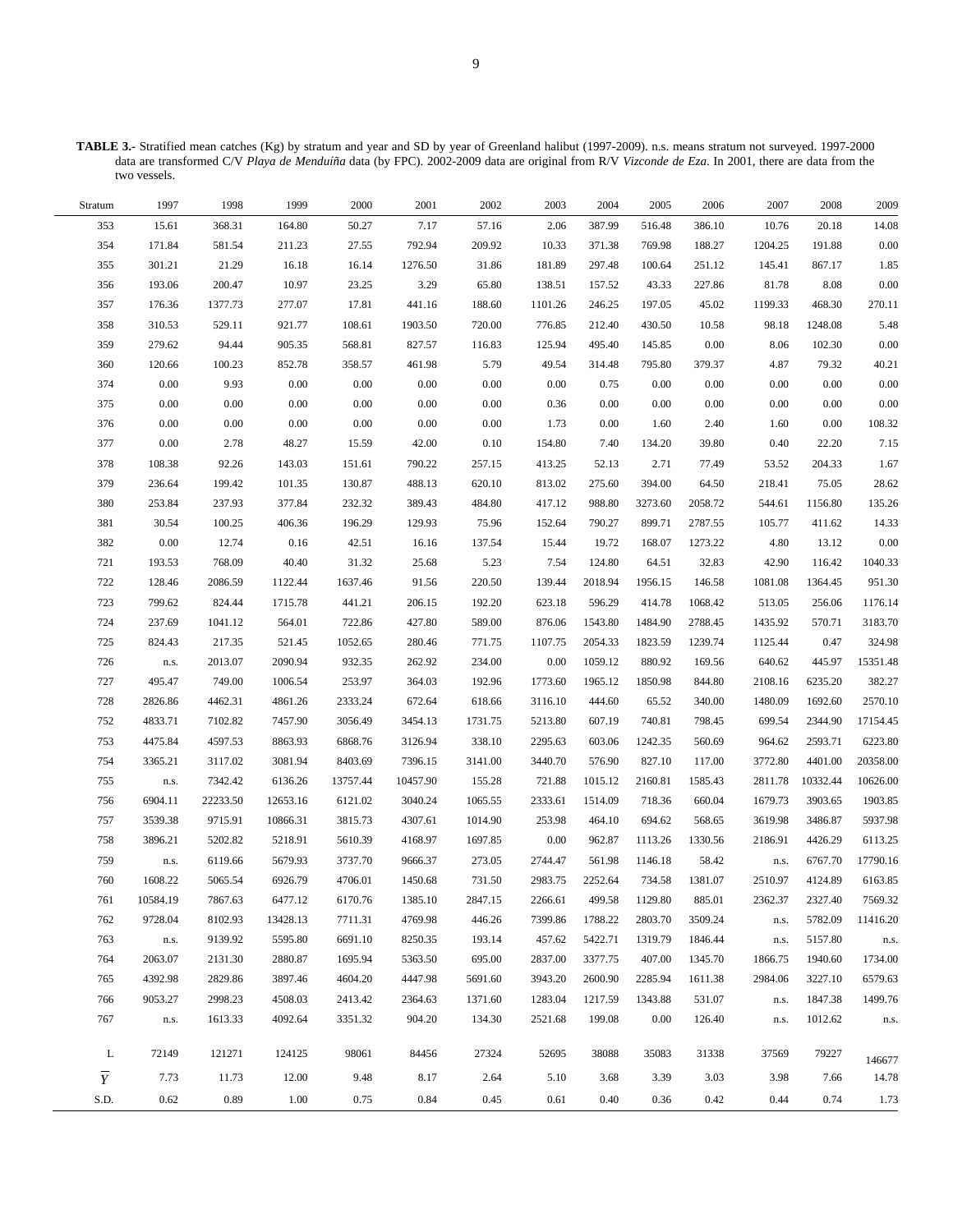**TABLE 4.-** Survey estimates (by the swept area method) of Greenland halibut biomass (t) and SD by stratum and year on NAFO Div. 3NO. n.s. means stratum not surveyed. 1997-2000 data are transformed C/V *Playa de Menduíña* data. 2001-2009 data are original from R/V *Vizconde de Eza*. In 2001, there are data from the two vessels. The last two rows present the biomass corresponding to set of ages 5+ and 10+.

| Stratum      | 1997             | 1998             | 1999             | 2000             | 2001             | 2002             | 2003                     | 2004             | 2005             | 2006             | 2007             | 2008             | 2009           |
|--------------|------------------|------------------|------------------|------------------|------------------|------------------|--------------------------|------------------|------------------|------------------|------------------|------------------|----------------|
| 353          | $\mathbf{1}$     | 32               | 14               | $\overline{4}$   | $\mathbf{1}$     | $\sqrt{5}$       | $\boldsymbol{0}$         | 34               | 44               | 31               | $\mathbf{1}$     | $\boldsymbol{2}$ | 1              |
| 354          | 15               | 49               | 19               | $\boldsymbol{2}$ | 70               | $18\,$           | $\mathbf{1}$             | 32               | 66               | 16               | 99               | $17\,$           | $\theta$       |
| 355          | $26\,$           | $\overline{2}$   | $\mathbf{1}$     | $\mathbf{1}$     | 106              | 3                | 16                       | 26               | 9                | 20               | 12               | $78\,$           |                |
| 356          | 17               | 18               | $\mathbf{1}$     | $\mathfrak{2}$   | $\boldsymbol{0}$ | 6                | 12                       | 14               | $\overline{4}$   | 19               | 7                | $\mathbf{1}$     | $\Omega$       |
| 357          | 16               | 115              | 23               | $\mathbf{1}$     | 36               | 16               | 96                       | $22\,$           | 17               | $\overline{4}$   | 100              | 40               | 46             |
| 358          | 28               | 46               | 79               | 10               | 165              | 63               | 69                       | 19               | 37               | $\mathbf{1}$     | $\,$ 8 $\,$      | 109              | $\Omega$       |
| 359          | 24               | $\,$ 8 $\,$      | 75               | 49               | $72\,$           | $10\,$           | 11                       | 44               | 13               | $\boldsymbol{0}$ | $\mathbf{1}$     | 9                |                |
| 360          | 10               | 9                | $70\,$           | 30               | 38               | $\mathbf{1}$     | $\overline{\mathcal{A}}$ | 27               | 68               | 31               | $\boldsymbol{0}$ | $\boldsymbol{7}$ |                |
| 374          | $\boldsymbol{0}$ | 1                | $\boldsymbol{0}$ | $\boldsymbol{0}$ | $\boldsymbol{0}$ | $\boldsymbol{0}$ | $\boldsymbol{0}$         | $\boldsymbol{0}$ | $\boldsymbol{0}$ | $\mathbf{0}$     | $\boldsymbol{0}$ | $\boldsymbol{0}$ | $\Omega$       |
| 375          | $\boldsymbol{0}$ | $\boldsymbol{0}$ | $\mathbf{0}$     | $\boldsymbol{0}$ | $\boldsymbol{0}$ | $\boldsymbol{0}$ | $\mathbf{0}$             | $\boldsymbol{0}$ | $\boldsymbol{0}$ | $\mathbf{0}$     | $\boldsymbol{0}$ | $\boldsymbol{0}$ | $\overline{0}$ |
| 376          | $\boldsymbol{0}$ | $\overline{0}$   | $\mathbf{0}$     | $\boldsymbol{0}$ | $\boldsymbol{0}$ | $\mathbf{0}$     | $\boldsymbol{0}$         | $\boldsymbol{0}$ | $\boldsymbol{0}$ | $\mathbf{0}$     | $\boldsymbol{0}$ | $\boldsymbol{0}$ | 10             |
| 377          | $\mathbf{0}$     | $\overline{0}$   | 4                | $\mathbf{1}$     | $\overline{4}$   | $\mathbf{0}$     | 14                       | $\mathbf{1}$     | 12               | 3                | $\boldsymbol{0}$ | $\sqrt{2}$       | 1              |
| 378          | 10               | 8                | 13               | 13               | 67               | 22               | 37                       | 5                | $\boldsymbol{0}$ | 6                | 5                | 17               | $\theta$       |
| 379          | 23               | 17               | 9                | 12               | 43               | 54               | 71                       | 22               | 33               | 5                | 18               | $\overline{7}$   | 3              |
| 380          | 24               | 21               | 32               | 20               | 38               | 43               | 36                       | 89               | 286              | 180              | 45               | 103              | 12             |
| 381          | $\mathfrak{Z}$   | 9                | 36               | 17               | 11               | $\boldsymbol{7}$ | 13                       | 70               | 77               | 244              | 9                | 36               |                |
| 382          | $\boldsymbol{0}$ | $\mathbf{1}$     | $\boldsymbol{0}$ | $\mathfrak{Z}$   | $\mathbf{1}$     | $12\,$           | $\mathbf{1}$             | $\boldsymbol{2}$ | 15               | 109              | $\boldsymbol{0}$ | $\mathbf{1}$     | $\theta$       |
| 721          | 17               | 76               | 3                | 3                | $\boldsymbol{2}$ | $\boldsymbol{0}$ | $\mathbf{1}$             | 11               | 6                | 3                | 4                | 10               | 91             |
| 722          | 12               | 195              | 98               | 151              | $\,$ 8 $\,$      | 19               | 13                       | 186              | 168              | 12               | 96               | 132              | 85             |
| 723          | 76               | 71               | 150              | 36               | 17               | 17               | 54                       | 52               | 36               | $90\,$           | 43               | 23               | 105            |
| 724          | $21\,$           | 101              | 50               | 62               | 36               | 52               | 78                       | 144              | 132              | 240              | 124              | 52               | 274            |
| 725          | 80               | 25               | 46               | 100              | 24               | 69               | 97                       | 183              | 154              | 107              | 100              | $\boldsymbol{0}$ | 28             |
| 726          | n.s.             | 195              | 186              | 84               | $22\,$           | 22               | $\mathbf{0}$             | 94               | 78               | 15               | 56               | 40               | 1342           |
| 727          | 53               | 64               | 85               | 24               | 32               | 17               | 163                      | 169              | 162              | 75               | 176              | 564              | 34             |
| 728          | 265              | 433              | 418              | 222              | 59               | 54               | 277                      | 49               | 6                | 30               | 132              | 153              | 225            |
| 752          | 444              | 621              | 642              | 296              | 329              | 151              | 456                      | 57               | 63               | 71               | 62               | 216              | 1500           |
| 753          | 419              | 423              | 775              | 632              | 293              | 30               | 201                      | 55               | 110              | 50               | 86               | 234              | 535            |
| 754          | 306              | 297              | 299              | 862              | 758              | 275              | 316                      | 54               | 74               | 10               | 335              | 405              | 1810           |
| 755          | n.s.             | 712              | 591              | 1276             | 1005             | 14               | 65                       | 96               | 192              | 141              | 250              | 958              | 914            |
| 756          | 635              | 1976             | 1125             | 605              | 266              | 93               | 211                      | 139              | 62               | 58               | 149              | 359              | 169            |
| 757          | 350              | 942              | 935              | 357              | 371              | 90               | 23                       | 43               | 62               | 51               | 317              | 315              | 519            |
| 758          | 365              | 478              | 488              | 534              | 383              | 151              | $\mathbf{0}$             | 90               | 99               | 118              | 194              | 407              | 543            |
| 759          | n.s.             | 573              | 522              | 356              | 874              | 24               | 244                      | 53               | 100              | $\sqrt{5}$       | n.s.             | 612              | 1581           |
| 760          | 153              | 474              | 616              | 448              | 127              | 64               | 274                      | 204              | 64               | 123              | 216              | 367              | 539            |
| 761          | 1008             | 763              | 617              | 558              | 123              | 253              | 201                      | 45               | 102              | 76               | 210              | 218              | 673            |
| 762          | 949              | 786              | 1279             | 762              | 424              | $40\,$           | 658                      | 154              | 249              | 302              | n.s.             | 541              | 1015           |
| 763          | n.s.             | 840              | 539              | 643              | 750              | 17               | 44                       | 499              | 119              | 164              | n.s.             | 497              | n.s.           |
| 764          | 200              | 196              | 256              | 156              | 447              | 59               | 256                      | 295              | 35               | 116              | 166              | 175              | 149            |
| 765          | 426              | 270              | 352              | 455              | 402              | 482              | 351                      | 231              | $200\,$          | 136              | 265              | 302              | 585            |
| 766          | 883              | 314              | 415              | 226              | 233              | 118              | 114                      | 108              | 117              | 46               | n.s.             | 170              | 133            |
| 767          | n.s.             | 146              | 383              | 319              | 83               | 12               | 220                      | 18               | $\mathbf{0}$     | 11               | n.s.             | 95               | n.s.           |
|              |                  |                  |                  |                  |                  |                  |                          |                  |                  |                  |                  |                  |                |
| <b>TOTAL</b> | 6859             | 11305            | 11246            | 9331             | 7721             | 2380             | 4701                     | 3437             | 3071             | 2720             | 3286             | 7272             | 12927          |
| S.D.         | 546              | 860              | 973              | 707              | 790              | 410              | 575                      | 373              | 325              | 379              | 363              | 708              | 1506           |
| Biomass 5+   | 4303             | 6284             | 6367             | 8785             | 6700             | 2011             | 3386                     | 2318             | 2585             | 2151             | 3057             | 6908             | 11971          |
| Biomass 10+  | 406              | 504              | 660              | 1111             | 741              | 279              | 495                      | 318              | 380              | 182              | 343              | 798              | 1134           |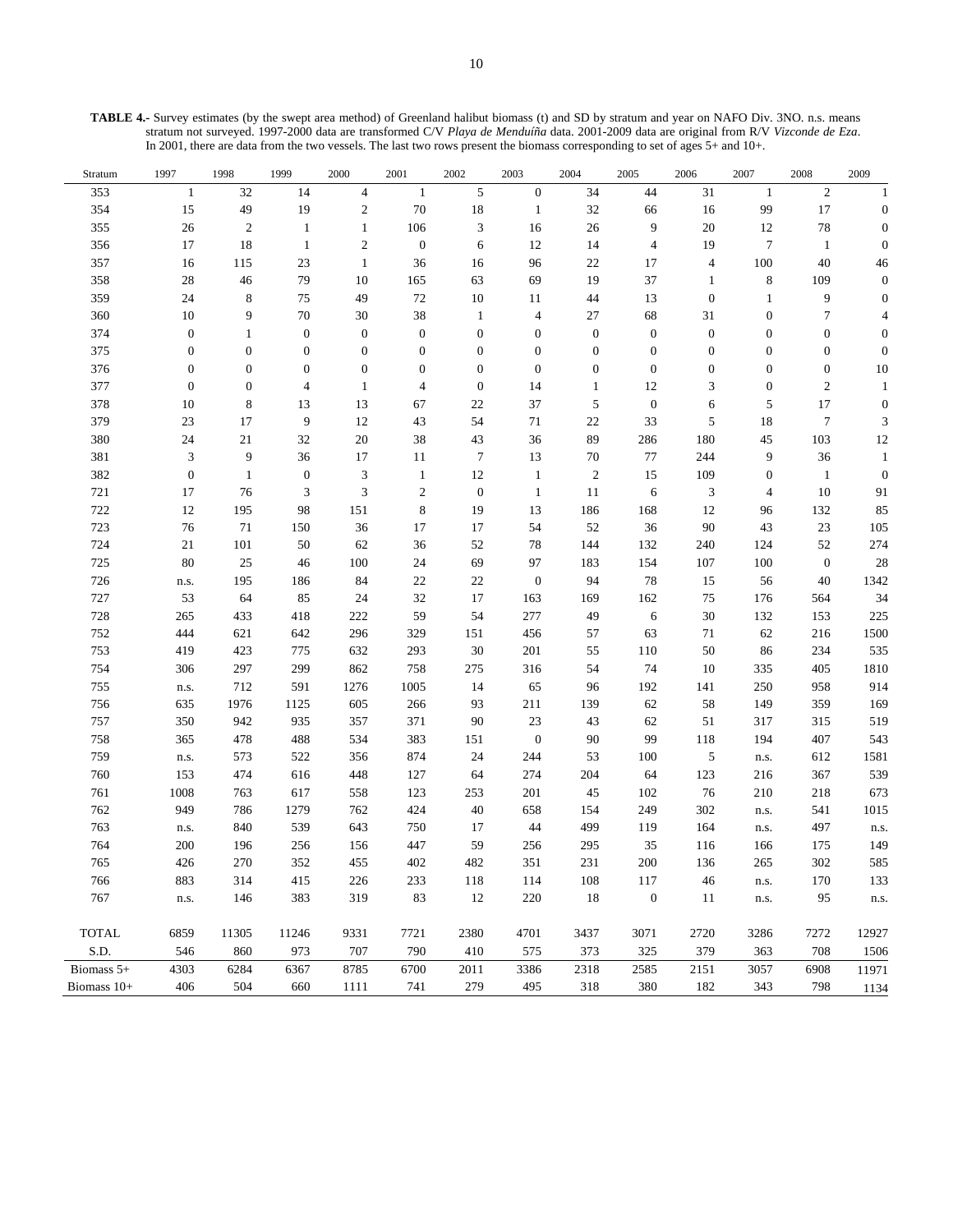**TABLE 5.-** Length weight relationships in the calculation of Greenland halibut biomass. The equation is Spanish Spring Surveys on NAFO Div. 3NO: 1997-2009. To calculate the parameters for the indeterminate individuals, we used the total data (males + females + indeterminate individuals). *E* means Error.  $Weight = a(l + 0.5)^{b}$ 

|         |              | 1997          | 1998          | 1999          | 2000          | 2001          | 2002          | 2003          | 2004         | 2005         | 2006         | 2007         | 2008         | 2009             |
|---------|--------------|---------------|---------------|---------------|---------------|---------------|---------------|---------------|--------------|--------------|--------------|--------------|--------------|------------------|
| Males   | a            | 0.0042        | 0.0042        | 0.0044        | 0.0020        | 0.0036        | 0.0031        | 0.0033        | 0.0034       | 0.0036       | 0.0042       | 0.0039       | 0.0036       | 0.0032           |
|         |              | $E = 0.0663$  | $E = 0.0824$  | $E = 0.1112$  | $E = 0.1562$  | $E = 0.2538$  | $E = 0.0962$  | $E = 0.1081$  | $E = 0.0886$ | $E = 0.1075$ | $E = 0.0826$ | $E = 0.1100$ | $E = 0.0713$ | $Error = 0.0963$ |
|         | $\mathbf b$  | 3.1561        | 3.1622        | 3.1587        | 3.3625        | 3.1925        | 3.2496        | 3.2318        | 3.2123       | 3.2050       | 3.1556       | 3.1847       | 3.2001       | 3.2220           |
|         |              | $E = 0.0185$  | $E = 0.0226$  | $E = 0.0308$  | $E = 0.0433$  | $E = 0.0846$  | $E = 0.0285$  | $E = 0.0318$  | $E = 0.0254$ | $E = 0.0306$ | $E = 0.0238$ | $E = 0.0315$ | $E = 0.0205$ | Error $=0.0270$  |
|         |              | $R^2 = 0.999$ | $R^2 = 0.999$ | $R^2 = 0.995$ | $R^2 = 0.996$ | $R^2 = 0.997$ | $R^2 = 0.987$ | $R^2 = 0.995$ | $R2 = 0.997$ | $R2 = 0.995$ | $R2 = 0.999$ | $R2 = 0.996$ | $R2 = 0.999$ | $R2 = 0.999$     |
|         |              | $N = 893$     | $N = 417$     | $N = 267$     | $N = 315$     | $N = 15$      | $N = 316$     | $N = 509$     | $N = 498$    | $N = 387$    | $N = 402$    | $N = 411$    | $N = 485$    | $N = 273$        |
| Females | a            | 0.0033        | 0.0038        | 0.0033        | 0.0018        | 0.0034        | 0.0027        | 0.0034        | 0.0026       | 0.0050       | 0.0033       | 0.0041       | 0.0032       | 0.0039           |
|         |              | $E = 0.0650$  | $E = 0.0692$  | $E = 0.0897$  | $E = 0.1003$  | $E = 0.2252$  | $E = 0.1315$  | $E = 0.0871$  | $E = 0.0767$ | $E = 0.1357$ | $E = 0.1215$ | $E = 0.0611$ | $E = 0.0777$ | $Error = 0.1422$ |
|         | <sub>b</sub> | 3.2308        | 3.2043        | 3.2547        | 3.4066        | 3.2240        | 3.2950        | 3.2302        | 3.2998       | 3.1259       | 3.2306       | 3.1750       | 3.2457       | 3.1931           |
|         |              | $E = 0.0170$  | $E = 0.0179$  | $E = 0.0237$  | $E = 0.0262$  | $E = 0.0656$  | $E = 0.0368$  | $E = 0.0241$  | $E = 0.0212$ | $E = 0.0374$ | $E = 0.0342$ | $E = 0.0170$ | $E = 0.0215$ | Error $=0.0384$  |
|         |              | $R^2 = 0.999$ | $R^2 = 0.999$ | $R^2 = 0.996$ | $R^2 = 0.995$ | $R^2 = 0.995$ | $R^2 = 0.993$ | $R^2 = 0.997$ | $R2 = 0.998$ | $R2 = 0.991$ | $R2 = 0.997$ | $R2 = 0.998$ | $R2 = 0.999$ | $R2 = 0.989$     |
|         |              | $N = 1473$    | $N = 681$     | $N = 408$     | $N = 642$     | $N = 26$      | $N = 456$     | $N = 726$     | $N = 600$    | $N = 602$    | $N = 539$    | $N = 680$    | $N = 719$    | $N = 382$        |
| Indet.  | a            | 0.0032        | 0.0036        | 0.0040        | 0.0019        | 0.0038        | 0.0028        | 0.0027        | 0.0027       | 0.0040       | 0.0036       | 0.0042       | 0.0030       | 0.0037           |
|         |              | $E = 0.0547$  | $E = 0.0706$  | $E = 0.1010$  | $E = 0.0893$  | $E = 0.1320$  | $E = 0.0941$  | $E = 0.0814$  | $E = 0.0781$ | $E = 0.0941$ | $E = 0.0715$ | $E = 0.0622$ | $E = 0.0702$ | $Error = 0.1398$ |
|         | $\mathbf b$  | 3.2409        | 3.2201        | 3.2009        | 3.3882        | 3.1925        | 3.2837        | 3.2894        | 3.2812       | 3.1787       | 3.2024       | 3.1663       | 3.2546       | 3.2040           |
|         |              | $E = 0.0145$  | $E = 0.0183$  | $E = 0.0269$  | $E = 0.0234$  | $E = 0.0394$  | $E = 0.0263$  | $E = 0.0226$  | $E = 0.0217$ | $E = 0.0260$ | $E = 0.0201$ | $E = 0.0174$ | $E = 0.0195$ | $Error = 0.0379$ |
|         |              | $R^2 = 0.999$ | $R^2 = 0.999$ | $R^2 = 0.987$ | $R^2 = 0.998$ | $R^2 = 0.997$ | $R^2 = 0.996$ | $R^2 = 0.997$ | $R2 = 0.997$ | $R2 = 0.996$ | $R2 = 0.999$ | $R2 = 0.998$ | $R2 = 0.999$ | $R2 = 0.988$     |
|         |              | $N = 2383$    | $N = 1105$    | $N = 679$     | $N = 966$     | $N = 44$      | $N = 776$     | $N = 1243$    | $N = 1105$   | $N = 990$    | $N = 941$    | $N = 1095$   | $N = 1206$   | $N = 662$        |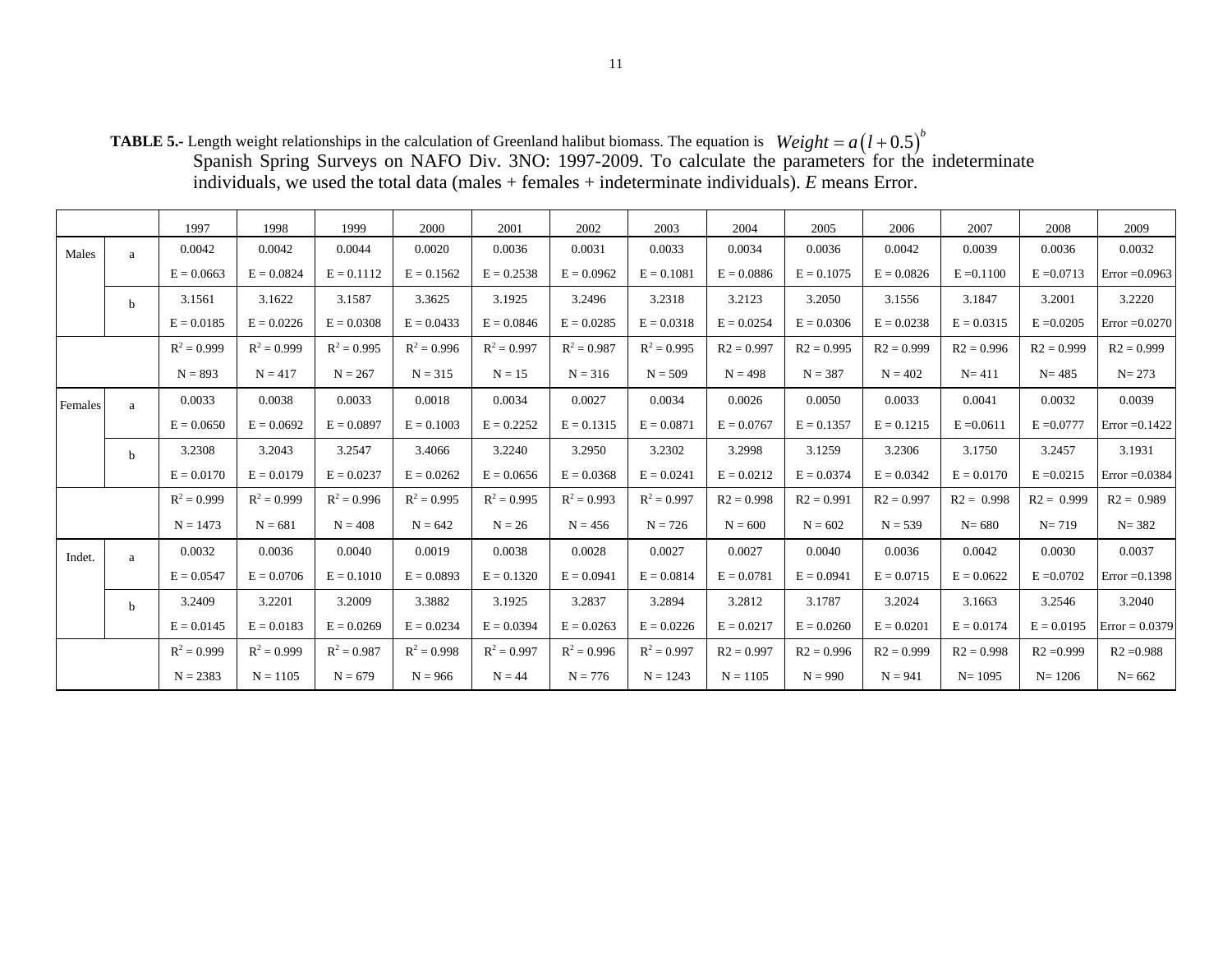**TABLE 6.-** Greenland halibut length distribution per haul mean catches by sex and year. Number per stratified mean catches. Spanish Spring Survey on NAFO 3NO: 1997-2009. Indet. means indeterminate. 1997-2000 data are transformed C/V *Playa de Menduíña* data. 2002-2009 data are original R/V *Vizconde de Eza* data. In 2001, there are data form the two vessels. (\*) indicates untransformed data.

| Lenght (cm.)<br>Males Females Indet.<br>Total<br>Males Females Indet. Total<br>Males Females Indet. Total<br>Males Females Indet.<br>Total<br>Males Females Indet.<br>Total<br>0.000<br>0.000<br>$0.000 \quad 0.000$<br>0.000<br>0.000<br>$0.000 \quad 0.000$<br>0.000<br>0.000<br>0.151 0.151<br>0.000<br>0.000<br>$0.000 \quad 0.000$<br>0.000<br>0.000<br>0.000<br>0.000<br>6<br>8<br>0.000<br>0.000<br>$0.000 \quad 0.000$<br>0.000<br>0.000<br>$0.000 \quad 0.000$<br>0.000<br>0.000<br>$0.000 \quad 0.000$<br>0.000<br>0.000<br>$0.000 \quad 0.000$<br>0.000<br>0.000<br>$0.000 \quad 0.000$<br>10<br>0.000<br>0.043<br>0.382 0.425<br>0.000<br>0.000<br>0.036 0.036<br>0.098<br>0.395<br>0.000 0.493<br>0.175<br>0.169<br>0.108 0.453<br>0.404<br>0.313<br>0.311 1.028<br>0.811 2.452<br>0.080 1.434<br>0.159 1.374<br>0.566 3.820<br>12<br>0.477<br>1.164<br>0.000<br>0.028<br>0.086 0.114<br>0.305<br>1.049<br>0.525<br>0.690<br>1.318<br>1.937<br>0.234 0.809<br>0.283<br>0.928<br>0.297<br>0.159 3.804<br>14<br>0.157<br>0.418<br>0.016<br>0.092 0.391<br>0.244<br>0.015 1.187<br>0.553<br>0.019 0.868<br>1.555<br>2.089<br>$0.000 \quad 0.158$<br>0.038<br>0.027<br>0.000 0.319<br>0.122<br>0.000 0.284<br>0.280<br>0.349<br>16<br>0.076<br>0.081<br>0.000 0.065<br>0.132<br>0.162<br>0.000 0.629<br>0.187<br>18<br>1.073<br>0.004 2.012<br>0.090<br>0.105<br>0.000 0.195<br>0.322<br>0.006 0.469<br>0.146<br>0.130<br>$0.000 \quad 0.276$<br>0.134<br>0.115<br>$0.000 \quad 0.250$<br>0.934<br>0.141<br>0.000 0.074<br>20<br>2.362<br>0.012 4.210<br>0.507<br>0.540<br>0.025 1.071<br>1.170<br>0.000 2.037<br>0.035<br>0.039<br>0.763<br>0.900<br>0.000 1.663<br>1.836<br>0.867<br>22<br>1.222<br>1.395<br>$0.000$ 2.616<br>0.699<br>1.099<br>0.000 1.798<br>0.731<br>1.506<br>0.000 2.237<br>0.089<br>0.083<br>0.000 0.172<br>1.431<br>1.614<br>0.000 3.045<br>0.591<br>24<br>0.507<br>0.520<br>0.000 1.027<br>0.750<br>0.930<br>0.000 1.681<br>0.318<br>0.000 0.909<br>0.152<br>0.198<br>0.000 0.350<br>0.521<br>0.798<br>0.000 1.319<br>26<br>0.769<br>0.973<br>0.000 1.742<br>1.280<br>1.447<br>0.000 2.726<br>0.625<br>0.531<br>0.000 1.156<br>0.085<br>0.131<br>$0.000 \quad 0.216$<br>0.104<br>0.136<br>0.000 0.241<br>0.907<br>0.077<br>0.033<br>0.040<br>28<br>1.103<br>1.091<br>0.000 2.194<br>1.893<br>2.566<br>0.000 4.459<br>1.053<br>0.000 1.960<br>0.104<br>$0.000$ $0.181$<br>0.000 0.073<br>0.000 3.243<br>30<br>0.676<br>1.098<br>0.000 1.774<br>2.433<br>0.000 4.384<br>1.594<br>1.649<br>0.150<br>0.186<br>0.000 0.335<br>0.054<br>0.088<br>$0.000 \quad 0.142$<br>1.951<br>32<br>0.491<br>0.675<br>0.000 1.165<br>1.382<br>1.885<br>0.000 3.267<br>2.232<br>2.431<br>0.000 4.662<br>0.234<br>0.294<br>0.000 0.527<br>0.160<br>0.189<br>0.000 0.349<br>0.000 3.214<br>0.000 5.036<br>34<br>0.485<br>0.723<br>0.000 1.209<br>1.543<br>1.672<br>2.309<br>2.727<br>0.399<br>0.464<br>0.000 0.863<br>0.169<br>0.259<br>$0.000 \quad 0.428$<br>0.000 3.976<br>0.677<br>0.348<br>36<br>0.412<br>0.822<br>0.000 1.234<br>1.252<br>1.820<br>0.000 3.073<br>1.687<br>2.289<br>0.811<br>0.000 1.488<br>0.291<br>0.000 0.639<br>0.782<br>1.509<br>0.000 2.523<br>0.000 2.385<br>0.000 1.831<br>0.352<br>$0.000 \quad 0.880$<br>38<br>0.358<br>0.000 1.140<br>1.015<br>0.815<br>1.570<br>0.755<br>1.075<br>0.528<br>0.000 1.086<br>0.785<br>0.000 2.347<br>0.539<br>40<br>0.397<br>0.689<br>0.964<br>0.000 1.509<br>1.166<br>0.000 1.778<br>1.562<br>0.834<br>0.000 1.373<br>0.546<br>0.612<br>42<br>0.332<br>0.528<br>0.000 0.860<br>0.384<br>0.683<br>0.000 1.067<br>0.758<br>0.000 1.103<br>0.608<br>1.381<br>0.000 1.989<br>0.515<br>0.829<br>0.000 1.343<br>0.346<br>44<br>0.249<br>0.480<br>0.000 0.729<br>0.261<br>0.560<br>0.000 0.822<br>0.260<br>0.483<br>0.000 0.742<br>0.400<br>1.026<br>0.000 1.426<br>0.443<br>1.064<br>0.000 1.507<br>0.000 0.594<br>0.384<br>0.200<br>0.394<br>0.199<br>0.412<br>$0.000 \quad 0.611$<br>0.301<br>$0.000 \quad 0.443$<br>0.260<br>0.624<br>0.000 0.884<br>0.865<br>0.000 1.249<br>46<br>0.141<br>48<br>0.334<br>0.000 0.449<br>0.170<br>0.301<br>0.000 0.471<br>0.095<br>0.223<br>0.000 0.318<br>0.115<br>0.409<br>0.000 0.524<br>0.186<br>0.650<br>0.000 0.836<br>0.115<br>0.230<br>0.000 0.323<br>50<br>0.098<br>0.000 0.327<br>0.095<br>0.233<br>0.000 0.328<br>0.043<br>0.149<br>0.000 0.192<br>0.092<br>0.231<br>0.107<br>0.347<br>0.000 0.453<br>0.072<br>52<br>0.063<br>0.000 0.217<br>0.082<br>0.117<br>0.000 0.199<br>0.043<br>0.114<br>0.000 0.157<br>0.175<br>$0.000 \quad 0.248$<br>0.051<br>0.188<br>0.000 0.239<br>0.154<br>54<br>0.049<br>0.102<br>0.000 0.151<br>0.031<br>0.089<br>$0.000 \quad 0.121$<br>0.025<br>0.065<br>0.000 0.090<br>0.037<br>0.145<br>$0.000 \quad 0.182$<br>0.046<br>0.129<br>0.000 0.175<br>$0.000 \quad 0.144$<br>56<br>0.032<br>0.081<br>0.000 0.114<br>0.040<br>0.079<br>0.000 0.119<br>0.021<br>0.060<br>0.000 0.081<br>0.034<br>0.109<br>0.012<br>0.073<br>0.000 0.085<br>0.000 0.077<br>0.033<br>0.017<br>0.000 0.077<br>58<br>0.020<br>0.057<br>0.015<br>0.055<br>0.000 0.070<br>0.011<br>0.000 0.044<br>0.060<br>0.019<br>0.061<br>0.000 0.080<br>0.000 0.038<br>0.000 0.076<br>0.011<br>60<br>0.019<br>0.048<br>0.000 0.068<br>0.016<br>0.035<br>0.000 0.051<br>0.008<br>0.029<br>0.012<br>0.065<br>0.027<br>0.000 0.038<br>62<br>0.004<br>0.028<br>0.000 0.032<br>0.006<br>0.020<br>$0.000 \quad 0.026$<br>0.006<br>0.027<br>0.000 0.034<br>0.005<br>0.034<br>0.000 0.039<br>0.007<br>0.042<br>0.000 0.049<br>0.000 0.039<br>64<br>0.002<br>0.033<br>0.000 0.035<br>0.007<br>0.023<br>0.000 0.030<br>0.002<br>0.021<br>0.000 0.022<br>0.004<br>0.035<br>0.003<br>0.024<br>0.000 0.027<br>0.002<br>0.025<br>0.000 0.027<br>0.003<br>0.013<br>$0.000$ $0.016$<br>0.002<br>0.016<br>$0.000$ $0.018$<br>0.004<br>0.022<br>$0.000$ $0.026$<br>0.003<br>0.028<br>$0.000 \quad 0.030$<br>66<br>0.001<br>0.000<br>0.014<br>0.000 0.014<br>0.000<br>0.008<br>0.000 0.009<br>0.001<br>0.013<br>0.000 0.013<br>0.028<br>0.000 0.029<br>0.000<br>0.011<br>0.000 0.011<br>68<br>70<br>0.001<br>0.011<br>0.000 0.011<br>0.000<br>0.009<br>0.000 0.009<br>0.001<br>0.012<br>0.000 0.012<br>0.000<br>0.020<br>$0.000 \quad 0.020$<br>0.000<br>0.011<br>$0.000$ $0.011$<br>0.000<br>0.012<br>72<br>0.000<br>0.014<br>0.000 0.014<br>0.000<br>0.007<br>0.000 0.007<br>0.000<br>0.012<br>0.000 0.012<br>0.014<br>0.000 0.014<br>0.000<br>0.000 0.012<br>74<br>0.000<br>0.005<br>0.000 0.005<br>0.000<br>0.007<br>0.000 0.007<br>0.008<br>0.000 0.008<br>0.000<br>0.014<br>0.000 0.014<br>0.000<br>0.008<br>$0.000 \quad 0.008$<br>0.000<br>0.000<br>76<br>0.000<br>0.005<br>0.000 0.005<br>0.000<br>0.006<br>$0.000 \quad 0.006$<br>0.000<br>0.008<br>$0.000 \quad 0.008$<br>0.006<br>$0.000 \quad 0.006$<br>0.000<br>0.014<br>0.000 0.014<br>78<br>0.000<br>0.005<br>0.000 0.005<br>0.000<br>0.007<br>0.000 0.007<br>0.000<br>0.012<br>$0.000$ $0.012$<br>0.000<br>0.021<br>$0.000 \quad 0.021$<br>0.000<br>0.034<br>0.000 0.034<br>0.005<br>0.000<br>0.004<br>0.000 0.004<br>80<br>0.000<br>0.005<br>0.000 0.005<br>0.000<br>0.000 0.005<br>0.000<br>0.005<br>0.000 0.005<br>0.010<br>$0.000 \quad 0.010$<br>0.000<br>0.004<br>0.000<br>82<br>0.000<br>0.002<br>0.000 0.002<br>0.000<br>0.000 0.004<br>0.000<br>0.003<br>0.000 0.003<br>0.007<br>0.000 0.007<br>0.000<br>0.006<br>$0.000 \quad 0.006$<br>0.000<br>0.007<br>84<br>0.000<br>$0.000 \quad 0.000$<br>0.000<br>0.000<br>$0.000 \quad 0.000$<br>0.000<br>0.001<br>0.000 0.001<br>0.007<br>0.000 0.007<br>0.000<br>0.000 0.007<br>0.000<br>86<br>0.000<br>0.000<br>$0.000 \quad 0.000$<br>0.000<br>0.002<br>0.000 0.002<br>0.000<br>0.003<br>0.000 0.003<br>0.000<br>0.006<br>$0.000 \quad 0.006$<br>0.000<br>0.002<br>0.000 0.002<br>88<br>0.000<br>0.002<br>0.000 0.002<br>0.000<br>0.002<br>0.000 0.002<br>0.000<br>0.002<br>0.000 0.002<br>0.000<br>0.001<br>$0.000 \quad 0.001$<br>0.000<br>0.001<br>$0.000 \quad 0.001$<br>90<br>0.000<br>0.002<br>0.000 0.002<br>0.000<br>0.001<br>0.000 0.001<br>0.000<br>0.000<br>$0.000 \quad 0.000$<br>0.000<br>0.002<br>0.000 0.002<br>0.000<br>0.001<br>$0.000 \quad 0.001$<br>92<br>0.000<br>0.002<br>0.000 0.002<br>0.000<br>0.000<br>$0.000 \quad 0.000$<br>0.000<br>0.000<br>$0.000 \quad 0.000$<br>0.000<br>0.000<br>$0.000 \quad 0.000$<br>0.000<br>0.000<br>$0.000 \quad 0.000$<br>0.001<br>0.001<br>0.000<br>0.000<br>94<br>0.000<br>0.000<br>$0.000 \quad 0.000$<br>0.000<br>0.000 0.001<br>0.000<br>0.000 0.001<br>0.001<br>0.000 0.001<br>0.000<br>$0.000 \quad 0.000$<br>0.000<br>96<br>0.000<br>0.000<br>$0.000 \quad 0.000$<br>0.000<br>0.000<br>$0.000 \quad 0.000$<br>0.002<br>$0.000 \quad 0.002$<br>0.000<br>0.000<br>$0.000 \quad 0.000$<br>0.000<br>0.001<br>0.000 0.001<br>98<br>0.000<br>$0.000 \quad 0.000$<br>0.000<br>0.000<br>$0.000 \quad 0.000$<br>0.000<br>0.000<br>$0.000 \quad 0.000$<br>0.000<br>0.000<br>$0.000 \quad 0.000$<br>0.000<br>$0.000 \quad 0.000$<br>0.000<br>0.000<br>$0.000 \quad 0.000$<br>$0.000 \quad 0.000$<br>$0.000 \quad 0.000$<br>100<br>0.000<br>0.000<br>$0.000 \quad 0.000$<br>0.000<br>0.000<br>$0.000 \quad 0.000$<br>0.000<br>0.000<br>0.000<br>0.000<br>0.000<br>0.000<br>$0.000 \quad 0.000$<br>0.000<br>0.000<br>$0.000 \quad 0.000$<br>0.000<br>0.000<br>$0.000 \quad 0.000$<br>0.000<br>$0.000 \quad 0.000$<br>102<br>0.000<br>0.000<br>0.000<br>$0.000 \quad 0.000$<br>0.000<br>0.000<br>$0.000 \quad 0.000$<br>0.000<br>$0.000 \quad 0.000$<br>$0.001$ $0.000$ $0.001$<br>0.000<br>0.000<br>$0.000 \quad 0.000$<br>0.000<br>$0.000 \quad 0.000$<br>104<br>0.000<br>0.000<br>0.000<br>0.000<br>0.000<br>Total<br>14.270 19.987 0.239 34.496<br>11.087 16.467 1.445 28.999<br>14.821 21.726 0.251 36.799<br>6.364 11.103 0.286 17.753<br>9.894 14.977 1.036 25.907<br>$N^{\circ}$ samples $(*)$ :<br>75<br>84<br>78<br>81<br>44<br>Nº Ind. (*): 3444<br>9049<br>4012<br>5550<br>4470<br>7080<br>11564<br>6533<br>10551<br>2991<br>6162<br>10<br>9163<br>445<br>739<br>80<br>55<br>14<br>6<br>1264<br>Sampled catch:<br>390<br>539<br>524<br>635<br>291<br>Range $(*)$ :<br>10-92<br>11-94<br>$7 - 104$<br>11-94<br>10-78<br>Total catch:<br>332<br>1259<br>1885<br>1898<br>1437 |                  | 1997 |     | 1998 |     | 1999 |     | 2000 |     | 2001 |     |
|--------------------------------------------------------------------------------------------------------------------------------------------------------------------------------------------------------------------------------------------------------------------------------------------------------------------------------------------------------------------------------------------------------------------------------------------------------------------------------------------------------------------------------------------------------------------------------------------------------------------------------------------------------------------------------------------------------------------------------------------------------------------------------------------------------------------------------------------------------------------------------------------------------------------------------------------------------------------------------------------------------------------------------------------------------------------------------------------------------------------------------------------------------------------------------------------------------------------------------------------------------------------------------------------------------------------------------------------------------------------------------------------------------------------------------------------------------------------------------------------------------------------------------------------------------------------------------------------------------------------------------------------------------------------------------------------------------------------------------------------------------------------------------------------------------------------------------------------------------------------------------------------------------------------------------------------------------------------------------------------------------------------------------------------------------------------------------------------------------------------------------------------------------------------------------------------------------------------------------------------------------------------------------------------------------------------------------------------------------------------------------------------------------------------------------------------------------------------------------------------------------------------------------------------------------------------------------------------------------------------------------------------------------------------------------------------------------------------------------------------------------------------------------------------------------------------------------------------------------------------------------------------------------------------------------------------------------------------------------------------------------------------------------------------------------------------------------------------------------------------------------------------------------------------------------------------------------------------------------------------------------------------------------------------------------------------------------------------------------------------------------------------------------------------------------------------------------------------------------------------------------------------------------------------------------------------------------------------------------------------------------------------------------------------------------------------------------------------------------------------------------------------------------------------------------------------------------------------------------------------------------------------------------------------------------------------------------------------------------------------------------------------------------------------------------------------------------------------------------------------------------------------------------------------------------------------------------------------------------------------------------------------------------------------------------------------------------------------------------------------------------------------------------------------------------------------------------------------------------------------------------------------------------------------------------------------------------------------------------------------------------------------------------------------------------------------------------------------------------------------------------------------------------------------------------------------------------------------------------------------------------------------------------------------------------------------------------------------------------------------------------------------------------------------------------------------------------------------------------------------------------------------------------------------------------------------------------------------------------------------------------------------------------------------------------------------------------------------------------------------------------------------------------------------------------------------------------------------------------------------------------------------------------------------------------------------------------------------------------------------------------------------------------------------------------------------------------------------------------------------------------------------------------------------------------------------------------------------------------------------------------------------------------------------------------------------------------------------------------------------------------------------------------------------------------------------------------------------------------------------------------------------------------------------------------------------------------------------------------------------------------------------------------------------------------------------------------------------------------------------------------------------------------------------------------------------------------------------------------------------------------------------------------------------------------------------------------------------------------------------------------------------------------------------------------------------------------------------------------------------------------------------------------------------------------------------------------------------------------------------------------------------------------------------------------------------------------------------------------------------------------------------------------------------------------------------------------------------------------------------------------------------------------------------------------------------------------------------------------------------------------------------------------------------------------------------------------------------------------------------------------------------------------------------------------------------------------------------------------------------------------------------------------------------------------------------------------------------------------------------------------------------------------------------------------------------------------------------------------------------------------------------------------------------------------------------------------------------------------------------------------------------------------------------------------------------------------------------------------------------------------------------------------------------------------------------------------------------------------------------------------------------------------------------------------------------------------------------------------------------------------------------------------------------------------------------------------------------------------------------------------------------------------------------------------------------------------------------------------------------------------------------------------------------------------------------------------------------------------------------------------------------------------------------------------------------------------------------------------------------------------------------------------------------------------------------------------------------------------------------------------------------------------------------------------------------------------------------------------------------------------------------------------------------------------------------------------------------------------------------------------------------------------------------------------------------------------------------------------------------------------------------------------------------------------------------------------------------------------------------------------------------------------------------------------------------------------------------------------------------------------------------------------------------------------------------------------------------------------------------------------------------------------------------------------------------------------------------------------------------------------------------------------------------------------------------------------------------------------------------------------------------------------------------------------------------------------------------------------------------------------------------------------------------------------------------------------------------------------------------------------------------------------------------------------------------------------------------------------------------------------------|------------------|------|-----|------|-----|------|-----|------|-----|------|-----|
|                                                                                                                                                                                                                                                                                                                                                                                                                                                                                                                                                                                                                                                                                                                                                                                                                                                                                                                                                                                                                                                                                                                                                                                                                                                                                                                                                                                                                                                                                                                                                                                                                                                                                                                                                                                                                                                                                                                                                                                                                                                                                                                                                                                                                                                                                                                                                                                                                                                                                                                                                                                                                                                                                                                                                                                                                                                                                                                                                                                                                                                                                                                                                                                                                                                                                                                                                                                                                                                                                                                                                                                                                                                                                                                                                                                                                                                                                                                                                                                                                                                                                                                                                                                                                                                                                                                                                                                                                                                                                                                                                                                                                                                                                                                                                                                                                                                                                                                                                                                                                                                                                                                                                                                                                                                                                                                                                                                                                                                                                                                                                                                                                                                                                                                                                                                                                                                                                                                                                                                                                                                                                                                                                                                                                                                                                                                                                                                                                                                                                                                                                                                                                                                                                                                                                                                                                                                                                                                                                                                                                                                                                                                                                                                                                                                                                                                                                                                                                                                                                                                                                                                                                                                                                                                                                                                                                                                                                                                                                                                                                                                                                                                                                                                                                                                                                                                                                                                                                                                                                                                                                                                                                                                                                                                                                                                                                                                                                                                                                                                                                                                                                                                                                                                                                                                                                                                                                                                                                                                                                                                                                                                                                                                                                                                                                                                                                                                                                                                                                                                                                                                                                                                                                                                                                                                              |                  |      |     |      |     |      |     |      |     |      |     |
|                                                                                                                                                                                                                                                                                                                                                                                                                                                                                                                                                                                                                                                                                                                                                                                                                                                                                                                                                                                                                                                                                                                                                                                                                                                                                                                                                                                                                                                                                                                                                                                                                                                                                                                                                                                                                                                                                                                                                                                                                                                                                                                                                                                                                                                                                                                                                                                                                                                                                                                                                                                                                                                                                                                                                                                                                                                                                                                                                                                                                                                                                                                                                                                                                                                                                                                                                                                                                                                                                                                                                                                                                                                                                                                                                                                                                                                                                                                                                                                                                                                                                                                                                                                                                                                                                                                                                                                                                                                                                                                                                                                                                                                                                                                                                                                                                                                                                                                                                                                                                                                                                                                                                                                                                                                                                                                                                                                                                                                                                                                                                                                                                                                                                                                                                                                                                                                                                                                                                                                                                                                                                                                                                                                                                                                                                                                                                                                                                                                                                                                                                                                                                                                                                                                                                                                                                                                                                                                                                                                                                                                                                                                                                                                                                                                                                                                                                                                                                                                                                                                                                                                                                                                                                                                                                                                                                                                                                                                                                                                                                                                                                                                                                                                                                                                                                                                                                                                                                                                                                                                                                                                                                                                                                                                                                                                                                                                                                                                                                                                                                                                                                                                                                                                                                                                                                                                                                                                                                                                                                                                                                                                                                                                                                                                                                                                                                                                                                                                                                                                                                                                                                                                                                                                                                                                              |                  |      |     |      |     |      |     |      |     |      |     |
|                                                                                                                                                                                                                                                                                                                                                                                                                                                                                                                                                                                                                                                                                                                                                                                                                                                                                                                                                                                                                                                                                                                                                                                                                                                                                                                                                                                                                                                                                                                                                                                                                                                                                                                                                                                                                                                                                                                                                                                                                                                                                                                                                                                                                                                                                                                                                                                                                                                                                                                                                                                                                                                                                                                                                                                                                                                                                                                                                                                                                                                                                                                                                                                                                                                                                                                                                                                                                                                                                                                                                                                                                                                                                                                                                                                                                                                                                                                                                                                                                                                                                                                                                                                                                                                                                                                                                                                                                                                                                                                                                                                                                                                                                                                                                                                                                                                                                                                                                                                                                                                                                                                                                                                                                                                                                                                                                                                                                                                                                                                                                                                                                                                                                                                                                                                                                                                                                                                                                                                                                                                                                                                                                                                                                                                                                                                                                                                                                                                                                                                                                                                                                                                                                                                                                                                                                                                                                                                                                                                                                                                                                                                                                                                                                                                                                                                                                                                                                                                                                                                                                                                                                                                                                                                                                                                                                                                                                                                                                                                                                                                                                                                                                                                                                                                                                                                                                                                                                                                                                                                                                                                                                                                                                                                                                                                                                                                                                                                                                                                                                                                                                                                                                                                                                                                                                                                                                                                                                                                                                                                                                                                                                                                                                                                                                                                                                                                                                                                                                                                                                                                                                                                                                                                                                                                              |                  |      |     |      |     |      |     |      |     |      |     |
|                                                                                                                                                                                                                                                                                                                                                                                                                                                                                                                                                                                                                                                                                                                                                                                                                                                                                                                                                                                                                                                                                                                                                                                                                                                                                                                                                                                                                                                                                                                                                                                                                                                                                                                                                                                                                                                                                                                                                                                                                                                                                                                                                                                                                                                                                                                                                                                                                                                                                                                                                                                                                                                                                                                                                                                                                                                                                                                                                                                                                                                                                                                                                                                                                                                                                                                                                                                                                                                                                                                                                                                                                                                                                                                                                                                                                                                                                                                                                                                                                                                                                                                                                                                                                                                                                                                                                                                                                                                                                                                                                                                                                                                                                                                                                                                                                                                                                                                                                                                                                                                                                                                                                                                                                                                                                                                                                                                                                                                                                                                                                                                                                                                                                                                                                                                                                                                                                                                                                                                                                                                                                                                                                                                                                                                                                                                                                                                                                                                                                                                                                                                                                                                                                                                                                                                                                                                                                                                                                                                                                                                                                                                                                                                                                                                                                                                                                                                                                                                                                                                                                                                                                                                                                                                                                                                                                                                                                                                                                                                                                                                                                                                                                                                                                                                                                                                                                                                                                                                                                                                                                                                                                                                                                                                                                                                                                                                                                                                                                                                                                                                                                                                                                                                                                                                                                                                                                                                                                                                                                                                                                                                                                                                                                                                                                                                                                                                                                                                                                                                                                                                                                                                                                                                                                                                              |                  |      |     |      |     |      |     |      |     |      |     |
|                                                                                                                                                                                                                                                                                                                                                                                                                                                                                                                                                                                                                                                                                                                                                                                                                                                                                                                                                                                                                                                                                                                                                                                                                                                                                                                                                                                                                                                                                                                                                                                                                                                                                                                                                                                                                                                                                                                                                                                                                                                                                                                                                                                                                                                                                                                                                                                                                                                                                                                                                                                                                                                                                                                                                                                                                                                                                                                                                                                                                                                                                                                                                                                                                                                                                                                                                                                                                                                                                                                                                                                                                                                                                                                                                                                                                                                                                                                                                                                                                                                                                                                                                                                                                                                                                                                                                                                                                                                                                                                                                                                                                                                                                                                                                                                                                                                                                                                                                                                                                                                                                                                                                                                                                                                                                                                                                                                                                                                                                                                                                                                                                                                                                                                                                                                                                                                                                                                                                                                                                                                                                                                                                                                                                                                                                                                                                                                                                                                                                                                                                                                                                                                                                                                                                                                                                                                                                                                                                                                                                                                                                                                                                                                                                                                                                                                                                                                                                                                                                                                                                                                                                                                                                                                                                                                                                                                                                                                                                                                                                                                                                                                                                                                                                                                                                                                                                                                                                                                                                                                                                                                                                                                                                                                                                                                                                                                                                                                                                                                                                                                                                                                                                                                                                                                                                                                                                                                                                                                                                                                                                                                                                                                                                                                                                                                                                                                                                                                                                                                                                                                                                                                                                                                                                                                              |                  |      |     |      |     |      |     |      |     |      |     |
|                                                                                                                                                                                                                                                                                                                                                                                                                                                                                                                                                                                                                                                                                                                                                                                                                                                                                                                                                                                                                                                                                                                                                                                                                                                                                                                                                                                                                                                                                                                                                                                                                                                                                                                                                                                                                                                                                                                                                                                                                                                                                                                                                                                                                                                                                                                                                                                                                                                                                                                                                                                                                                                                                                                                                                                                                                                                                                                                                                                                                                                                                                                                                                                                                                                                                                                                                                                                                                                                                                                                                                                                                                                                                                                                                                                                                                                                                                                                                                                                                                                                                                                                                                                                                                                                                                                                                                                                                                                                                                                                                                                                                                                                                                                                                                                                                                                                                                                                                                                                                                                                                                                                                                                                                                                                                                                                                                                                                                                                                                                                                                                                                                                                                                                                                                                                                                                                                                                                                                                                                                                                                                                                                                                                                                                                                                                                                                                                                                                                                                                                                                                                                                                                                                                                                                                                                                                                                                                                                                                                                                                                                                                                                                                                                                                                                                                                                                                                                                                                                                                                                                                                                                                                                                                                                                                                                                                                                                                                                                                                                                                                                                                                                                                                                                                                                                                                                                                                                                                                                                                                                                                                                                                                                                                                                                                                                                                                                                                                                                                                                                                                                                                                                                                                                                                                                                                                                                                                                                                                                                                                                                                                                                                                                                                                                                                                                                                                                                                                                                                                                                                                                                                                                                                                                                                              |                  |      |     |      |     |      |     |      |     |      |     |
|                                                                                                                                                                                                                                                                                                                                                                                                                                                                                                                                                                                                                                                                                                                                                                                                                                                                                                                                                                                                                                                                                                                                                                                                                                                                                                                                                                                                                                                                                                                                                                                                                                                                                                                                                                                                                                                                                                                                                                                                                                                                                                                                                                                                                                                                                                                                                                                                                                                                                                                                                                                                                                                                                                                                                                                                                                                                                                                                                                                                                                                                                                                                                                                                                                                                                                                                                                                                                                                                                                                                                                                                                                                                                                                                                                                                                                                                                                                                                                                                                                                                                                                                                                                                                                                                                                                                                                                                                                                                                                                                                                                                                                                                                                                                                                                                                                                                                                                                                                                                                                                                                                                                                                                                                                                                                                                                                                                                                                                                                                                                                                                                                                                                                                                                                                                                                                                                                                                                                                                                                                                                                                                                                                                                                                                                                                                                                                                                                                                                                                                                                                                                                                                                                                                                                                                                                                                                                                                                                                                                                                                                                                                                                                                                                                                                                                                                                                                                                                                                                                                                                                                                                                                                                                                                                                                                                                                                                                                                                                                                                                                                                                                                                                                                                                                                                                                                                                                                                                                                                                                                                                                                                                                                                                                                                                                                                                                                                                                                                                                                                                                                                                                                                                                                                                                                                                                                                                                                                                                                                                                                                                                                                                                                                                                                                                                                                                                                                                                                                                                                                                                                                                                                                                                                                                                              |                  |      |     |      |     |      |     |      |     |      |     |
|                                                                                                                                                                                                                                                                                                                                                                                                                                                                                                                                                                                                                                                                                                                                                                                                                                                                                                                                                                                                                                                                                                                                                                                                                                                                                                                                                                                                                                                                                                                                                                                                                                                                                                                                                                                                                                                                                                                                                                                                                                                                                                                                                                                                                                                                                                                                                                                                                                                                                                                                                                                                                                                                                                                                                                                                                                                                                                                                                                                                                                                                                                                                                                                                                                                                                                                                                                                                                                                                                                                                                                                                                                                                                                                                                                                                                                                                                                                                                                                                                                                                                                                                                                                                                                                                                                                                                                                                                                                                                                                                                                                                                                                                                                                                                                                                                                                                                                                                                                                                                                                                                                                                                                                                                                                                                                                                                                                                                                                                                                                                                                                                                                                                                                                                                                                                                                                                                                                                                                                                                                                                                                                                                                                                                                                                                                                                                                                                                                                                                                                                                                                                                                                                                                                                                                                                                                                                                                                                                                                                                                                                                                                                                                                                                                                                                                                                                                                                                                                                                                                                                                                                                                                                                                                                                                                                                                                                                                                                                                                                                                                                                                                                                                                                                                                                                                                                                                                                                                                                                                                                                                                                                                                                                                                                                                                                                                                                                                                                                                                                                                                                                                                                                                                                                                                                                                                                                                                                                                                                                                                                                                                                                                                                                                                                                                                                                                                                                                                                                                                                                                                                                                                                                                                                                                                              |                  |      |     |      |     |      |     |      |     |      |     |
|                                                                                                                                                                                                                                                                                                                                                                                                                                                                                                                                                                                                                                                                                                                                                                                                                                                                                                                                                                                                                                                                                                                                                                                                                                                                                                                                                                                                                                                                                                                                                                                                                                                                                                                                                                                                                                                                                                                                                                                                                                                                                                                                                                                                                                                                                                                                                                                                                                                                                                                                                                                                                                                                                                                                                                                                                                                                                                                                                                                                                                                                                                                                                                                                                                                                                                                                                                                                                                                                                                                                                                                                                                                                                                                                                                                                                                                                                                                                                                                                                                                                                                                                                                                                                                                                                                                                                                                                                                                                                                                                                                                                                                                                                                                                                                                                                                                                                                                                                                                                                                                                                                                                                                                                                                                                                                                                                                                                                                                                                                                                                                                                                                                                                                                                                                                                                                                                                                                                                                                                                                                                                                                                                                                                                                                                                                                                                                                                                                                                                                                                                                                                                                                                                                                                                                                                                                                                                                                                                                                                                                                                                                                                                                                                                                                                                                                                                                                                                                                                                                                                                                                                                                                                                                                                                                                                                                                                                                                                                                                                                                                                                                                                                                                                                                                                                                                                                                                                                                                                                                                                                                                                                                                                                                                                                                                                                                                                                                                                                                                                                                                                                                                                                                                                                                                                                                                                                                                                                                                                                                                                                                                                                                                                                                                                                                                                                                                                                                                                                                                                                                                                                                                                                                                                                                                              |                  |      |     |      |     |      |     |      |     |      |     |
|                                                                                                                                                                                                                                                                                                                                                                                                                                                                                                                                                                                                                                                                                                                                                                                                                                                                                                                                                                                                                                                                                                                                                                                                                                                                                                                                                                                                                                                                                                                                                                                                                                                                                                                                                                                                                                                                                                                                                                                                                                                                                                                                                                                                                                                                                                                                                                                                                                                                                                                                                                                                                                                                                                                                                                                                                                                                                                                                                                                                                                                                                                                                                                                                                                                                                                                                                                                                                                                                                                                                                                                                                                                                                                                                                                                                                                                                                                                                                                                                                                                                                                                                                                                                                                                                                                                                                                                                                                                                                                                                                                                                                                                                                                                                                                                                                                                                                                                                                                                                                                                                                                                                                                                                                                                                                                                                                                                                                                                                                                                                                                                                                                                                                                                                                                                                                                                                                                                                                                                                                                                                                                                                                                                                                                                                                                                                                                                                                                                                                                                                                                                                                                                                                                                                                                                                                                                                                                                                                                                                                                                                                                                                                                                                                                                                                                                                                                                                                                                                                                                                                                                                                                                                                                                                                                                                                                                                                                                                                                                                                                                                                                                                                                                                                                                                                                                                                                                                                                                                                                                                                                                                                                                                                                                                                                                                                                                                                                                                                                                                                                                                                                                                                                                                                                                                                                                                                                                                                                                                                                                                                                                                                                                                                                                                                                                                                                                                                                                                                                                                                                                                                                                                                                                                                                                              |                  |      |     |      |     |      |     |      |     |      |     |
|                                                                                                                                                                                                                                                                                                                                                                                                                                                                                                                                                                                                                                                                                                                                                                                                                                                                                                                                                                                                                                                                                                                                                                                                                                                                                                                                                                                                                                                                                                                                                                                                                                                                                                                                                                                                                                                                                                                                                                                                                                                                                                                                                                                                                                                                                                                                                                                                                                                                                                                                                                                                                                                                                                                                                                                                                                                                                                                                                                                                                                                                                                                                                                                                                                                                                                                                                                                                                                                                                                                                                                                                                                                                                                                                                                                                                                                                                                                                                                                                                                                                                                                                                                                                                                                                                                                                                                                                                                                                                                                                                                                                                                                                                                                                                                                                                                                                                                                                                                                                                                                                                                                                                                                                                                                                                                                                                                                                                                                                                                                                                                                                                                                                                                                                                                                                                                                                                                                                                                                                                                                                                                                                                                                                                                                                                                                                                                                                                                                                                                                                                                                                                                                                                                                                                                                                                                                                                                                                                                                                                                                                                                                                                                                                                                                                                                                                                                                                                                                                                                                                                                                                                                                                                                                                                                                                                                                                                                                                                                                                                                                                                                                                                                                                                                                                                                                                                                                                                                                                                                                                                                                                                                                                                                                                                                                                                                                                                                                                                                                                                                                                                                                                                                                                                                                                                                                                                                                                                                                                                                                                                                                                                                                                                                                                                                                                                                                                                                                                                                                                                                                                                                                                                                                                                                                              |                  |      |     |      |     |      |     |      |     |      |     |
|                                                                                                                                                                                                                                                                                                                                                                                                                                                                                                                                                                                                                                                                                                                                                                                                                                                                                                                                                                                                                                                                                                                                                                                                                                                                                                                                                                                                                                                                                                                                                                                                                                                                                                                                                                                                                                                                                                                                                                                                                                                                                                                                                                                                                                                                                                                                                                                                                                                                                                                                                                                                                                                                                                                                                                                                                                                                                                                                                                                                                                                                                                                                                                                                                                                                                                                                                                                                                                                                                                                                                                                                                                                                                                                                                                                                                                                                                                                                                                                                                                                                                                                                                                                                                                                                                                                                                                                                                                                                                                                                                                                                                                                                                                                                                                                                                                                                                                                                                                                                                                                                                                                                                                                                                                                                                                                                                                                                                                                                                                                                                                                                                                                                                                                                                                                                                                                                                                                                                                                                                                                                                                                                                                                                                                                                                                                                                                                                                                                                                                                                                                                                                                                                                                                                                                                                                                                                                                                                                                                                                                                                                                                                                                                                                                                                                                                                                                                                                                                                                                                                                                                                                                                                                                                                                                                                                                                                                                                                                                                                                                                                                                                                                                                                                                                                                                                                                                                                                                                                                                                                                                                                                                                                                                                                                                                                                                                                                                                                                                                                                                                                                                                                                                                                                                                                                                                                                                                                                                                                                                                                                                                                                                                                                                                                                                                                                                                                                                                                                                                                                                                                                                                                                                                                                                                              |                  |      |     |      |     |      |     |      |     |      |     |
|                                                                                                                                                                                                                                                                                                                                                                                                                                                                                                                                                                                                                                                                                                                                                                                                                                                                                                                                                                                                                                                                                                                                                                                                                                                                                                                                                                                                                                                                                                                                                                                                                                                                                                                                                                                                                                                                                                                                                                                                                                                                                                                                                                                                                                                                                                                                                                                                                                                                                                                                                                                                                                                                                                                                                                                                                                                                                                                                                                                                                                                                                                                                                                                                                                                                                                                                                                                                                                                                                                                                                                                                                                                                                                                                                                                                                                                                                                                                                                                                                                                                                                                                                                                                                                                                                                                                                                                                                                                                                                                                                                                                                                                                                                                                                                                                                                                                                                                                                                                                                                                                                                                                                                                                                                                                                                                                                                                                                                                                                                                                                                                                                                                                                                                                                                                                                                                                                                                                                                                                                                                                                                                                                                                                                                                                                                                                                                                                                                                                                                                                                                                                                                                                                                                                                                                                                                                                                                                                                                                                                                                                                                                                                                                                                                                                                                                                                                                                                                                                                                                                                                                                                                                                                                                                                                                                                                                                                                                                                                                                                                                                                                                                                                                                                                                                                                                                                                                                                                                                                                                                                                                                                                                                                                                                                                                                                                                                                                                                                                                                                                                                                                                                                                                                                                                                                                                                                                                                                                                                                                                                                                                                                                                                                                                                                                                                                                                                                                                                                                                                                                                                                                                                                                                                                                                              |                  |      |     |      |     |      |     |      |     |      |     |
|                                                                                                                                                                                                                                                                                                                                                                                                                                                                                                                                                                                                                                                                                                                                                                                                                                                                                                                                                                                                                                                                                                                                                                                                                                                                                                                                                                                                                                                                                                                                                                                                                                                                                                                                                                                                                                                                                                                                                                                                                                                                                                                                                                                                                                                                                                                                                                                                                                                                                                                                                                                                                                                                                                                                                                                                                                                                                                                                                                                                                                                                                                                                                                                                                                                                                                                                                                                                                                                                                                                                                                                                                                                                                                                                                                                                                                                                                                                                                                                                                                                                                                                                                                                                                                                                                                                                                                                                                                                                                                                                                                                                                                                                                                                                                                                                                                                                                                                                                                                                                                                                                                                                                                                                                                                                                                                                                                                                                                                                                                                                                                                                                                                                                                                                                                                                                                                                                                                                                                                                                                                                                                                                                                                                                                                                                                                                                                                                                                                                                                                                                                                                                                                                                                                                                                                                                                                                                                                                                                                                                                                                                                                                                                                                                                                                                                                                                                                                                                                                                                                                                                                                                                                                                                                                                                                                                                                                                                                                                                                                                                                                                                                                                                                                                                                                                                                                                                                                                                                                                                                                                                                                                                                                                                                                                                                                                                                                                                                                                                                                                                                                                                                                                                                                                                                                                                                                                                                                                                                                                                                                                                                                                                                                                                                                                                                                                                                                                                                                                                                                                                                                                                                                                                                                                                                              |                  |      |     |      |     |      |     |      |     |      |     |
|                                                                                                                                                                                                                                                                                                                                                                                                                                                                                                                                                                                                                                                                                                                                                                                                                                                                                                                                                                                                                                                                                                                                                                                                                                                                                                                                                                                                                                                                                                                                                                                                                                                                                                                                                                                                                                                                                                                                                                                                                                                                                                                                                                                                                                                                                                                                                                                                                                                                                                                                                                                                                                                                                                                                                                                                                                                                                                                                                                                                                                                                                                                                                                                                                                                                                                                                                                                                                                                                                                                                                                                                                                                                                                                                                                                                                                                                                                                                                                                                                                                                                                                                                                                                                                                                                                                                                                                                                                                                                                                                                                                                                                                                                                                                                                                                                                                                                                                                                                                                                                                                                                                                                                                                                                                                                                                                                                                                                                                                                                                                                                                                                                                                                                                                                                                                                                                                                                                                                                                                                                                                                                                                                                                                                                                                                                                                                                                                                                                                                                                                                                                                                                                                                                                                                                                                                                                                                                                                                                                                                                                                                                                                                                                                                                                                                                                                                                                                                                                                                                                                                                                                                                                                                                                                                                                                                                                                                                                                                                                                                                                                                                                                                                                                                                                                                                                                                                                                                                                                                                                                                                                                                                                                                                                                                                                                                                                                                                                                                                                                                                                                                                                                                                                                                                                                                                                                                                                                                                                                                                                                                                                                                                                                                                                                                                                                                                                                                                                                                                                                                                                                                                                                                                                                                                                              |                  |      |     |      |     |      |     |      |     |      |     |
|                                                                                                                                                                                                                                                                                                                                                                                                                                                                                                                                                                                                                                                                                                                                                                                                                                                                                                                                                                                                                                                                                                                                                                                                                                                                                                                                                                                                                                                                                                                                                                                                                                                                                                                                                                                                                                                                                                                                                                                                                                                                                                                                                                                                                                                                                                                                                                                                                                                                                                                                                                                                                                                                                                                                                                                                                                                                                                                                                                                                                                                                                                                                                                                                                                                                                                                                                                                                                                                                                                                                                                                                                                                                                                                                                                                                                                                                                                                                                                                                                                                                                                                                                                                                                                                                                                                                                                                                                                                                                                                                                                                                                                                                                                                                                                                                                                                                                                                                                                                                                                                                                                                                                                                                                                                                                                                                                                                                                                                                                                                                                                                                                                                                                                                                                                                                                                                                                                                                                                                                                                                                                                                                                                                                                                                                                                                                                                                                                                                                                                                                                                                                                                                                                                                                                                                                                                                                                                                                                                                                                                                                                                                                                                                                                                                                                                                                                                                                                                                                                                                                                                                                                                                                                                                                                                                                                                                                                                                                                                                                                                                                                                                                                                                                                                                                                                                                                                                                                                                                                                                                                                                                                                                                                                                                                                                                                                                                                                                                                                                                                                                                                                                                                                                                                                                                                                                                                                                                                                                                                                                                                                                                                                                                                                                                                                                                                                                                                                                                                                                                                                                                                                                                                                                                                                                              |                  |      |     |      |     |      |     |      |     |      |     |
|                                                                                                                                                                                                                                                                                                                                                                                                                                                                                                                                                                                                                                                                                                                                                                                                                                                                                                                                                                                                                                                                                                                                                                                                                                                                                                                                                                                                                                                                                                                                                                                                                                                                                                                                                                                                                                                                                                                                                                                                                                                                                                                                                                                                                                                                                                                                                                                                                                                                                                                                                                                                                                                                                                                                                                                                                                                                                                                                                                                                                                                                                                                                                                                                                                                                                                                                                                                                                                                                                                                                                                                                                                                                                                                                                                                                                                                                                                                                                                                                                                                                                                                                                                                                                                                                                                                                                                                                                                                                                                                                                                                                                                                                                                                                                                                                                                                                                                                                                                                                                                                                                                                                                                                                                                                                                                                                                                                                                                                                                                                                                                                                                                                                                                                                                                                                                                                                                                                                                                                                                                                                                                                                                                                                                                                                                                                                                                                                                                                                                                                                                                                                                                                                                                                                                                                                                                                                                                                                                                                                                                                                                                                                                                                                                                                                                                                                                                                                                                                                                                                                                                                                                                                                                                                                                                                                                                                                                                                                                                                                                                                                                                                                                                                                                                                                                                                                                                                                                                                                                                                                                                                                                                                                                                                                                                                                                                                                                                                                                                                                                                                                                                                                                                                                                                                                                                                                                                                                                                                                                                                                                                                                                                                                                                                                                                                                                                                                                                                                                                                                                                                                                                                                                                                                                                                              |                  |      |     |      |     |      |     |      |     |      |     |
|                                                                                                                                                                                                                                                                                                                                                                                                                                                                                                                                                                                                                                                                                                                                                                                                                                                                                                                                                                                                                                                                                                                                                                                                                                                                                                                                                                                                                                                                                                                                                                                                                                                                                                                                                                                                                                                                                                                                                                                                                                                                                                                                                                                                                                                                                                                                                                                                                                                                                                                                                                                                                                                                                                                                                                                                                                                                                                                                                                                                                                                                                                                                                                                                                                                                                                                                                                                                                                                                                                                                                                                                                                                                                                                                                                                                                                                                                                                                                                                                                                                                                                                                                                                                                                                                                                                                                                                                                                                                                                                                                                                                                                                                                                                                                                                                                                                                                                                                                                                                                                                                                                                                                                                                                                                                                                                                                                                                                                                                                                                                                                                                                                                                                                                                                                                                                                                                                                                                                                                                                                                                                                                                                                                                                                                                                                                                                                                                                                                                                                                                                                                                                                                                                                                                                                                                                                                                                                                                                                                                                                                                                                                                                                                                                                                                                                                                                                                                                                                                                                                                                                                                                                                                                                                                                                                                                                                                                                                                                                                                                                                                                                                                                                                                                                                                                                                                                                                                                                                                                                                                                                                                                                                                                                                                                                                                                                                                                                                                                                                                                                                                                                                                                                                                                                                                                                                                                                                                                                                                                                                                                                                                                                                                                                                                                                                                                                                                                                                                                                                                                                                                                                                                                                                                                                                              |                  |      |     |      |     |      |     |      |     |      |     |
|                                                                                                                                                                                                                                                                                                                                                                                                                                                                                                                                                                                                                                                                                                                                                                                                                                                                                                                                                                                                                                                                                                                                                                                                                                                                                                                                                                                                                                                                                                                                                                                                                                                                                                                                                                                                                                                                                                                                                                                                                                                                                                                                                                                                                                                                                                                                                                                                                                                                                                                                                                                                                                                                                                                                                                                                                                                                                                                                                                                                                                                                                                                                                                                                                                                                                                                                                                                                                                                                                                                                                                                                                                                                                                                                                                                                                                                                                                                                                                                                                                                                                                                                                                                                                                                                                                                                                                                                                                                                                                                                                                                                                                                                                                                                                                                                                                                                                                                                                                                                                                                                                                                                                                                                                                                                                                                                                                                                                                                                                                                                                                                                                                                                                                                                                                                                                                                                                                                                                                                                                                                                                                                                                                                                                                                                                                                                                                                                                                                                                                                                                                                                                                                                                                                                                                                                                                                                                                                                                                                                                                                                                                                                                                                                                                                                                                                                                                                                                                                                                                                                                                                                                                                                                                                                                                                                                                                                                                                                                                                                                                                                                                                                                                                                                                                                                                                                                                                                                                                                                                                                                                                                                                                                                                                                                                                                                                                                                                                                                                                                                                                                                                                                                                                                                                                                                                                                                                                                                                                                                                                                                                                                                                                                                                                                                                                                                                                                                                                                                                                                                                                                                                                                                                                                                                                              |                  |      |     |      |     |      |     |      |     |      |     |
|                                                                                                                                                                                                                                                                                                                                                                                                                                                                                                                                                                                                                                                                                                                                                                                                                                                                                                                                                                                                                                                                                                                                                                                                                                                                                                                                                                                                                                                                                                                                                                                                                                                                                                                                                                                                                                                                                                                                                                                                                                                                                                                                                                                                                                                                                                                                                                                                                                                                                                                                                                                                                                                                                                                                                                                                                                                                                                                                                                                                                                                                                                                                                                                                                                                                                                                                                                                                                                                                                                                                                                                                                                                                                                                                                                                                                                                                                                                                                                                                                                                                                                                                                                                                                                                                                                                                                                                                                                                                                                                                                                                                                                                                                                                                                                                                                                                                                                                                                                                                                                                                                                                                                                                                                                                                                                                                                                                                                                                                                                                                                                                                                                                                                                                                                                                                                                                                                                                                                                                                                                                                                                                                                                                                                                                                                                                                                                                                                                                                                                                                                                                                                                                                                                                                                                                                                                                                                                                                                                                                                                                                                                                                                                                                                                                                                                                                                                                                                                                                                                                                                                                                                                                                                                                                                                                                                                                                                                                                                                                                                                                                                                                                                                                                                                                                                                                                                                                                                                                                                                                                                                                                                                                                                                                                                                                                                                                                                                                                                                                                                                                                                                                                                                                                                                                                                                                                                                                                                                                                                                                                                                                                                                                                                                                                                                                                                                                                                                                                                                                                                                                                                                                                                                                                                                                              |                  |      |     |      |     |      |     |      |     |      |     |
|                                                                                                                                                                                                                                                                                                                                                                                                                                                                                                                                                                                                                                                                                                                                                                                                                                                                                                                                                                                                                                                                                                                                                                                                                                                                                                                                                                                                                                                                                                                                                                                                                                                                                                                                                                                                                                                                                                                                                                                                                                                                                                                                                                                                                                                                                                                                                                                                                                                                                                                                                                                                                                                                                                                                                                                                                                                                                                                                                                                                                                                                                                                                                                                                                                                                                                                                                                                                                                                                                                                                                                                                                                                                                                                                                                                                                                                                                                                                                                                                                                                                                                                                                                                                                                                                                                                                                                                                                                                                                                                                                                                                                                                                                                                                                                                                                                                                                                                                                                                                                                                                                                                                                                                                                                                                                                                                                                                                                                                                                                                                                                                                                                                                                                                                                                                                                                                                                                                                                                                                                                                                                                                                                                                                                                                                                                                                                                                                                                                                                                                                                                                                                                                                                                                                                                                                                                                                                                                                                                                                                                                                                                                                                                                                                                                                                                                                                                                                                                                                                                                                                                                                                                                                                                                                                                                                                                                                                                                                                                                                                                                                                                                                                                                                                                                                                                                                                                                                                                                                                                                                                                                                                                                                                                                                                                                                                                                                                                                                                                                                                                                                                                                                                                                                                                                                                                                                                                                                                                                                                                                                                                                                                                                                                                                                                                                                                                                                                                                                                                                                                                                                                                                                                                                                                                                              |                  |      |     |      |     |      |     |      |     |      |     |
|                                                                                                                                                                                                                                                                                                                                                                                                                                                                                                                                                                                                                                                                                                                                                                                                                                                                                                                                                                                                                                                                                                                                                                                                                                                                                                                                                                                                                                                                                                                                                                                                                                                                                                                                                                                                                                                                                                                                                                                                                                                                                                                                                                                                                                                                                                                                                                                                                                                                                                                                                                                                                                                                                                                                                                                                                                                                                                                                                                                                                                                                                                                                                                                                                                                                                                                                                                                                                                                                                                                                                                                                                                                                                                                                                                                                                                                                                                                                                                                                                                                                                                                                                                                                                                                                                                                                                                                                                                                                                                                                                                                                                                                                                                                                                                                                                                                                                                                                                                                                                                                                                                                                                                                                                                                                                                                                                                                                                                                                                                                                                                                                                                                                                                                                                                                                                                                                                                                                                                                                                                                                                                                                                                                                                                                                                                                                                                                                                                                                                                                                                                                                                                                                                                                                                                                                                                                                                                                                                                                                                                                                                                                                                                                                                                                                                                                                                                                                                                                                                                                                                                                                                                                                                                                                                                                                                                                                                                                                                                                                                                                                                                                                                                                                                                                                                                                                                                                                                                                                                                                                                                                                                                                                                                                                                                                                                                                                                                                                                                                                                                                                                                                                                                                                                                                                                                                                                                                                                                                                                                                                                                                                                                                                                                                                                                                                                                                                                                                                                                                                                                                                                                                                                                                                                                                              |                  |      |     |      |     |      |     |      |     |      |     |
|                                                                                                                                                                                                                                                                                                                                                                                                                                                                                                                                                                                                                                                                                                                                                                                                                                                                                                                                                                                                                                                                                                                                                                                                                                                                                                                                                                                                                                                                                                                                                                                                                                                                                                                                                                                                                                                                                                                                                                                                                                                                                                                                                                                                                                                                                                                                                                                                                                                                                                                                                                                                                                                                                                                                                                                                                                                                                                                                                                                                                                                                                                                                                                                                                                                                                                                                                                                                                                                                                                                                                                                                                                                                                                                                                                                                                                                                                                                                                                                                                                                                                                                                                                                                                                                                                                                                                                                                                                                                                                                                                                                                                                                                                                                                                                                                                                                                                                                                                                                                                                                                                                                                                                                                                                                                                                                                                                                                                                                                                                                                                                                                                                                                                                                                                                                                                                                                                                                                                                                                                                                                                                                                                                                                                                                                                                                                                                                                                                                                                                                                                                                                                                                                                                                                                                                                                                                                                                                                                                                                                                                                                                                                                                                                                                                                                                                                                                                                                                                                                                                                                                                                                                                                                                                                                                                                                                                                                                                                                                                                                                                                                                                                                                                                                                                                                                                                                                                                                                                                                                                                                                                                                                                                                                                                                                                                                                                                                                                                                                                                                                                                                                                                                                                                                                                                                                                                                                                                                                                                                                                                                                                                                                                                                                                                                                                                                                                                                                                                                                                                                                                                                                                                                                                                                                                              |                  |      |     |      |     |      |     |      |     |      |     |
|                                                                                                                                                                                                                                                                                                                                                                                                                                                                                                                                                                                                                                                                                                                                                                                                                                                                                                                                                                                                                                                                                                                                                                                                                                                                                                                                                                                                                                                                                                                                                                                                                                                                                                                                                                                                                                                                                                                                                                                                                                                                                                                                                                                                                                                                                                                                                                                                                                                                                                                                                                                                                                                                                                                                                                                                                                                                                                                                                                                                                                                                                                                                                                                                                                                                                                                                                                                                                                                                                                                                                                                                                                                                                                                                                                                                                                                                                                                                                                                                                                                                                                                                                                                                                                                                                                                                                                                                                                                                                                                                                                                                                                                                                                                                                                                                                                                                                                                                                                                                                                                                                                                                                                                                                                                                                                                                                                                                                                                                                                                                                                                                                                                                                                                                                                                                                                                                                                                                                                                                                                                                                                                                                                                                                                                                                                                                                                                                                                                                                                                                                                                                                                                                                                                                                                                                                                                                                                                                                                                                                                                                                                                                                                                                                                                                                                                                                                                                                                                                                                                                                                                                                                                                                                                                                                                                                                                                                                                                                                                                                                                                                                                                                                                                                                                                                                                                                                                                                                                                                                                                                                                                                                                                                                                                                                                                                                                                                                                                                                                                                                                                                                                                                                                                                                                                                                                                                                                                                                                                                                                                                                                                                                                                                                                                                                                                                                                                                                                                                                                                                                                                                                                                                                                                                                                              |                  |      |     |      |     |      |     |      |     |      |     |
|                                                                                                                                                                                                                                                                                                                                                                                                                                                                                                                                                                                                                                                                                                                                                                                                                                                                                                                                                                                                                                                                                                                                                                                                                                                                                                                                                                                                                                                                                                                                                                                                                                                                                                                                                                                                                                                                                                                                                                                                                                                                                                                                                                                                                                                                                                                                                                                                                                                                                                                                                                                                                                                                                                                                                                                                                                                                                                                                                                                                                                                                                                                                                                                                                                                                                                                                                                                                                                                                                                                                                                                                                                                                                                                                                                                                                                                                                                                                                                                                                                                                                                                                                                                                                                                                                                                                                                                                                                                                                                                                                                                                                                                                                                                                                                                                                                                                                                                                                                                                                                                                                                                                                                                                                                                                                                                                                                                                                                                                                                                                                                                                                                                                                                                                                                                                                                                                                                                                                                                                                                                                                                                                                                                                                                                                                                                                                                                                                                                                                                                                                                                                                                                                                                                                                                                                                                                                                                                                                                                                                                                                                                                                                                                                                                                                                                                                                                                                                                                                                                                                                                                                                                                                                                                                                                                                                                                                                                                                                                                                                                                                                                                                                                                                                                                                                                                                                                                                                                                                                                                                                                                                                                                                                                                                                                                                                                                                                                                                                                                                                                                                                                                                                                                                                                                                                                                                                                                                                                                                                                                                                                                                                                                                                                                                                                                                                                                                                                                                                                                                                                                                                                                                                                                                                                                              |                  |      |     |      |     |      |     |      |     |      |     |
|                                                                                                                                                                                                                                                                                                                                                                                                                                                                                                                                                                                                                                                                                                                                                                                                                                                                                                                                                                                                                                                                                                                                                                                                                                                                                                                                                                                                                                                                                                                                                                                                                                                                                                                                                                                                                                                                                                                                                                                                                                                                                                                                                                                                                                                                                                                                                                                                                                                                                                                                                                                                                                                                                                                                                                                                                                                                                                                                                                                                                                                                                                                                                                                                                                                                                                                                                                                                                                                                                                                                                                                                                                                                                                                                                                                                                                                                                                                                                                                                                                                                                                                                                                                                                                                                                                                                                                                                                                                                                                                                                                                                                                                                                                                                                                                                                                                                                                                                                                                                                                                                                                                                                                                                                                                                                                                                                                                                                                                                                                                                                                                                                                                                                                                                                                                                                                                                                                                                                                                                                                                                                                                                                                                                                                                                                                                                                                                                                                                                                                                                                                                                                                                                                                                                                                                                                                                                                                                                                                                                                                                                                                                                                                                                                                                                                                                                                                                                                                                                                                                                                                                                                                                                                                                                                                                                                                                                                                                                                                                                                                                                                                                                                                                                                                                                                                                                                                                                                                                                                                                                                                                                                                                                                                                                                                                                                                                                                                                                                                                                                                                                                                                                                                                                                                                                                                                                                                                                                                                                                                                                                                                                                                                                                                                                                                                                                                                                                                                                                                                                                                                                                                                                                                                                                                                              |                  |      |     |      |     |      |     |      |     |      |     |
|                                                                                                                                                                                                                                                                                                                                                                                                                                                                                                                                                                                                                                                                                                                                                                                                                                                                                                                                                                                                                                                                                                                                                                                                                                                                                                                                                                                                                                                                                                                                                                                                                                                                                                                                                                                                                                                                                                                                                                                                                                                                                                                                                                                                                                                                                                                                                                                                                                                                                                                                                                                                                                                                                                                                                                                                                                                                                                                                                                                                                                                                                                                                                                                                                                                                                                                                                                                                                                                                                                                                                                                                                                                                                                                                                                                                                                                                                                                                                                                                                                                                                                                                                                                                                                                                                                                                                                                                                                                                                                                                                                                                                                                                                                                                                                                                                                                                                                                                                                                                                                                                                                                                                                                                                                                                                                                                                                                                                                                                                                                                                                                                                                                                                                                                                                                                                                                                                                                                                                                                                                                                                                                                                                                                                                                                                                                                                                                                                                                                                                                                                                                                                                                                                                                                                                                                                                                                                                                                                                                                                                                                                                                                                                                                                                                                                                                                                                                                                                                                                                                                                                                                                                                                                                                                                                                                                                                                                                                                                                                                                                                                                                                                                                                                                                                                                                                                                                                                                                                                                                                                                                                                                                                                                                                                                                                                                                                                                                                                                                                                                                                                                                                                                                                                                                                                                                                                                                                                                                                                                                                                                                                                                                                                                                                                                                                                                                                                                                                                                                                                                                                                                                                                                                                                                                                              |                  |      |     |      |     |      |     |      |     |      |     |
|                                                                                                                                                                                                                                                                                                                                                                                                                                                                                                                                                                                                                                                                                                                                                                                                                                                                                                                                                                                                                                                                                                                                                                                                                                                                                                                                                                                                                                                                                                                                                                                                                                                                                                                                                                                                                                                                                                                                                                                                                                                                                                                                                                                                                                                                                                                                                                                                                                                                                                                                                                                                                                                                                                                                                                                                                                                                                                                                                                                                                                                                                                                                                                                                                                                                                                                                                                                                                                                                                                                                                                                                                                                                                                                                                                                                                                                                                                                                                                                                                                                                                                                                                                                                                                                                                                                                                                                                                                                                                                                                                                                                                                                                                                                                                                                                                                                                                                                                                                                                                                                                                                                                                                                                                                                                                                                                                                                                                                                                                                                                                                                                                                                                                                                                                                                                                                                                                                                                                                                                                                                                                                                                                                                                                                                                                                                                                                                                                                                                                                                                                                                                                                                                                                                                                                                                                                                                                                                                                                                                                                                                                                                                                                                                                                                                                                                                                                                                                                                                                                                                                                                                                                                                                                                                                                                                                                                                                                                                                                                                                                                                                                                                                                                                                                                                                                                                                                                                                                                                                                                                                                                                                                                                                                                                                                                                                                                                                                                                                                                                                                                                                                                                                                                                                                                                                                                                                                                                                                                                                                                                                                                                                                                                                                                                                                                                                                                                                                                                                                                                                                                                                                                                                                                                                                                              |                  |      |     |      |     |      |     |      |     |      |     |
|                                                                                                                                                                                                                                                                                                                                                                                                                                                                                                                                                                                                                                                                                                                                                                                                                                                                                                                                                                                                                                                                                                                                                                                                                                                                                                                                                                                                                                                                                                                                                                                                                                                                                                                                                                                                                                                                                                                                                                                                                                                                                                                                                                                                                                                                                                                                                                                                                                                                                                                                                                                                                                                                                                                                                                                                                                                                                                                                                                                                                                                                                                                                                                                                                                                                                                                                                                                                                                                                                                                                                                                                                                                                                                                                                                                                                                                                                                                                                                                                                                                                                                                                                                                                                                                                                                                                                                                                                                                                                                                                                                                                                                                                                                                                                                                                                                                                                                                                                                                                                                                                                                                                                                                                                                                                                                                                                                                                                                                                                                                                                                                                                                                                                                                                                                                                                                                                                                                                                                                                                                                                                                                                                                                                                                                                                                                                                                                                                                                                                                                                                                                                                                                                                                                                                                                                                                                                                                                                                                                                                                                                                                                                                                                                                                                                                                                                                                                                                                                                                                                                                                                                                                                                                                                                                                                                                                                                                                                                                                                                                                                                                                                                                                                                                                                                                                                                                                                                                                                                                                                                                                                                                                                                                                                                                                                                                                                                                                                                                                                                                                                                                                                                                                                                                                                                                                                                                                                                                                                                                                                                                                                                                                                                                                                                                                                                                                                                                                                                                                                                                                                                                                                                                                                                                                                              |                  |      |     |      |     |      |     |      |     |      |     |
|                                                                                                                                                                                                                                                                                                                                                                                                                                                                                                                                                                                                                                                                                                                                                                                                                                                                                                                                                                                                                                                                                                                                                                                                                                                                                                                                                                                                                                                                                                                                                                                                                                                                                                                                                                                                                                                                                                                                                                                                                                                                                                                                                                                                                                                                                                                                                                                                                                                                                                                                                                                                                                                                                                                                                                                                                                                                                                                                                                                                                                                                                                                                                                                                                                                                                                                                                                                                                                                                                                                                                                                                                                                                                                                                                                                                                                                                                                                                                                                                                                                                                                                                                                                                                                                                                                                                                                                                                                                                                                                                                                                                                                                                                                                                                                                                                                                                                                                                                                                                                                                                                                                                                                                                                                                                                                                                                                                                                                                                                                                                                                                                                                                                                                                                                                                                                                                                                                                                                                                                                                                                                                                                                                                                                                                                                                                                                                                                                                                                                                                                                                                                                                                                                                                                                                                                                                                                                                                                                                                                                                                                                                                                                                                                                                                                                                                                                                                                                                                                                                                                                                                                                                                                                                                                                                                                                                                                                                                                                                                                                                                                                                                                                                                                                                                                                                                                                                                                                                                                                                                                                                                                                                                                                                                                                                                                                                                                                                                                                                                                                                                                                                                                                                                                                                                                                                                                                                                                                                                                                                                                                                                                                                                                                                                                                                                                                                                                                                                                                                                                                                                                                                                                                                                                                                                              |                  |      |     |      |     |      |     |      |     |      |     |
|                                                                                                                                                                                                                                                                                                                                                                                                                                                                                                                                                                                                                                                                                                                                                                                                                                                                                                                                                                                                                                                                                                                                                                                                                                                                                                                                                                                                                                                                                                                                                                                                                                                                                                                                                                                                                                                                                                                                                                                                                                                                                                                                                                                                                                                                                                                                                                                                                                                                                                                                                                                                                                                                                                                                                                                                                                                                                                                                                                                                                                                                                                                                                                                                                                                                                                                                                                                                                                                                                                                                                                                                                                                                                                                                                                                                                                                                                                                                                                                                                                                                                                                                                                                                                                                                                                                                                                                                                                                                                                                                                                                                                                                                                                                                                                                                                                                                                                                                                                                                                                                                                                                                                                                                                                                                                                                                                                                                                                                                                                                                                                                                                                                                                                                                                                                                                                                                                                                                                                                                                                                                                                                                                                                                                                                                                                                                                                                                                                                                                                                                                                                                                                                                                                                                                                                                                                                                                                                                                                                                                                                                                                                                                                                                                                                                                                                                                                                                                                                                                                                                                                                                                                                                                                                                                                                                                                                                                                                                                                                                                                                                                                                                                                                                                                                                                                                                                                                                                                                                                                                                                                                                                                                                                                                                                                                                                                                                                                                                                                                                                                                                                                                                                                                                                                                                                                                                                                                                                                                                                                                                                                                                                                                                                                                                                                                                                                                                                                                                                                                                                                                                                                                                                                                                                                                              |                  |      |     |      |     |      |     |      |     |      |     |
|                                                                                                                                                                                                                                                                                                                                                                                                                                                                                                                                                                                                                                                                                                                                                                                                                                                                                                                                                                                                                                                                                                                                                                                                                                                                                                                                                                                                                                                                                                                                                                                                                                                                                                                                                                                                                                                                                                                                                                                                                                                                                                                                                                                                                                                                                                                                                                                                                                                                                                                                                                                                                                                                                                                                                                                                                                                                                                                                                                                                                                                                                                                                                                                                                                                                                                                                                                                                                                                                                                                                                                                                                                                                                                                                                                                                                                                                                                                                                                                                                                                                                                                                                                                                                                                                                                                                                                                                                                                                                                                                                                                                                                                                                                                                                                                                                                                                                                                                                                                                                                                                                                                                                                                                                                                                                                                                                                                                                                                                                                                                                                                                                                                                                                                                                                                                                                                                                                                                                                                                                                                                                                                                                                                                                                                                                                                                                                                                                                                                                                                                                                                                                                                                                                                                                                                                                                                                                                                                                                                                                                                                                                                                                                                                                                                                                                                                                                                                                                                                                                                                                                                                                                                                                                                                                                                                                                                                                                                                                                                                                                                                                                                                                                                                                                                                                                                                                                                                                                                                                                                                                                                                                                                                                                                                                                                                                                                                                                                                                                                                                                                                                                                                                                                                                                                                                                                                                                                                                                                                                                                                                                                                                                                                                                                                                                                                                                                                                                                                                                                                                                                                                                                                                                                                                                                              |                  |      |     |      |     |      |     |      |     |      |     |
|                                                                                                                                                                                                                                                                                                                                                                                                                                                                                                                                                                                                                                                                                                                                                                                                                                                                                                                                                                                                                                                                                                                                                                                                                                                                                                                                                                                                                                                                                                                                                                                                                                                                                                                                                                                                                                                                                                                                                                                                                                                                                                                                                                                                                                                                                                                                                                                                                                                                                                                                                                                                                                                                                                                                                                                                                                                                                                                                                                                                                                                                                                                                                                                                                                                                                                                                                                                                                                                                                                                                                                                                                                                                                                                                                                                                                                                                                                                                                                                                                                                                                                                                                                                                                                                                                                                                                                                                                                                                                                                                                                                                                                                                                                                                                                                                                                                                                                                                                                                                                                                                                                                                                                                                                                                                                                                                                                                                                                                                                                                                                                                                                                                                                                                                                                                                                                                                                                                                                                                                                                                                                                                                                                                                                                                                                                                                                                                                                                                                                                                                                                                                                                                                                                                                                                                                                                                                                                                                                                                                                                                                                                                                                                                                                                                                                                                                                                                                                                                                                                                                                                                                                                                                                                                                                                                                                                                                                                                                                                                                                                                                                                                                                                                                                                                                                                                                                                                                                                                                                                                                                                                                                                                                                                                                                                                                                                                                                                                                                                                                                                                                                                                                                                                                                                                                                                                                                                                                                                                                                                                                                                                                                                                                                                                                                                                                                                                                                                                                                                                                                                                                                                                                                                                                                                                              |                  |      |     |      |     |      |     |      |     |      |     |
|                                                                                                                                                                                                                                                                                                                                                                                                                                                                                                                                                                                                                                                                                                                                                                                                                                                                                                                                                                                                                                                                                                                                                                                                                                                                                                                                                                                                                                                                                                                                                                                                                                                                                                                                                                                                                                                                                                                                                                                                                                                                                                                                                                                                                                                                                                                                                                                                                                                                                                                                                                                                                                                                                                                                                                                                                                                                                                                                                                                                                                                                                                                                                                                                                                                                                                                                                                                                                                                                                                                                                                                                                                                                                                                                                                                                                                                                                                                                                                                                                                                                                                                                                                                                                                                                                                                                                                                                                                                                                                                                                                                                                                                                                                                                                                                                                                                                                                                                                                                                                                                                                                                                                                                                                                                                                                                                                                                                                                                                                                                                                                                                                                                                                                                                                                                                                                                                                                                                                                                                                                                                                                                                                                                                                                                                                                                                                                                                                                                                                                                                                                                                                                                                                                                                                                                                                                                                                                                                                                                                                                                                                                                                                                                                                                                                                                                                                                                                                                                                                                                                                                                                                                                                                                                                                                                                                                                                                                                                                                                                                                                                                                                                                                                                                                                                                                                                                                                                                                                                                                                                                                                                                                                                                                                                                                                                                                                                                                                                                                                                                                                                                                                                                                                                                                                                                                                                                                                                                                                                                                                                                                                                                                                                                                                                                                                                                                                                                                                                                                                                                                                                                                                                                                                                                                                              |                  |      |     |      |     |      |     |      |     |      |     |
|                                                                                                                                                                                                                                                                                                                                                                                                                                                                                                                                                                                                                                                                                                                                                                                                                                                                                                                                                                                                                                                                                                                                                                                                                                                                                                                                                                                                                                                                                                                                                                                                                                                                                                                                                                                                                                                                                                                                                                                                                                                                                                                                                                                                                                                                                                                                                                                                                                                                                                                                                                                                                                                                                                                                                                                                                                                                                                                                                                                                                                                                                                                                                                                                                                                                                                                                                                                                                                                                                                                                                                                                                                                                                                                                                                                                                                                                                                                                                                                                                                                                                                                                                                                                                                                                                                                                                                                                                                                                                                                                                                                                                                                                                                                                                                                                                                                                                                                                                                                                                                                                                                                                                                                                                                                                                                                                                                                                                                                                                                                                                                                                                                                                                                                                                                                                                                                                                                                                                                                                                                                                                                                                                                                                                                                                                                                                                                                                                                                                                                                                                                                                                                                                                                                                                                                                                                                                                                                                                                                                                                                                                                                                                                                                                                                                                                                                                                                                                                                                                                                                                                                                                                                                                                                                                                                                                                                                                                                                                                                                                                                                                                                                                                                                                                                                                                                                                                                                                                                                                                                                                                                                                                                                                                                                                                                                                                                                                                                                                                                                                                                                                                                                                                                                                                                                                                                                                                                                                                                                                                                                                                                                                                                                                                                                                                                                                                                                                                                                                                                                                                                                                                                                                                                                                                                              |                  |      |     |      |     |      |     |      |     |      |     |
|                                                                                                                                                                                                                                                                                                                                                                                                                                                                                                                                                                                                                                                                                                                                                                                                                                                                                                                                                                                                                                                                                                                                                                                                                                                                                                                                                                                                                                                                                                                                                                                                                                                                                                                                                                                                                                                                                                                                                                                                                                                                                                                                                                                                                                                                                                                                                                                                                                                                                                                                                                                                                                                                                                                                                                                                                                                                                                                                                                                                                                                                                                                                                                                                                                                                                                                                                                                                                                                                                                                                                                                                                                                                                                                                                                                                                                                                                                                                                                                                                                                                                                                                                                                                                                                                                                                                                                                                                                                                                                                                                                                                                                                                                                                                                                                                                                                                                                                                                                                                                                                                                                                                                                                                                                                                                                                                                                                                                                                                                                                                                                                                                                                                                                                                                                                                                                                                                                                                                                                                                                                                                                                                                                                                                                                                                                                                                                                                                                                                                                                                                                                                                                                                                                                                                                                                                                                                                                                                                                                                                                                                                                                                                                                                                                                                                                                                                                                                                                                                                                                                                                                                                                                                                                                                                                                                                                                                                                                                                                                                                                                                                                                                                                                                                                                                                                                                                                                                                                                                                                                                                                                                                                                                                                                                                                                                                                                                                                                                                                                                                                                                                                                                                                                                                                                                                                                                                                                                                                                                                                                                                                                                                                                                                                                                                                                                                                                                                                                                                                                                                                                                                                                                                                                                                                                              |                  |      |     |      |     |      |     |      |     |      |     |
|                                                                                                                                                                                                                                                                                                                                                                                                                                                                                                                                                                                                                                                                                                                                                                                                                                                                                                                                                                                                                                                                                                                                                                                                                                                                                                                                                                                                                                                                                                                                                                                                                                                                                                                                                                                                                                                                                                                                                                                                                                                                                                                                                                                                                                                                                                                                                                                                                                                                                                                                                                                                                                                                                                                                                                                                                                                                                                                                                                                                                                                                                                                                                                                                                                                                                                                                                                                                                                                                                                                                                                                                                                                                                                                                                                                                                                                                                                                                                                                                                                                                                                                                                                                                                                                                                                                                                                                                                                                                                                                                                                                                                                                                                                                                                                                                                                                                                                                                                                                                                                                                                                                                                                                                                                                                                                                                                                                                                                                                                                                                                                                                                                                                                                                                                                                                                                                                                                                                                                                                                                                                                                                                                                                                                                                                                                                                                                                                                                                                                                                                                                                                                                                                                                                                                                                                                                                                                                                                                                                                                                                                                                                                                                                                                                                                                                                                                                                                                                                                                                                                                                                                                                                                                                                                                                                                                                                                                                                                                                                                                                                                                                                                                                                                                                                                                                                                                                                                                                                                                                                                                                                                                                                                                                                                                                                                                                                                                                                                                                                                                                                                                                                                                                                                                                                                                                                                                                                                                                                                                                                                                                                                                                                                                                                                                                                                                                                                                                                                                                                                                                                                                                                                                                                                                                                              |                  |      |     |      |     |      |     |      |     |      |     |
|                                                                                                                                                                                                                                                                                                                                                                                                                                                                                                                                                                                                                                                                                                                                                                                                                                                                                                                                                                                                                                                                                                                                                                                                                                                                                                                                                                                                                                                                                                                                                                                                                                                                                                                                                                                                                                                                                                                                                                                                                                                                                                                                                                                                                                                                                                                                                                                                                                                                                                                                                                                                                                                                                                                                                                                                                                                                                                                                                                                                                                                                                                                                                                                                                                                                                                                                                                                                                                                                                                                                                                                                                                                                                                                                                                                                                                                                                                                                                                                                                                                                                                                                                                                                                                                                                                                                                                                                                                                                                                                                                                                                                                                                                                                                                                                                                                                                                                                                                                                                                                                                                                                                                                                                                                                                                                                                                                                                                                                                                                                                                                                                                                                                                                                                                                                                                                                                                                                                                                                                                                                                                                                                                                                                                                                                                                                                                                                                                                                                                                                                                                                                                                                                                                                                                                                                                                                                                                                                                                                                                                                                                                                                                                                                                                                                                                                                                                                                                                                                                                                                                                                                                                                                                                                                                                                                                                                                                                                                                                                                                                                                                                                                                                                                                                                                                                                                                                                                                                                                                                                                                                                                                                                                                                                                                                                                                                                                                                                                                                                                                                                                                                                                                                                                                                                                                                                                                                                                                                                                                                                                                                                                                                                                                                                                                                                                                                                                                                                                                                                                                                                                                                                                                                                                                                                              |                  |      |     |      |     |      |     |      |     |      |     |
|                                                                                                                                                                                                                                                                                                                                                                                                                                                                                                                                                                                                                                                                                                                                                                                                                                                                                                                                                                                                                                                                                                                                                                                                                                                                                                                                                                                                                                                                                                                                                                                                                                                                                                                                                                                                                                                                                                                                                                                                                                                                                                                                                                                                                                                                                                                                                                                                                                                                                                                                                                                                                                                                                                                                                                                                                                                                                                                                                                                                                                                                                                                                                                                                                                                                                                                                                                                                                                                                                                                                                                                                                                                                                                                                                                                                                                                                                                                                                                                                                                                                                                                                                                                                                                                                                                                                                                                                                                                                                                                                                                                                                                                                                                                                                                                                                                                                                                                                                                                                                                                                                                                                                                                                                                                                                                                                                                                                                                                                                                                                                                                                                                                                                                                                                                                                                                                                                                                                                                                                                                                                                                                                                                                                                                                                                                                                                                                                                                                                                                                                                                                                                                                                                                                                                                                                                                                                                                                                                                                                                                                                                                                                                                                                                                                                                                                                                                                                                                                                                                                                                                                                                                                                                                                                                                                                                                                                                                                                                                                                                                                                                                                                                                                                                                                                                                                                                                                                                                                                                                                                                                                                                                                                                                                                                                                                                                                                                                                                                                                                                                                                                                                                                                                                                                                                                                                                                                                                                                                                                                                                                                                                                                                                                                                                                                                                                                                                                                                                                                                                                                                                                                                                                                                                                                                              |                  |      |     |      |     |      |     |      |     |      |     |
|                                                                                                                                                                                                                                                                                                                                                                                                                                                                                                                                                                                                                                                                                                                                                                                                                                                                                                                                                                                                                                                                                                                                                                                                                                                                                                                                                                                                                                                                                                                                                                                                                                                                                                                                                                                                                                                                                                                                                                                                                                                                                                                                                                                                                                                                                                                                                                                                                                                                                                                                                                                                                                                                                                                                                                                                                                                                                                                                                                                                                                                                                                                                                                                                                                                                                                                                                                                                                                                                                                                                                                                                                                                                                                                                                                                                                                                                                                                                                                                                                                                                                                                                                                                                                                                                                                                                                                                                                                                                                                                                                                                                                                                                                                                                                                                                                                                                                                                                                                                                                                                                                                                                                                                                                                                                                                                                                                                                                                                                                                                                                                                                                                                                                                                                                                                                                                                                                                                                                                                                                                                                                                                                                                                                                                                                                                                                                                                                                                                                                                                                                                                                                                                                                                                                                                                                                                                                                                                                                                                                                                                                                                                                                                                                                                                                                                                                                                                                                                                                                                                                                                                                                                                                                                                                                                                                                                                                                                                                                                                                                                                                                                                                                                                                                                                                                                                                                                                                                                                                                                                                                                                                                                                                                                                                                                                                                                                                                                                                                                                                                                                                                                                                                                                                                                                                                                                                                                                                                                                                                                                                                                                                                                                                                                                                                                                                                                                                                                                                                                                                                                                                                                                                                                                                                                                              |                  |      |     |      |     |      |     |      |     |      |     |
|                                                                                                                                                                                                                                                                                                                                                                                                                                                                                                                                                                                                                                                                                                                                                                                                                                                                                                                                                                                                                                                                                                                                                                                                                                                                                                                                                                                                                                                                                                                                                                                                                                                                                                                                                                                                                                                                                                                                                                                                                                                                                                                                                                                                                                                                                                                                                                                                                                                                                                                                                                                                                                                                                                                                                                                                                                                                                                                                                                                                                                                                                                                                                                                                                                                                                                                                                                                                                                                                                                                                                                                                                                                                                                                                                                                                                                                                                                                                                                                                                                                                                                                                                                                                                                                                                                                                                                                                                                                                                                                                                                                                                                                                                                                                                                                                                                                                                                                                                                                                                                                                                                                                                                                                                                                                                                                                                                                                                                                                                                                                                                                                                                                                                                                                                                                                                                                                                                                                                                                                                                                                                                                                                                                                                                                                                                                                                                                                                                                                                                                                                                                                                                                                                                                                                                                                                                                                                                                                                                                                                                                                                                                                                                                                                                                                                                                                                                                                                                                                                                                                                                                                                                                                                                                                                                                                                                                                                                                                                                                                                                                                                                                                                                                                                                                                                                                                                                                                                                                                                                                                                                                                                                                                                                                                                                                                                                                                                                                                                                                                                                                                                                                                                                                                                                                                                                                                                                                                                                                                                                                                                                                                                                                                                                                                                                                                                                                                                                                                                                                                                                                                                                                                                                                                                                                              |                  |      |     |      |     |      |     |      |     |      |     |
|                                                                                                                                                                                                                                                                                                                                                                                                                                                                                                                                                                                                                                                                                                                                                                                                                                                                                                                                                                                                                                                                                                                                                                                                                                                                                                                                                                                                                                                                                                                                                                                                                                                                                                                                                                                                                                                                                                                                                                                                                                                                                                                                                                                                                                                                                                                                                                                                                                                                                                                                                                                                                                                                                                                                                                                                                                                                                                                                                                                                                                                                                                                                                                                                                                                                                                                                                                                                                                                                                                                                                                                                                                                                                                                                                                                                                                                                                                                                                                                                                                                                                                                                                                                                                                                                                                                                                                                                                                                                                                                                                                                                                                                                                                                                                                                                                                                                                                                                                                                                                                                                                                                                                                                                                                                                                                                                                                                                                                                                                                                                                                                                                                                                                                                                                                                                                                                                                                                                                                                                                                                                                                                                                                                                                                                                                                                                                                                                                                                                                                                                                                                                                                                                                                                                                                                                                                                                                                                                                                                                                                                                                                                                                                                                                                                                                                                                                                                                                                                                                                                                                                                                                                                                                                                                                                                                                                                                                                                                                                                                                                                                                                                                                                                                                                                                                                                                                                                                                                                                                                                                                                                                                                                                                                                                                                                                                                                                                                                                                                                                                                                                                                                                                                                                                                                                                                                                                                                                                                                                                                                                                                                                                                                                                                                                                                                                                                                                                                                                                                                                                                                                                                                                                                                                                                                              |                  |      |     |      |     |      |     |      |     |      |     |
|                                                                                                                                                                                                                                                                                                                                                                                                                                                                                                                                                                                                                                                                                                                                                                                                                                                                                                                                                                                                                                                                                                                                                                                                                                                                                                                                                                                                                                                                                                                                                                                                                                                                                                                                                                                                                                                                                                                                                                                                                                                                                                                                                                                                                                                                                                                                                                                                                                                                                                                                                                                                                                                                                                                                                                                                                                                                                                                                                                                                                                                                                                                                                                                                                                                                                                                                                                                                                                                                                                                                                                                                                                                                                                                                                                                                                                                                                                                                                                                                                                                                                                                                                                                                                                                                                                                                                                                                                                                                                                                                                                                                                                                                                                                                                                                                                                                                                                                                                                                                                                                                                                                                                                                                                                                                                                                                                                                                                                                                                                                                                                                                                                                                                                                                                                                                                                                                                                                                                                                                                                                                                                                                                                                                                                                                                                                                                                                                                                                                                                                                                                                                                                                                                                                                                                                                                                                                                                                                                                                                                                                                                                                                                                                                                                                                                                                                                                                                                                                                                                                                                                                                                                                                                                                                                                                                                                                                                                                                                                                                                                                                                                                                                                                                                                                                                                                                                                                                                                                                                                                                                                                                                                                                                                                                                                                                                                                                                                                                                                                                                                                                                                                                                                                                                                                                                                                                                                                                                                                                                                                                                                                                                                                                                                                                                                                                                                                                                                                                                                                                                                                                                                                                                                                                                                                              |                  |      |     |      |     |      |     |      |     |      |     |
|                                                                                                                                                                                                                                                                                                                                                                                                                                                                                                                                                                                                                                                                                                                                                                                                                                                                                                                                                                                                                                                                                                                                                                                                                                                                                                                                                                                                                                                                                                                                                                                                                                                                                                                                                                                                                                                                                                                                                                                                                                                                                                                                                                                                                                                                                                                                                                                                                                                                                                                                                                                                                                                                                                                                                                                                                                                                                                                                                                                                                                                                                                                                                                                                                                                                                                                                                                                                                                                                                                                                                                                                                                                                                                                                                                                                                                                                                                                                                                                                                                                                                                                                                                                                                                                                                                                                                                                                                                                                                                                                                                                                                                                                                                                                                                                                                                                                                                                                                                                                                                                                                                                                                                                                                                                                                                                                                                                                                                                                                                                                                                                                                                                                                                                                                                                                                                                                                                                                                                                                                                                                                                                                                                                                                                                                                                                                                                                                                                                                                                                                                                                                                                                                                                                                                                                                                                                                                                                                                                                                                                                                                                                                                                                                                                                                                                                                                                                                                                                                                                                                                                                                                                                                                                                                                                                                                                                                                                                                                                                                                                                                                                                                                                                                                                                                                                                                                                                                                                                                                                                                                                                                                                                                                                                                                                                                                                                                                                                                                                                                                                                                                                                                                                                                                                                                                                                                                                                                                                                                                                                                                                                                                                                                                                                                                                                                                                                                                                                                                                                                                                                                                                                                                                                                                                                              |                  |      |     |      |     |      |     |      |     |      |     |
|                                                                                                                                                                                                                                                                                                                                                                                                                                                                                                                                                                                                                                                                                                                                                                                                                                                                                                                                                                                                                                                                                                                                                                                                                                                                                                                                                                                                                                                                                                                                                                                                                                                                                                                                                                                                                                                                                                                                                                                                                                                                                                                                                                                                                                                                                                                                                                                                                                                                                                                                                                                                                                                                                                                                                                                                                                                                                                                                                                                                                                                                                                                                                                                                                                                                                                                                                                                                                                                                                                                                                                                                                                                                                                                                                                                                                                                                                                                                                                                                                                                                                                                                                                                                                                                                                                                                                                                                                                                                                                                                                                                                                                                                                                                                                                                                                                                                                                                                                                                                                                                                                                                                                                                                                                                                                                                                                                                                                                                                                                                                                                                                                                                                                                                                                                                                                                                                                                                                                                                                                                                                                                                                                                                                                                                                                                                                                                                                                                                                                                                                                                                                                                                                                                                                                                                                                                                                                                                                                                                                                                                                                                                                                                                                                                                                                                                                                                                                                                                                                                                                                                                                                                                                                                                                                                                                                                                                                                                                                                                                                                                                                                                                                                                                                                                                                                                                                                                                                                                                                                                                                                                                                                                                                                                                                                                                                                                                                                                                                                                                                                                                                                                                                                                                                                                                                                                                                                                                                                                                                                                                                                                                                                                                                                                                                                                                                                                                                                                                                                                                                                                                                                                                                                                                                                                              |                  |      |     |      |     |      |     |      |     |      |     |
|                                                                                                                                                                                                                                                                                                                                                                                                                                                                                                                                                                                                                                                                                                                                                                                                                                                                                                                                                                                                                                                                                                                                                                                                                                                                                                                                                                                                                                                                                                                                                                                                                                                                                                                                                                                                                                                                                                                                                                                                                                                                                                                                                                                                                                                                                                                                                                                                                                                                                                                                                                                                                                                                                                                                                                                                                                                                                                                                                                                                                                                                                                                                                                                                                                                                                                                                                                                                                                                                                                                                                                                                                                                                                                                                                                                                                                                                                                                                                                                                                                                                                                                                                                                                                                                                                                                                                                                                                                                                                                                                                                                                                                                                                                                                                                                                                                                                                                                                                                                                                                                                                                                                                                                                                                                                                                                                                                                                                                                                                                                                                                                                                                                                                                                                                                                                                                                                                                                                                                                                                                                                                                                                                                                                                                                                                                                                                                                                                                                                                                                                                                                                                                                                                                                                                                                                                                                                                                                                                                                                                                                                                                                                                                                                                                                                                                                                                                                                                                                                                                                                                                                                                                                                                                                                                                                                                                                                                                                                                                                                                                                                                                                                                                                                                                                                                                                                                                                                                                                                                                                                                                                                                                                                                                                                                                                                                                                                                                                                                                                                                                                                                                                                                                                                                                                                                                                                                                                                                                                                                                                                                                                                                                                                                                                                                                                                                                                                                                                                                                                                                                                                                                                                                                                                                                                              |                  |      |     |      |     |      |     |      |     |      |     |
|                                                                                                                                                                                                                                                                                                                                                                                                                                                                                                                                                                                                                                                                                                                                                                                                                                                                                                                                                                                                                                                                                                                                                                                                                                                                                                                                                                                                                                                                                                                                                                                                                                                                                                                                                                                                                                                                                                                                                                                                                                                                                                                                                                                                                                                                                                                                                                                                                                                                                                                                                                                                                                                                                                                                                                                                                                                                                                                                                                                                                                                                                                                                                                                                                                                                                                                                                                                                                                                                                                                                                                                                                                                                                                                                                                                                                                                                                                                                                                                                                                                                                                                                                                                                                                                                                                                                                                                                                                                                                                                                                                                                                                                                                                                                                                                                                                                                                                                                                                                                                                                                                                                                                                                                                                                                                                                                                                                                                                                                                                                                                                                                                                                                                                                                                                                                                                                                                                                                                                                                                                                                                                                                                                                                                                                                                                                                                                                                                                                                                                                                                                                                                                                                                                                                                                                                                                                                                                                                                                                                                                                                                                                                                                                                                                                                                                                                                                                                                                                                                                                                                                                                                                                                                                                                                                                                                                                                                                                                                                                                                                                                                                                                                                                                                                                                                                                                                                                                                                                                                                                                                                                                                                                                                                                                                                                                                                                                                                                                                                                                                                                                                                                                                                                                                                                                                                                                                                                                                                                                                                                                                                                                                                                                                                                                                                                                                                                                                                                                                                                                                                                                                                                                                                                                                                                              |                  |      |     |      |     |      |     |      |     |      |     |
|                                                                                                                                                                                                                                                                                                                                                                                                                                                                                                                                                                                                                                                                                                                                                                                                                                                                                                                                                                                                                                                                                                                                                                                                                                                                                                                                                                                                                                                                                                                                                                                                                                                                                                                                                                                                                                                                                                                                                                                                                                                                                                                                                                                                                                                                                                                                                                                                                                                                                                                                                                                                                                                                                                                                                                                                                                                                                                                                                                                                                                                                                                                                                                                                                                                                                                                                                                                                                                                                                                                                                                                                                                                                                                                                                                                                                                                                                                                                                                                                                                                                                                                                                                                                                                                                                                                                                                                                                                                                                                                                                                                                                                                                                                                                                                                                                                                                                                                                                                                                                                                                                                                                                                                                                                                                                                                                                                                                                                                                                                                                                                                                                                                                                                                                                                                                                                                                                                                                                                                                                                                                                                                                                                                                                                                                                                                                                                                                                                                                                                                                                                                                                                                                                                                                                                                                                                                                                                                                                                                                                                                                                                                                                                                                                                                                                                                                                                                                                                                                                                                                                                                                                                                                                                                                                                                                                                                                                                                                                                                                                                                                                                                                                                                                                                                                                                                                                                                                                                                                                                                                                                                                                                                                                                                                                                                                                                                                                                                                                                                                                                                                                                                                                                                                                                                                                                                                                                                                                                                                                                                                                                                                                                                                                                                                                                                                                                                                                                                                                                                                                                                                                                                                                                                                                                                              |                  |      |     |      |     |      |     |      |     |      |     |
|                                                                                                                                                                                                                                                                                                                                                                                                                                                                                                                                                                                                                                                                                                                                                                                                                                                                                                                                                                                                                                                                                                                                                                                                                                                                                                                                                                                                                                                                                                                                                                                                                                                                                                                                                                                                                                                                                                                                                                                                                                                                                                                                                                                                                                                                                                                                                                                                                                                                                                                                                                                                                                                                                                                                                                                                                                                                                                                                                                                                                                                                                                                                                                                                                                                                                                                                                                                                                                                                                                                                                                                                                                                                                                                                                                                                                                                                                                                                                                                                                                                                                                                                                                                                                                                                                                                                                                                                                                                                                                                                                                                                                                                                                                                                                                                                                                                                                                                                                                                                                                                                                                                                                                                                                                                                                                                                                                                                                                                                                                                                                                                                                                                                                                                                                                                                                                                                                                                                                                                                                                                                                                                                                                                                                                                                                                                                                                                                                                                                                                                                                                                                                                                                                                                                                                                                                                                                                                                                                                                                                                                                                                                                                                                                                                                                                                                                                                                                                                                                                                                                                                                                                                                                                                                                                                                                                                                                                                                                                                                                                                                                                                                                                                                                                                                                                                                                                                                                                                                                                                                                                                                                                                                                                                                                                                                                                                                                                                                                                                                                                                                                                                                                                                                                                                                                                                                                                                                                                                                                                                                                                                                                                                                                                                                                                                                                                                                                                                                                                                                                                                                                                                                                                                                                                                                              |                  |      |     |      |     |      |     |      |     |      |     |
|                                                                                                                                                                                                                                                                                                                                                                                                                                                                                                                                                                                                                                                                                                                                                                                                                                                                                                                                                                                                                                                                                                                                                                                                                                                                                                                                                                                                                                                                                                                                                                                                                                                                                                                                                                                                                                                                                                                                                                                                                                                                                                                                                                                                                                                                                                                                                                                                                                                                                                                                                                                                                                                                                                                                                                                                                                                                                                                                                                                                                                                                                                                                                                                                                                                                                                                                                                                                                                                                                                                                                                                                                                                                                                                                                                                                                                                                                                                                                                                                                                                                                                                                                                                                                                                                                                                                                                                                                                                                                                                                                                                                                                                                                                                                                                                                                                                                                                                                                                                                                                                                                                                                                                                                                                                                                                                                                                                                                                                                                                                                                                                                                                                                                                                                                                                                                                                                                                                                                                                                                                                                                                                                                                                                                                                                                                                                                                                                                                                                                                                                                                                                                                                                                                                                                                                                                                                                                                                                                                                                                                                                                                                                                                                                                                                                                                                                                                                                                                                                                                                                                                                                                                                                                                                                                                                                                                                                                                                                                                                                                                                                                                                                                                                                                                                                                                                                                                                                                                                                                                                                                                                                                                                                                                                                                                                                                                                                                                                                                                                                                                                                                                                                                                                                                                                                                                                                                                                                                                                                                                                                                                                                                                                                                                                                                                                                                                                                                                                                                                                                                                                                                                                                                                                                                                                              |                  |      |     |      |     |      |     |      |     |      |     |
|                                                                                                                                                                                                                                                                                                                                                                                                                                                                                                                                                                                                                                                                                                                                                                                                                                                                                                                                                                                                                                                                                                                                                                                                                                                                                                                                                                                                                                                                                                                                                                                                                                                                                                                                                                                                                                                                                                                                                                                                                                                                                                                                                                                                                                                                                                                                                                                                                                                                                                                                                                                                                                                                                                                                                                                                                                                                                                                                                                                                                                                                                                                                                                                                                                                                                                                                                                                                                                                                                                                                                                                                                                                                                                                                                                                                                                                                                                                                                                                                                                                                                                                                                                                                                                                                                                                                                                                                                                                                                                                                                                                                                                                                                                                                                                                                                                                                                                                                                                                                                                                                                                                                                                                                                                                                                                                                                                                                                                                                                                                                                                                                                                                                                                                                                                                                                                                                                                                                                                                                                                                                                                                                                                                                                                                                                                                                                                                                                                                                                                                                                                                                                                                                                                                                                                                                                                                                                                                                                                                                                                                                                                                                                                                                                                                                                                                                                                                                                                                                                                                                                                                                                                                                                                                                                                                                                                                                                                                                                                                                                                                                                                                                                                                                                                                                                                                                                                                                                                                                                                                                                                                                                                                                                                                                                                                                                                                                                                                                                                                                                                                                                                                                                                                                                                                                                                                                                                                                                                                                                                                                                                                                                                                                                                                                                                                                                                                                                                                                                                                                                                                                                                                                                                                                                                                              |                  |      |     |      |     |      |     |      |     |      |     |
|                                                                                                                                                                                                                                                                                                                                                                                                                                                                                                                                                                                                                                                                                                                                                                                                                                                                                                                                                                                                                                                                                                                                                                                                                                                                                                                                                                                                                                                                                                                                                                                                                                                                                                                                                                                                                                                                                                                                                                                                                                                                                                                                                                                                                                                                                                                                                                                                                                                                                                                                                                                                                                                                                                                                                                                                                                                                                                                                                                                                                                                                                                                                                                                                                                                                                                                                                                                                                                                                                                                                                                                                                                                                                                                                                                                                                                                                                                                                                                                                                                                                                                                                                                                                                                                                                                                                                                                                                                                                                                                                                                                                                                                                                                                                                                                                                                                                                                                                                                                                                                                                                                                                                                                                                                                                                                                                                                                                                                                                                                                                                                                                                                                                                                                                                                                                                                                                                                                                                                                                                                                                                                                                                                                                                                                                                                                                                                                                                                                                                                                                                                                                                                                                                                                                                                                                                                                                                                                                                                                                                                                                                                                                                                                                                                                                                                                                                                                                                                                                                                                                                                                                                                                                                                                                                                                                                                                                                                                                                                                                                                                                                                                                                                                                                                                                                                                                                                                                                                                                                                                                                                                                                                                                                                                                                                                                                                                                                                                                                                                                                                                                                                                                                                                                                                                                                                                                                                                                                                                                                                                                                                                                                                                                                                                                                                                                                                                                                                                                                                                                                                                                                                                                                                                                                                                              |                  |      |     |      |     |      |     |      |     |      |     |
|                                                                                                                                                                                                                                                                                                                                                                                                                                                                                                                                                                                                                                                                                                                                                                                                                                                                                                                                                                                                                                                                                                                                                                                                                                                                                                                                                                                                                                                                                                                                                                                                                                                                                                                                                                                                                                                                                                                                                                                                                                                                                                                                                                                                                                                                                                                                                                                                                                                                                                                                                                                                                                                                                                                                                                                                                                                                                                                                                                                                                                                                                                                                                                                                                                                                                                                                                                                                                                                                                                                                                                                                                                                                                                                                                                                                                                                                                                                                                                                                                                                                                                                                                                                                                                                                                                                                                                                                                                                                                                                                                                                                                                                                                                                                                                                                                                                                                                                                                                                                                                                                                                                                                                                                                                                                                                                                                                                                                                                                                                                                                                                                                                                                                                                                                                                                                                                                                                                                                                                                                                                                                                                                                                                                                                                                                                                                                                                                                                                                                                                                                                                                                                                                                                                                                                                                                                                                                                                                                                                                                                                                                                                                                                                                                                                                                                                                                                                                                                                                                                                                                                                                                                                                                                                                                                                                                                                                                                                                                                                                                                                                                                                                                                                                                                                                                                                                                                                                                                                                                                                                                                                                                                                                                                                                                                                                                                                                                                                                                                                                                                                                                                                                                                                                                                                                                                                                                                                                                                                                                                                                                                                                                                                                                                                                                                                                                                                                                                                                                                                                                                                                                                                                                                                                                                                              |                  |      |     |      |     |      |     |      |     |      |     |
|                                                                                                                                                                                                                                                                                                                                                                                                                                                                                                                                                                                                                                                                                                                                                                                                                                                                                                                                                                                                                                                                                                                                                                                                                                                                                                                                                                                                                                                                                                                                                                                                                                                                                                                                                                                                                                                                                                                                                                                                                                                                                                                                                                                                                                                                                                                                                                                                                                                                                                                                                                                                                                                                                                                                                                                                                                                                                                                                                                                                                                                                                                                                                                                                                                                                                                                                                                                                                                                                                                                                                                                                                                                                                                                                                                                                                                                                                                                                                                                                                                                                                                                                                                                                                                                                                                                                                                                                                                                                                                                                                                                                                                                                                                                                                                                                                                                                                                                                                                                                                                                                                                                                                                                                                                                                                                                                                                                                                                                                                                                                                                                                                                                                                                                                                                                                                                                                                                                                                                                                                                                                                                                                                                                                                                                                                                                                                                                                                                                                                                                                                                                                                                                                                                                                                                                                                                                                                                                                                                                                                                                                                                                                                                                                                                                                                                                                                                                                                                                                                                                                                                                                                                                                                                                                                                                                                                                                                                                                                                                                                                                                                                                                                                                                                                                                                                                                                                                                                                                                                                                                                                                                                                                                                                                                                                                                                                                                                                                                                                                                                                                                                                                                                                                                                                                                                                                                                                                                                                                                                                                                                                                                                                                                                                                                                                                                                                                                                                                                                                                                                                                                                                                                                                                                                                                              |                  |      |     |      |     |      |     |      |     |      |     |
|                                                                                                                                                                                                                                                                                                                                                                                                                                                                                                                                                                                                                                                                                                                                                                                                                                                                                                                                                                                                                                                                                                                                                                                                                                                                                                                                                                                                                                                                                                                                                                                                                                                                                                                                                                                                                                                                                                                                                                                                                                                                                                                                                                                                                                                                                                                                                                                                                                                                                                                                                                                                                                                                                                                                                                                                                                                                                                                                                                                                                                                                                                                                                                                                                                                                                                                                                                                                                                                                                                                                                                                                                                                                                                                                                                                                                                                                                                                                                                                                                                                                                                                                                                                                                                                                                                                                                                                                                                                                                                                                                                                                                                                                                                                                                                                                                                                                                                                                                                                                                                                                                                                                                                                                                                                                                                                                                                                                                                                                                                                                                                                                                                                                                                                                                                                                                                                                                                                                                                                                                                                                                                                                                                                                                                                                                                                                                                                                                                                                                                                                                                                                                                                                                                                                                                                                                                                                                                                                                                                                                                                                                                                                                                                                                                                                                                                                                                                                                                                                                                                                                                                                                                                                                                                                                                                                                                                                                                                                                                                                                                                                                                                                                                                                                                                                                                                                                                                                                                                                                                                                                                                                                                                                                                                                                                                                                                                                                                                                                                                                                                                                                                                                                                                                                                                                                                                                                                                                                                                                                                                                                                                                                                                                                                                                                                                                                                                                                                                                                                                                                                                                                                                                                                                                                                                              | Total hauls (*): |      | 128 |      | 124 |      | 114 |      | 118 |      | 123 |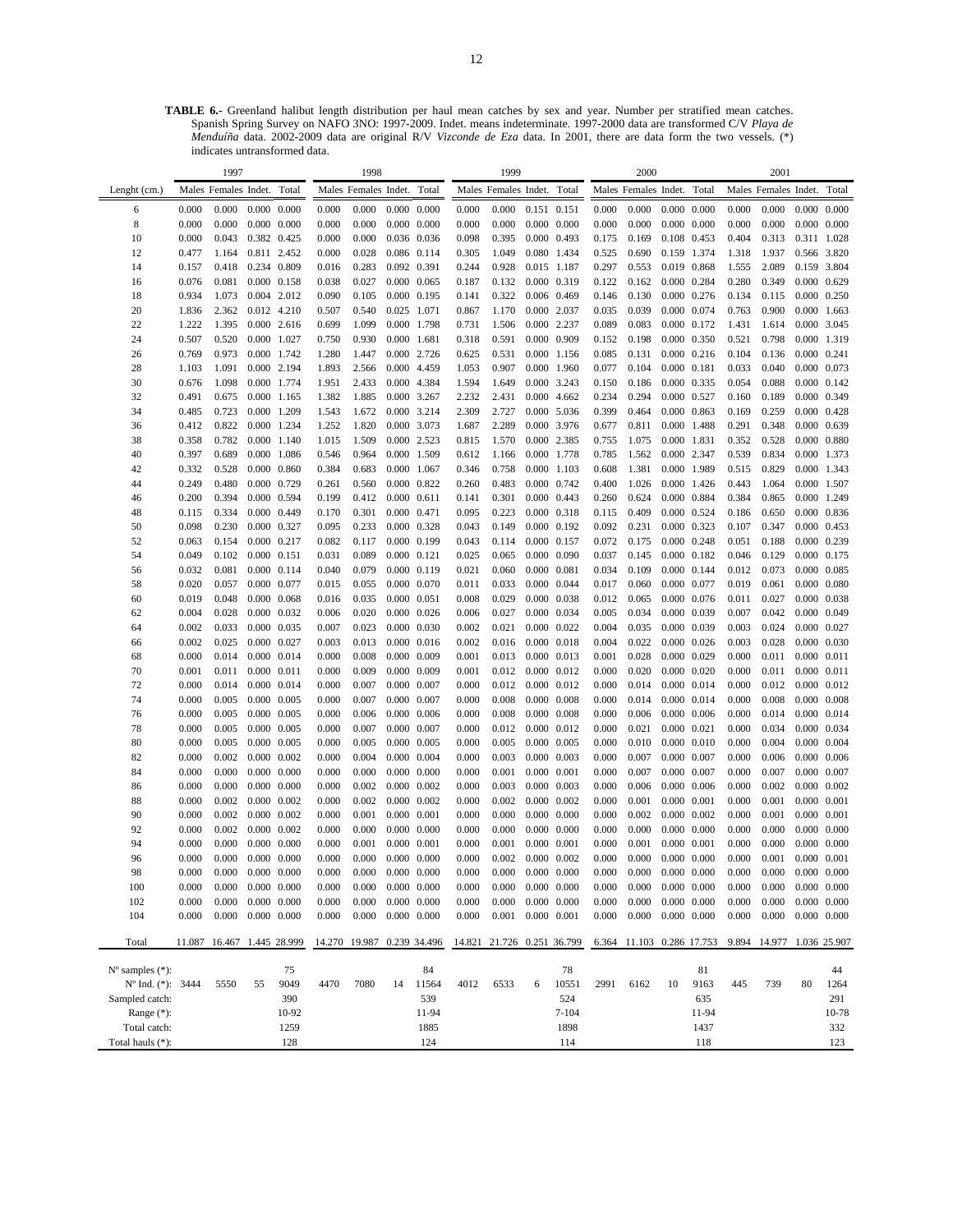**TABLE 6 (cont.).-** Greenland halibut length distribution per haul mean catches by sex and year. Number per stratified mean catches. Spanish Spring Survey on NAFO 3NO: 1997-2009. Indet. means indeterminate. 1997-2000 data are transformed C/V *Playa de Menduíña* data. 2002-2009 data are original R/V *Vizconde de Eza* data. In 2001, there are data from the two vessels. (\*) indicates untransformed data.

|                             |                | 2002           |                     |                                            |                | 2003           |                |                |                | 2004           |                |                |                | 2005           |                              |                     |
|-----------------------------|----------------|----------------|---------------------|--------------------------------------------|----------------|----------------|----------------|----------------|----------------|----------------|----------------|----------------|----------------|----------------|------------------------------|---------------------|
| Lenght (cm.)                | Males          | Females        | Indet. Total        |                                            | Males          | Females        | Indet.         | Total          | Males          | Females        | Indet.         | Total          | Males          | Females        | Indet.                       | Total               |
| 6                           | 0.000          | 0.000          |                     | $0.000 \quad 0.000$                        | 0.000          | 0.000          | 0.000          | 0.000          | 0.000          | 0.000          | 0.000          | 0.000          | 0.000          | 0.000          | 0.000                        | 0.000               |
| 8                           | 0.011          | 0.014          |                     | 0.019 0.044                                | 0.029          | 0.013          | 0.064          | 0.106          | 0.000          | 0.007          | 0.009          | 0.016          | 0.000          | 0.000          | 0.000                        | 0.000               |
| 10                          | 0.172          | 0.201          |                     | 0.050 0.422                                | 0.347          | 0.437          | 0.040          | 0.824          | 0.139          | 0.093          | 0.015          | 0.248          | 0.005          | 0.028          | 0.000                        | 0.033               |
| 12                          | 0.725          | 0.715          |                     | 0.036 1.476                                | 0.707          | 1.004          | 0.007          | 1.718          | 0.799          | 0.810          | 0.039          | 1.648          | 0.097          | 0.078          | 0.012 0.187                  |                     |
| 14                          | 0.465          | 0.523          |                     | 0.007 0.994                                | 0.361          | 0.622          | 0.000          | 0.983          | 1.793          | 1.820          | 0.023          | 3.636          | 0.322          | 0.383          | 0.000                        | 0.705               |
| 16                          | 0.041          | 0.033          |                     | $0.000 \quad 0.074$                        | 0.051          | 0.049          | 0.000          | 0.100          | 0.928          | 0.858          | 0.000          | 1.785          | 0.133          | 0.270          |                              | $0.000 \quad 0.403$ |
| 18                          | 0.019          | 0.013          |                     | $0.000 \quad 0.032$                        | 0.021          | 0.025          | 0.000          | 0.046          | 0.081          | 0.066          | 0.000          | 0.147          | 0.032          | 0.035          | 0.000                        | 0.068               |
| 20                          | 0.095          | 0.085          |                     | $0.000 \quad 0.180$                        | 0.112          | 0.098          | 0.000          | 0.210          | 0.056          | 0.087          | 0.000          | 0.142          | 0.151          | 0.092          | 0.000 0.243                  |                     |
| 22                          | 0.186          | 0.246          |                     | 0.000 0.432                                | 0.393          | 0.513          | 0.000          | 0.906          | 0.193          | 0.200          | 0.000          | 0.394          | 0.441          | 0.552          | 0.000 0.993                  |                     |
| 24                          | 0.228          | 0.277          |                     | $0.000 \quad 0.505$                        | 0.305          | 0.506          | 0.000          | 0.810          | 0.293          | 0.382          | 0.000          | 0.675          | 0.302          | 0.518          |                              | $0.000 \quad 0.820$ |
| 26                          | 0.115          | 0.148          |                     | $0.000 \quad 0.262$                        | 0.161          | 0.225          | 0.000          | 0.386          | 0.197          | 0.327          | 0.000          | 0.524          | 0.152          | 0.320          |                              | 0.000 0.472         |
| 28                          | 0.059          | 0.070          |                     | 0.000 0.129                                | 0.190          | 0.132          | 0.000          | 0.323          | 0.154          | 0.212          | 0.000          | 0.366          | 0.099          | 0.131          | 0.000                        | 0.230               |
| 30                          | 0.095          | 0.118          |                     | $0.000 \quad 0.213$                        | 0.342          | 0.238          | 0.000          | 0.581          | 0.307          | 0.302          | 0.000          | 0.609          | 0.102          | 0.193          |                              | 0.000 0.294         |
| 32                          | 0.115          | 0.232          | 0.000 0.347         |                                            | 0.256          | 0.467          | 0.000          | 0.723          | 0.337          | 0.519          | 0.000          | 0.856          | 0.199          | 0.226          | 0.000 0.425                  |                     |
| 34                          | 0.142          | 0.200          |                     | 0.000 0.342                                | 0.317          | 0.422          | 0.000          | 0.739          | 0.282          | 0.490          | 0.000          | 0.772          | 0.216          | 0.307          | 0.000 0.523                  |                     |
| 36                          | 0.134          | 0.182          |                     | 0.000 0.316                                | 0.173          | 0.382          | 0.000          | 0.555          | 0.241          | 0.412          | 0.000          | 0.654          | 0.191          | 0.320          | 0.000                        | 0.511               |
| 38                          | 0.132          | 0.192          |                     | 0.000 0.324                                | 0.214          | 0.494          | 0.000          | 0.708          | 0.163          | 0.402          | 0.000          | 0.566          | 0.215          | 0.377          |                              | 0.000 0.592         |
| 40                          | 0.081          | 0.303          |                     | 0.000 0.383                                | 0.260          | 0.469          | 0.000          | 0.729          | 0.126          | 0.304          | 0.000          | 0.430          | 0.182          | 0.343          | 0.000 0.525                  |                     |
| 42                          | 0.129          | 0.260          |                     | 0.000 0.389                                | 0.182          | 0.350          | 0.000          | 0.532          | 0.114          | 0.244          | 0.000          | 0.358          | 0.118          | 0.225          | 0.000 0.343                  |                     |
| 44                          | 0.106          | 0.218          |                     | 0.000 0.324                                | 0.094          | 0.320          | 0.000          | 0.414          | 0.072          | 0.194          | 0.000          | 0.266          | 0.047          | 0.196          | $0.000 \quad 0.243$          |                     |
| 46                          | 0.064          | 0.166          |                     | $0.000 \quad 0.230$                        | 0.149          | 0.266          | 0.000          | 0.415          | 0.132          | 0.167          | 0.000          | 0.300          | 0.050          | 0.164          |                              | $0.000 \quad 0.214$ |
| 48                          | 0.038          | 0.129          | $0.000 \quad 0.167$ |                                            | 0.149          | 0.172          | 0.000          | 0.321          | 0.079          | 0.099          | 0.000          | 0.178          | 0.067          | 0.117          |                              | $0.000 \quad 0.184$ |
| 50                          | 0.072          | 0.138          |                     | $0.000 \quad 0.209$                        | 0.095          | 0.227          | 0.000          | 0.322          | 0.098          | 0.128          | 0.000          | 0.226          | 0.038          | 0.095          |                              | 0.000 0.133         |
| 52                          | 0.016          | 0.048          |                     | $0.000 \quad 0.064$                        | 0.090          | 0.187          | 0.000          | 0.277          | 0.045          | 0.085          | 0.000          | 0.130          | 0.053          | 0.081          |                              | 0.000 0.134         |
| 54                          | 0.023          | 0.087          |                     | $0.000 \quad 0.110$                        | 0.037          | 0.089          | 0.000          | 0.127          | 0.047          | 0.075          | 0.000          | 0.121          | 0.073          | 0.067          | 0.000                        | 0.141               |
| 56                          | 0.000          | 0.038          |                     | $0.000 \quad 0.038$                        | 0.032          | 0.116          | 0.000          | 0.148          | 0.012          | 0.037          | 0.000          | 0.049          | 0.047          | 0.026          |                              | $0.000 \quad 0.072$ |
| 58                          | 0.000          | 0.009          |                     | $0.000 \quad 0.009$                        | 0.007          | 0.087          | 0.000          | 0.094          | 0.019          | 0.048          | 0.000          | 0.067          | 0.020          | 0.088          | 0.000                        | 0.109               |
| 60                          | 0.000          | 0.017          | 0.000 0.017         |                                            | 0.000          | 0.035          | 0.000          | 0.035          | 0.014          | 0.018          | 0.000          | 0.032          | 0.013          | 0.024          | 0.000 0.037                  |                     |
| 62                          | 0.000          | 0.000          |                     | $0.000 \quad 0.000$<br>$0.000 \quad 0.014$ | 0.000          | 0.038<br>0.027 | 0.000          | 0.038<br>0.027 | 0.009          | 0.018<br>0.005 | 0.000<br>0.000 | 0.027<br>0.012 | 0.000<br>0.009 | 0.020<br>0.018 | 0.000<br>$0.000 \quad 0.027$ | 0.020               |
| 64                          | 0.000          | 0.014          | $0.000 \quad 0.005$ |                                            | 0.000          |                | 0.000          |                | 0.008          | 0.007          | 0.000          | 0.007          | 0.000          | 0.006          | 0.000                        | 0.006               |
| 66<br>68                    | 0.000<br>0.000 | 0.005<br>0.009 |                     | $0.000 \quad 0.009$                        | 0.000<br>0.000 | 0.000<br>0.000 | 0.000<br>0.000 | 0.000<br>0.000 | 0.000<br>0.000 | 0.000          | 0.000          | 0.000          | 0.006          | 0.011          | 0.000                        | 0.017               |
| 70                          | 0.000          | 0.000          |                     | $0.000 \quad 0.000$                        | 0.000          | 0.022          | 0.000          | 0.022          | 0.000          | 0.005          | 0.000          | 0.005          | 0.000          | 0.015          |                              | $0.000 \quad 0.015$ |
| 72                          | 0.000          | 0.000          |                     | $0.000 \quad 0.000$                        | 0.000          | 0.023          | 0.000          | 0.023          | 0.000          | 0.005          | 0.000          | 0.005          | 0.000          | 0.000          | 0.000                        | 0.000               |
| 74                          | 0.000          | 0.000          |                     | $0.000 \quad 0.000$                        | 0.000          | 0.017          | 0.000          | 0.017          | 0.000          | 0.016          | 0.000          | 0.016          | 0.000          | 0.018          |                              | $0.000 \quad 0.018$ |
| 76                          | 0.000          | 0.000          |                     | $0.000 \quad 0.000$                        | 0.000          | 0.008          | 0.000          | 0.008          | 0.000          | 0.006          | 0.000          | 0.006          | 0.000          | 0.000          | 0.000                        | 0.000               |
| 78                          | 0.000          | 0.006          |                     | $0.000 \quad 0.006$                        | 0.000          | 0.000          | 0.000          | 0.000          | 0.000          | 0.000          | 0.000          | 0.000          | 0.000          | 0.006          | 0.000                        | 0.006               |
| 80                          | 0.000          | 0.005          | 0.000               | 0.005                                      | 0.000          | 0.000          | 0.000          | 0.000          | 0.000          | 0.006          | 0.000          | 0.006          | 0.000          | 0.008          | 0.000                        | 0.008               |
| 82                          | 0.000          | 0.000          |                     | $0.000 \quad 0.000$                        | 0.000          | 0.012          | 0.000          | 0.012          | 0.000          | 0.000          | 0.000          | 0.000          | 0.000          | 0.000          | 0.000                        | 0.000               |
| 84                          | 0.000          | 0.000          |                     | $0.000 \quad 0.000$                        | 0.000          | 0.000          | 0.000          | 0.000          | 0.000          | 0.000          | 0.000          | 0.000          | 0.000          | 0.000          | 0.000                        | 0.000               |
| 86                          | 0.000          | 0.012          |                     | $0.000 \quad 0.012$                        | 0.000          | 0.000          | 0.000          | 0.000          | 0.000          | 0.000          | 0.000          | 0.000          | 0.000          | 0.000          | $0.000 \quad 0.000$          |                     |
| 88                          | 0.000          | 0.009          |                     | $0.000 \quad 0.009$                        | 0.000          | 0.000          | 0.000          | 0.000          | 0.000          | 0.000          | 0.000          | 0.000          | 0.000          | 0.000          | 0.000                        | 0.000               |
| 90                          | 0.000          | 0.000          |                     | $0.000 \quad 0.000$                        | 0.000          | 0.000          | 0.000          | 0.000          | 0.000          | 0.000          | 0.000          | 0.000          | 0.000          | 0.000          | 0.000                        | 0.000               |
| 92                          | 0.000          | 0.000          |                     | $0.000 \quad 0.000$                        | 0.000          | 0.000          | 0.000          | 0.000          | 0.000          | 0.000          | 0.000          | 0.000          | 0.000          | 0.000          | 0.000                        | 0.000               |
| 94                          | 0.000          | 0.000          |                     | $0.000 \quad 0.000$                        | 0.000          | 0.010          | 0.000          | 0.010          | 0.000          | 0.000          | 0.000          | 0.000          | 0.000          | 0.000          |                              | $0.000 \quad 0.000$ |
| 96                          | 0.000          | 0.000          |                     | $0.000 \quad 0.000$                        | 0.000          | 0.000          | 0.000          | 0.000          | 0.000          | 0.006          | 0.000          | 0.006          | 0.000          | 0.000          |                              | $0.000 \quad 0.000$ |
| 98                          | 0.000          | 0.000          |                     | $0.000 \quad 0.000$                        | 0.000          | 0.000          | 0.000          | 0.000          | 0.000          | 0.000          | 0.000          | 0.000          | 0.000          | 0.000          |                              | $0.000 \quad 0.000$ |
| 100                         | 0.000          | 0.000          |                     | $0.000 \quad 0.000$                        | 0.000          | 0.000          | 0.000          | 0.000          | 0.000          | 0.000          | 0.000          | 0.000          | 0.000          | 0.000          |                              | $0.000 \quad 0.000$ |
| 102                         | 0.000          | 0.000          |                     | $0.000 \quad 0.000$                        | 0.000          | 0.000          | 0.000          | 0.000          | 0.000          | 0.000          | 0.000          | 0.000          | 0.000          | 0.000          | 0.000                        | 0.000               |
| 104                         | 0.000          | 0.000          |                     | $0.000 \quad 0.000$                        | 0.000          | 0.000          | 0.000          | 0.000          | 0.000          | 0.000          | 0.000          | 0.000          | 0.000          | 0.000          |                              | $0.000 \quad 0.000$ |
|                             |                |                |                     |                                            |                |                |                |                |                |                |                |                |                |                |                              |                     |
| Total                       | 3.262          | 4.718          | 0.111               | 8.092                                      | 5.077          | 8.101          | 0.111          | 13.288         | 6.738          | 8.459          | 0.087          | 15.284         | 3.381          | 5.359          |                              | 0.012 8.752         |
|                             |                |                |                     |                                            |                |                |                |                |                |                |                |                |                |                |                              |                     |
| $N^{\circ}$ samples $(*)$ : |                |                |                     | 76                                         |                |                |                | 79             |                |                |                | 79             |                |                |                              | 78                  |
| $N^{\circ}$ Ind. $(*)$ :    | 535            | 782            | 17                  | 1334                                       | 878            | 1317           | 17             | 2212           | 1235           | 1511           | 13             | 2759           | 579            | 925            | $\overline{2}$               | 1506                |
| Sampled catch:              |                |                |                     | 430                                        |                |                |                | 742            |                |                |                | 624            |                |                |                              | 507                 |
| Range (*):                  |                |                |                     | 9-89                                       |                |                |                | 8-95           |                |                |                | 9-96           |                |                |                              | 11-81               |
| Total catch:                |                |                |                     | 429                                        |                |                |                | 749            |                |                |                | 624            |                |                |                              | 551                 |
| Total hauls (*):            |                |                |                     | 125                                        |                |                |                | 118            |                |                |                | 120            |                |                |                              | 119                 |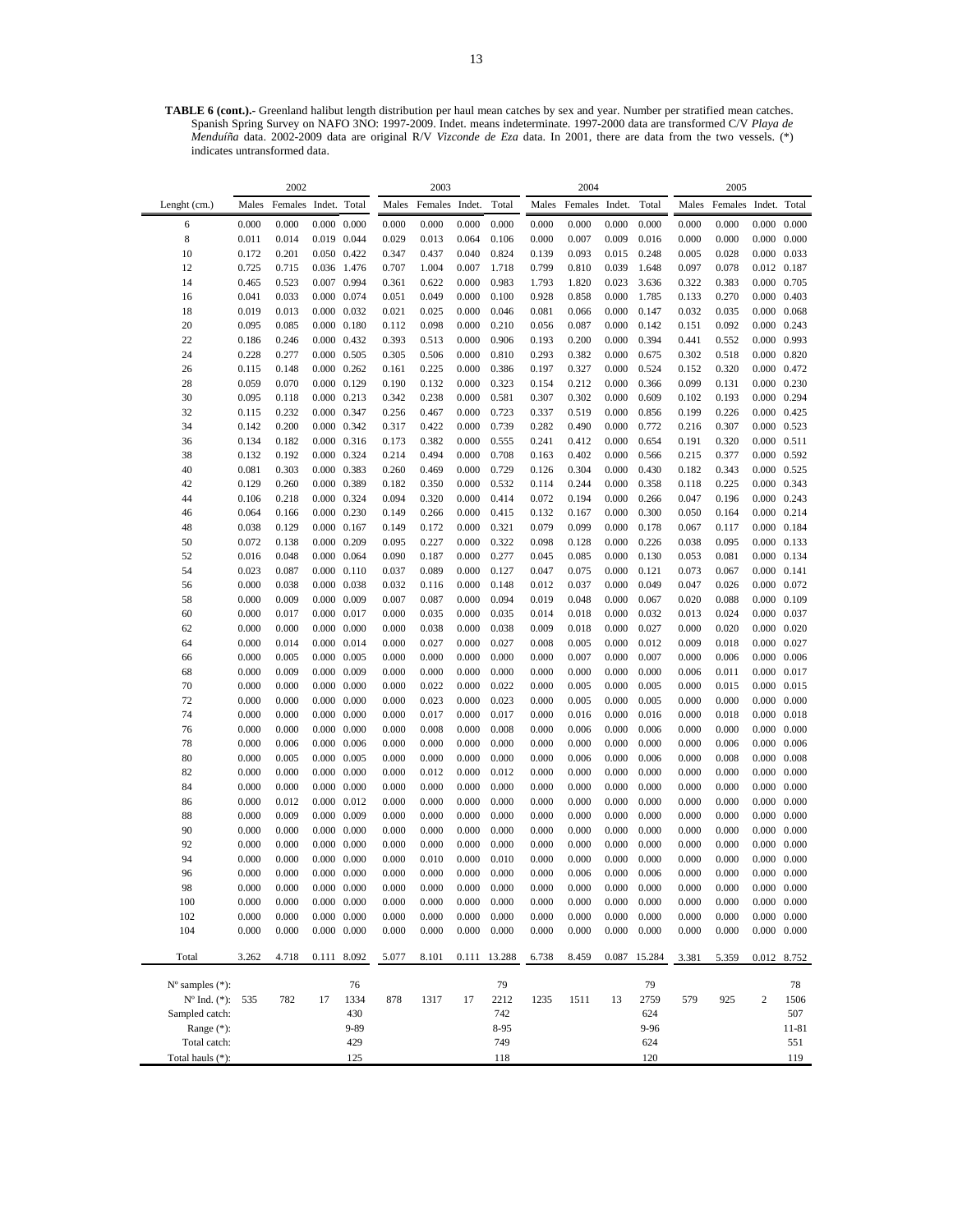**TABLE 6 (cont.).-** Greenland halibut length distribution per haul mean catches by sex and year. Number per stratified mean catches. Spanish Spring Survey on NAFO 3NO: 1997-2009. Indet. means indeterminate. 1997-2000 data are transformed C/V *Playa de Menduíña* data. 2002-2009 data are original R/V *Vizconde de Eza* data. In 2001, there are data from the two vessels. (\*) indicates untransformed data.

|                               |                | 2006           |                                            |                     |                | 2007           |                                            |                                            |                | 2008           |                |                  |                | 2009           |                |                |
|-------------------------------|----------------|----------------|--------------------------------------------|---------------------|----------------|----------------|--------------------------------------------|--------------------------------------------|----------------|----------------|----------------|------------------|----------------|----------------|----------------|----------------|
| Lenght (cm.)                  | Males          | Females        | Indet.                                     | Total               | Males          | Females        | Indet.                                     | Total                                      | Males          | Females        | Indet.         | Total            | Males          | Females        | Indet.         | Total          |
| 6                             | 0.000          | 0.000          | $0.000 \quad 0.000$                        |                     | 0.000          | 0.000          |                                            | $0.000 \quad 0.000$                        | 0.000          | 0.000          | 0.000          | 0.000            | 0.000          | 0.000          | 0.000          | 0.000          |
| 8                             | 0.000          | 0.000          | $0.000 \quad 0.000$                        |                     | 0.000          | 0.000          | $0.005$ 0.005                              |                                            | 0.000          | 0.000          | 0.009          | 0.009            | 0.000          | 0.000          | 0.000          | 0.000          |
| 10                            | 0.116          | 0.030          | $0.000 \quad 0.146$                        |                     | 0.050          | 0.030          | 0.019 0.099                                |                                            | 0.091          | 0.089          | 0.018          | 0.198            | 0.037          | 0.053          | 0.089          | 0.179          |
| 12                            | 0.505          | 0.523          | 0.007 1.035                                |                     | 0.259          | 0.204          | 0.011 0.474                                |                                            | 0.118          | 0.191          | 0.021          | 0.329            | 0.174          | 0.102          | 0.039          | 0.315          |
| 14                            | 0.755          | 0.674          | 0.000 1.429                                |                     | 0.329          | 0.418          | 0.005 0.752                                |                                            | 0.029          | 0.049          | 0.004          | 0.083            | 0.149          | 0.087          | 0.000          | 0.237          |
| 16                            | 0.323          | 0.259          | $0.000 \quad 0.582$                        |                     | 0.218          | 0.212          | 0.008 0.438                                |                                            | 0.021          | 0.018          | 0.000          | 0.039            | 0.000          | 0.014          | 0.000          | 0.014          |
| 18                            | 0.053          | 0.060          | $0.000 \quad 0.113$                        |                     | 0.017          | 0.036          | 0.000 0.053                                |                                            | 0.030          | 0.046          | 0.000          | 0.075            | 0.335          | 0.314          | 0.000          | 0.649          |
| 20                            | 0.013          | 0.007          | $0.000 \quad 0.020$                        |                     | 0.030          | 0.004          | 0.000 0.034                                |                                            | 0.162          | 0.169          | 0.000          | 0.331            | 0.656          | 1.228          | 0.000          | 1.885          |
| 22<br>24                      | 0.024<br>0.073 | 0.019<br>0.106 | $0.000 \quad 0.043$<br>0.000 0.179         |                     | 0.071<br>0.166 | 0.078<br>0.300 | 0.000 0.149                                | $0.000 \quad 0.466$                        | 0.239<br>0.163 | 0.253<br>0.340 | 0.000<br>0.000 | 0.492<br>0.503   | 0.663<br>0.274 | 0.589<br>0.331 | 0.000<br>0.000 | 1.251<br>0.605 |
| 26                            | 0.075          | 0.081          | $0.000 \quad 0.156$                        |                     | 0.141          | 0.243          | 0.000 0.384                                |                                            | 0.081          | 0.218          | 0.000          | 0.299            | 0.293          | 0.296          | 0.000          | 0.589          |
| 28                            | 0.050          | 0.144          | 0.000 0.194                                |                     | 0.044          | 0.062          |                                            | $0.000 \quad 0.106$                        | 0.097          | 0.102          | 0.000          | 0.199            | 0.628          | 0.437          | 0.000          | 1.066          |
| 30                            | 0.102          | 0.159          | $0.000 \quad 0.260$                        |                     | 0.042          | 0.016          | $0.000 \quad 0.058$                        |                                            | 0.087          | 0.057          | 0.000          | 0.143            | 0.343          | 0.511          | 0.000          | 0.854          |
| 32                            | 0.177          | 0.167          | 0.000 0.344                                |                     | 0.059          | 0.049          | $0.000 \quad 0.107$                        |                                            | 0.127          | 0.207          | 0.000          | 0.334            | 0.457          | 0.492          | 0.000          | 0.948          |
| 34                            | 0.278          | 0.203          | 0.000 0.481                                |                     | 0.161          | 0.122          | $0.000 \quad 0.282$                        |                                            | 0.092          | 0.241          | 0.000          | 0.333            | 0.507          | 0.294          | 0.000          | 0.801          |
| 36                            | 0.193          | 0.284          | $0.000 \quad 0.478$                        |                     | 0.133          | 0.239          | 0.000 0.373                                |                                            | 0.178          | 0.205          | 0.000          | 0.383            | 0.293          | 0.241          | 0.000          | 0.534          |
| 38                            | 0.163          | 0.294          | 0.000 0.457                                |                     | 0.174          | 0.286          | $0.000 \quad 0.460$                        |                                            | 0.153          | 0.132          | 0.000          | 0.285            | 0.358          | 0.274          | 0.000          | 0.632          |
| 40                            | 0.200          | 0.332          | 0.000 0.533                                |                     | 0.221          | 0.313          | 0.000 0.534                                |                                            | 0.286          | 0.274          | 0.000          | 0.560            | 0.528          | 0.722          | 0.000          | 1.250          |
| 42                            | 0.160          | 0.397          | 0.000 0.557                                |                     | 0.179          | 0.267          | $0.000 \quad 0.446$                        |                                            | 0.295          | 0.519          | 0.000          | 0.814            | 0.571          | 0.906          | 0.000          | 1.477          |
| 44                            | 0.099          | 0.303          | $0.000 \quad 0.402$                        |                     | 0.117          | 0.406          | 0.000 0.524                                |                                            | 0.284          | 0.594          | 0.000          | 0.878            | 0.629          | 1.109          | 0.000          | 1.738          |
| 46                            | 0.052          | 0.120          | 0.000 0.172                                |                     | 0.145          | 0.352          | $0.000 \quad 0.498$                        |                                            | 0.306          | 0.719          | 0.000          | 1.025            | 0.487          | 1.484          | 0.000          | 1.971          |
| 48                            | 0.082          | 0.147          | 0.000 0.229                                |                     | 0.102          | 0.342          | 0.000 0.445                                |                                            | 0.299          | 0.704<br>0.509 | 0.000          | 1.003<br>0.722   | 0.494          | 1.409          | 0.000          | 1.902          |
| 50<br>52                      | 0.050<br>0.031 | 0.149<br>0.102 | 0.000 0.199<br>$0.000 \quad 0.133$         |                     | 0.107<br>0.069 | 0.292<br>0.141 | 0.000 0.399<br>$0.000 \quad 0.209$         |                                            | 0.214<br>0.151 | 0.460          | 0.000<br>0.000 | 0.612            | 0.496<br>0.268 | 1.308<br>1.023 | 0.000<br>0.000 | 1.804<br>1.291 |
| 54                            | 0.028          | 0.054          | $0.000 \quad 0.082$                        |                     | 0.014          | 0.115          | 0.000 0.129                                |                                            | 0.054          | 0.304          | 0.000          | 0.358            | 0.149          | 0.466          | 0.000          | 0.614          |
| 56                            | 0.033          | 0.050          | $0.000 \quad 0.083$                        |                     | 0.017          | 0.087          | $0.000 \quad 0.104$                        |                                            | 0.086          | 0.234          | 0.000          | 0.320            | 0.078          | 0.376          | 0.000          | 0.455          |
| 58                            | 0.018          | 0.037          | $0.000 \quad 0.055$                        |                     | 0.012          | 0.057          | $0.000 \quad 0.069$                        |                                            | 0.044          | 0.191          | 0.000          | 0.235            | 0.076          | 0.202          | 0.000          | 0.278          |
| 60                            | 0.023          | 0.019          | $0.000 \quad 0.042$                        |                     | 0.018          | 0.025          | $0.000 \quad 0.043$                        |                                            | 0.000          | 0.091          | 0.000          | 0.091            | 0.029          | 0.120          | 0.000          | 0.149          |
| 62                            | 0.006          | 0.010          | $0.000 \quad 0.016$                        |                     | 0.000          | 0.017          | 0.000 0.017                                |                                            | 0.009          | 0.061          | 0.000          | 0.070            | 0.000          | 0.052          | 0.000          | 0.052          |
| 64                            | 0.000          | 0.019          | $0.000 \quad 0.019$                        |                     | 0.000          | 0.027          | 0.000 0.027                                |                                            | 0.000          | 0.029          | 0.000          | 0.029            | 0.009          | 0.052          | 0.000          | 0.061          |
| 66                            | 0.000          | 0.000          | $0.000 \quad 0.000$                        |                     | 0.000          | 0.022          | $0.000 \quad 0.022$                        |                                            | 0.000          | 0.005          | 0.000          | 0.005            | 0.000          | 0.042          | 0.000          | 0.042          |
| 68                            | 0.000          | 0.000          | $0.000 \quad 0.000$                        |                     | 0.000          | 0.016          |                                            | $0.000 \quad 0.016$                        | 0.000          | 0.018          | 0.000          | 0.018            | 0.000          | 0.012          | 0.000          | 0.012          |
| 70                            | 0.000          | 0.000          | $0.000 \quad 0.000$                        |                     | 0.000          | 0.006          | $0.000 \quad 0.006$                        |                                            | 0.000          | 0.018          | 0.000          | 0.018            | 0.000          | 0.007          | 0.000          | 0.007          |
| 72                            | 0.000          | 0.005          | $0.000 \quad 0.005$                        |                     | 0.000          | 0.008          | $0.000 \quad 0.008$                        |                                            | 0.000          | 0.000          | 0.000          | 0.000            | 0.000          | 0.000          | 0.000          | 0.000          |
| 74<br>76                      | 0.000<br>0.000 | 0.000<br>0.007 | $0.000 \quad 0.000$<br>$0.000 \quad 0.007$ |                     | 0.000<br>0.000 | 0.000<br>0.000 | $0.000 \quad 0.000$<br>$0.000 \quad 0.000$ |                                            | 0.000<br>0.000 | 0.000<br>0.007 | 0.000<br>0.000 | 0.000<br>0.007   | 0.000<br>0.000 | 0.079<br>0.011 | 0.000<br>0.000 | 0.079<br>0.011 |
| 78                            | 0.000          | 0.000          | $0.000 \quad 0.000$                        |                     | 0.000          | 0.000          | $0.000 \quad 0.000$                        |                                            | 0.000          | 0.000          | 0.000          | 0.000            | 0.000          | 0.000          | 0.000          | 0.000          |
| 80                            | 0.000          | 0.000          | $0.000 \quad 0.000$                        |                     | 0.000          | 0.000          | $0.000 \quad 0.000$                        |                                            | 0.000          | 0.000          | 0.000          | 0.000            | 0.000          | 0.000          | 0.000          | 0.000          |
| 82                            | 0.000          | 0.000          | $0.000 \quad 0.000$                        |                     | 0.000          | 0.000          | $0.000 \quad 0.000$                        |                                            | 0.000          | 0.000          | 0.000          | 0.000            | 0.000          | 0.024          | 0.000          | 0.024          |
| 84                            | 0.000          | 0.000          | $0.000 \quad 0.000$                        |                     | 0.000          | 0.010          | $0.000 \quad 0.010$                        |                                            | 0.000          | 0.017          | 0.000          | 0.017            | 0.000          | 0.000          | 0.000          | 0.000          |
| 86                            | 0.000          | 0.005          | $0.000 \quad 0.005$                        |                     | 0.000          | 0.000          | $0.000 \quad 0.000$                        |                                            | 0.000          | 0.000          | 0.000          | 0.000            | 0.000          | 0.000          | 0.000          | 0.000          |
| 88                            | 0.000          | 0.000          | $0.000 \quad 0.000$                        |                     | 0.000          | 0.000          | $0.000 \quad 0.000$                        |                                            | 0.000          | 0.005          | 0.000          | 0.005            | 0.000          | 0.000          | 0.000          | 0.000          |
| 90                            | 0.000          | 0.000          | $0.000 \quad 0.000$                        |                     | 0.000          | 0.000          | $0.000 \quad 0.000$                        |                                            | 0.000          | 0.000          | 0.000          | 0.000            | 0.000          | 0.000          | 0.000          | 0.000          |
| 92                            | 0.000          | 0.000          |                                            | $0.000 \quad 0.000$ | 0.000          | 0.000          | $0.000 \quad 0.000$                        |                                            | 0.000          | 0.000          | 0.000          | 0.000            | 0.000          | 0.000          | 0.000          | 0.000          |
| 94                            | 0.000          | 0.000          | $0.000 \quad 0.000$                        |                     | 0.000          | 0.000          | $0.000 \quad 0.000$                        |                                            | 0.000          | 0.000          | 0.000          | 0.000            | 0.000          | 0.000          | 0.000          | 0.000          |
| 96                            | 0.000          | 0.000          |                                            | $0.000 \quad 0.000$ | 0.000          | 0.000          |                                            | $0.000 \quad 0.000$                        | 0.000          | 0.000          | 0.000          | 0.000            | 0.000          | 0.000          | 0.000          | 0.000          |
| 98                            | 0.000          | 0.000          | $0.000 \quad 0.000$                        |                     | 0.000          | 0.000          |                                            | $0.000 \quad 0.000$                        | 0.000          | 0.000          | 0.000          | 0.000            | 0.000          | 0.000          | 0.000          | 0.000          |
| 100                           | 0.000          | 0.000          | $0.000 \quad 0.000$                        |                     | 0.000          | 0.000          |                                            | $0.000 \quad 0.000$                        | 0.000          | 0.000          | 0.000          | 0.000            | 0.000          | 0.000          | 0.000          | 0.000          |
| 102<br>104                    | 0.000<br>0.000 | 0.000<br>0.000 | $0.000 \quad 0.000$<br>$0.000 \quad 0.000$ |                     | 0.000<br>0.000 | 0.000<br>0.000 |                                            | $0.000 \quad 0.000$<br>$0.000 \quad 0.000$ | 0.000<br>0.000 | 0.000<br>0.000 | 0.000<br>0.000 | 0.000<br>0.000   | 0.000<br>0.000 | 0.000<br>0.000 | 0.000<br>0.000 | 0.000<br>0.000 |
|                               |                |                |                                            |                     |                |                |                                            |                                            |                |                |                |                  |                |                |                |                |
| Total                         | 3.683          | 4.765          | 0.007                                      | 8.455               | 2.895          | 4.803          |                                            | 0.048 7.746                                | 3.698          | 7.075          | 0.051          | 10.825           | 8.980          | 14.667         |                | 0.128 23.775   |
|                               |                |                |                                            |                     |                |                |                                            |                                            |                |                |                |                  |                |                |                |                |
| $N^{\circ}$ samples $(*)$ :   |                |                |                                            | 71                  |                |                |                                            | 68                                         |                |                |                | 83               |                |                |                | 57             |
| $N^{\circ}$ Ind. $(*)$ :      | 611            | 773            | $\mathbf{1}$                               | 1385                | 473            | 805            | $\tau$                                     | 1285                                       | 656            | 1219           | 10             | 1885             | 702            | 1296           | 11             | 2009           |
| Sampled catch:                |                |                |                                            | 460                 |                |                |                                            | 623                                        |                |                |                | 1215             |                |                |                | 1424           |
| Range $(*)$ :<br>Total catch: |                |                |                                            | 10-87<br>467        |                |                |                                            | $9 - 84$<br>623                            |                |                |                | $9 - 88$<br>1215 |                |                |                | 10-83<br>1918  |
| Total hauls (*):              |                |                |                                            | 120                 |                |                |                                            | 110                                        |                |                |                | 122              |                |                |                | 109            |
|                               |                |                |                                            |                     |                |                |                                            |                                            |                |                |                |                  |                |                |                |                |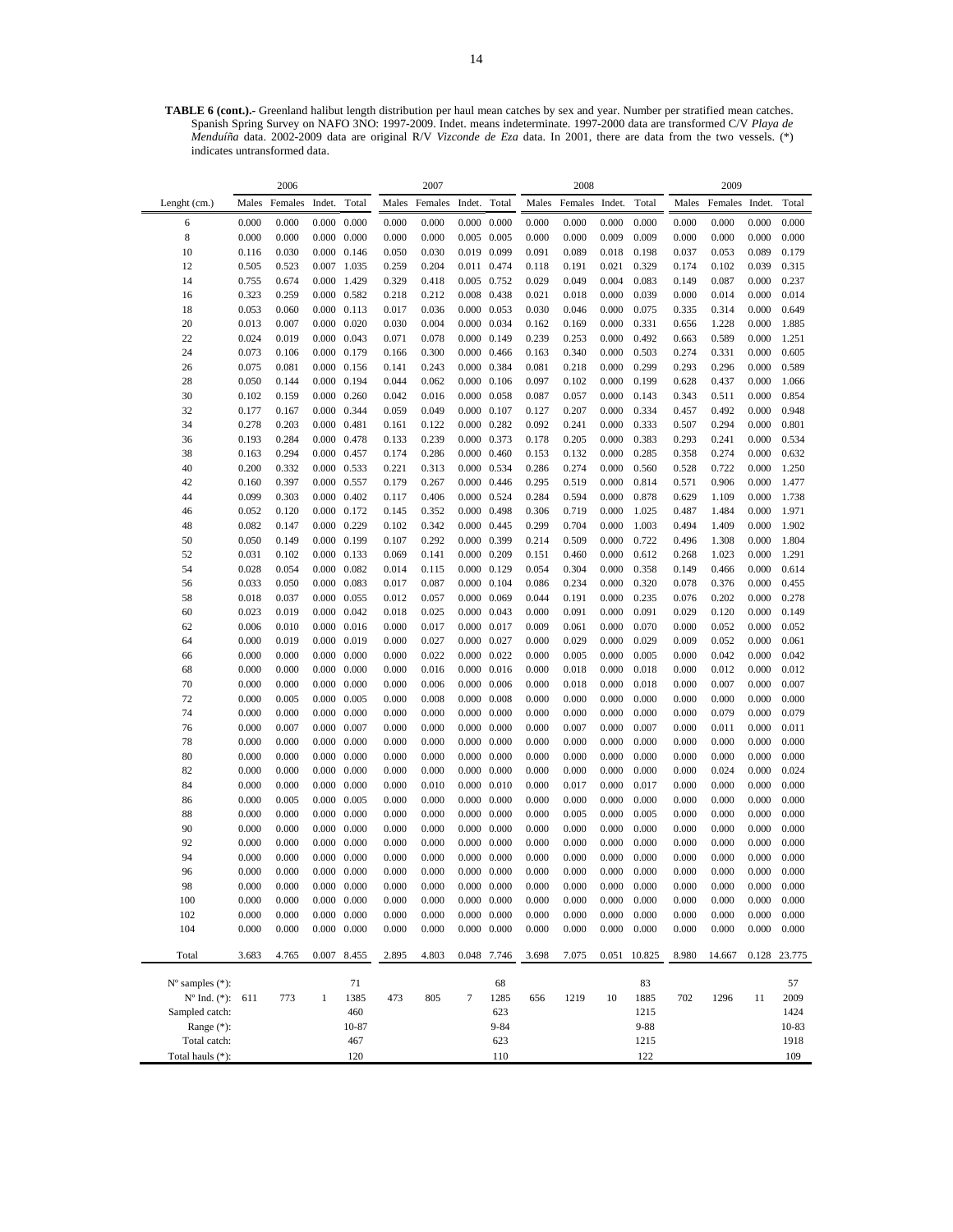**TABLE 7.-**Greenland halibut age numbers per haul mean catches by sex and year. Number per stratified mean catches. Spanish Spring Survey on NAFO 3NO: 1997-2009. Indet. means indeterminate. 1997-2000 data are transformed C/V *Playa de Menduíña* data. 2002-2009 data are original R/V *Vizconde de Eza* data. In 2001, there are data form the two vessels.

|          |             | 1997  |      |       |       | 1998                                                      |      |            |       | 1999                       |      |             |      | 2000                       |      |            |      | 2001                       |      |            |
|----------|-------------|-------|------|-------|-------|-----------------------------------------------------------|------|------------|-------|----------------------------|------|-------------|------|----------------------------|------|------------|------|----------------------------|------|------------|
|          |             |       |      |       |       | Age Males Females Indet. Total Males Females Indet. Total |      |            |       | Males Females Indet. Total |      |             |      | Males Females Indet. Total |      |            |      | Males Females Indet. Total |      |            |
| $\theta$ |             |       |      |       |       |                                                           |      |            |       |                            |      | $0.15$ 0.15 |      |                            |      |            |      |                            |      |            |
|          | 3.74        | 4.74  | 1.44 | 9.92  | 0.57  | 0.92                                                      | 0.22 | 1.71       | 1.14  | 3.15                       | 0.10 | 4.38        | 1.15 | 1.49                       | 0.29 | 2.92       | 3.40 | 4.44                       | 1.03 | 8.87       |
| 2        | 2.70        | 2.82  | 0.00 | 5.52  | 2.61  | 2.62                                                      | 0.01 | 5.24       | 1.86  | 2.94                       | 0.00 | 4.80        | 0.22 | 0.27                       |      | 0.49       | 2.59 | 3.30                       | 0.01 | 5.90       |
| 3        | 1.67        | 1.82  |      | 3.49  | 4.24  | 4.84                                                      |      | 9.08       | 4.09  | 3.12                       |      | 7.21        | 0.34 | 0.47                       |      | 0.80       | 0.51 | 0.67                       |      | 1.18       |
| 4        | 0.81        | 2.99  |      | 3.81  | 3.35  | 5.12                                                      |      | 8.47       | 4.35  | 4.96                       |      | 9.31        | 0.59 | 0.80                       |      | 1.39       | 0.41 | 0.66                       |      | 1.07       |
| 5        | 0.98        | 1.26  |      | 2.24  | 1.92  | 3.14                                                      |      | 5.06       | 2.06  | 4.23                       |      | 6.29        | 1.50 | 2.34                       |      | 3.84       | 1.20 | 1.64                       |      | 2.84       |
| 6        | 0.77        | 1.20  |      | 1.97  | 0.97  | 1.80                                                      |      | 2.77       | 0.81  | 2.12                       |      | 2.92        | 1.48 | 2.95                       |      | 4.42       | 1.23 | 2.73                       |      | 3.96       |
|          | 0.21        | 1.01  |      | 1.22  | 0.34  | 0.76                                                      |      | 1.10       | 0.32  | 0.45                       |      | 0.77        | 0.89 | 1.67                       |      | 2.56       | 0.50 | 1.06                       |      | 1.56       |
| 8        | 0.19        | 0.41  |      | 0.60  | 0.20  | 0.46                                                      |      | 0.66       | 0.13  | 0.36                       |      | 0.49        | 0.12 | 0.59                       |      | 0.71       | 0.02 | 0.20                       |      | 0.22       |
| 9        | 0.01        | 0.06  |      | 0.07  | 0.04  | 0.17                                                      |      | 0.21       | 0.04  | 0.19                       |      | 0.23        | 0.06 | 0.23                       |      | 0.28       | 0.01 | 0.05                       |      | 0.06       |
| 10       | 0.00        | 0.05  |      | 0.05  | 0.03  | 0.06                                                      |      | 0.08       | 0.03  | 0.06                       |      | 0.09        | 0.02 | 0.06                       |      | 0.08       | 0.01 | 0.04                       |      | 0.05       |
| 11       | 0.00        | 0.05  |      | 0.05  | 0.01  | 0.03                                                      |      | 0.03       | 0.01  | 0.02                       |      | 0.03        | 0.01 | 0.05                       |      | 0.06       | 0.01 | 0.03                       |      | 0.04       |
| 12       | 0.00        | 0.01  |      | 0.02  | 0.00  | 0.03                                                      |      | 0.03       | 0.00  | 0.04                       |      | 0.05        | 0.00 | 0.03                       |      | 0.04       | 0.00 | 0.05                       |      | 0.05       |
| 13       |             | 0.01  |      | 0.01  |       | 0.02                                                      |      | 0.02       |       | 0.03                       |      | 0.03        | 0.00 | 0.04                       |      | 0.05       | 0.00 | 0.04                       |      | 0.05       |
| 14       |             | 0.02  |      | 0.02  |       | 0.01                                                      |      | 0.01       |       | 0.03                       |      | 0.03        | 0.00 | 0.05                       |      | 0.06       | 0.00 | 0.04                       |      | 0.04       |
| 15       |             | 0.01  |      | 0.01  |       | 0.01                                                      |      | 0.01       |       | 0.02                       |      | 0.02        |      | 0.03                       |      | 0.03       |      | 0.02                       |      | 0.02       |
| 16       |             | 0.00  |      | 0.00  |       | 0.00                                                      |      | 0.00       |       | 0.01                       |      | 0.01        |      | 0.02                       |      | 0.02       |      | 0.00                       |      | 0.00       |
| 17       |             | 0.00  |      | 0.00  |       | 0.00                                                      |      | 0.00       |       | 0.00                       |      | 0.00        |      | 0.01                       |      | 0.01       |      | 0.00                       |      | 0.00       |
| 18       |             | 0.00  |      | 0.00  |       | 0.00                                                      |      | 0.00       |       | 0.00                       |      | 0.00        |      | 0.00                       |      | 0.00       |      |                            |      |            |
| 19       |             |       |      |       |       |                                                           |      |            |       | 0.00                       |      |             |      | 0.00                       |      | 0.00       |      | 0.00                       |      | 0.00       |
| 20       |             | 0.00  |      | 0.00  |       |                                                           |      |            |       | 0.00                       |      |             |      |                            |      |            |      |                            |      |            |
|          | Total 11.09 | 16.47 | 1.44 | 29.00 | 14.27 | 19.99                                                     |      | 0.24 34.50 | 14.82 | 21.73                      | 0.25 | 36.80       | 6.36 | 11.10                      |      | 0.29 17.75 | 9.89 | 14.98                      |      | 1.04 25.91 |

|                |      | 2002                       |      |      |      | 2003                       |      |            |      | 2004                       |      |            |      | 2005                       |                |           |
|----------------|------|----------------------------|------|------|------|----------------------------|------|------------|------|----------------------------|------|------------|------|----------------------------|----------------|-----------|
| Age            |      | Males Females Indet. Total |      |      |      | Males Females Indet. Total |      |            |      | Males Females Indet. Total |      |            |      | Males Females Indet. Total |                |           |
| $\overline{0}$ |      |                            |      |      |      |                            |      |            |      |                            |      |            |      |                            |                |           |
| 1              | 1.40 | 1.40                       | 0.11 | 2.91 | 1.39 | 2.07                       | 0.11 | 3.56       | 0.45 | 0.71                       | 0.05 | 1.22       | 0.42 | 0.64                       |                | 0.01 1.07 |
| $\mathbf{2}$   | 0.33 | 0.32                       | 0.00 | 0.64 | 1.05 | 1.35                       | 0.00 | 2.40       | 3.55 | 3.37                       | 0.04 | 6.96       | 0.56 | 0.40                       | 0.00           | 0.97      |
| 3              | 0.38 | 0.65                       |      | 1.02 | 0.82 | 0.86                       |      | 1.68       | 0.74 | 1.34                       |      | 2.09       | 0.63 | 1.18                       |                | 1.81      |
| 4              | 0.24 | 0.46                       |      | 0.69 | 0.86 | 1.05                       |      | 1.91       | 1.01 | 1.04                       |      | 2.06       | 0.44 | 0.60                       |                | 1.04      |
| 5              | 0.47 | 0.67                       |      | 1.14 | 0.35 | 1.22                       |      | 1.58       | 0.33 | 0.91                       |      | 1.24       | 0.49 | 0.83                       |                | 1.32      |
| 6              | 0.32 | 0.60                       |      | 0.92 | 0.29 | 0.61                       |      | 0.90       | 0.39 | 0.46                       |      | 0.85       | 0.40 | 1.04                       |                | 1.44      |
| $\tau$         | 0.11 | 0.33                       |      | 0.44 | 0.28 | 0.50                       |      | 0.78       | 0.15 | 0.37                       |      | 0.51       | 0.30 | 0.39                       |                | 0.68      |
| 8              | 0.01 | 0.21                       |      | 0.23 | 0.04 | 0.23                       |      | 0.26       | 0.09 | 0.12                       |      | 0.21       | 0.08 | 0.11                       |                | 0.19      |
| 9              |      | 0.02                       |      | 0.02 | 0.00 | 0.06                       |      | 0.06       | 0.01 | 0.04                       |      | 0.05       | 0.02 | 0.06                       |                | 0.08      |
| 10             |      | 0.01                       |      | 0.01 |      | 0.04                       |      | 0.04       | 0.02 | 0.01                       |      | 0.03       | 0.02 | 0.04                       |                | 0.06      |
| 11             |      | 0.02                       |      | 0.02 |      | 0.01                       |      | 0.01       | 0.01 | 0.00                       |      | 0.01       | 0.00 | 0.02                       |                | 0.03      |
| 12             |      | 0.02                       |      | 0.02 |      | 0.07                       |      | 0.07       |      | 0.03                       |      | 0.03       | 0.01 | 0.01                       |                | 0.02      |
| 13             |      | 0.01                       |      | 0.01 |      | 0.01                       |      | 0.01       |      | 0.02                       |      | 0.02       |      | 0.03                       |                | 0.03      |
| 14             |      | 0.01                       |      | 0.01 |      | 0.01                       |      | 0.01       |      | 0.01                       |      | 0.01       |      | 0.02                       |                | 0.02      |
| 15             |      | 0.02                       |      | 0.02 |      |                            |      |            |      | 0.01                       |      | 0.01       |      | 0.00                       |                | 0.00      |
| 16             |      |                            |      |      |      |                            |      |            |      |                            |      |            |      | 0.00                       |                | 0.00      |
| 17             |      |                            |      |      |      | 0.01                       |      | 0.01       |      |                            |      |            |      |                            |                |           |
| 18             |      |                            |      |      |      |                            |      |            |      |                            |      |            |      | 0.00                       |                | 0.00      |
| 19             |      |                            |      |      |      |                            |      |            |      |                            |      |            |      |                            |                |           |
| 20             |      |                            |      |      |      |                            |      |            |      |                            |      |            |      |                            |                |           |
| Total          | 3.26 | 4.72                       | 0.11 | 8.09 | 5.08 | 8.10                       |      | 0.11 13.29 | 6.74 | 8.46                       |      | 0.09 15.28 | 3.38 |                            | 5.36 0.01 8.75 |           |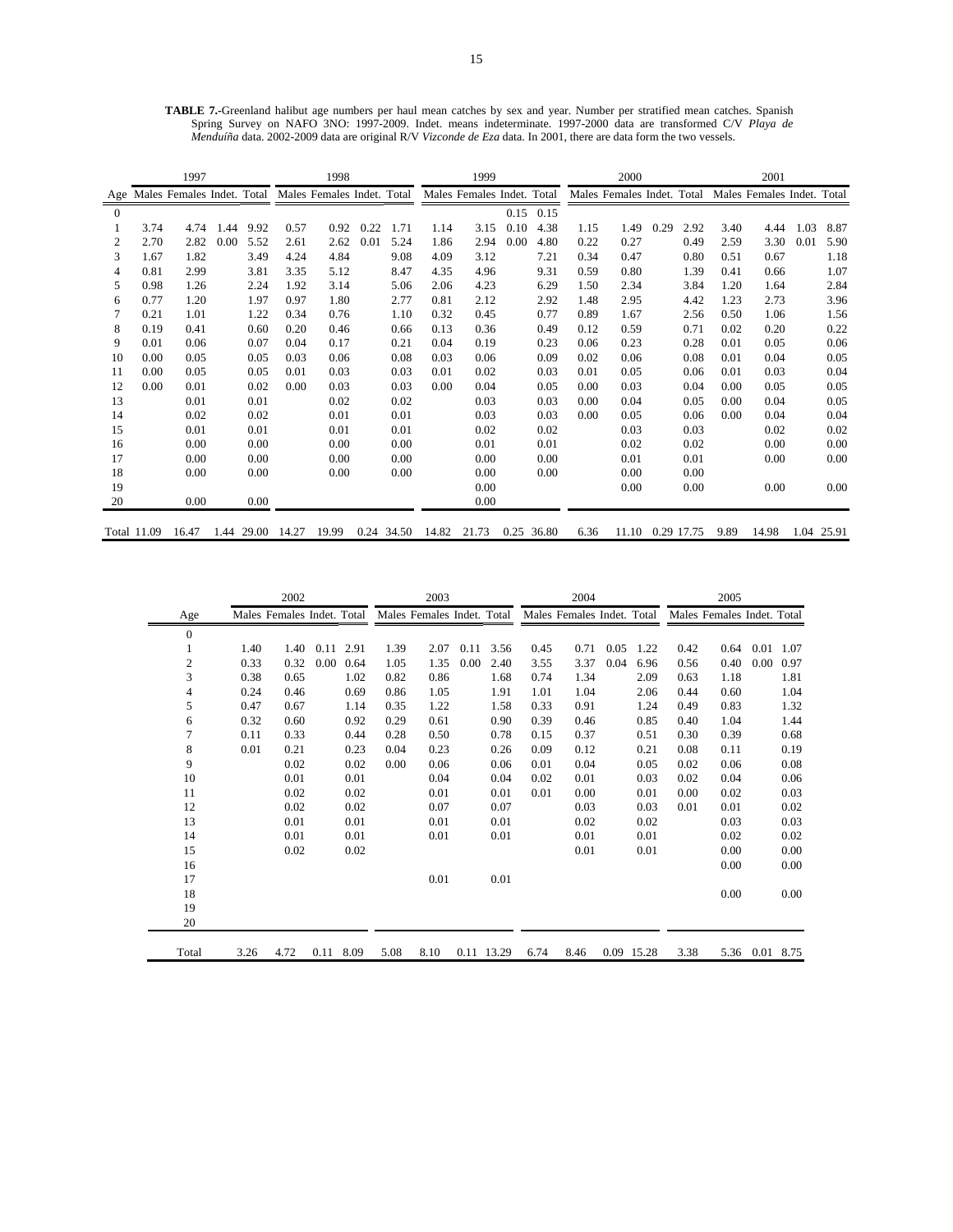|              |                            | 2006 |      |      |      | 2007                       |      |      |      | 2008                       |      |            |      | 2009                       |      |            |
|--------------|----------------------------|------|------|------|------|----------------------------|------|------|------|----------------------------|------|------------|------|----------------------------|------|------------|
| Age          | Males Females Indet. Total |      |      |      |      | Males Females Indet. Total |      |      |      | Males Females Indet. Total |      |            |      | Males Females Indet. Total |      |            |
| $\mathbf{0}$ |                            |      |      |      |      |                            |      |      |      |                            |      |            |      |                            |      |            |
| 1            | 1.24                       | 1.06 | 0.01 | 2.31 | 0.87 | 0.89                       | 0.05 | 1.81 | 0.23 | 0.34                       | 0.05 | 0.62       | 0.36 | 0.21                       | 0.13 | 0.70       |
| 2            | 0.58                       | 0.53 |      | 1.12 | 0.26 | 0.39                       |      | 0.64 | 0.52 | 0.47                       |      | 0.99       | 1.53 | 1.69                       |      | 3.22       |
| 3            | 0.14                       | 0.27 |      | 0.41 | 0.19 | 0.32                       |      | 0.51 | 0.28 | 0.62                       |      | 0.90       | 0.97 | 1.25                       |      | 2.21       |
| 4            | 0.68                       | 0.87 |      | 1.55 | 0.18 | 0.14                       |      | 0.32 | 0.25 | 0.44                       |      | 0.69       | 1.17 | 1.45                       |      | 2.61       |
| 5            | 0.37                       | 1.01 |      | 1.38 | 0.50 | 0.99                       |      | 1.48 | 0.41 | 0.52                       |      | 0.93       | 1.62 | 1.11                       |      | 2.73       |
| 6            | 0.37                       | 0.45 |      | 0.81 | 0.50 | 0.90                       |      | 1.40 | 0.86 | 1.84                       |      | 2.70       | 1.73 | 3.21                       |      | 4.94       |
| 7            | 0.20                       | 0.32 |      | 0.52 | 0.28 | 0.74                       |      | 1.02 | 0.90 | 1.61                       |      | 2.50       | 1.32 | 4.35                       |      | 5.67       |
| 8            | 0.06                       | 0.16 |      | 0.22 | 0.08 | 0.20                       |      | 0.29 | 0.14 | 0.60                       |      | 0.74       | 0.12 | 0.73                       |      | 0.85       |
| 9            | 0.02                       | 0.03 |      | 0.05 |      | 0.10                       |      | 0.10 | 0.09 | 0.31                       |      | 0.40       | 0.06 | 0.30                       |      | 0.35       |
| 10           | 0.02                       | 0.01 |      | 0.03 | 0.02 | 0.07                       |      | 0.09 | 0.01 | 0.15                       |      | 0.15       | 0.08 | 0.11                       |      | 0.19       |
| 11           |                            | 0.02 |      | 0.02 |      | 0.03                       |      | 0.03 | 0.01 | 0.09                       |      | 0.10       | 0.04 | 0.10                       |      | 0.14       |
| 12           |                            | 0.02 |      | 0.02 |      | 0.03                       |      | 0.03 |      | 0.03                       |      | 0.03       |      | 0.03                       |      | 0.03       |
| 13           |                            | 0.00 |      | 0.00 |      |                            |      |      |      | 0.02                       |      | 0.02       |      | 0.02                       |      | 0.02       |
| 14           |                            | 0.01 |      | 0.01 |      | 0.01                       |      | 0.01 |      | 0.01                       |      | 0.01       |      | 0.01                       |      | 0.01       |
| 15           |                            |      |      |      |      |                            |      |      |      | 0.02                       |      | 0.02       |      | 0.08                       |      | 0.08       |
| 16           |                            | 0.00 |      | 0.00 |      | 0.01                       |      | 0.01 |      | 0.01                       |      | 0.01       |      | 0.02                       |      | 0.02       |
| 17           |                            |      |      |      |      |                            |      |      |      |                            |      |            |      |                            |      |            |
| 18           |                            |      |      |      |      |                            |      |      |      |                            |      |            |      |                            |      |            |
| 19           |                            |      |      |      |      |                            |      |      |      |                            |      |            |      |                            |      |            |
| 20           |                            |      |      |      |      |                            |      |      |      |                            |      |            |      |                            |      |            |
| Total        | 3.68                       | 4.76 | 0.01 | 8.45 | 2.90 | 4.80                       | 0.05 | 7.75 | 3.70 | 7.07                       |      | 0.05 10.82 | 8.98 | 14.67                      |      | 0.13 23.78 |

**TABLE 7 (Cont.).-**Greenland halibut age numbers per haul mean catches by sex and year. Number per stratified mean catches. Spanish Spring Survey on NAFO 3NO: 1997-2009. Indet. means indeterminate. 1997-2000 data are transformed C/V *Playa de Menduíña* data. 2002-2009 data are original R/V *Vizconde de Eza* data. In 2001, there are data from the two vessels.

**TABLE 8.-**Greenland halibut mean length (cm) per haul mean catches by sex and year. Number per stratified mean catches. Spanish Spring Survey on NAFO 3NO: 1997-2009. Indet. means indeterminate. 1997-2000 data are transformed C/V *Playa de Menduíña* data. 2002-2009 data are original R/V *Vizconde de Eza* data. In 2001, there are data from the two vessels.

|          |             | 1997                                                                             |       |       | 1998  |                   |       | 1999  |                   |       | 2000                       |       |       | 2001  |                            |
|----------|-------------|----------------------------------------------------------------------------------|-------|-------|-------|-------------------|-------|-------|-------------------|-------|----------------------------|-------|-------|-------|----------------------------|
| Age      |             | Males Females Indet. Total Males Females Indet. Total Males Females Indet. Total |       |       |       |                   |       |       |                   |       | Males Females Indet. Total |       |       |       | Males Females Indet. Total |
| $\Omega$ |             |                                                                                  |       |       |       |                   |       |       | 7.50 7.50         |       |                            |       |       |       |                            |
|          | 19.81       | 18.18 12.74 18.01                                                                |       | 21.13 |       | 19.32 14.09 19.24 | 16.18 |       | 15.28 12.90 15.46 | 13.81 | 13.69 12.61 13.63          |       | 13.85 |       | 13.94 12.78 13.77          |
| 2        | 25.07       | 23.39 20.19 24.21                                                                |       | 25.80 |       | 24.54 21.50 25.16 | 23.11 |       | 22.79 18.50 22.91 | 21.01 | 19.39                      | 20.12 | 22.07 |       | 22.05 14.84 22.05          |
| 3        | 30.53       | 29.26                                                                            | 29.87 | 30.57 | 29.55 | 30.03             | 31.66 | 30.02 | 30.95             | 26.56 | 27.06                      | 26.85 | 24.68 | 26.41 | 25.66                      |
| 4        | 35.84       | 33.84                                                                            | 34.27 | 34.21 | 33.49 | 33.78             | 34.05 | 34.09 | 34.07             | 33.79 | 32.46                      | 33.02 | 33.45 | 35.67 | 34.83                      |
| 5        | 39.56       | 39.25                                                                            | 39.38 | 37.70 | 38.41 | 38.14             | 37.18 | 38.20 | 37.87             | 38.28 | 38.60                      | 38.47 | 39.96 | 41.07 | 40.60                      |
| 6        | 43.76       | 44.13                                                                            | 43.99 | 42.32 | 42.05 | 42.14             | 42.30 | 40.91 | 41.30             | 41.55 | 42.53                      | 42.21 | 44.62 | 45.07 | 44.93                      |
|          | 50.97       | 47.85                                                                            | 48.38 | 48.42 | 47.13 | 47.53             | 46.47 | 46.35 | 46.40             | 44.89 | 45.91                      | 45.56 | 48.26 | 49.83 | 49.33                      |
| 8        | 50.30       | 52.28                                                                            | 51.66 | 50.85 | 50.89 | 50.88             | 51.48 | 50.42 | 50.69             | 53.78 | 50.51                      | 51.05 | 56.67 | 55.58 | 55.66                      |
| 9        | 59.75       | 59.71                                                                            | 59.72 | 55.22 | 53.98 | 54.22             | 54.20 | 53.41 | 53.54             | 54.71 | 55.22                      | 55.12 | 59.08 | 59.18 | 59.16                      |
| 10       | 62.50       | 65.54                                                                            | 65.39 | 55.28 | 60.01 | 58.54             | 52.29 | 58.76 | 56.86             | 59.85 | 60.83                      | 60.63 | 60.33 | 62.15 | 61.71                      |
| 11       | 65.19       | 64.52                                                                            | 64.53 | 62.73 | 63.40 | 63.25             | 62.78 | 63.55 | 63.35             | 62.57 | 62.58                      | 62.58 | 62.31 | 64.62 | 64.21                      |
| 12       | 66.19       | 71.70                                                                            | 70.74 | 64.83 | 68.11 | 67.86             | 65.90 | 66.89 | 66.83             | 62.94 | 65.05                      | 64.77 | 63.71 | 67.60 | 67.33                      |
| 13       |             | 75.84                                                                            | 75.84 |       | 73.38 | 73.38             |       | 72.91 | 72.91             | 63.53 | 68.44                      | 68.21 | 66.28 | 73.91 | 73.25                      |
| 14       |             | 77.14                                                                            | 77.14 |       | 74.81 | 74.81             |       | 74.49 | 74.49             | 67.06 | 72.48                      | 72.06 | 78.50 | 76.47 | 76.49                      |
| 15       |             | 75.41                                                                            | 75.41 |       | 77.99 | 77.99             |       | 76.64 | 76.64             |       | 78.52                      | 78.52 |       | 80.53 | 80.53                      |
| 16       |             | 86.66                                                                            | 86.66 |       | 81.44 | 81.44             |       | 83.60 | 83.60             |       | 78.94                      | 78.94 |       | 86.14 | 86.14                      |
| 17       |             | 91.50                                                                            | 91.50 |       | 87.76 | 87.76             |       | 90.06 | 90.06             |       | 83.62                      | 83.62 |       | 89.08 | 89.08                      |
| 18       |             | 83.35                                                                            | 83.35 |       | 90.48 | 90.48             |       | 94.50 | 94.50             |       | 85.17                      | 85.17 |       |       |                            |
| 19       |             |                                                                                  |       |       |       |                   |       |       |                   |       | 91.03                      | 91.03 |       | 97.50 | 97.50                      |
| 20       |             | 92.50                                                                            | 92.05 |       |       |                   |       |       |                   |       |                            |       |       |       |                            |
|          | Total 28.46 | 29.93 12.76 28.52                                                                |       | 32.78 |       | 33.62 14.54 33.14 | 32.05 |       | 31.74 9.76 31.72  | 34.47 | 37.83 12.61 36.22          |       | 26.34 |       | 29.99 12.80 27.91          |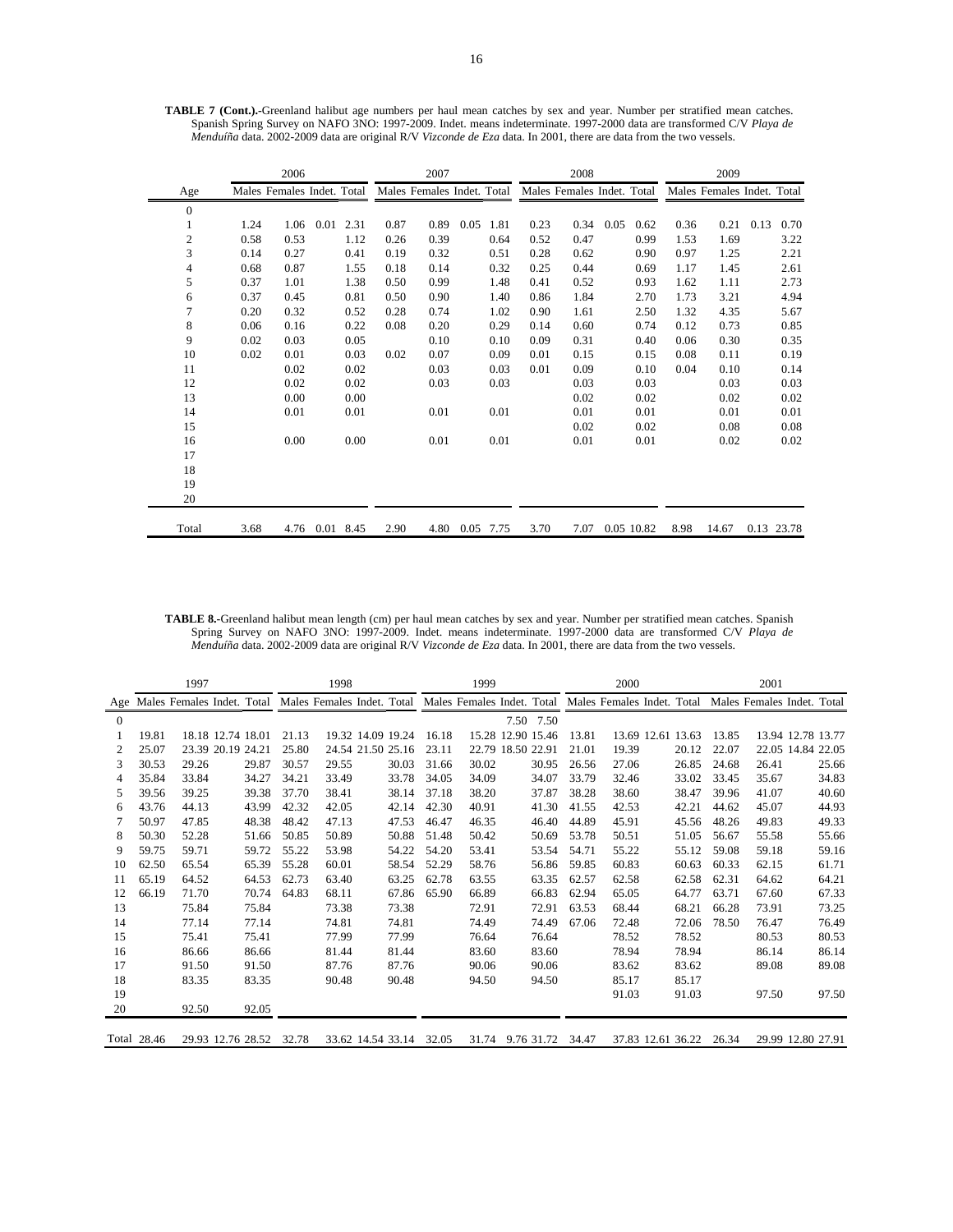**TABLE 8 (Cont.).-**Greenland halibut mean length (cm) per haul mean catches by sex and year. Number per stratified mean catches. Spanish Spring Survey on NAFO 3NO: 1997-2009. Indet. means indeterminate. 1997-2000 data are transformed C/V *Playa de Menduíña* data. 2002-2009 data are original R/V *Vizconde de Eza* data. In 2001, there are data from the two vessels. (\*) indicates untransformed data.

|                |       | 2002  |                                                                                                             |       | 2003  |                   |       |       | 2004  |                   |                   |       | 2005  |                   |
|----------------|-------|-------|-------------------------------------------------------------------------------------------------------------|-------|-------|-------------------|-------|-------|-------|-------------------|-------------------|-------|-------|-------------------|
| Age            |       |       | Males Females Indet. Total Males Females Indet. Total Males Females Indet. Total Males Females Indet. Total |       |       |                   |       |       |       |                   |                   |       |       |                   |
| $\mathbf{0}$   |       |       |                                                                                                             |       |       |                   |       |       |       |                   |                   |       |       |                   |
| 1              | 13.51 |       | 13.40 11.53 13.39                                                                                           | 12.96 |       | 13.17 10.15 12.99 |       | 12.14 |       |                   | 12.94 11.54 12.58 | 14.77 |       | 15.08 12.50 14.93 |
| $\mathfrak{2}$ | 22.93 |       | 20.64 14.50 21.80                                                                                           | 23.06 |       | 23.83 12.50 23.49 |       | 16.47 |       | 16.75 14.07 16.59 |                   | 20.68 |       | 21.61 12.50 21.06 |
| 3              | 25.34 | 25.56 | 25.48                                                                                                       | 31.31 | 31.43 |                   | 31.37 | 25.29 | 29.09 |                   | 27.74             | 24.98 | 24.59 | 24.73             |
| 4              | 33.61 | 33.31 | 33.41                                                                                                       | 36.64 | 36.62 |                   | 36.63 | 33.61 | 34.70 |                   | 34.17             | 31.66 | 30.75 | 31.13             |
| 5              | 37.57 | 39.21 | 38.53                                                                                                       | 42.37 | 41.22 |                   | 41.48 | 39.85 | 39.40 |                   | 39.52             | 36.91 | 37.57 | 37.32             |
| 6              | 44.31 | 43.42 | 43.73                                                                                                       | 47.12 | 46.49 |                   | 46.70 | 45.12 | 44.79 |                   | 44.94             | 41.07 | 41.85 | 41.63             |
| 7              | 50.04 | 48.67 | 49.03                                                                                                       | 51.58 | 52.40 |                   | 52.11 | 52.07 | 50.62 |                   | 51.04             | 48.58 | 48.96 | 48.80             |
| 8              | 55.13 | 53.43 | 53.53                                                                                                       | 56.19 | 56.47 |                   | 56.43 | 54.02 | 55.95 |                   | 55.16             | 55.20 | 56.59 | 55.98             |
| 9              |       | 57.13 | 57.13                                                                                                       | 58.50 | 60.69 |                   | 60.57 | 59.66 | 58.82 |                   | 59.04             | 57.66 | 58.45 | 58.25             |
| 10             |       | 61.02 | 61.02                                                                                                       |       | 63.25 |                   | 63.25 | 61.61 | 61.10 |                   | 61.41             | 62.45 | 60.69 | 61.24             |
| 11             |       | 63.39 | 63.39                                                                                                       |       | 64.50 |                   | 64.50 | 64.50 | 64.50 |                   | 64.50             | 61.50 | 64.47 | 64.10             |
| 12             |       | 71.71 | 71.71                                                                                                       |       | 72.19 |                   | 72.19 |       | 63.61 |                   | 63.61             | 68.48 | 69.92 | 69.45             |
| 13             |       | 78.50 | 78.50                                                                                                       |       | 77.50 |                   | 77.50 |       | 73.79 |                   | 73.79             |       | 71.44 | 71.44             |
| 14             |       | 87.50 | 87.50                                                                                                       |       | 82.50 |                   | 82.50 |       | 75.50 |                   | 75.50             |       | 77.40 | 77.40             |
| 15             |       | 88.68 | 88.68                                                                                                       |       |       |                   |       |       | 88.20 |                   | 88.20             |       | 76.68 | 76.68             |
| 16             |       |       |                                                                                                             |       |       |                   |       |       |       |                   |                   |       | 76.04 | 76.04             |
| 17             |       |       |                                                                                                             |       | 95.50 |                   | 95.50 |       |       |                   |                   |       |       |                   |
| 18             |       |       |                                                                                                             |       |       |                   |       |       |       |                   |                   |       | 79.50 | 79.50             |
| 19             |       |       |                                                                                                             |       |       |                   |       |       |       |                   |                   |       |       |                   |
| 20             |       |       |                                                                                                             |       |       |                   |       |       |       |                   |                   |       |       |                   |
| Total          | 25.23 |       | 30.33 11.55 28.02                                                                                           | 28.49 |       | 31.73 10.16 30.31 |       | 24.00 |       |                   | 27.33 12.63 25.78 | 30.85 |       | 33.07 12.50 32.18 |

| 2006           |       |                            |                   |       |       | 2007  |                   |       | 2008  |             |       | 2009                                                                             |                   |       |
|----------------|-------|----------------------------|-------------------|-------|-------|-------|-------------------|-------|-------|-------------|-------|----------------------------------------------------------------------------------|-------------------|-------|
| Age            |       | Males Females Indet. Total |                   |       |       |       |                   |       |       |             |       | Males Females Indet. Total Males Females Indet. Total Males Females Indet. Total |                   |       |
| $\overline{0}$ |       |                            |                   |       |       |       |                   |       |       |             |       |                                                                                  |                   |       |
| 1              | 13.77 |                            | 14.07 13.50 13.91 |       | 14.75 |       | 14.96 12.92 14.80 | 12.33 | 12.77 | 12.05 12.54 | 13.49 |                                                                                  | 12.98 11.82 13.03 |       |
| $\mathbf{2}$   | 17.68 | 17.03                      |                   | 17.37 | 24.42 | 25.10 | 24.83             | 22.25 | 22.06 | 22.16       | 21.47 | 21.23                                                                            |                   | 21.34 |
| 3              | 26.28 | 27.23                      |                   | 26.91 | 26.81 | 26.69 | 26.74             | 26.80 | 25.73 | 26.06       | 26.24 | 24.56                                                                            |                   | 25.29 |
| 4              | 34.31 | 35.11                      |                   | 34.76 | 33.54 | 34.10 | 33.79             | 32.52 | 33.04 | 32.85       | 31.73 | 32.01                                                                            |                   | 31.89 |
| 5              | 39.43 | 41.20                      |                   | 40.72 | 38.38 | 39.95 | 39.42             | 38.30 | 38.15 | 38.22       | 38.53 | 38.96                                                                            |                   | 38.70 |
| 6              | 43.24 | 44.80                      |                   | 44.10 | 43.78 | 45.29 | 44.75             | 43.30 | 44.90 | 44.39       | 44.86 | 44.70                                                                            |                   | 44.76 |
| $\tau$         | 49.53 | 50.18                      |                   | 49.93 | 49.28 | 49.84 | 49.68             | 48.92 | 49.72 | 49.43       | 49.80 | 50.20                                                                            |                   | 50.10 |
| 8              | 54.46 | 54.90                      |                   | 54.78 | 54.65 | 54.19 | 54.32             | 54.54 | 54.08 | 54.17       | 53.30 | 55.15                                                                            |                   | 54.90 |
| 9              | 59.57 | 58.01                      |                   | 58.62 |       | 57.46 | 57.46             | 56.81 | 56.19 | 56.34       | 57.12 | 58.17                                                                            |                   | 58.00 |
| 10             | 61.82 | 61.50                      |                   | 61.73 | 61.05 | 61.36 | 61.28             | 57.50 | 59.84 | 59.72       | 58.50 | 61.05                                                                            |                   | 60.03 |
| 11             |       | 62.10                      |                   | 62.10 |       | 65.60 | 65.60             | 63.50 | 62.90 | 62.96       | 62.43 | 63.66                                                                            |                   | 63.32 |
| 12             |       | 64.50                      |                   | 64.50 |       | 68.74 | 68.74             |       | 63.25 | 63.25       |       | 67.16                                                                            |                   | 67.16 |
| 13             |       | 72.50                      |                   | 72.50 |       |       |                   |       | 69.00 | 69.00       |       | 66.86                                                                            |                   | 66.86 |
| 14             |       | 77.50                      |                   | 77.50 |       | 72.50 | 72.50             |       | 71.50 | 71.50       |       | 72.77                                                                            |                   | 72.77 |
| 15             |       |                            |                   |       |       |       |                   |       | 80.94 | 80.94       |       | 75.57                                                                            |                   | 75.57 |
| 16             |       | 87.50                      |                   | 87.50 |       | 84.50 | 84.50             |       | 85.92 | 85.92       |       | 83.50                                                                            |                   | 83.50 |
| 17             |       |                            |                   |       |       |       |                   |       |       |             |       |                                                                                  |                   |       |
| 18             |       |                            |                   |       |       |       |                   |       |       |             |       |                                                                                  |                   |       |
| 19             |       |                            |                   |       |       |       |                   |       |       |             |       |                                                                                  |                   |       |
| 20             |       |                            |                   |       |       |       |                   |       |       |             |       |                                                                                  |                   |       |
| Total          | 27.30 |                            | 32.39 13.50 30.16 |       | 31.59 |       | 37.34 12.92 35.04 | 38.07 | 42.21 | 12.05 40.65 | 35.89 | 41.16 11.82 39.01                                                                |                   |       |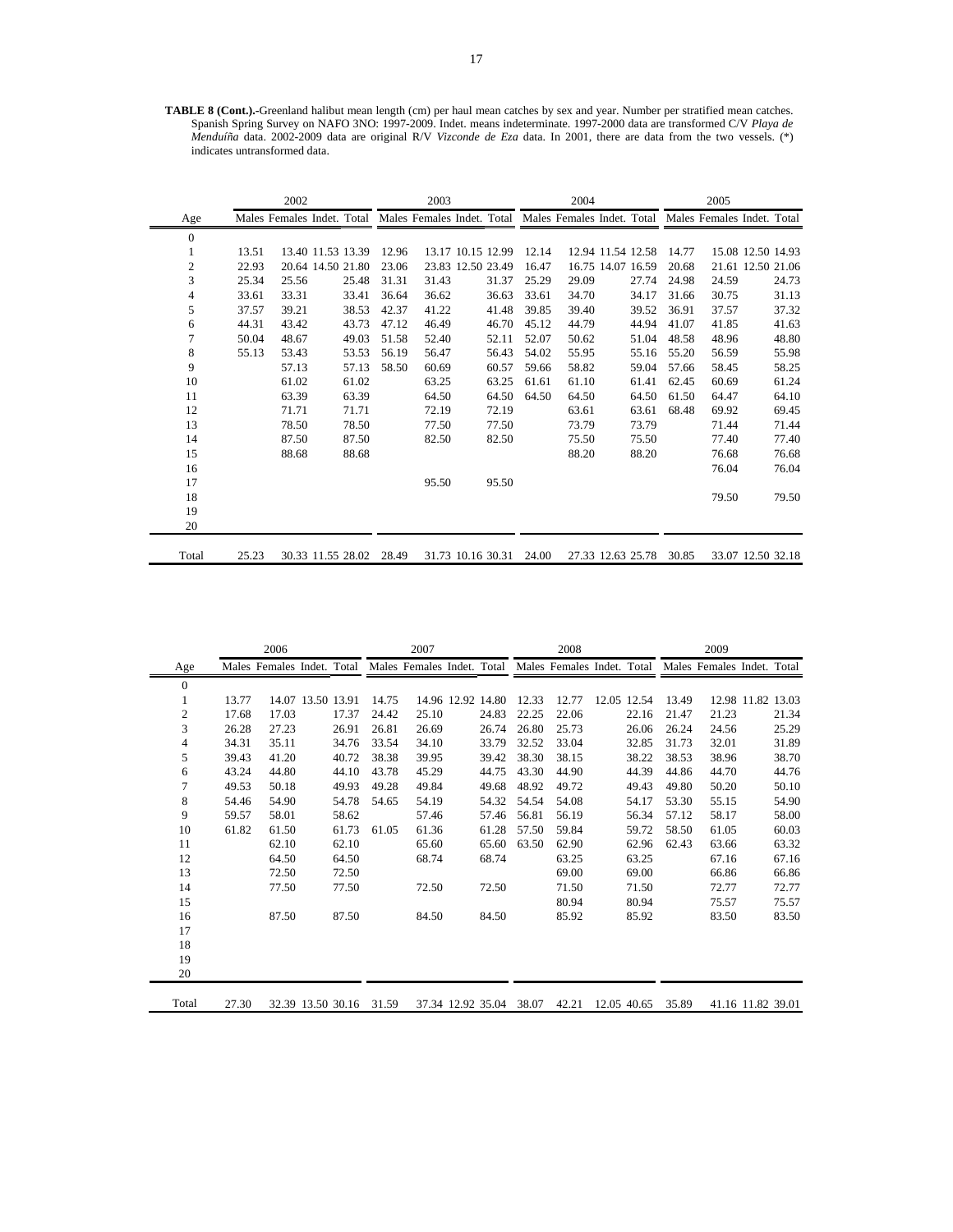**TABLE 9.-**Greenland halibut mean weight (gr) per haul mean catches by sex and year. Number per stratified mean catches. Spanish Spring Survey on NAFO 3NO: 1997-2009. Indet. means indeterminate. 1997-2000 data are transformed C/V *Playa de Menduíña* data. 2002-2009 data are original R/V *Vizconde de Eza* data. In 2001, there are data from the two vessels. (\*) indicates untransformed data.

|          |         | 1997                 |         |         | 1998            |             |         |         | 1999           |             |         |         | 2000            |             |         |                 | 2001                 |         |
|----------|---------|----------------------|---------|---------|-----------------|-------------|---------|---------|----------------|-------------|---------|---------|-----------------|-------------|---------|-----------------|----------------------|---------|
| Age      |         | Males Females Indet. | Total   | Males   | Females Indet.  |             | Total   | Males   | Females Indet. |             | Total   | Males   | Females Indet.  |             | Total   |                 | Males Females Indet. | Total   |
| $\Omega$ |         |                      |         |         |                 |             |         |         |                | 2.53        | 2.53    |         |                 |             |         |                 |                      |         |
|          | 56.55   | 44.11 12.86          | 44.25   | 66.73   |                 | 56.01 19.75 | 54.81   | 33.43   |                | 28.91 14.71 | 29.77   | 14.69   |                 | 13.93 10.45 | 13.89   | 16.47           | 17.18 13.45          | 16.48   |
| 2        | 116.19  | 90.71 54.44          | 103.16  | 126.63  | 111.44 70.48    |             | 118.89  | 93.56   | 89.74 45.51    |             | 91.18   | 59.74   | 47.35           |             | 52.97   | 72.15           | 75.92 20.95          | 74.19   |
| 3        | 210.65  | 184.05               | 196.79  | 216.07  | 199.69          |             | 207.33  | 248.40  | 218.64         |             | 235.53  | 128.63  | 150.58          |             | 141.39  | 102.12          | 138.28               | 122.55  |
|          | 343.22  | 296.07               | 306.12  | 307.90  | 300.76          |             | 303.58  | 313.10  | 327.53         |             | 320.789 | 282.32  | 262.15          |             | 270.66  | 271.96          | 351.48               | 321.30  |
| 5        | 477.91  | 474.14               | 475.79  | 416.64  | 461.62          |             | 444.53  | 409.22  | 473.15         |             | 452.20  | 427.90  | 463.68          |             | 449.67  | 474.57          | 549.96               | 518.19  |
| 6        | 655.66  | 691.54               | 677.57  | 598.59  | 618.72          |             | 611.69  | 609.82  | 591.51         |             | 596.56  | 569.60  | 645.43          |             | 620.11  | 676.20          | 739.46               | 719.83  |
|          | 1039.74 | 904.80               | 927.81  | 910.39  | 891.49          |             | 897.31  | 822.33  | 886.29         |             | 859.87  | 730.54  | 839.28          |             | 801.57  |                 | 869.70 1020.42       | 971.90  |
| 8        |         | 1026.08 1215.64      | 1156.61 | 1069.28 | 1143.26         |             | 1120.75 | 1140.19 | 1164.85        |             | 1158.54 |         | 1328.46 1174.58 |             | 1199.73 | 1427.84         | 1443.38              | 1442.29 |
| 9        |         | 1712.22 1824.90      | 1803.51 |         | 1386.01 1376.62 |             | 1378.47 | 1348.28 | 1405.65        |             | 1395.92 | 1413.25 | 1563.75         |             | 1533.36 | 1628.57 1759.76 |                      | 1735.49 |
| 10       |         | 1955.36 2451.90      | 2427.15 |         | 1432.74 1924.36 |             | 1771.37 | 1232.46 | 1904.19        |             | 1707.55 |         | 1905.57 2159.81 |             | 2106.74 | 1741.34 2059.38 |                      | 1981.96 |
| 11       |         | 2237.75 2337.64      | 2335.75 |         | 2039.82 2276.20 |             | 2223.67 | 2111.90 | 2448.25        |             | 2362.51 |         | 2208.37 2378.52 |             | 2363.60 | 1929.96 2341.88 |                      | 2269.44 |
| 12       | 2352.23 | 3300.22              | 3135.63 | 2253.06 | 2917.28         |             | 2867.21 | 2463.10 | 2940.32        |             | 2912.86 |         | 2245.01 2715.93 |             | 2653.68 | 2073.82 2719.39 |                      | 2673.75 |
| 13       |         | 3942.66              | 3942.66 |         | 3684.55         |             | 3684.55 |         | 3877.33        |             | 3877.33 |         | 2312.31 3242.15 |             | 3199.58 | 2352.00 3656.76 |                      | 3543.88 |
| 14       |         | 4190.79              | 4190.79 |         | 3909.22         |             | 3909.22 |         | 4188.33        |             | 4188.33 | 2772.46 | 3964.91         |             | 3872.13 | 4033.42         | 4068.04              | 4067.64 |
| 15       |         | 3887.49              | 3887.49 |         | 4480.36         |             | 4480.36 |         | 4594.01        |             | 4594.01 |         | 5205.90         |             | 5205.90 |                 | 4770.13              | 4770.13 |
| 16       |         | 6092.92              | 6092.92 |         | 5136.80         |             | 5136.80 |         | 6339.81        |             | 6339.81 |         | 5334.32         |             | 5334.32 |                 | 5906.19              | 5906.19 |
| 17       |         | 7169.24              | 7169.24 |         | 6438.79         |             | 6438.79 |         | 7771.36        |             | 7771.36 |         | 6423.59         |             | 6423.59 |                 | 6596.90              | 6596.90 |
| 18       |         | 5376.62              | 5376.62 |         | 7159.28         |             | 7159.28 |         | 8870.58        |             | 8870.58 |         | 6830.30         |             | 6830.30 |                 |                      |         |
| 19       |         |                      |         |         |                 |             |         |         |                |             |         |         | 8552.11         |             | 8552.11 |                 | 8790.83              | 8790.83 |
| 20       |         | 7425.48              | 7425.48 |         |                 |             |         |         |                |             |         |         |                 |             |         |                 |                      |         |
| Total    | 232.20  | 308.61 12.96         | 264.67  | 303.57  | 365.55 22.83    |             | 337.54  | 299.38  | 352.89         | 7.97        | 328.98  | 420.62  | 613.57 10.45    |             | 534.70  | 235.78          | 384.60 13.51         | 312.93  |

|                         |         | 2002    |        |         |         | 2003    |        |         |         | 2004         |        |         |         | 2005    |        |         |
|-------------------------|---------|---------|--------|---------|---------|---------|--------|---------|---------|--------------|--------|---------|---------|---------|--------|---------|
| Age                     | Males   | Females | Indet. | Total   | Males   | Females | Indet. | Total   | Males   | Females      | Indet. | Total   | Males   | Females | Indet. | Total   |
| $\mathbf{0}$            |         |         |        |         |         |         |        |         |         |              |        |         |         |         |        |         |
|                         | 15.16   | 14.44   | 9.15   | 14.58   | 13.64   | 14.67   | 5.75   | 13.99   | 10.36   | 12.15        | 8.85   | 11.35   | 20.40   | 24.66   | 12.40  | 22.85   |
| $\overline{\mathbf{c}}$ | 85.12   | 64.56   | 18.23  | 74.96   | 91.26   | 98.95   | 11.06  | 95.57   | 32.38   | 33.31        | 16.10  | 32.74   | 61.94   | 81.27   | 12.40  | 69.97   |
| 3                       | 115.32  | 119.77  |        | 118.13  | 233.58  | 239.55  |        | 236.64  | 127.49  | 187.69       |        | 166.28  | 109.33  | 113.89  |        | 112.30  |
| $\overline{4}$          | 292.89  | 280.11  |        | 284.52  | 384.32  | 389.32  |        | 387.08  | 276.74  | 315.37       |        | 296.34  | 235.20  | 229.40  |        | 231.85  |
| 5                       | 420.87  | 483.24  |        | 457.46  | 603.57  | 567.97  |        | 575.95  | 474.56  | 478.78       |        | 477.67  | 384.54  | 423.10  |        | 408.67  |
| 6                       | 705.62  | 677.06  |        | 686.90  | 848.07  | 832.07  |        | 837.28  | 707.95  | 723.66       |        | 716.51  | 540.86  | 602.50  |        | 585.18  |
| $\overline{7}$          | 1043.65 | 978.53  |        | 995.47  | 1139.15 | 1223.51 |        | 1193.47 | 1111.11 | 1087.07      |        | 1094.00 | 940.73  | 972.27  |        | 958.57  |
| 8                       | 1413.34 | 1331.03 |        | 1336.18 | 1491.39 | 1556.30 |        | 1546.84 | 1261.22 | 1510.72      |        | 1408.99 | 1371.22 | 1504.91 |        | 1446.10 |
| 9                       |         | 1645.43 |        | 1645.43 | 1696.71 | 1957.74 |        | 1942.74 | 1714.45 | 1774.27      |        | 1759.06 | 1567.35 | 1668.79 |        | 1643.60 |
| 10                      |         | 2045.34 |        | 2045.34 |         | 2235.61 |        | 2235.61 | 1901.04 | 2010.19      |        | 1944.89 | 2030.67 | 1869.10 |        | 1919.39 |
| 11                      |         | 2325.25 |        | 2325.25 |         | 2380.78 |        | 2380.78 | 2200.49 | 2398.03      |        | 2258.79 | 1926.64 | 2255.28 |        | 2214.16 |
| 12                      |         | 3573.05 |        | 3573.05 |         | 3442.28 |        | 3442.28 |         | 2297.05      |        | 2297.05 | 2733.13 | 2920.33 |        | 2858.54 |
| 13                      |         | 4688.33 |        | 4688.33 |         | 4308.25 |        | 4308.25 |         | 3746.17      |        | 3746.17 |         | 3122.04 |        | 3122.04 |
| 14                      |         | 6704.09 |        | 6704.09 |         | 5272.40 |        | 5272.40 |         | 4034.69      |        | 4034.69 |         | 4024.01 |        | 4024.01 |
| 15                      |         | 7010.77 |        | 7010.77 |         |         |        |         |         | 6945.38      |        | 6945.38 |         | 3923.74 |        | 3923.74 |
| 16                      |         |         |        |         |         |         |        |         |         |              |        |         |         | 3829.26 |        | 3829.26 |
| 17                      |         |         |        |         |         | 8458.35 |        | 8458.35 |         |              |        |         |         |         |        |         |
| 18                      |         |         |        |         |         |         |        |         |         |              |        |         |         | 4337.35 |        | 4337.35 |
| 19                      |         |         |        |         |         |         |        |         |         |              |        |         |         |         |        |         |
| 20                      |         |         |        |         |         |         |        |         |         |              |        |         |         |         |        |         |
| Total                   | 222.00  | 406.07  | 9.20   | 326.40  | 290.81  | 443.31  | 5.78   | 381.40  | 187.38  | 285.66 11.97 |        | 240.78  | 328.36  | 425.37  | 12.40  | 387.33  |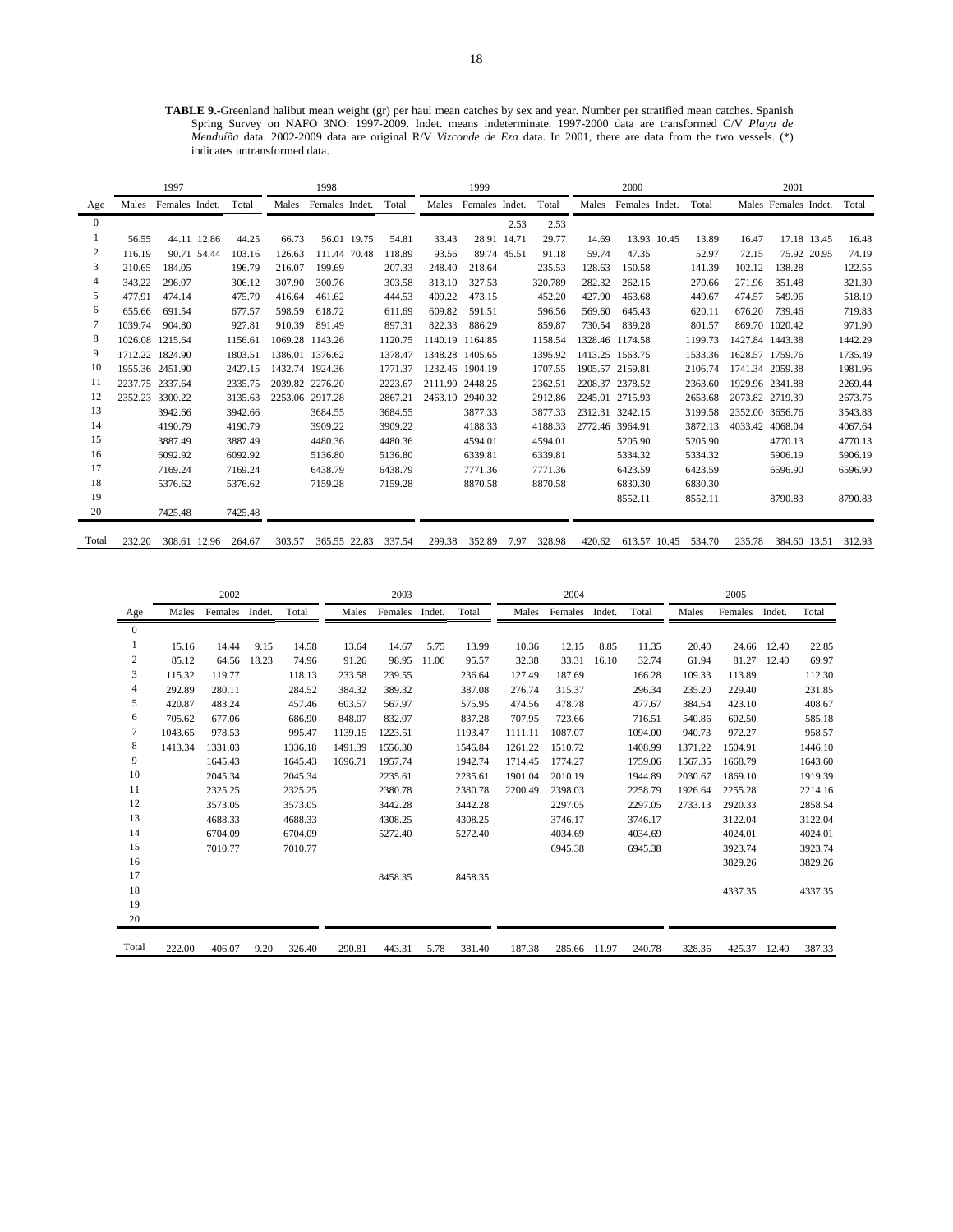**TABLE 9 (Cont.).-**Greenland halibut mean weight (gr) per haul mean catches by sex and year. Number per stratified mean catches. Spanish Spring Survey on NAFO 3NO: 1997-2009. Indet. means indeterminate. 1997-2000 data are transformed C/V *Playa de Menduíña* data. 2002-2009 data are original R/V *Vizconde de Eza* data. In 2001, there are data from the two vessels.

|                  |         | 2006    |             |         |         | 2007    |             |         |         | 2008    |        |         |         | 2009    |        |         |
|------------------|---------|---------|-------------|---------|---------|---------|-------------|---------|---------|---------|--------|---------|---------|---------|--------|---------|
| Age              | Males   | Females | Indet.      | Total   | Males   | Females | Indet.      | Total   | Males   | Females | Indet. | Total   | Males   | Females | Indet. | Total   |
| $\mathbf{0}$     |         |         |             |         |         |         |             |         |         |         |        |         |         |         |        |         |
| 1                | 16.77   |         | 17.32 15.20 | 17.02   | 21.41   |         | 22.91 15.24 | 21.99   | 11.68   | 13.02   | 10.61  | 12.32   | 14.41   | 13.49   | 9.59   | 13.25   |
| $\boldsymbol{2}$ | 39.71   | 35.77   |             | 37.83   | 104.32  | 115.53  |             | 111.03  | 77.06   | 74.84   |        | 76.00   | 64.28   | 65.95   |        | 65.16   |
| $\mathfrak{Z}$   | 128.14  | 147.05  |             | 140.62  | 138.93  | 140.89  |             | 140.14  | 139.51  | 122.38  |        | 127.67  | 122.58  | 108.77  |        | 114.79  |
| $\overline{4}$   | 296.98  | 335.57  |             | 318.55  | 283.54  | 303.54  |             | 292.31  | 255.60  | 274.67  |        | 267.76  | 224.73  | 249.65  |        | 238.52  |
| 5                | 463.22  | 558.91  |             | 533.21  | 437.41  | 507.44  |             | 484.01  | 433.41  | 439.94  |        | 437.05  | 429.07  | 476.92  |        | 448.51  |
| 6                | 614.40  | 718.56  |             | 671.84  | 666.30  | 752.32  |             | 721.42  | 639.14  | 743.15  |        | 709.89  | 688.92  | 731.20  |        | 716.36  |
| 7                | 955.05  | 1039.83 |             | 1007.25 | 962.80  | 1017.87 |             | 1002.51 | 941.57  | 1034.12 |        | 1000.93 | 961.06  | 1063.47 |        | 1039.59 |
| 8                | 1261.22 | 1386.76 |             | 1351.91 | 1337.24 | 1325.29 |             | 1328.75 | 1328.94 | 1352.57 |        | 1348.21 | 1191.16 | 1440.76 |        | 1406.66 |
| 9                | 1666.78 | 1648.82 |             | 1655.80 |         | 1590.23 |             | 1590.23 | 1506.93 | 1529.10 |        | 1524.03 | 1473.86 | 1705.16 |        | 1666.99 |
| 10               | 1871.62 | 1984.49 |             | 1901.68 | 1894.70 | 1958.27 |             | 1941.94 | 1561.24 | 1868.77 |        | 1853.03 | 1590.33 | 1993.62 |        | 1832.51 |
| 11               |         | 2048.31 |             | 2048.31 |         | 2416.31 |             | 2416.31 | 2144.93 | 2197.84 |        | 2192.93 | 1966.45 | 2283.68 |        | 2196.79 |
| 12               |         | 2314.58 |             | 2314.58 |         | 2801.55 |             | 2801.55 |         | 2236.83 |        | 2236.83 |         | 2712.89 |        | 2712.89 |
| 13               |         | 3376.88 |             | 3376.88 |         |         |             |         |         | 2962.25 |        | 2962.25 |         | 2674.14 |        | 2674.14 |
| 14               |         | 4188.75 |             | 4188.75 |         | 3315.34 |             | 3315.34 |         | 3322.76 |        | 3322.76 |         | 3523.82 |        | 3523.82 |
| 15               |         |         |             |         |         |         |             |         |         | 5013.75 |        | 5013.75 |         | 3976.49 |        | 3976.49 |
| 16               |         | 6199.50 |             | 6199.50 |         | 5391.71 |             | 5391.71 |         | 6042.88 |        | 6042.88 |         | 5497.86 |        | 5497.86 |
| 17               |         |         |             |         |         |         |             |         |         |         |        |         |         |         |        |         |
| 18               |         |         |             |         |         |         |             |         |         |         |        |         |         |         |        |         |
| 19               |         |         |             |         |         |         |             |         |         |         |        |         |         |         |        |         |
| 20               |         |         |             |         |         |         |             |         |         |         |        |         |         |         |        |         |
| Total            | 270.93  | 426.46  | 15.20       | 358.38  | 381.58  | 598.44  | 15.24       | 513.79  | 560.48  | 789.72  | 10.61  | 707.71  | 452.37  | 734.08  | 9.59   | 623.77  |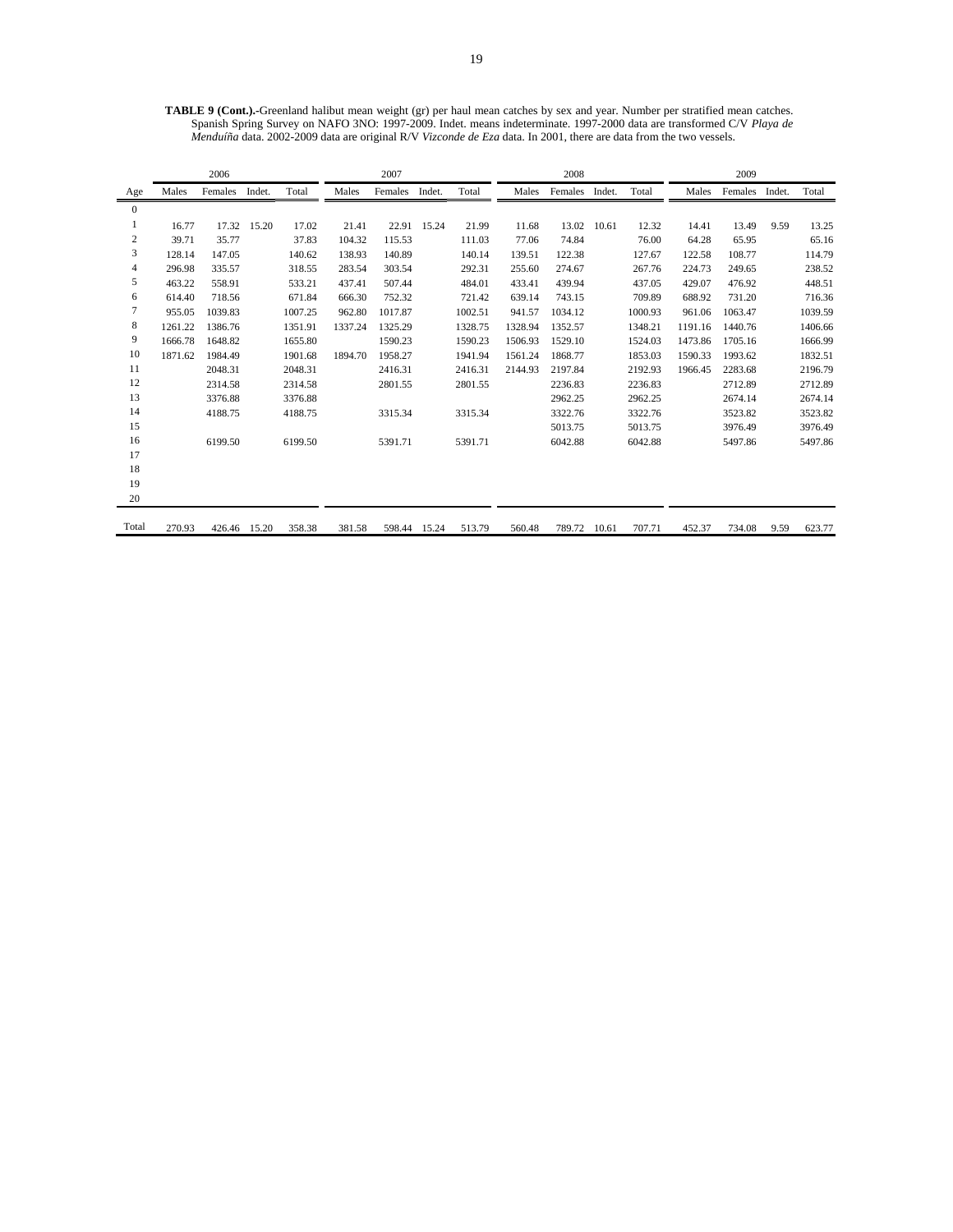**TABLE 10.-** Swept area, number of hauls and American plaice mean catch (kg) and SD by stratum. Spanish Spring Surveys on NAFO Div. 3NO: 1997-2009. Swept area in square miles. n.s. means stratum not surveyed. 1997-2000 data are transformed C/V *Playa de Menduíña* data, and 2002-2009 data are original from R/V *Vizconde de Eza*. In 2001, there are data from the two vessels.

|         |        |                  | 1997                |                          |             |                  | 1998                |         |                  |                | 1999                |         |        |                  | 2000                |         |        |                  | 2001                |         |
|---------|--------|------------------|---------------------|--------------------------|-------------|------------------|---------------------|---------|------------------|----------------|---------------------|---------|--------|------------------|---------------------|---------|--------|------------------|---------------------|---------|
|         | Swept  | Tow              | A. Plaice A. Plaice |                          | Swept       | Tow              | A. Plaice A. Plaice |         | Swept            | Tow            | A. Plaice A. Plaice |         | Swept  | Tow              | A. Plaice A. Plaice |         | Swept  | Tow              | A. Plaice A. Plaice |         |
| Stratum | area   | number Mean      |                     | SD.                      | area number |                  | Mean                | SD      | area number Mean |                |                     | SD.     |        | area number      | <b>Mean</b>         | SD.     | area   | number           | Mean                | SD      |
| 353     | 0.0480 | $\overline{4}$   | 47.97               | 25.084                   | 0.0465      | $\overline{4}$   | 267.95              | 103.830 | 0.0360           | 3              | 388.97              | 37.624  | 0.0356 | 3                | 426.02              | 210.639 | 0.0341 | 3                | 451.08              | 185.936 |
| 354     | 0.0233 | $\boldsymbol{2}$ | 34.16               | 18.447                   | 0.0356      | 3                | 381.49              | 146.407 | 0.0218           | $\overline{2}$ | 184.12              | 100.017 | 0.0356 | 3                | 147.44              | 84.780  | 0.0338 | 3                | 172.21              | 144.326 |
| 355     | 0.0233 | $\boldsymbol{2}$ | 14.02               | 4.617                    | 0.0221      | $\overline{2}$   | 134.67              | 132.931 | 0.0229           | $\overline{2}$ | 60.82               | 30.122  | 0.0233 | $\boldsymbol{2}$ | 60.01               | 1.539   | 0.0240 | $\overline{2}$   | 206.75              | 85.065  |
| 356     | 0.0225 | 2                | 8.15                | 4.133                    | 0.0221      | $\mathbf{2}$     | 14.23               | 5.343   | 0.0229           | 2              | 31.47               | 23.877  | 0.0225 | 2                | 28.11               | 24.368  | 0.0240 | 2                | 83.56               | 40.362  |
| 357     | 0.0443 | $\overline{4}$   | 1.86                | 1.051                    | 0.0240      | 2                | 2.33                | 0.484   | 0.0236           | $\overline{2}$ | 3.06                | 1.913   | 0.0124 |                  | 0.55                |         | 0.0244 | 2                | 76.85               | 105.720 |
| 358     | 0.0563 | 5                | 4.44                | 4.415                    | 0.0236      | 3                | 6.73                | 1.265   | 0.0349           | 3              | 9.06                | 15.047  | 0.0341 | 3                | 298.64              | 437.609 | 0.0345 | 3                | 35.80               | 28.161  |
| 359     | 0.0690 | 6                | 30.12               | 15.773                   | 0.0698      | 6                | 198.60              | 199.740 | 0.0364           | 3              | 484.88              | 84.636  | 0.0469 | $\overline{4}$   | 659.75              | 139.208 | 0.0803 | $7\phantom{.0}$  | 347.89              | 328.624 |
| 360     | 0.3754 | 32               | 26.15               | 17.839                   | 0.2561      | 25               | 107.53              | 64.858  | 0.2325           | 19             | 263.77              | 91.624  | 0.2396 | 20               | 324.76              | 269.238 | 0.2423 | 20               | 261.79              | 173.177 |
| 374     | 0.0353 | 3                | 8.40                | 3.170                    | 0.0353      | 3                | 4.00                | 0.906   | 0.0244           | $\overline{c}$ | 44.00               | 1.495   | 0.0240 | 2                | 5.60                | 0.440   | 0.0240 | $\overline{2}$   | 14.95               | 1.909   |
| 375     | 0.0116 | $\overline{1}$   | 1.85                | $\overline{\phantom{a}}$ | 0.0345      | 3                | 5.93                | 3.550   | 0.0236           | $\overline{2}$ | 42.21               | 15.545  | 0.0244 | $\overline{2}$   | 30.11               | 9.300   | 0.0338 | 3                | 4.77                | 1.680   |
| 376     | 0.1583 | 14               | 12.53               | 8.741                    | 0.0930      | 10               | 82.92               | 73.283  | 0.1219           | 10             | 119.90              | 62.748  | 0.1200 | 10               | 250.98              | 179.289 | 0.1155 | 10               | 46.95               | 32.487  |
| 377     | 0.0116 | -1               | 20.96               |                          | 0.0229      | 2                | 47.18               | 59.694  | 0.0240           | $\overline{c}$ | 86.16               | 117.320 | 0.0229 | 2                | 27.02               | 29.064  | 0.0229 | 2                | 21.09               | 10.204  |
| 378     | 0.0210 | $\overline{c}$   | 1.87                | 1.583                    | 0.0120      | $\overline{c}$   | 5.22                | 2.199   | 0.0229           | 2              | 7.14                | 4.199   | 0.0233 | 2                | 19.74               | 22.646  | 0.0236 | 2                | 2.75                | 1.287   |
| 379     | 0.0206 | $\boldsymbol{2}$ | 1.78                | 1.568                    | 0.0356      | 3                | 2.65                | 1.804   | 0.0236           | $\overline{c}$ | 0.78                | 0.308   | 0.0225 | $\boldsymbol{2}$ | 2.30                | 1.146   | 0.0229 | $\overline{c}$   | 0.84                | 0.092   |
| 380     | 0.0210 | 2                | 1.41                | 0.079                    | 0.0113      | 2                | 1.69                | 0.945   | 0.0236           | $\overline{2}$ | 2.22                | 0.066   | 0.0236 | 2                | 1.74                | 0.402   | 0.0206 | 2                | 2.97                | 0.638   |
| 381     | 0.0221 | $\overline{2}$   | 1.55                | 0.895                    | 0.0229      | $\sqrt{2}$       | 8.41                | 10.927  | 0.0229           | $\overline{2}$ | 0.59                | 0.231   | 0.0236 | $\boldsymbol{2}$ | 2.03                | 1.269   | 0.0236 | 2                | 2.35                | 0.154   |
| 382     | 0.0461 | $\overline{4}$   | 0.59                | 0.340                    | 0.0229      | 3                | 4.35                | 3.017   | 0.0484           | $\overline{4}$ | 2.25                | 0.610   | 0.0499 | $\overline{4}$   | 1.92                | 0.562   | 0.0469 | $\overline{4}$   | 3.02                | 0.929   |
| 721     | 0.0221 | 2                | 13.40               | 12.225                   | 0.0203      | 2                | 7.68                | 6.464   | 0.0244           | 2              | 20.06               | 10.378  | 0.0236 | 2                | 4.21                | 4.725   | 0.0248 |                  | 115.20              | 86.974  |
| 722     | 0.0214 | $\boldsymbol{2}$ | 46.66               | 65.850                   | 0.0101      | $\sqrt{2}$       | 1.99                | 2.375   | 0.0229           | $\overline{2}$ | 2.43                | 0.704   | 0.0218 | $\sqrt{2}$       | 1.21                | 1.715   | 0.0233 | 2                | 30.29               | 35.511  |
| 723     | 0.0210 | $\boldsymbol{2}$ | 8.79                | 5.464                    | 0.0233      | $\overline{2}$   | 10.04               | 8.619   | 0.0229           | $\overline{c}$ | 34.05               | 29.946  | 0.0248 | $\boldsymbol{2}$ | 10.67               | 7.344   | 0.0240 | $\overline{c}$   | 36.15               | 39.244  |
| 724     | 0.0225 | $\boldsymbol{2}$ | 13.33               | 17.024                   | 0.0206      | $\overline{2}$   | 10.84               | 2.528   | 0.0225           | $\overline{2}$ | 9.89                | 10.466  | 0.0233 | $\boldsymbol{2}$ | 12.31               | 1.803   | 0.0353 | 3                | 26.47               | 26.158  |
| 725     | 0.0206 | $\boldsymbol{2}$ | 1.31                | 0.882                    | 0.0086      |                  | 0.62                |         | 0.0229           | $\overline{2}$ | 2.48                | 0.073   | 0.0210 | $\sqrt{2}$       | 8.64                | 8.707   | 0.0116 | $\boldsymbol{2}$ | 3.37                | 0.368   |
| 726     | n.s.   | n.s.             | n.s.                | n.s.                     | 0.0094      | $\overline{c}$   | 2.95                | 2.726   | 0.0225           | $\overline{c}$ | 39.96               | 47.051  | 0.0221 | $\overline{c}$   | 8.24                | 4.177   | 0.0116 | $\boldsymbol{2}$ | 1.80                | 0.430   |
| 727     | 0.0094 |                  | 9.37                |                          | 0.0233      | $\overline{2}$   | 9.02                | 3.782   | 0.0236           | 2              | 7.56                | 7.651   | 0.0210 | 2                | 4.59                | 2.089   | 0.0225 | 2                | 8.46                | 5.277   |
| 728     | 0.0214 | $\mathfrak{2}$   | 32.09               | 23.965                   | 0.0206      | $\overline{2}$   | 15.58               | 4.617   | 0.0233           | 2              | 37.93               | 22.294  | 0.0210 | $\mathfrak{2}$   | 22.82               | 0.178   | 0.0229 | $\overline{c}$   | 5.85                | 1.143   |
| 752     | 0.0218 | 2                | 112.70              | 128.072                  | 0.0229      | $\overline{2}$   | 49.95               | 7.102   | 0.0233           | 2              | 35.68               | 10.927  | 0.0206 | 2                | 128.14              | 25.680  | 0.0210 | $\overline{c}$   | 15.79               | 7.922   |
| 753     | 0.0214 | $\mathfrak{2}$   | 56.78               | 41.643                   | 0.0218      | $\overline{c}$   | 146.98              | 13.280  | 0.0229           | 2              | 14.74               | 4.969   | 0.0218 | 2                | 169.96              | 216.964 | 0.0214 | $\overline{c}$   | 60.01               | 68.290  |
| 754     | 0.0330 | 3                | 5.50                | 6.447                    | 0.0210      | $\overline{2}$   | 2.67                | 3.782   | 0.0206           | $\overline{2}$ | 0.00                | 0.000   | 0.0195 | $\overline{c}$   | 0.00                | 0.000   | 0.0195 | $\overline{c}$   | 1.26                | 1.781   |
| 755     | n.s.   | n.s.             | n.s.                | n.s.                     | 0.0206      | 2                | 0.39                | 0.550   | 0.0311           | 3              | 0.05                | 0.090   | 0.0431 | $\overline{4}$   | 0.00                | 0.000   | 0.0416 | $\overline{4}$   | 0.00                | 0.000   |
| 756     | 0.0109 |                  | 75.68               | $\overline{\phantom{0}}$ | 0.0225      | $\overline{c}$   | 199.76              | 258.188 | 0.0225           | $\overline{2}$ | 124.34              | 44.457  | 0.0203 | 2                | 31.68               | 11.829  | 0.0113 | $\overline{2}$   | 11.58               | 8.167   |
| 757     | 0.0304 | 3                | 626.06              | 753.372                  | 0.0206      | $\overline{c}$   | 82.24               | 100.918 | 0.0233           | $\overline{c}$ | 17.07               | 3.782   | 0.0214 | $\overline{c}$   | 5.12                | 6.827   | 0.0233 | $\overline{2}$   | 105.18              | 148.295 |
| 758     | 0.0214 | $\mathfrak{2}$   | 0.60                | 0.447                    | 0.0105      | $\boldsymbol{2}$ | 4.03                | 5.695   | 0.0214           | $\overline{c}$ | 0.31                | 0.438   | 0.0210 | $\overline{2}$   | 1.32                | 1.649   | 0.0218 | $\overline{c}$   | 0.16                | 0.220   |
| 759     | n.s.   | n.s.             | n.s.                | n.s.                     | 0.0214      | $\sqrt{2}$       | 0.00                | 0.000   | 0.0218           | $\overline{c}$ | 0.34                | 0.484   | 0.0210 | $\sqrt{2}$       | 1.99                | 2.814   | 0.0221 | $\overline{2}$   | 0.26                | 0.374   |
| 760     | 0.0105 |                  | 17.16               |                          | 0.0214      | $\sqrt{2}$       | 8.04                | 5.519   | 0.0225           | $\overline{c}$ | 20.30               | 28.275  | 0.0210 | $\sqrt{2}$       | 43.59               | 58.396  | 0.0229 | $\boldsymbol{2}$ | 37.80               | 37.618  |
| 761     | 0.0315 | 3                | 1.21                | 1.954                    | 0.0206      | $\overline{c}$   | 3.47                | 1.605   | 0.0210           | 2              | 0.00                | 0.000   | 0.0221 | $\overline{2}$   | 0.19                | 0.264   | 0.0225 | $\overline{c}$   | 0.25                | 0.346   |
| 762     | 0.0308 | 3                | 0.00                | 0.000                    | 0.0094      | $\overline{c}$   | 0.00                | 0.000   | 0.0210           | $\overline{2}$ | 18.49               | 26.142  | 0.0203 | $\boldsymbol{2}$ | 0.00                | 0.000   | 0.0116 | 2                | 0.00                | 0.000   |
| 763     | n.s.   | n.s.             | n.s.                | n.s.                     | 0.0218      | $\boldsymbol{2}$ | 0.08                | 0.110   | 0.0311           | 3              | 0.00                | 0.000   | 0.0416 | $\overline{4}$   | 0.30                | 0.606   | 0.0330 | 3                | 0.00                | 0.000   |
| 764     | 0.0206 | $\overline{c}$   | 0.17                | 0.237                    | 0.0218      | $\overline{2}$   | 0.25<br>0.00        | 0.352   | 0.0225           | 2              | 0.00                | 0.000   | 0.0218 | $\boldsymbol{2}$ | 0.00                | 0.000   | 0.0240 | $\overline{c}$   | 0.35                | 0.205   |
| 765     | 0.0206 | $\boldsymbol{2}$ | 0.00                | 0.000                    | 0.0098      | $\overline{c}$   |                     | 0.000   | 0.0221           | $\overline{c}$ | 0.00                | 0.000   | 0.0203 | $\overline{c}$   | 0.00                | 0.000   | 0.0113 | $\boldsymbol{2}$ | 0.05                | 0.071   |
| 766     | 0.0308 | 3                | 0.00                | 0.000                    | 0.0191      | $\overline{c}$   | 0.00                | 0.000   | 0.0218           | $\overline{c}$ | 0.00                | 0.000   | 0.0214 | $\overline{c}$   | 0.00                | 0.000   | 0.0203 | $\overline{c}$   | 0.44                | 0.616   |
| 767     | n.s.   | n.s.             | n.s.                | n.s.                     | 0.0109      | $\overline{2}$   | 0.00                | 0.000   | 0.0214           | 2              | 0.00                | 0.000   | 0.0210 | $\overline{c}$   | 0.11                | 0.156   | 0.0218 | 2                | 0.00                | 0.000   |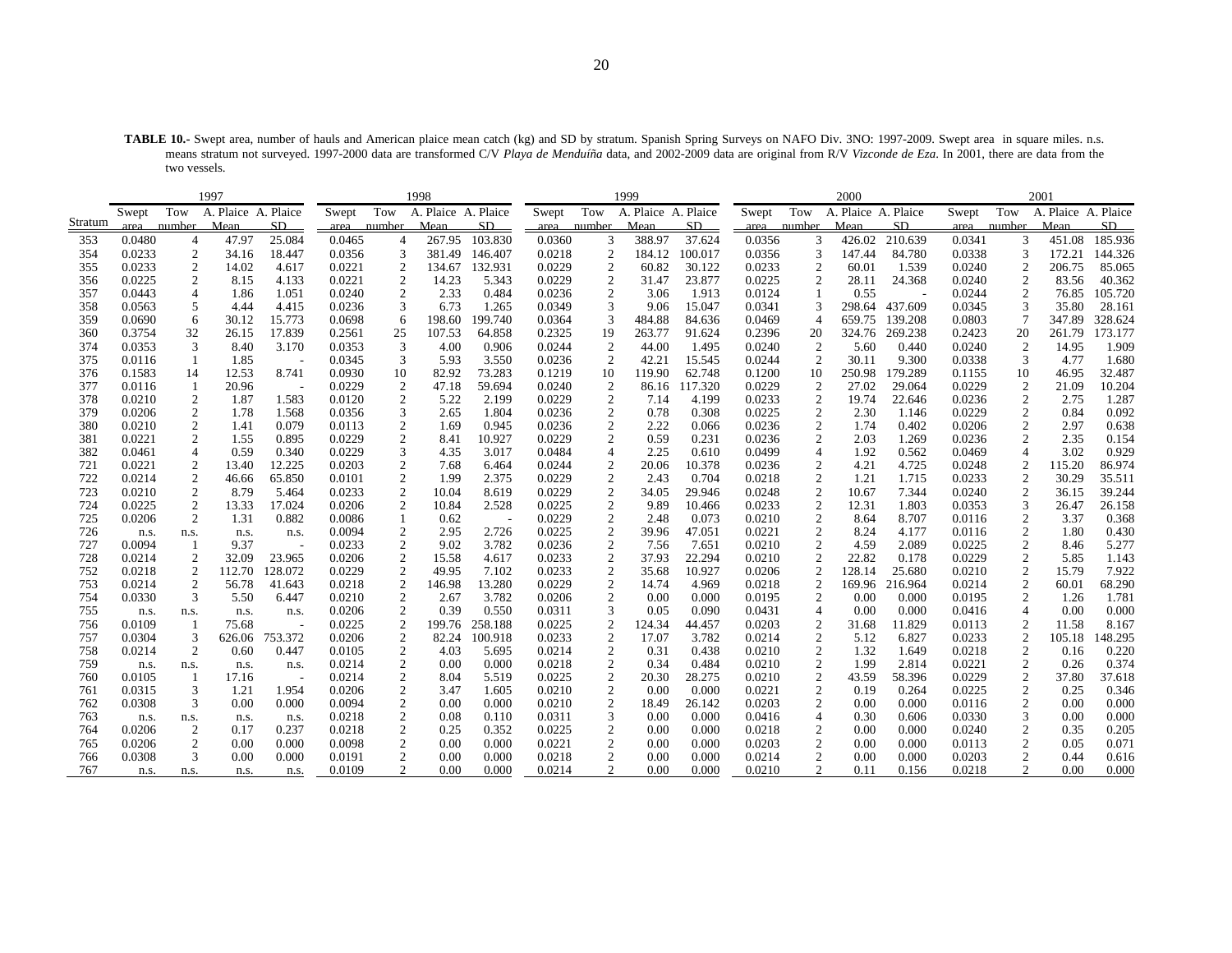**TABLE 10 (cont.).-** Swept area, number of hauls and American plaice mean catch (kg) and SD by stratum. Spanish Spring Surveys on NAFO Div. 3NO: 1997-2009. Swept area in square miles. n.s. means stratum not surveyed. 1997-2000 data are transformed C/V *Playa de Menduíña* data, and 2002-2009 data are original from R/V *Vizconde de Eza*. In 2001, there are data from the two vessels.

|         |        |                  | 2002                |         |        |                                  | 2003      |           |        |     | 2004                     |                          |        |                | 2005              |           |
|---------|--------|------------------|---------------------|---------|--------|----------------------------------|-----------|-----------|--------|-----|--------------------------|--------------------------|--------|----------------|-------------------|-----------|
|         | Swept  | Tow              | A. Plaice A. Plaice |         | Swept  | Tow                              | A. Plaice | A. Plaice | Swept  | Tow | A. Plaice                | A. Plaice                | Swept  | Tow            | A. Plaice         | A. Plaice |
| Stratum | area   |                  | number Mean catch   | SD.     | area   | number Mean catch                |           | SD        | area   |     | number Mean catch        | SD                       | area   |                | number Mean catch | SD        |
| 353     | 0.0476 | $\overline{4}$   | 630.50              | 240.448 | 0.0334 | 3                                | 470.86    | 217.828   | 0.0338 |     | 3<br>418.60              | 276.823                  | 0.0353 | 3              | 224.63            | 106.622   |
| 354     | 0.0356 | 3                | 207.67              | 77.048  | 0.0338 | 3                                | 806.33    | 68.178    | 0.0345 |     | 3<br>220.64              | 173.634                  | 0.0353 | 3              | 220.46            | 151.511   |
| 355     | 0.0236 | $\overline{2}$   | 100.75              | 40.659  | 0.0229 | $\overline{2}$                   | 112.14    | 7.297     | 0.0229 |     | $\overline{2}$<br>23.50  | 9.758                    | 0.0225 | $\overline{2}$ | 73.44             | 60.161    |
| 356     | 0.0233 | 2                | 53.95               | 51.548  | 0.0225 | $\overline{2}$                   | 159.80    | 99.561    | 0.0221 |     | $\overline{c}$<br>0.66   | 0.893                    | 0.0233 | $\overline{c}$ | 8.37              | 11.257    |
| 357     | 0.0240 | $\overline{2}$   | 5.18                | 2.015   | 0.0229 | $\overline{2}$                   | 59.40     | 76.650    | 0.0229 |     | $\overline{c}$<br>0.84   | 1.190                    | 0.0233 | $\overline{c}$ | 0.00              | 0.000     |
| 358     | 0.0345 | 3                | 27.67               | 21.202  | 0.0338 | 3                                | 26.50     | 16.096    | 0.0330 |     | 3<br>27.72               | 15.234                   | 0.0349 | 3              | 26.52             | 20.817    |
| 359     | 0.0686 | 6                | 177.40              | 129.497 | 0.0791 | $\overline{7}$                   | 459.09    | 433.737   | 0.0791 |     | $\overline{7}$<br>440.97 | 296.394                  | 0.0814 | $\tau$         | 371.26            | 369.519   |
| 360     | 0.2865 | 25               | 143.72              | 117.177 | 0.2254 | 20                               | 229.12    | 120.612   | 0.2310 |     | 20<br>283.51             | 168.955                  | 0.2325 | 20             | 293.79            | 173.170   |
| 374     | 0.0345 | 3                | 3.42                | 1.630   | 0.0225 | $\overline{2}$                   | 15.33     | 4.207     | 0.0233 |     | $\overline{2}$<br>89.95  | 46.315                   | 0.0229 | $\overline{c}$ | 126.47            | 116.171   |
| 375     | 0.0353 | 3                | 1.41                | 1.073   | 0.0330 | 3                                | 9.96      | 10.915    | 0.0338 |     | 3<br>73.12               | 19.172                   | 0.0349 | 3              | 56.44             | 35.364    |
| 376     | 0.1140 | 10               | 47.96               | 50.207  | 0.1125 | 10                               | 62.92     | 55.173    | 0.1166 |     | 10<br>195.37             | 112.407                  | 0.1174 | 10             | 177.42            | 92.305    |
| 377     | 0.0229 | 2                | 34.05               | 39.527  | 0.0225 | $\overline{2}$                   | 48.61     | 30.816    | 0.0218 |     | 2<br>84.23               | 73.928                   | 0.0233 | $\overline{2}$ | 317.45            | 167.514   |
| 378     | 0.0233 | 2                | 8.10                | 6.364   | 0.0225 | $\overline{2}$                   | 9.42      | 8.040     | 0.0225 |     | $\overline{c}$<br>34.30  | 14.001                   | 0.0225 | 2              | 10.15             | 7.734     |
| 379     | 0.0229 | $\mathfrak{2}$   | 5.75                | 5.445   | 0.0229 | $\overline{2}$                   | 3.47      | 4.667     | 0.0124 |     | 0.71                     | $\overline{\phantom{a}}$ | 0.0236 | 2              | 1.37              | 1.923     |
| 380     | 0.0225 | $\overline{2}$   | 7.25                | 1.768   | 0.0229 | $\overline{c}$                   | 6.68      | 0.735     | 0.0221 |     | $\overline{2}$<br>2.01   | 2.174                    | 0.0229 | 2              | 0.35              | 0.488     |
| 381     | 0.0229 | $\overline{2}$   | 3.81                | 2.821   | 0.0229 | $\overline{c}$                   | 7.70      | 3.111     | 0.0225 |     | $\overline{2}$<br>29.64  | 18.611                   | 0.0233 | 2              | 57.15             | 57.629    |
| 382     | 0.0341 | 3                | 1.09                | 0.904   | 0.0454 |                                  | 2.12      | 0.643     | 0.0461 |     | $\overline{4}$<br>55.76  | 49.674                   | 0.0458 | $\overline{4}$ | 36.82             | 11.832    |
| 721     | 0.0233 | $\overline{2}$   | 18.20               | 12.445  | 0.0225 | $\overline{2}$                   | 222.75    | 273.155   | 0.0221 |     | $\overline{c}$<br>0.00   | 0.000                    | 0.0229 | 2              | 0.00              | 0.000     |
| 722     | 0.0236 | $\sqrt{2}$       | 30.10               | 42.568  | 0.0221 | $\overline{c}$                   | 14.31     | 15.493    | 0.0218 |     | $\overline{2}$<br>1.02   | 1.442                    | 0.0233 | $\overline{c}$ | 0.00              | 0.000     |
| 723     | 0.0233 | $\overline{c}$   | 7.20                | 0.849   | 0.0229 | $\overline{2}$                   | 2.10      | 2.687     | 0.0229 |     | $\overline{2}$<br>0.68   | 0.955                    | 0.0233 | 2              | 0.00              | 0.000     |
| 724     | 0.0225 | $\boldsymbol{2}$ | 47.05               | 41.931  | 0.0225 | $\overline{2}$                   | 7.02      | 7.050     | 0.0214 |     | $\overline{c}$<br>0.00   | 0.000                    | 0.0225 | 2              | 0.00              | 0.000     |
| 725     | 0.0225 | $\sqrt{2}$       | 3.55                | 4.313   | 0.0229 | $\overline{2}$                   | 3.34      | 0.049     | 0.0225 |     | $\overline{c}$<br>19.30  | 27.294                   | 0.0236 | 2              | 5.45              | 7.707     |
| 726     | 0.0214 | $\overline{c}$   | 2.83                | 0.948   | 0.0225 | $\overline{2}$                   | 0.00      | 0.000     | 0.0225 |     | $\overline{c}$<br>0.00   | 0.000                    | 0.0113 |                | 0.00              |           |
| 727     | 0.0233 | $\overline{2}$   | 2.85                | 1.061   | 0.0218 | $\overline{2}$                   | 42.85     | 21.001    | 0.0233 |     | $\overline{c}$<br>0.37   | 0.338                    | 0.0229 | 2              | 0.00              | 0.000     |
| 728     | 0.0229 | $\overline{2}$   | 9.58                | 13.467  | 0.0225 | $\overline{2}$                   | 40.45     | 23.264    | 0.0180 |     | $\overline{2}$<br>0.00   | 0.000                    | 0.0109 |                | 0.00              |           |
| 752     | 0.0116 |                  | 0.00                |         | 0.0229 | $\overline{2}$                   | 27.05     | 12.516    | 0.0214 |     | $\overline{c}$<br>0.00   | 0.000                    | 0.0236 | $\overline{c}$ | 0.00              | 0.000     |
| 753     | 0.0229 | $\overline{2}$   | 3.60                | 5.091   | 0.0229 | $\overline{2}$                   | 0.00      | 0.000     | 0.0218 |     | $\overline{c}$<br>0.00   | 0.000                    | 0.0225 | 2              | 0.00              | 0.000     |
| 754     | 0.0341 | 3                | 8.60                | 14.206  | 0.0218 | $\overline{2}$                   | 0.00      | 0.000     | 0.0214 |     | $\overline{c}$<br>0.00   | 0.000                    | 0.0225 | 2              | 0.00              | 0.000     |
| 755     | 0.0338 | 3                | 0.00                | 0.000   | 0.0221 | $\mathcal{D}$                    | 0.00      | 0.000     | 0.0319 |     | 3<br>0.00                | 0.000                    | 0.0450 | $\overline{4}$ | 0.00              | 0.000     |
| 756     | 0.0229 | $\overline{2}$   | 11.73               | 12.551  | 0.0221 | $\overline{2}$                   | 1.83      | 0.884     | 0.0218 |     | $\overline{2}$<br>0.00   | 0.000                    | 0.0233 | $\overline{2}$ | 0.00              | 0.000     |
| 757     | 0.0225 | $\sqrt{2}$       | 31.15               | 13.223  | 0.0221 | $\overline{2}$                   | 5.17      | 7.304     | 0.0218 |     | $\overline{2}$<br>0.00   | 0.000                    | 0.0225 | $\overline{c}$ | 0.00              | 0.000     |
| 758     | 0.0225 | $\sqrt{2}$       | 1.27                | 0.523   | 0.0221 | $\mathcal{D}$                    | 0.00      | 0.000     | 0.0214 |     | $\mathfrak{D}$<br>0.00   | 0.000                    | 0.0225 | 2              | 0.00              | 0.000     |
| 759     | 0.0225 | $\overline{2}$   | 0.00                | 0.000   | 0.0113 |                                  | 0.00      |           | 0.0214 |     | $\overline{2}$<br>0.00   | 0.000                    | 0.0229 | 2              | 0.00              | 0.000     |
| 760     | 0.0229 | $\overline{2}$   | 4.75                | 6.718   | 0.0218 | $\overline{2}$                   | 0.00      | 0.000     | 0.0221 |     | $\overline{2}$<br>0.00   | 0.000                    | 0.0229 | $\overline{c}$ | 6.10              | 8.627     |
| 761     | 0.0225 | $\overline{2}$   | 1.90                | 1.577   | 0.0225 | $\overline{2}$<br>$\mathfrak{D}$ | 0.00      | 0.000     | 0.0221 |     | $\mathfrak{D}$<br>0.01   | 0.007                    | 0.0221 | $\overline{c}$ | 0.00              | 0.000     |
| 762     | 0.0225 | $\overline{c}$   | 0.30                | 0.424   | 0.0225 |                                  | 0.00      | 0.000     | 0.0233 |     | $\overline{c}$<br>0.00   | 0.000                    | 0.0225 | 2              | 0.00              | 0.000     |
| 763     | 0.0225 | $\overline{2}$   | 0.00                | 0.000   | 0.0311 | 3                                | 0.00      | 0.000     | 0.0326 |     | 3<br>0.00                | 0.000                    | 0.0334 | 3              | 0.00              | 0.000     |
| 764     | 0.0236 | $\sqrt{2}$       | 0.50                | 0.707   | 0.0221 | $\overline{2}$                   | 0.63      | 0.884     | 0.0229 |     | $\overline{2}$<br>0.00   | 0.000                    | 0.0233 | 2              | 0.00              | 0.000     |
| 765     | 0.0236 | $\overline{c}$   | 0.64                | 0.792   | 0.0113 |                                  | 0.00      |           | 0.0225 |     | $\overline{c}$<br>0.00   | 0.000                    | 0.0229 | 2              | 0.00              | 0.000     |
| 766     | 0.0233 | $\overline{2}$   | 0.00                | 0.000   | 0.0225 | $\overline{c}$                   | 0.00      | 0.000     | 0.0225 |     | $\overline{c}$<br>0.00   | 0.000                    | 0.0229 | 2              | 0.00              | 0.000     |
| 767     | 0.0225 | 2                | 0.05                | 0.071   | 0.0229 | $\overline{c}$                   | 0.00      | 0.000     | 0.0218 |     | 2<br>0.57                | 0.799                    | 0.0113 |                | 0.00              |           |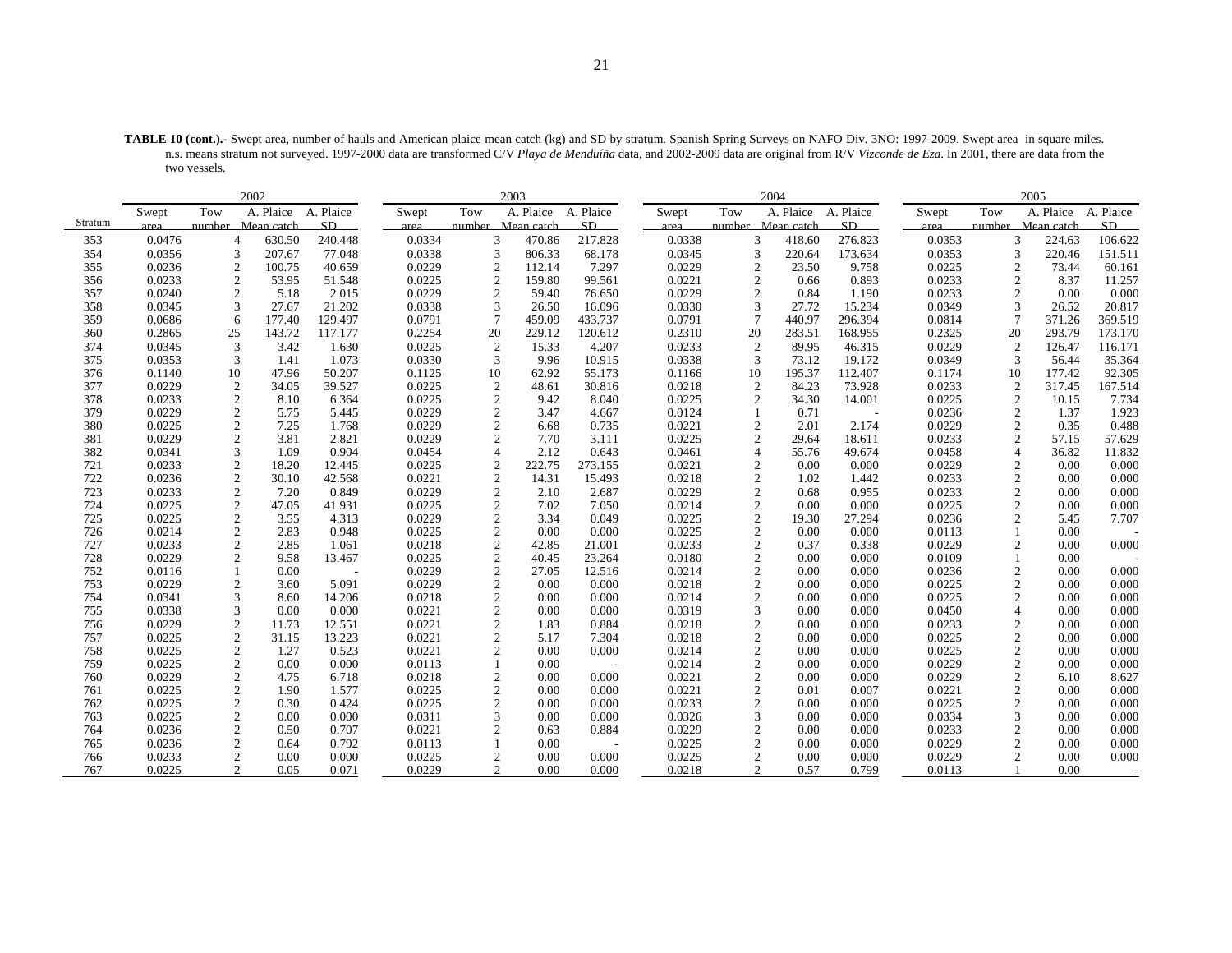| TABLE 10 (cont.).- Swept area, number of hauls and American plaice mean catch (kg) and SD by stratum. Spanish Spring Surveys on NAFO Div. 3NO: 1997-2009. Swept area in square miles.  |  |
|----------------------------------------------------------------------------------------------------------------------------------------------------------------------------------------|--|
| n.s. means stratum not surveyed. 1997-2000 data are transformed C/V Playa de Menduíña data, and 2002-2009 data are original from R/V Vizconde de Eza. In 2001, there are data from the |  |
| two vessels.                                                                                                                                                                           |  |

|         |        |                   | 2006                |         |        |                   | 2007      |           |        |     | 2008                     |           |        |                | 2009              |           |
|---------|--------|-------------------|---------------------|---------|--------|-------------------|-----------|-----------|--------|-----|--------------------------|-----------|--------|----------------|-------------------|-----------|
|         | Swept  | Tow               | A. Plaice A. Plaice |         | Swept  | Tow               | A. Plaice | A. Plaice | Swept  | Tow | A. Plaice                | A. Plaice | Swept  | Tow            | A. Plaice         | A. Plaice |
| Stratum | area   | number Mean catch |                     | SD.     | area   | number Mean catch |           | SD.       | area   |     | number Mean catch        | SD.       | area   |                | number Mean catch | SD        |
| 353     | 0.0371 | 3                 | 321.42              | 64.587  | 0.0364 | 3                 | 115.27    | 45.889    | 0.0341 |     | 3<br>336.90              | 112.352   | 0.0345 | 3              | 124.75            | 50.324    |
| 354     | 0.0364 | 3                 | 134.53              | 130.027 | 0.0364 | 3                 | 73.70     | 29.781    | 0.0345 |     | 3<br>103.03              | 62.742    | 0.0338 | 3              | 96.97             | 70.613    |
| 355     | 0.0248 | $\overline{2}$    | 32.85               | 27.506  | 0.0240 | $\mathfrak{2}$    | 24.70     | 8.344     | 0.0221 |     | $\overline{2}$<br>20.48  | 4.273     | 0.0233 | $\overline{2}$ | 13.40             | 1.697     |
| 356     | 0.0240 |                   | 4.38                | 6.194   | 0.0240 |                   | 0.42      | 0.598     | 0.0236 |     | $\overline{c}$<br>0.96   | 0.040     | 0.0229 | $\overline{2}$ | 1.19              | 1.677     |
| 357     | 0.0244 | 2                 | 6.82                | 9.378   | 0.0360 | 3                 | 0.62      | 0.939     | 0.0233 |     | $\overline{2}$<br>1.70   | 0.314     | 0.0116 | $\overline{2}$ | 0.80              | 1.131     |
| 358     | 0.0349 | 3                 | 22.10               | 19.361  | 0.0368 | 3                 | 34.98     | 32.739    | 0.0345 |     | 3<br>39.39               | 42.958    | 0.0341 | 3              | 21.82             | 15.033    |
| 359     | 0.0975 |                   | 329.81              | 332.590 | 0.0855 | $\overline{7}$    | 399.00    | 357.447   | 0.0799 |     | $\overline{7}$<br>375.96 | 201.963   | 0.0795 | $\overline{7}$ | 446.02            | 401.637   |
| 360     | 0.2340 | 19                | 562.23              | 459.478 | 0.2378 | 20                | 297.23    | 200.496   | 0.2340 | 20  | 466.27                   | 307.740   | 0.2273 | 20             | 174.64            | 109.378   |
| 374     | 0.0236 | $\overline{2}$    | 120.64              | 27.344  | 0.0240 | $\overline{c}$    | 214.10    | 141.421   | 0.0233 |     | $\overline{2}$<br>466.75 | 331.138   | 0.0225 | $\overline{2}$ | 136.26            | 21.008    |
| 375     | 0.0364 | 3                 | 55.90               | 18.748  | 0.0364 | 3                 | 55.44     | 62.196    | 0.0334 |     | 3<br>160.00              | 97.194    | 0.0341 | 3              | 132.23            | 107.005   |
| 376     | 0.1219 | 10                | 136.03              | 74.695  | 0.1185 | 10                | 122.53    | 76.602    | 0.1129 | 10  | 144.19                   | 139.315   | 0.1133 | 10             | 87.85             | 85.740    |
| 377     | 0.0236 | $\overline{2}$    | 242.64              | 52.446  | 0.0240 | $\overline{2}$    | 275.55    | 170.625   | 0.0233 |     | $\overline{c}$<br>638.00 | 162.069   | 0.0225 | $\overline{2}$ | 487.92            | 674.127   |
| 378     | 0.0240 | $\mathfrak{2}$    | 21.65               | 15.203  | 0.0233 | $\overline{2}$    | 31.32     | 27.407    | 0.0240 |     | $\overline{2}$<br>20.67  | 18.717    | 0.0229 | $\overline{2}$ | 78.74             | 72.917    |
| 379     | 0.0236 | $\boldsymbol{2}$  | 0.12                | 0.171   | 0.0240 | $\mathfrak{2}$    | 1.04      | 1.440     | 0.0229 |     | $\overline{c}$<br>0.19   | 0.269     | 0.0229 | $\overline{2}$ | 10.85             | 15.344    |
| 380     | 0.0229 | 2                 | 0.00                | 0.000   | 0.0240 | $\overline{2}$    | 1.77      | 0.750     | 0.0225 |     | $\overline{c}$<br>22.59  | 22.712    | 0.0229 | $\overline{2}$ | 9.50              | 6.647     |
| 381     | 0.0229 | $\overline{c}$    | 6.43                | 6.824   | 0.0240 | 2                 | 155.55    | 150.119   | 0.0229 |     | $\overline{2}$<br>54.85  | 20.860    | 0.0229 | $\overline{2}$ | 3.85              | 0.502     |
| 382     | 0.0469 |                   | 44.32               | 11.998  | 0.0484 |                   | 15.69     | 11.851    | 0.0458 |     | $\overline{4}$<br>21.36  | 17.470    | 0.0450 | $\overline{4}$ | 0.63              | 0.824     |
| 721     | 0.0236 | 2                 | 0.00                | 0.000   | 0.0116 |                   | 0.00      |           | 0.0225 |     | $\overline{2}$<br>0.00   | 0.000     | 0.0229 | $\overline{c}$ | 0.60              | 0.849     |
| 722     | 0.0240 | $\mathfrak{2}$    | 0.00                | 0.000   | 0.0225 | $\mathfrak{2}$    | 0.00      | 0.000     | 0.0206 |     | $\overline{2}$<br>0.00   | 0.000     | 0.0225 | $\overline{2}$ | 0.00              | 0.000     |
| 723     | 0.0236 | $\mathfrak{2}$    | 0.04                | 0.049   | 0.0240 | $\overline{2}$    | 0.00      | 0.000     | 0.0225 |     | $\overline{2}$<br>0.81   | 1.147     | 0.0225 | $\overline{2}$ | 0.17              | 0.240     |
| 724     | 0.0233 | 2                 | 0.00                | 0.000   | 0.0233 | $\mathfrak{2}$    | 0.00      | 0.000     | 0.0221 |     | $\overline{2}$<br>2.39   | 3.374     | 0.0233 | $\overline{2}$ | 0.00              | 0.000     |
| 725     | 0.0233 | $\overline{2}$    | 1.02                | 1.385   | 0.0225 | $\overline{2}$    | 2.66      | 3.638     | 0.0229 |     | $\overline{c}$<br>0.22   | 0.311     | 0.0229 | $\overline{2}$ | 0.66              | 0.933     |
| 726     | 0.0225 |                   | 0.20                | 0.287   | 0.0229 | $\overline{c}$    | 0.22      | 0.311     | 0.0225 |     | $\overline{c}$<br>0.00   | 0.000     | 0.0229 | $\overline{2}$ | 51.30             | 72.549    |
| 727     | 0.0225 | 2                 | 0.00                | 0.000   | 0.0240 | $\overline{2}$    | 0.00      | 0.000     | 0.0221 |     | $\overline{c}$<br>2.80   | 0.431     | 0.0113 | $\mathbf{1}$   | 547.30            |           |
| 728     | 0.0225 | $\overline{c}$    | 0.00                | 0.000   | 0.0225 |                   | 0.00      | 0.000     | 0.0221 |     | $\overline{c}$<br>0.00   | 0.000     | 0.0229 | $\overline{2}$ | 246.60            | 306.319   |
| 752     | 0.0225 | $\overline{2}$    | 0.07                | 0.092   | 0.0225 | $\overline{c}$    | 0.72      | 0.346     | 0.0218 |     | $\overline{c}$<br>0.00   | 0.000     | 0.0229 | $\overline{2}$ | 0.05              | 0.064     |
| 753     | 0.0225 | $\overline{2}$    | 0.00                | 0.000   | 0.0225 | $\overline{2}$    | 0.00      | 0.000     | 0.0221 |     | $\overline{2}$<br>0.00   | 0.000     | 0.0116 |                | 0.00              |           |
| 754     | 0.0225 | $\overline{2}$    | 0.00                | 0.000   | 0.0225 |                   | 0.00      | 0.000     | 0.0218 |     | $\overline{2}$<br>0.00   | 0.000     | 0.0113 |                | 0.00              |           |
| 755     | 0.0338 | 3                 | 0.00                | 0.000   | 0.0338 |                   | 0.00      | 0.000     | 0.0431 |     | $\overline{4}$<br>0.00   | 0.000     | 0.0116 |                | 0.00              |           |
| 756     | 0.0229 |                   | 0.00                | 0.000   | 0.0225 | $\overline{2}$    | 0.00      | 0.000     | 0.0218 |     | $\overline{c}$<br>0.00   | 0.000     | 0.0225 | $\overline{c}$ | 0.00              | 0.000     |
| 757     | 0.0225 | $\overline{2}$    | 0.14                | 0.191   | 0.0229 | 2                 | 0.00      | 0.000     | 0.0221 |     | $\overline{2}$<br>0.00   | 0.000     | 0.0229 | $\overline{2}$ | 0.00              | 0.000     |
| 758     | 0.0225 | $\overline{c}$    | 0.00                | 0.000   | 0.0225 | 2                 | 0.00      | 0.000     | 0.0218 |     | $\overline{2}$<br>0.00   | 0.000     | 0.0225 | $\overline{2}$ | 0.00              | 0.000     |
| 759     | 0.0225 | $\overline{2}$    | 0.00                | 0.000   | n.s.   | n.s.              | n.s.      | n.s.      | 0.0221 |     | $\overline{2}$<br>0.00   | 0.000     | 0.0113 |                | 0.00              |           |
| 760     | 0.0225 | 2                 | 0.00                | 0.000   | 0.0233 | 2                 | 0.00      | 0.000     | 0.0225 |     | $\overline{2}$<br>0.00   | 0.000     | 0.0229 | $\overline{2}$ | 0.00              | 0.000     |
| 761     | 0.0233 | $\mathfrak{2}$    | 0.00                | 0.000   | 0.0225 | 2                 | 0.00      | 0.000     | 0.0214 |     | $\overline{2}$<br>0.00   | 0.000     | 0.0225 | $\overline{2}$ | 0.00              | 0.000     |
| 762     | 0.0233 |                   | 0.00                | 0.000   | n.s.   | n.s.              | n.s.      | n.s.      | 0.0214 |     | $\overline{c}$<br>0.00   | 0.000     | 0.0225 | $\overline{2}$ | 0.00              | 0.000     |
| 763     | 0.0225 | 2                 | 0.00                | 0.000   | n.s.   | n.s.              | n.s.      | n.s.      | 0.0311 |     | 3<br>0.00                | 0.000     | n.s.   | n.s.           | n.s.              | n.s.      |
| 764     | 0.0233 | $\mathfrak{2}$    | 0.00                | 0.000   | 0.0225 | 2                 | 0.00      | 0.000     | 0.0221 |     | $\overline{c}$<br>0.00   | 0.000     | 0.0116 |                | 0.00              |           |
| 765     | 0.0236 | $\overline{c}$    | 0.00                | 0.000   | 0.0225 | $\overline{2}$    | 0.00      | 0.000     | 0.0214 |     | $\overline{2}$<br>0.00   | 0.000     | 0.0225 | $\overline{2}$ | 0.00              | 0.000     |
| 766     | 0.0229 | 2                 | 0.00                | 0.000   | n.s.   | n.s.              | n.s.      | n.s.      | 0.0218 |     | $\overline{2}$<br>0.00   | 0.000     | 0.0225 | $\overline{2}$ | 0.19              | 0.269     |
| 767     | 0.0233 | 2                 | 0.00                | 0.000   | n.s.   | n.s.              | n.s.      | n.s.      | 0.0214 |     | 2<br>0.00                | 0.000     | n.s.   | n.s.           | n.s.              | n.s.      |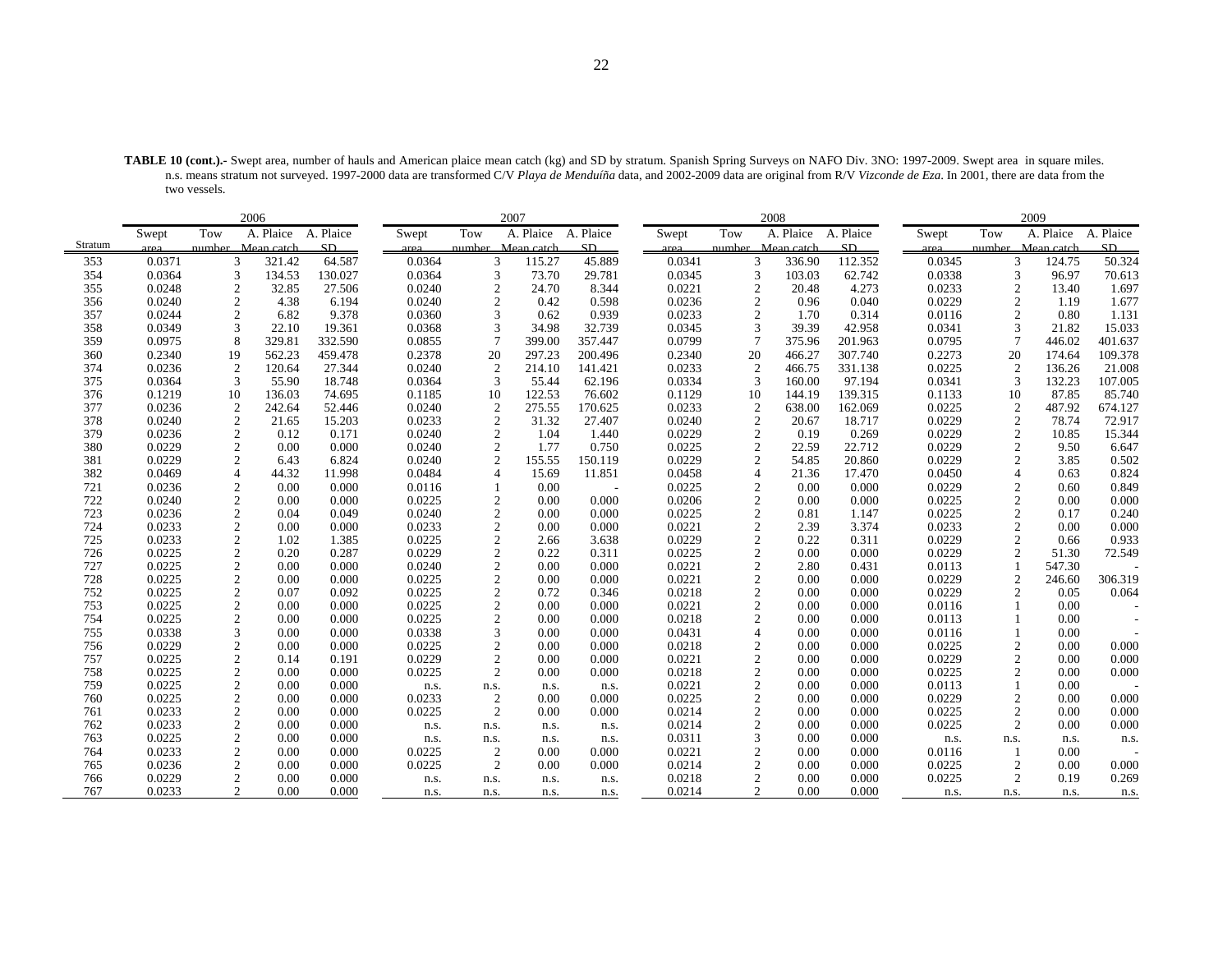| Stratum        | 1997                    | 1998      | 1999      | 2000      | 2001      | 2002      | 2003      | 2004      | 2005      | 2006                 | 2007                    | 2008                 | 2009      |
|----------------|-------------------------|-----------|-----------|-----------|-----------|-----------|-----------|-----------|-----------|----------------------|-------------------------|----------------------|-----------|
| 353            | 12903.67                | 72078.57  | 104632.35 | 114599.70 | 121339.62 | 169604.50 | 126660.44 | 112602.50 | 60426.37  | 86461.08             | 31006.73                | 90626.10             | 33558.20  |
| 354            | 8402.49                 | 93846.24  | 45293.87  | 36269.52  | 42363.66  | 51086.00  | 198357.18 | 54277.44  | 54233.57  | 33093.23             | 18130.20                | 25346.20             | 23855.44  |
| 355            | 1037.72                 | 9965.35   | 4500.63   | 4440.80   | 15299.50  | 7455.50   | 8298.36   | 1739.00   | 5434.56   | 2430.90              | 1827.80                 | 1515.63              | 991.60    |
| 356            | 382.89                  | 668.59    | 1478.94   | 1321.33   | 3927.32   | 2535.65   | 7510.60   | 30.95     | 393.39    | 205.86               | 19.88                   | 44.98                | 55.74     |
| 357            | 304.55                  | 382.45    | 502.29    | 90.77     | 12602.58  | 848.70    | 9741.60   | 138.01    | 0.00      | 1118.23              | 101.68                  | 279.46               | 131.20    |
| 358            | 999.88                  | 1513.72   | 2037.49   | 67195.07  | 8055.00   | 6225.00   | 5962.50   | 6236.25   | 5966.25   | 4972.28              | 7870.50                 | 8862.75              | 4910.10   |
| 359            | 12680.29                | 83608.73  | 204132.53 | 277756.52 | 146459.89 | 74685.40  | 193275.09 | 185648.37 | 156301.96 | 138849.75            | 167979.00               | 158277.96            | 187774.42 |
| 360            | 72766.01                | 299247.75 | 734066.28 | 903798.01 | 728547.66 | 399985.01 | 637653.48 | 789018.07 |           | 817625.50 1564674.81 |                         | 827191.09 1297629.41 | 486023.12 |
| 374            | 1796.59                 | 856.16    | 9415.49   | 1197.73   | 3199.30   | 731.88    | 3279.55   | 19249.30  | 27063.51  | 25815.89             | 45817.40                | 99884.50             | 29158.57  |
| 375            | 500.53                  | 1606.63   | 11438.83  | 8160.97   | 1291.77   | 381.21    | 2698.26   | 19816.42  | 15294.34  | 15149.44             | 15024.24                | 43360.00             | 35834.33  |
| 376            | 16719.30                | 110620.38 | 159942.67 | 334810.31 | 62631.30  | 63978.64  | 83931.28  | 260619.58 | 236676.28 | 181467.22            | 163455.02               | 192352.13            | 117198.30 |
| 377            | 2095.72                 | 4718.47   | 8616.07   | 2702.20   | 2108.50   | 3405.00   | 4861.00   | 8422.50   | 31745.00  | 24263.50             | 27555.00                | 63800.00             | 48792.00  |
| 378            | 259.32                  | 726.10    | 991.91    | 2744.49   | 382.25    | 1125.90   | 1308.69   | 4767.70   | 1411.06   | 3009.35              | 4353.48                 | 2872.44              | 10944.86  |
| 379            | 188.36                  | 281.25    | 82.40     | 243.73    | 88.51     | 609.50    | 367.82    | 75.26     | 145.22    | 12.83                | 109.76                  | 20.14                | 1150.10   |
| 380            | 134.92                  | 162.68    | 213.43    | 167.31    | 285.07    | 696.00    | 641.28    | 193.20    | 33.12     | 0.00                 | 169.92                  | 2168.64              | 912.00    |
| 381            | 222.76                  | 1211.16   | 84.85     | 291.71    | 338.05    | 547.92    | 1108.80   | 4268.16   | 8229.60   | 925.20               | 22399.20                | 7898.40              | 553.68    |
| 382            | 202.64                  | 1493.12   | 770.56    | 657.24    | 1037.19   | 372.73    | 726.30    | 19126.54  | 12628.40  | 15200.90             | 5382.01                 | 7328.02              | 214.72    |
| 721            | 871.09                  | 499.21    | 1303.60   | 273.96    | 7488.00   | 1183.00   | 14478.75  | $0.00\,$  | 0.00      | 0.00                 | $0.00\,$                | 0.00                 | 39.00     |
| $722\,$        | 3919.11                 | 167.16    | 203.73    | 101.86    | 2544.36   | 2528.40   | 1201.62   | 85.68     | 0.00      | 0.00                 | 0.00                    | 0.00                 | 0.00      |
| 723            | 1362.72                 | 1556.71   | 5277.38   | 1653.10   | 5603.25   | 1116.00   | 325.50    | 104.63    | 0.00      | 5.43                 | 0.00                    | 125.71               | 26.35     |
| 724            | 1653.48                 | 1343.68   | 1226.09   | 1526.83   | 3281.87   | 5834.20   | 869.86    | 0.00      | 0.00      | 0.00                 | 0.00                    | 295.86               | 0.00      |
| 725            | 137.94                  | 65.30     | 260.04    | 907.63    | 353.82    | 372.75    | 350.18    | 2026.50   | 572.25    | 107.21               | 279.25                  | 23.10                | 69.30     |
| 726            | $\rm n.s$               | 212.68    | 2876.79   | 593.27    | 129.33    | 203.76    | 0.00      | 0.00      | 0.00      | 14.62                | 15.84                   | 0.00                 | 3693.60   |
| 727            | 899.68                  | 865.65    | 725.35    | 440.29    | 811.92    | 273.60    | 4113.60   | 35.42     | 0.00      | 0.00                 | 0.00                    | 268.32               | 52540.80  |
| 728            | 2502.92                 | 1215.08   | 2958.88   | 1780.30   | 455.96    | 747.05    | 3155.10   | 0.00      | 0.00      | 0.00                 | 0.00                    | 0.00                 | 19234.80  |
| 752            | 14763.59                | 6543.72   | 4674.08   | 16785.97  | 2068.61   | 0.00      | 3543.55   | 0.00      | 0.00      | 8.52                 | 94.52                   | 0.00                 | 5.90      |
| 753            | 7835.24                 | 20283.24  | 2033.90   | 23454.24  | 8281.50   | 496.80    | 0.00      | 0.00      | 0.00      | 0.00                 | 0.00                    | 0.00                 | 0.00      |
| 754            | 989.34                  | 481.33    | 0.00      | 0.00      | 226.67    | 1548.60   | 0.00      | 0.00      | 0.00      | 0.00                 | 0.00                    | 0.00                 | 0.00      |
| 755            | $\rm n.s$               | 149.64    | 19.95     | 0.00      | $0.00\,$  | 0.00      | 0.00      | 0.00      | 0.00      | 0.00                 | 0.00                    | 0.00                 | 0.00      |
| 756            | 7643.89                 | 20175.92  | 12558.72  | 3200.13   | 1169.09   | 1184.23   | 184.33    | 0.00      | 0.00      | $0.00\,$             | 0.00                    | 0.00                 | 0.00      |
| 757            | 63857.75                | 8388.77   | 1741.19   | 522.51    | 10728.11  | 3177.30   | 526.83    | 0.00      | 0.00      | 13.77                | 0.00                    | 0.00                 | 0.00      |
| 758            | 59.81                   | 398.64    | 30.63     | 130.83    | 15.39     | 125.73    | 0.00      | 0.00      | 0.00      | 0.00                 | 0.00                    | 0.00                 | 0.00      |
| 759            | $\mathbf{n}.\mathbf{s}$ | $0.00\,$  | 43.44     | 252.73    | 33.57     | $0.00\,$  | 0.00      | 0.00      | 0.00      | 0.00                 | $\rm n.s$               | 0.00                 | 0.00      |
| 760            | 2643.21                 | 1237.81   | 3126.85   | 6713.38   | 5821.20   | 731.50    | 0.00      | 0.00      | 939.40    | 0.00                 | 0.00                    | 0.00                 | 0.00      |
| 761            | 206.83                  | 592.85    | 0.00      | 31.90     | 41.90     | 324.05    | 0.00      | 0.86      | 0.00      | 0.00                 | 0.00                    | 0.00                 | 0.00      |
| 762            | 0.00                    | 0.00      | 3918.87   | 0.00      | $0.00\,$  | 63.60     | 0.00      | 0.00      | 0.00      | 0.00                 | ${\bf n}.{\bf s}$       | 0.00                 | 0.00      |
| 763            | $\rm n.s$               | 20.29     | 0.00      | 79.13     | $0.00\,$  | 0.00      | 0.00      | 0.00      | 0.00      | 0.00                 | $\rm n.s$               | 0.00                 | n.s       |
| 764            | 16.71                   | 24.87     | 0.00      | 0.00      | 34.50     | 50.00     | 62.50     | 0.00      | 0.00      | 0.00                 | 0.00                    | 0.00                 | 0.00      |
| 765            | 0.00                    | 0.00      | 0.00      | 0.00      | 6.20      | 79.36     | 0.00      | 0.00      | 0.00      | 0.00                 | 0.00                    | 0.00                 | 0.00      |
| 766            | 0.00                    | 0.00      | 0.00      | 0.00      | 62.68     | 0.00      | 0.00      | 0.00      | 0.00      | 0.00                 | ${\bf n}.{\bf s}$       | 0.00                 | 27.36     |
| 767            | $\mathbf{n}.\mathbf{s}$ | 0.00      | 0.00      | 17.44     | $0.00\,$  | 7.90      | 0.00      | 89.27     | 0.00      | 0.00                 | $\mathbf{n}.\mathbf{s}$ | 0.00                 | n.s       |
|                |                         |           |           |           |           |           |           |           |           |                      |                         |                      |           |
| <b>TOTAL</b>   | 240961                  | 747210    | 1331180   | 1814913   | 1199115   | 804322    | 1315194   | 1488572   | 1435120   | 2097800              | 1338783                 | 2002980              | 1057695   |
| $\overline{Y}$ | 25.80                   | 72.25     | 128.72    | 175.49    | 115.95    | 77.77     | 127.17    | 143.93    | 138.77    | 202.84               | 141.82                  | 193.67               | 106.59    |
| S.D.           | 5.09                    | 6.51      | 6.85      | 19.24     | 12.31     | 7.46      | 10.79     | 13.03     | 12.92     | 29.01                | 15.31                   | 20.39                | 11.31     |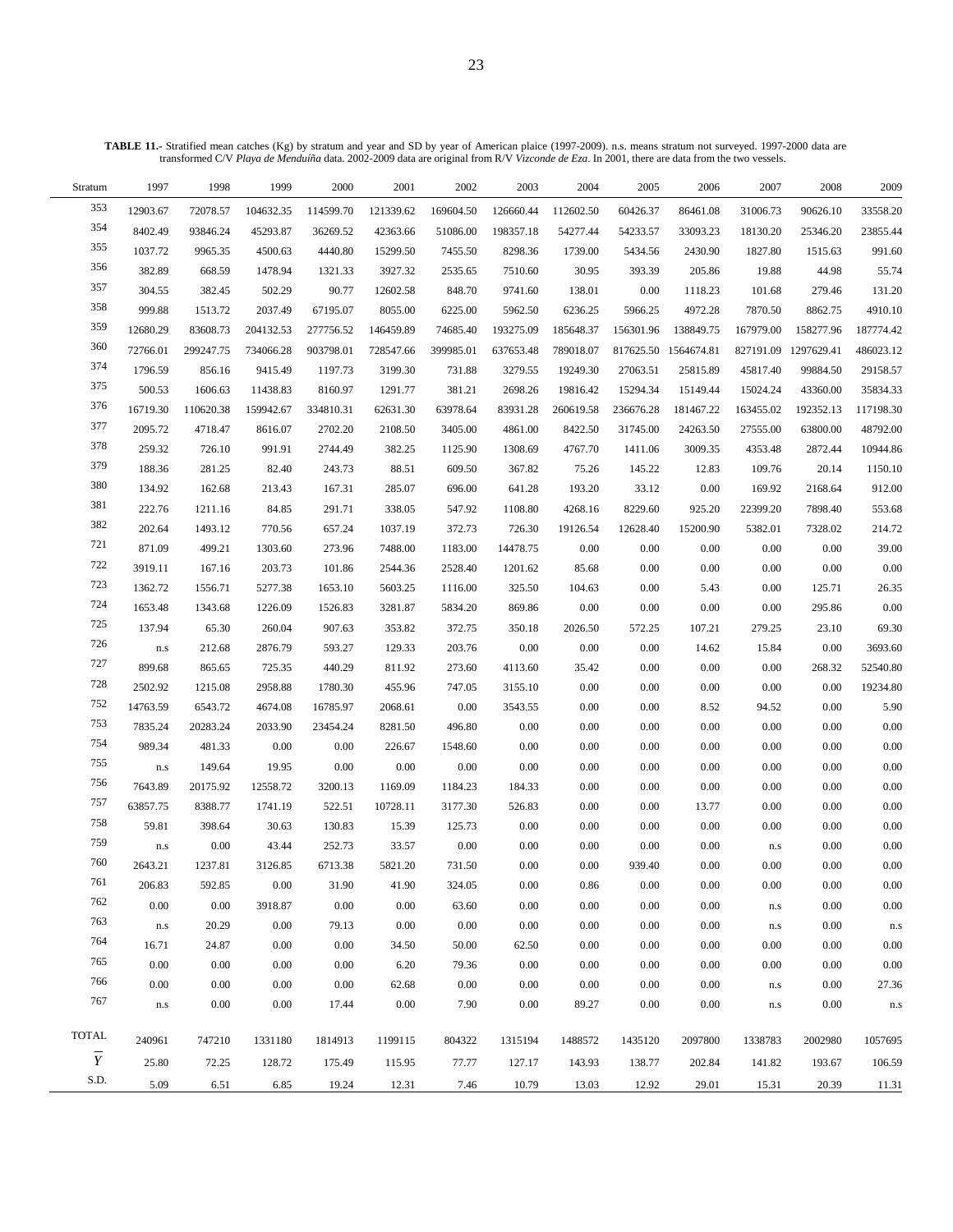**TABLE 12.-** Survey estimates (by the swept area method) of American plaice biomass (t) and SD by stratum and year on NAFO Div. 3NO. n.s. means stratum not surveyed. 1997-2000 data are transformed C/V *Playa de Menduíña* data. 2002-2009 data are original from R/V *Vizconde de Eza*. In 2001, there are data from the two vessels.

| Stratum      | 1997             | 1998             | 1999             | 2000             | 2001             | 2002             | 2003             | 2004                        | 2005             | 2006             | 2007                    | 2008             | 2009             |
|--------------|------------------|------------------|------------------|------------------|------------------|------------------|------------------|-----------------------------|------------------|------------------|-------------------------|------------------|------------------|
| 353          | 1075             | 6200             | 8719             | 9651             | 10666            | 14245            | 11385            | 10009                       | 5143             | 6987             | 2557                    | 7967             | 2918             |
| 354          | 723              | 7903             | 4165             | 3054             | 3766             | 4302             | 17632            | 4720                        | 4616             | 2729             | 1495                    | 2204             | 2120             |
| 355          | 89               | 901              | 393              | 382              | 1275             | 631              | 726              | 152                         | 483              | 196              | 152                     | 137              | 85               |
| 356          | 34               | 60               | 129              | 117              | 327              | 218              | 668              | $\ensuremath{\mathfrak{Z}}$ | 34               | 17               | $\sqrt{2}$              | $\overline{4}$   | 5                |
| 357          | 28               | 32               | 43               | $7\phantom{.0}$  | 1034             | 71               | 852              | 12                          | $\mathbf{0}$     | 92               | $\,8\,$                 | 24               | 23               |
| 358          | 89               | 130              | 175              | 5907             | 700              | 541              | 530              | 567                         | 513              | 428              | 642                     | 771              | 432              |
| 359          | 1103             | 7192             | 16836            | 23702            | 12775            | 6530             | 17099            | 16424                       | 13445            | 11393            | 13753                   | 13871            | 16345            |
| 360          | 6203             | 25808            | 59988            | 75434            | 60151            | 34903            | 56586            | 68313                       | 70333            | 127046           | 69585                   | 110908           | 42774            |
| 374          | 153              | 73               | 773              | 100              | 267              | 64               | 292              | 1656                        | 2366             | 2185             | 3818                    | 8592             | 2592             |
| 375          | 43               | 140              | 968              | 670              | 115              | 32               | 245              | 1761                        | 1316             | 1249             | 1239                    | 3898             | 3150             |
| 376          | 1479             | 9578             | 13124            | 27901            | 5422             | 5612             | 7461             | 22347                       | 20164            | 14890            | 13794                   | 17041            | 10349            |
| 377          | $180\,$          | 413              | 718              | 236              | 184              | 298              | 432              | 774                         | 2731             | 2054             | 2296                    | 5488             | 4337             |
| 378          | 25               | 62               | 87               | 236              | 32               | 97               | 116              | 424                         | 125              | 251              | 374                     | 239              | 957              |
| 379          | $18\,$           | 24               | $\overline{7}$   | 22               | $\,$ 8 $\,$      | 53               | 32               | 6                           | 12               | $\mathbf{1}$     | 9                       | $\overline{c}$   | 101              |
| 380          | 13               | 14               | 18               | 14               | 28               | 62               | 56               | 17                          | $\mathfrak z$    | $\boldsymbol{0}$ | 14                      | 193              | 80               |
| 381          | $20\,$           | 106              | $\boldsymbol{7}$ | 25               | 29               | 48               | 97               | 379                         | 708              | 81               | 1867                    | 691              | 48               |
| 382          | 18               | 131              | 64               | 53               | 88               | 33               | 64               | 1659                        | 1104             | 1297             | 445                     | 641              | 19               |
| 721          | 79               | 49               | 107              | 23               | 605              | 102              | 1287             | $\boldsymbol{0}$            | $\boldsymbol{0}$ | $\boldsymbol{0}$ | $\boldsymbol{0}$        | $\mathbf{0}$     | $\mathfrak{Z}$   |
| 722          | 367              | 16               | 18               | 9                | 219              | 214              | 109              | $\,$ 8 $\,$                 | $\boldsymbol{0}$ | $\boldsymbol{0}$ | $\boldsymbol{0}$        | $\overline{0}$   | $\mathbf{0}$     |
| 723          | 130              | 134              | 461              | 134              | 467              | 96               | 28               | 9                           | $\boldsymbol{0}$ | $\boldsymbol{0}$ | $\boldsymbol{0}$        | 11               | $\overline{2}$   |
| 724          | 147              | 130              | 109              | 131              | 279              | 519              | 77               | $\boldsymbol{0}$            | $\boldsymbol{0}$ | $\boldsymbol{0}$ | $\boldsymbol{0}$        | $27\,$           | $\boldsymbol{0}$ |
| 725          | 13               | $\,$ 8 $\,$      | 23               | 86               | 30               | 33               | 31               | 180                         | 48               | 9                | 25                      | $\sqrt{2}$       | 6                |
| 726          | n.s.             | 21               | 256              | 54               | 11               | 19               | $\mathbf{0}$     | $\boldsymbol{0}$            | $\boldsymbol{0}$ | $\mathbf{1}$     | $\mathbf{1}$            | $\boldsymbol{0}$ | 323              |
| 727          | 96               | 74               | 61               | 42               | 72               | 24               | 378              | 3                           | $\mathbf{0}$     | $\mathbf{0}$     | $\boldsymbol{0}$        | 24               | 4670             |
| 728          | 234              | 118              | 255              | 170              | 40               | 65               | 280              | $\boldsymbol{0}$            | $\boldsymbol{0}$ | $\overline{0}$   | $\boldsymbol{0}$        | $\boldsymbol{0}$ | 1682             |
| 752          | 1358             | 572              | 402              | 1628             | 197              | 143              | 310              | $\boldsymbol{0}$            | $\boldsymbol{0}$ | $\mathbf{1}$     | 8                       | $\boldsymbol{0}$ | $\overline{1}$   |
| 753          | 733              | 1865             | 178              | 2157             | 775              | 43               | $\boldsymbol{0}$ | $\boldsymbol{0}$            | $\mathbf{0}$     | $\boldsymbol{0}$ | $\boldsymbol{0}$        | $\overline{0}$   | $\overline{0}$   |
| 754          | 90               | 46               | $\mathbf{0}$     | $\boldsymbol{0}$ | 23               | 6                | $\boldsymbol{0}$ | $\boldsymbol{0}$            | $\boldsymbol{0}$ | $\boldsymbol{0}$ | $\boldsymbol{0}$        | $\boldsymbol{0}$ | $\overline{0}$   |
| 755          | n.s.             | 15               | $\sqrt{2}$       | $\boldsymbol{0}$ | $\boldsymbol{0}$ | $\boldsymbol{0}$ | $\boldsymbol{0}$ | $\boldsymbol{0}$            | $\mathbf{0}$     | $\mathbf{0}$     | $\boldsymbol{0}$        | $\overline{0}$   | $\theta$         |
| 756          | 703              | 1793             | 1116             | 316              | 102              | 104              | 17               | $\boldsymbol{0}$            | $\mathbf{0}$     | $\boldsymbol{0}$ | $\boldsymbol{0}$        | $\overline{0}$   | $\mathbf{0}$     |
| 757          | 6307             | 813              | 150              | 49               | 923              | 282              | 48               | $\boldsymbol{0}$            | $\boldsymbol{0}$ | $\mathbf{1}$     | $\boldsymbol{0}$        | $\boldsymbol{0}$ | $\Omega$         |
| 758          | $\sqrt{6}$       | 37               | 3                | 12               | $\mathbf{1}$     | 11               | $\boldsymbol{0}$ | $\boldsymbol{0}$            | $\boldsymbol{0}$ | $\boldsymbol{0}$ | $\boldsymbol{0}$        | $\boldsymbol{0}$ | $\theta$         |
| 759          | n.s.             | $\boldsymbol{0}$ | $\overline{4}$   | 24               | $\mathfrak z$    | $\boldsymbol{0}$ | $\boldsymbol{0}$ | $\boldsymbol{0}$            | $\boldsymbol{0}$ | $\boldsymbol{0}$ | ${\bf n}.{\bf s}$       | $\mathbf{0}$     | $\boldsymbol{0}$ |
| 760          | 252              | 116              | 278              | 639              | 509              | 64               | $\mathbf{0}$     | $\boldsymbol{0}$            | 82               | $\boldsymbol{0}$ | $\boldsymbol{0}$        | $\overline{0}$   | $\mathbf{0}$     |
| 761          | $20\,$           | 57               | $\boldsymbol{0}$ | $\overline{3}$   | $\overline{4}$   | 29               | $\boldsymbol{0}$ | $\boldsymbol{0}$            | $\boldsymbol{0}$ | $\boldsymbol{0}$ | $\boldsymbol{0}$        | $\boldsymbol{0}$ | $\overline{0}$   |
| 762          | $\boldsymbol{0}$ | $\boldsymbol{0}$ | 373              | $\boldsymbol{0}$ | $\boldsymbol{0}$ | 6                | $\boldsymbol{0}$ | $\boldsymbol{0}$            | $\boldsymbol{0}$ | $\boldsymbol{0}$ | $\mathbf{n}.\mathbf{s}$ | $\boldsymbol{0}$ | $\boldsymbol{0}$ |
| 763          | n.s.             | $\mathfrak{2}$   | $\mathbf{0}$     | 8                | $\mathbf{0}$     | $\mathbf{0}$     | $\overline{0}$   | $\overline{0}$              | $\overline{0}$   | $\overline{0}$   | $\mathbf{n}.\mathbf{s}$ | $\overline{0}$   | n.s.             |
| 764          | $\mathbf{2}$     | $\mathbf{2}$     | $\boldsymbol{0}$ | $\boldsymbol{0}$ | $\mathfrak{Z}$   | $\overline{4}$   | 6                | $\boldsymbol{0}$            | $\boldsymbol{0}$ | $\boldsymbol{0}$ | $\boldsymbol{0}$        | $\boldsymbol{0}$ | $\mathbf{0}$     |
| 765          | $\boldsymbol{0}$ | $\mathbf{0}$     | $\mathbf{0}$     | $\mathbf{0}$     | $\mathbf{1}$     | $\boldsymbol{7}$ | $\mathbf{0}$     | $\boldsymbol{0}$            | $\mathbf{0}$     | $\mathbf{0}$     | $\boldsymbol{0}$        | $\overline{0}$   | $\boldsymbol{0}$ |
| 766          | $\boldsymbol{0}$ | $\boldsymbol{0}$ | $\boldsymbol{0}$ | $\boldsymbol{0}$ | 6                | $\boldsymbol{0}$ | $\boldsymbol{0}$ | $\boldsymbol{0}$            | $\boldsymbol{0}$ | $\boldsymbol{0}$ | ${\bf n}.{\bf s}$       | $\boldsymbol{0}$ | $\overline{2}$   |
| 767          | n.s.             | $\boldsymbol{0}$ | $\boldsymbol{0}$ | $\overline{c}$   | $\boldsymbol{0}$ | $\mathbf{1}$     | $\boldsymbol{0}$ | 8                           | $\boldsymbol{0}$ | $\boldsymbol{0}$ | n.s                     | $\boldsymbol{0}$ | n.s.             |
| <b>TOTAL</b> | 21827            | 64635            | 110010           | 152997           | 101137           | 69511            | 116842           | 129432                      | 123227           | 170910           | 112086                  | 172735           | 93025            |
| S.D.         | 4495             | 5946             | 5825             | 16740            | 10841            | 7097             | 9777             | 12335                       | 11396            | 24806            | 13032                   | 17696            | 10258            |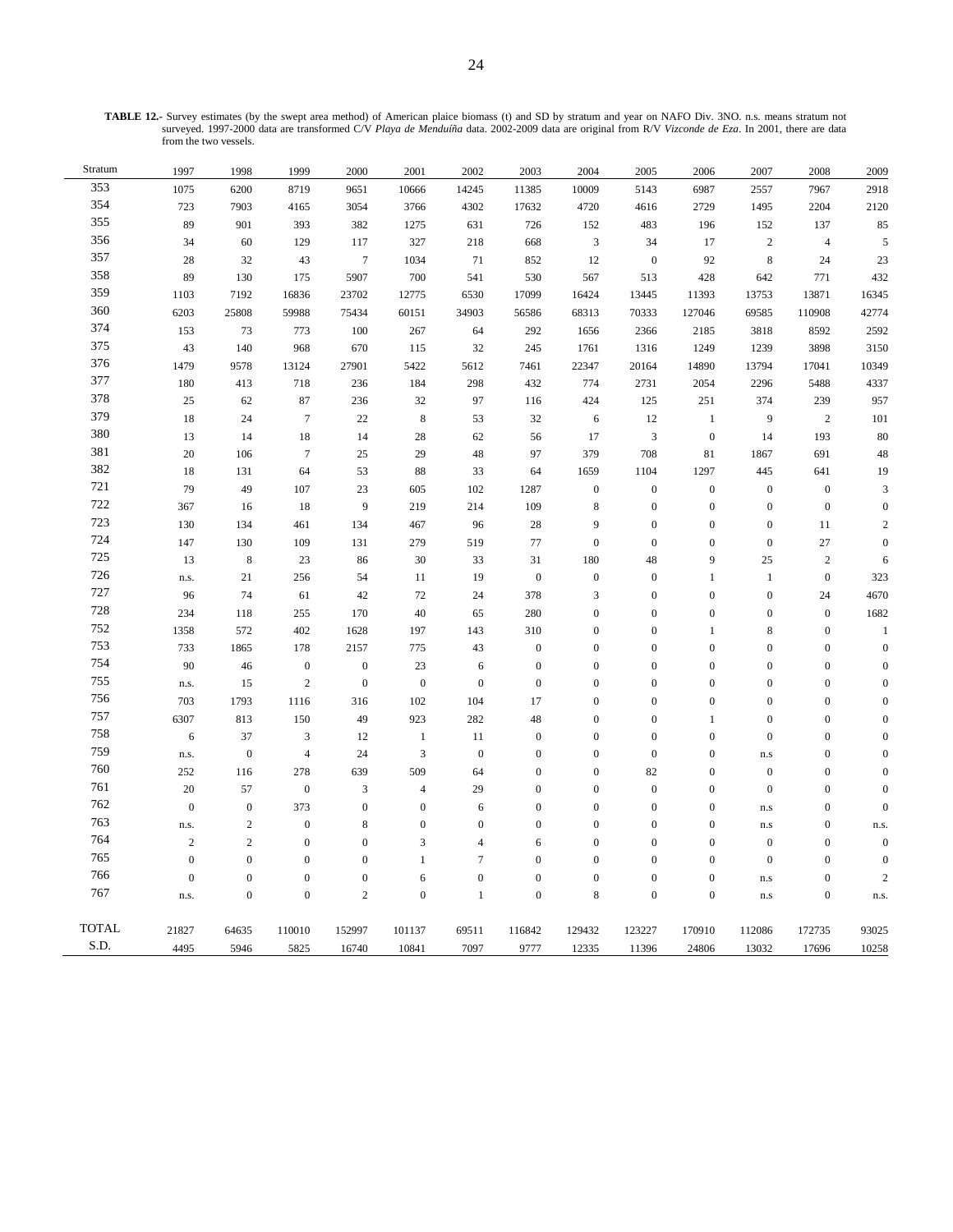**TABLE 13.-** Length weight relationships in the calculation of American plaice biomass. The equation is Spanish Spring Surveys on NAFO Div. 3NO: 1997-2009. To calculate the parameters for the indeterminate individuals, we used the total data (males + females + indeterminate individuals)  $Weight = a(l + 0.5)^{b}$ 

|         |   | 1997          | 1998          | 1999          | 2000          | 2001          | 2002          | 2003          | 2004         | 2005         | 2006         | 2007          | 2008         | 2009             |
|---------|---|---------------|---------------|---------------|---------------|---------------|---------------|---------------|--------------|--------------|--------------|---------------|--------------|------------------|
| Males   | a | 0.0043        | 0.0041        | 0.0049        | 0.0024        | 0.0064        | 0.0041        | 0.0037        | 0.0075       | 0.0027       | 0.0061       | 0.0050        | 0.0042       | 0.0054           |
|         |   | $E = 0.1296$  | $E = 0.1200$  | $E = 0.2799$  | $E = 0.1281$  | $E = 0.1556$  | $E = 0.0660$  | $E = 0.0752$  | $E = 0.1483$ | $E = 0.0882$ | $E = 0.1501$ | $E = 0.0603$  | $E = 0.0551$ | $Error = 0.0842$ |
|         | b | 3.1794        | 3.1943        | 3.1454        | 3.3523        | 3.0742        | 3.1930        | 3.2287        | 3.0284       | 3.3274       | 3.0860       | 3.1406        | 3.1878       | 3.1082           |
|         |   | $E = 0.0378$  | $E = 0.0348$  | $E = 0.0817$  | $E = 0.0382$  | $E = 0.0485$  | $E = 0.0205$  | $E = 0.0234$  | $E = 0.0468$ | $E = 0.0274$ | $E = 0.0458$ | $E = 0.0185$  | $E = 0.0173$ | $Error = 0.0261$ |
|         |   | $R^2 = 0.995$ | $R^2 = 0.996$ | $R^2 = 0.983$ | $R^2 = 0.995$ | $R^2 = 0.992$ | $R^2 = 0.988$ | $R^2 = 0.998$ | $R2 = 0.992$ | $R2 = 0.997$ | $R2 = 0.996$ | $R2 = 0.999$  | $R2 = 0.999$ | $R2 = 0.997$     |
|         |   | $N = 1050$    | $N = 573$     | $N = 183$     | $N = 321$     | $N = 188$     | $N = 384$     | $N = 622$     | $N = 411$    | $N = 311$    | $N = 434$    | $N = 645$     | $N = 429$    | $N = 305$        |
| Females | a | 0.0027        | 0.0027        | 0.0048        | 0.0020        | 0.0039        | 0.0032        | 0.0030        | 0.0047       | 0.0027       | 0.0049       | 0.0048        | 0.0031       | 0.0027           |
|         |   | $E = 0.1058$  | $E = 0.0595$  | $E = 0.1420$  | $E = 0.0981$  | $E = 0.0624$  | $E = 0.0628$  | $E = 0.0549$  | $E = 0.0807$ | $E = 0.0634$ | $E = 0.0781$ | $E = 0.0719$  | $E = 0.0579$ | $Error = 0.0690$ |
|         | b | 3.3263        | 3.3218        | 3.1704        | 3.4049        | 3.2256        | 3.2752        | 3.2918        | 3.1757       | 3.3290       | 3.1703       | 3.1754        | 3.2870       | 3.3232           |
|         |   | $E = 0.0291$  | $E = 0.0162$  | $E = 0.0389$  | $E = 0.0271$  | $E = 0.0177$  | $E = 0.0178$  | $E = 0.0157$  | $E = 0.0228$ | $E = 0.0177$ | $E = 0.0219$ | $E = 0.0206$  | $E = 0.0163$ | $Error = 0.0191$ |
|         |   | $R2 = 0.998$  | $R2 = 0.999$  | $R2 = 0.993$  | $R2 = 0.998$  | $R2 = 0.998$  | $R2 = 0.998$  | $R2 = 0.999$  | $R2 = 0.997$ | $R2 = 0.998$ | $R2 = 0.999$ | $R2 = 0.9974$ | $R2 = 0.999$ | $R2 = 0.997$     |
|         |   | $N = 1396$    | $N = 937$     | $N = 201$     | $N = 402$     | $N = 370$     | $N = 703$     | $N = 960$     | $N = 765$    | $N = 569$    | $N = 757$    | $N = 1000$    | $N = 768$    | $N = 559$        |
| Indet.  | a | 0.0026        | 0.0028        | 0.0022        | 0.0020        | 0.0054        | 0.0035        | 0.0032        | 0.0069       | 0.0025       | 0.0045       | 0.0041        | 0.0030       | 0.0048           |
|         |   | $E = 0.0928$  | $E = 0.0602$  | $E = 0.1531$  | $E = 0.0817$  | $E = 0.0866$  | $E = 0.0599$  | $E = 0.0581$  | $E = 0.1315$ | $E = 0.0523$ | $E = 0.0483$ | $E = 0.0493$  | $E = 0.0428$ | $Error = 0.1173$ |
|         | b | 3.3370        | 3.3153        | 3.3812        | 3.4049        | 3.1409        | 3.2527        | 3.2795        | 3.0712       | 3.3552       | 3.1868       | 3.2121        | 3.2912       | 3.1692           |
|         |   | $E = 0.0255$  | $E = 0.0164$  | $E = 0.0431$  | $E = 0.0226$  | $E = 0.0248$  | $E = 0.0171$  | $E = 0.0167$  | $E = 0.0382$ | $E = 0.0148$ | $E = 0.0138$ | $E = 0.0142$  | $E = 0.0122$ | $Error = 0.0337$ |
|         |   | $R^2 = 0.997$ | $R^2 = 0.999$ | $R^2 = 0.989$ | $R^2 = 0.997$ | $R^2 = 0.996$ | $R^2 = 0.998$ | $R^2 = 0.998$ | $R2 = 0.990$ | $R2 = 0.999$ | $R2 = 0.999$ | $R2 = 0.999$  | $R2 = 0.999$ | $R2 = 0.990$     |
|         |   | $N = 2446$    | $N = 1513$    | $N = 386$     | $N = 726$     | $N = 573$     | $N = 1087$    | $N = 1587$    | $N = 1226$   | $N = 884$    | $N = 1213$   | $N = 1699$    | $N = 1212$   | $N = 876$        |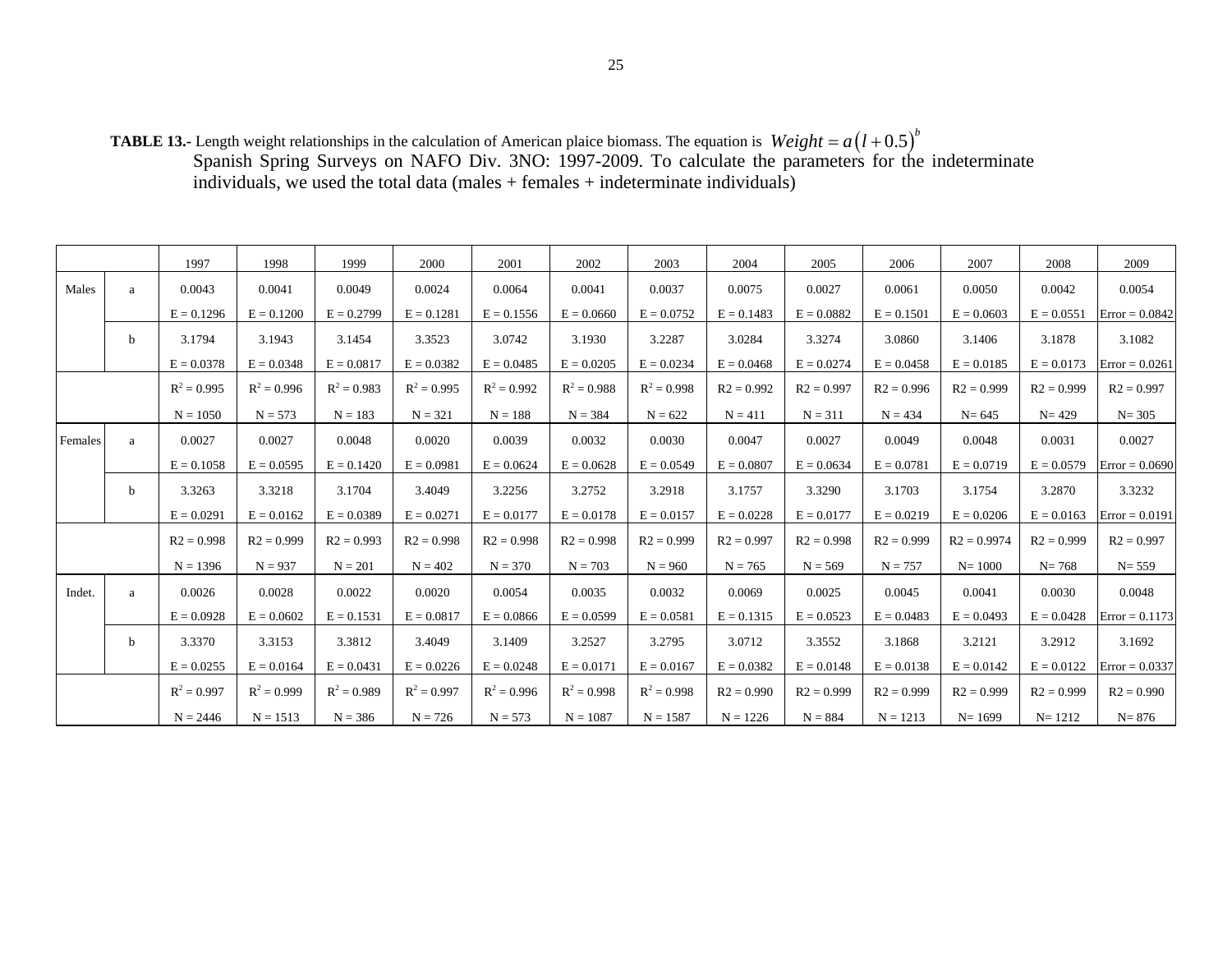**TABLE 14.-** American plaice length distribution. Estimated numbers per haul stratified mean catches. Spanish Spring Survey on NAFO 3NO: 1997-2009. Indet. means indeterminate. 1997-2000 data are transformed C/V *Playa de Menduíña* data. 2002-2009 data are original R/V *Vizconde de Eza* data. In 2001, there are data from the two vessels. (\*) indicates untransformed data.

|                          |       | 1997                       |             |                     |        | 1998                         |              |                     |        | 1999          |                |                                |        | 2000                 |       |                               |        | 2001                          |       |              |
|--------------------------|-------|----------------------------|-------------|---------------------|--------|------------------------------|--------------|---------------------|--------|---------------|----------------|--------------------------------|--------|----------------------|-------|-------------------------------|--------|-------------------------------|-------|--------------|
| Lenght (cm.)             |       | Males Females Indet.       |             | Total               |        | Males Females Indet.         |              | Total               |        | Males Females | Indet.         | Total                          |        | Males Females Indet. |       | Total                         |        | Males Females Indet.          |       | Total        |
| 2                        | 0.000 | 0.000                      |             | $0.000 \quad 0.000$ | 0.000  | 0.000                        | 0.000        | 0.000               | 0.000  | 0.000         | 0.000          | 0.000                          | 0.000  | 0.000                | 0.000 | 0.000                         | 0.000  | 0.000                         | 0.000 | 0.000        |
| $\overline{4}$           | 0.000 | 0.000                      |             | $0.000 \quad 0.000$ | 0.000  | 0.000                        | 0.000        | 0.000               | 0.000  | 0.000         | 0.000          | 0.000                          | 0.000  | 0.000                | 0.000 | 0.000                         | 0.000  | 0.000                         | 0.045 | 0.045        |
| 6                        | 0.000 | 0.000                      |             | $0.000 \quad 0.000$ | 0.000  | 0.000                        | 0.000        | 0.000               | 0.000  | 0.000         | 0.000          | 0.000                          | 0.000  | 0.000                | 0.000 | 0.000                         | 0.000  | 0.021                         | 2.401 | 2.422        |
| 8                        | 0.000 | 0.000                      |             | $0.000 \quad 0.000$ | 0.000  | 0.000                        | 0.000        | 0.000               | 0.000  | 0.000         | 0.000          | 0.000                          | 0.000  | 0.000                | 0.000 | 0.000                         | 0.021  | 0.031                         | 1.194 | 1.245        |
| 10                       | 0.000 | 0.000                      |             | $0.000 \quad 0.000$ | 0.000  | 0.000                        | 0.000        | 0.000               | 0.000  | 17.087        | 5.812          | 22.898                         | 0.203  | 10.681               |       | 0.227 11.111                  | 0.280  | 1.972                         | 0.217 | 2.469        |
| 12                       | 0.000 | 0.000                      |             | $0.000 \quad 0.000$ | 0.007  | 0.008                        | 0.000        | 0.015               | 0.000  | 4.272         | 4.272          | 8.543                          | 11.240 | 11.450 0.117 22.807  |       |                               | 3.620  | 4.188                         | 0.757 | 8.565        |
| 14                       | 0.073 | 0.049                      |             | 0.000 0.121         | 0.009  | 0.000                        | 0.000        | 0.009               | 0.289  | 1.667         | 0.190          | 2.146                          | 30.021 | 34.561 0.000 64.582  |       |                               | 5.797  | 7.593                         |       | 0.398 13.788 |
| 16                       | 0.136 | 0.242                      |             | 0.000 0.378         | 0.546  | 0.263                        | 0.000        | 0.809               | 1.474  | 2.739         | 0.000          | 4.212                          | 59.167 |                      |       | 75.997 0.000 135.164          | 10.535 | 10.617 0.031 21.183           |       |              |
| 18                       | 0.648 | 0.705                      | 0.023 1.377 |                     | 0.044  | 0.146                        | 0.000        | 0.190               | 0.210  | 0.894         | 0.000          | 1.104                          | 24.333 | 41.298               |       | 0.005 65.635                  | 48.738 | 38.461 0.010 87.210           |       |              |
| 20                       | 1.215 | 0.750                      |             | 0.000 1.966         | 0.370  | 0.163                        | 0.000        | 0.533               | 0.398  | 0.508         | 0.000          | 0.906                          | 4.514  | 5.307                | 0.000 | 9.821                         | 69.747 | 56.807 0.000 126.554          |       |              |
| 22                       | 2.337 | 1.371                      |             | 0.000 3.708         | 1.053  | 0.693                        | 0.000        | 1.746               | 0.765  | 0.857         | 0.000          | 1.622                          | 2.416  | 2.785                | 0.000 | 5.201                         | 36.774 | 35.802 0.000 72.576           |       |              |
| 24                       | 2.605 | 1.883                      |             | 0.000 4.489         | 3.474  | 2.310                        | 0.000        | 5.784               | 2.904  | 0.468         | 0.000          | 3.372                          | 1.722  | 1.695                | 0.000 | 3.417                         | 7.776  | 13.101 0.000 20.877           |       |              |
| 26                       | 4.484 | 2.641                      |             | 0.000 7.126         | 5.241  | 3.713                        | 0.000        | 8.954               | 10.069 | 2.129         | 0.000          | 12.197                         | 2.762  | 0.685                | 0.000 | 3.447                         | 3.211  | 3.416                         | 0.000 | 6.627        |
| 28                       | 8.809 | 2.201                      |             | 0.000 11.010        | 8.847  | 4.872                        | 0.000        | 13.719              | 19.126 | 7.192         | 0.000          | 26.318                         | 7.298  | 1.581                | 0.000 | 8.879                         | 4.639  | 1.994                         | 0.000 | 6.633        |
| 30                       | 7.228 | 3.773                      |             | 0.000 11.001        | 11.342 | 5.977                        | 0.000        | 17.319              | 29.710 | 11.614        | 0.000          | 41.323                         | 18.574 | 3.666                | 0.000 | 22.240                        | 11.353 | 1.499                         | 0.000 | 12.852       |
| 32                       | 5.657 | 4.242                      |             | 0.000 9.898         | 10.173 | 8.235                        |              | 0.000 18.408        | 24.357 | 10.595        | 0.000          | 34.952                         | 25.029 | 7.213                |       | 0.000 32.242                  | 18.793 | 2.218                         |       | 0.000 21.012 |
| 34                       | 3.662 | 4.350                      |             | 0.000 8.012         | 7.537  | 13.315                       | 0.000        | 20.852              | 16.253 | 10.386        | 0.000          | 26.638                         | 15.779 | 13.921               |       | 0.000 29.699                  | 15.703 | 4.001                         |       | 0.000 19.705 |
| 36                       | 1.897 | 4.574                      |             | 0.000 6.471         | 4.471  |                              |              | 15.805 0.000 20.276 | 9.405  | 18.159        | 0.000          | 27.564                         | 9.881  | 16.429               |       | 0.000 26.310                  | 8.760  | 9.830                         |       | 0.000 18.591 |
| 38                       | 0.964 | 3.885                      | 0.000       | 4.849               | 2.240  | 15.381                       | 0.000        | 17.621              | 4.435  | 20.646        | 0.000          | 25.081                         | 4.817  | 18.573               | 0.000 | 23.390                        | 3.802  | 11.082 0.000                  |       | 14.884       |
| 40                       | 0.359 | 3.021                      |             | 0.000 3.381         | 0.785  | 12.615                       | 0.000        | 13.400              | 1.846  | 23.474        | 0.000          | 25.320                         | 2.094  | 26.863               |       | 0.000 28.957                  | 1.392  | 13.048 0.000 14.440           |       |              |
| 42                       | 0.205 | 1.968                      | 0.000       | 2.173               | 0.462  | 8.995                        | 0.000        | 9.457               | 0.370  | 18.287        | 0.000          | 18.657                         | 1.180  | 25.649               | 0.000 | 26.828                        | 0.889  | 13.008 0.000                  |       | 13.897       |
| 44                       | 0.182 | 1.128                      | 0.000       | 1.310               | 0.117  | 6.272                        | 0.000        | 6.388               | 0.467  | 12.030        | 0.000          | 12.497                         | 0.465  | 19.940               | 0.000 | 20.404                        | 0.354  | 11.312 0.000 11.666           |       |              |
| 46                       | 0.039 | 0.666                      | 0.000       | 0.705               | 0.119  | 3.702                        | 0.000        | 3.821               | 0.043  | 6.881         | 0.000          | 6.924                          | 0.266  | 13.733               | 0.000 | 13.999                        | 0.060  | 8.611                         | 0.000 | 8.672        |
| 48                       | 0.006 | 0.433                      |             | 0.000 0.438         | 0.025  | 2.391                        | 0.000        | 2.416               | 0.020  | 4.457         | 0.000          | 4.478                          | 0.233  | 8.588                | 0.000 | 8.821                         | 0.000  | 5.567                         | 0.000 | 5.567        |
| 50                       | 0.003 | 0.385                      |             | 0.000 0.388         | 0.000  | 1.132                        | 0.000        | 1.132               | 0.000  | 3.395         | 0.000          | 3.395                          | 0.031  | 6.231                | 0.000 | 6.263                         | 0.000  | 3.461                         | 0.000 | 3.461        |
| 52                       | 0.000 | 0.158                      |             | $0.000 \quad 0.158$ | 0.000  | 0.476                        | 0.000        | 0.476               | 0.000  | 1.747         | 0.000          | 1.747                          | 0.092  | 3.692                | 0.000 | 3.784                         | 0.000  | 1.021                         | 0.000 | 1.021        |
| 54                       | 0.000 | 0.122                      | 0.000       | 0.122               | 0.023  | 0.380                        | 0.000        | 0.404               | 0.000  | 1.360         | 0.000          | 1.360                          | 0.000  | 3.440                | 0.000 | 3.440                         | 0.000  | 1.245                         | 0.000 | 1.245        |
| 56                       | 0.000 | 0.047                      |             | 0.000 0.047         | 0.000  | 0.301                        | 0.000        | 0.301               | 0.000  | 0.938         | 0.000          | 0.938                          | 0.000  | 1.172                | 0.000 | 1.172                         | 0.010  | 0.755                         | 0.000 | 0.765        |
| 58                       | 0.000 | 0.037                      |             | 0.000 0.037         | 0.000  | 0.314                        | 0.000        | 0.314               | 0.000  | 0.432         | 0.000          | 0.432                          | 0.000  | 1.290                | 0.000 | 1.290                         | 0.000  | 0.546                         | 0.000 | 0.546        |
| 60                       | 0.000 | 0.034                      |             | 0.000 0.034         | 0.000  | 0.306                        | 0.000        | 0.306               | 0.000  | 0.401         | 0.000          | 0.401                          | 0.000  | 1.120                | 0.000 | 1.120                         | 0.000  | 0.335                         | 0.000 | 0.335        |
| 62                       | 0.000 | 0.054                      |             | 0.000 0.054         | 0.000  | 0.103                        | 0.000        | 0.103               | 0.000  | 0.047         | 0.000          | 0.047                          | 0.000  | 1.168                | 0.000 | 1.168                         | 0.000  | 0.250                         | 0.000 | 0.250        |
| 64                       | 0.000 | 0.057                      |             | 0.000 0.057         | 0.000  | 0.122                        | 0.000        | 0.122               | 0.000  | 0.298         | 0.000          | 0.298                          | 0.000  | 0.637                | 0.000 | 0.637                         | 0.000  | 0.045                         | 0.000 | 0.045        |
| 66                       | 0.000 | 0.008                      |             | $0.000 \quad 0.008$ | 0.000  | 0.045                        | 0.000        | 0.045               | 0.000  | 0.000         | 0.000          | 0.000                          | 0.000  | 0.000                | 0.000 | 0.000                         | 0.000  | 0.078                         | 0.000 | 0.078        |
| 68                       | 0.000 | 0.011                      |             | 0.000 0.011         | 0.000  | 0.091                        | 0.000        | 0.091               | 0.000  | 0.000         | 0.000          | 0.000                          | 0.000  | 0.000                | 0.000 | 0.000                         | 0.000  | 0.004                         | 0.000 | 0.004        |
| 70                       | 0.000 | 0.000                      |             | $0.000 \quad 0.000$ | 0.000  | 0.000                        | 0.000        | 0.000               | 0.000  | 0.000         | 0.000          | 0.000                          | 0.000  | 0.086                | 0.000 | 0.086                         | 0.000  | 0.016                         | 0.000 | 0.016        |
| 72                       | 0.000 | 0.000                      |             | $0.000 \quad 0.000$ | 0.000  | 0.000                        | 0.000        | 0.000               | 0.000  | 0.000         | 0.000          | 0.000                          | 0.000  | 0.018                | 0.000 | 0.018                         | 0.000  | 0.000                         | 0.000 | 0.000        |
| 74                       | 0.000 | 0.000                      |             | $0.000 \quad 0.000$ | 0.000  | 0.000                        | 0.000        | 0.000               | 0.000  | 0.000         | 0.000          | 0.000                          | 0.000  | 0.000                | 0.000 | 0.000                         | 0.000  | 0.000                         | 0.000 | 0.000        |
| 76                       | 0.000 | 0.000                      |             | $0.000 \quad 0.000$ | 0.000  | 0.000                        | 0.000        | 0.000               | 0.000  | 0.054         | 0.000          | 0.054                          | 0.000  | 0.000                | 0.000 | 0.000                         | 0.000  | 0.000                         | 0.000 | 0.000        |
| Total                    |       | 40.511 38.798 0.023 79.332 |             |                     |        | 56.883 108.124 0.000 165.008 |              |                     |        |               |                | 122.141 183.012 10.273 315.426 |        |                      |       | 222.117 359.467 0.348 581.933 |        | 252.254 261.936 5.053 519.242 |       |              |
|                          |       |                            |             |                     |        |                              |              |                     |        |               |                |                                |        |                      |       |                               |        |                               |       |              |
| $No$ samples $(*)$ :     |       |                            |             | 116                 |        |                              |              | 108                 |        |               |                | 93                             |        |                      |       | 96                            |        |                               |       | 81           |
| $N^{\circ}$ Ind. $(*)$ : | 8297  | 5729                       | 3           | 14029               | 4640   | 7390                         | $\mathbf{0}$ | 12030               | 4541   | 7742          | $\overline{4}$ | 12287                          | 3732   | 7721                 | 5     | 11458                         | 4996   | 7906                          | 114   | 13016        |
| Sampled catch:           |       |                            |             | 1390                |        |                              |              | 1617                |        |               |                | 1858                           |        |                      |       | 1697                          |        |                               |       | 3388         |
| Range (*):               |       |                            |             | 14-68               |        |                              |              | 13-68               |        |               |                | 10-77                          |        |                      |       | 11-72                         |        |                               |       | $5 - 70$     |
| Total catch:             |       |                            |             | 4209                |        |                              |              | 8540                |        |               |                | 10565                          |        |                      |       | 15533                         |        |                               |       | 11477        |
| Total hauls (*):         |       |                            |             | 128                 |        |                              |              | 124                 |        |               |                | 114                            |        |                      |       | 118                           |        |                               |       | 123          |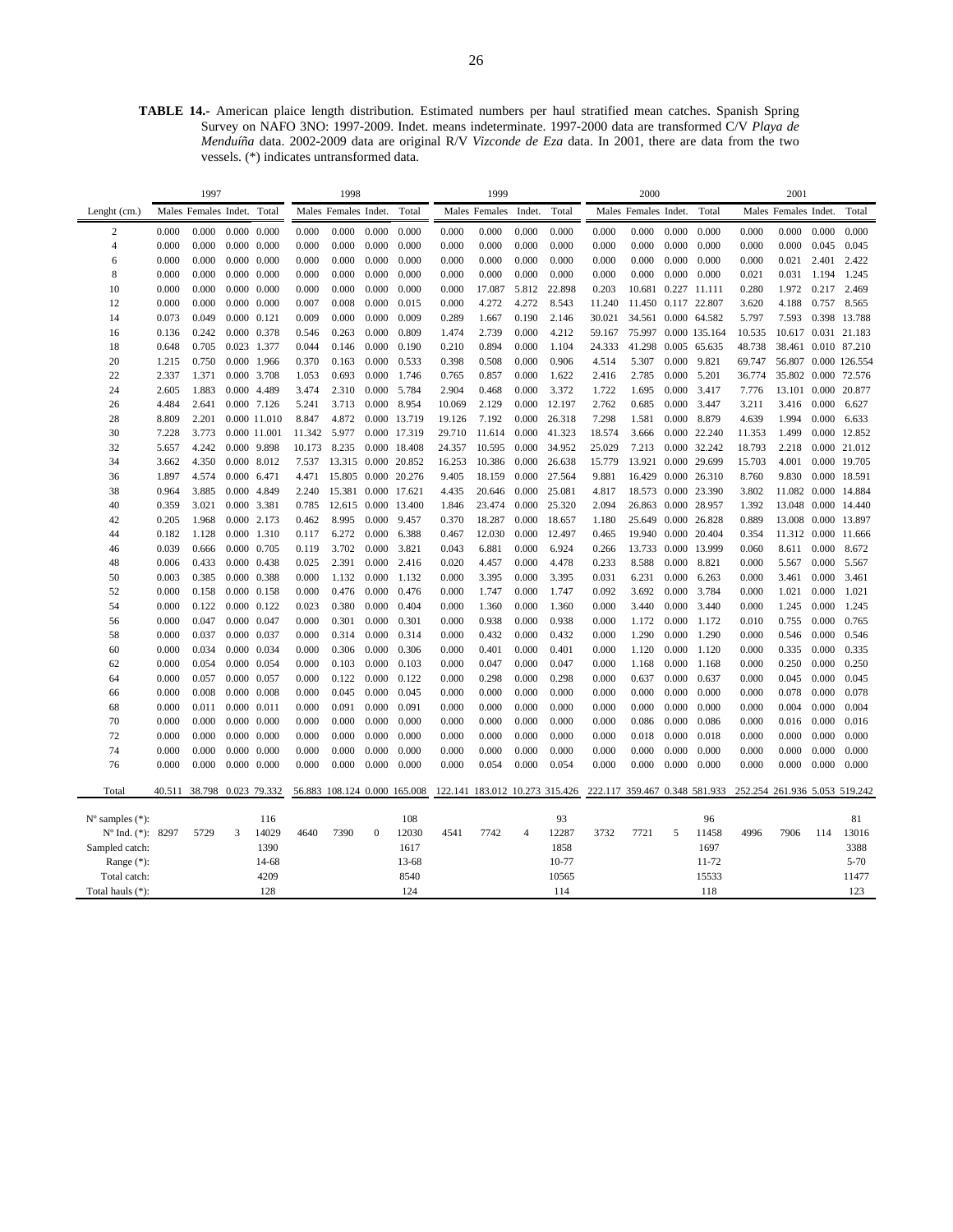**TABLE 14 (cont.).-** American plaice length distribution. Estimated numbers per haul stratified mean catches. Spanish Spring Survey on NAFO 3NO: 1997-2009. Indet. means indeterminate. 1997-2000 data are transformed C/V *Playa de Menduíña* data. 2002-2009 data are original R/V *Vizconde de Eza* data. In 2001, there are data from the two vessels. (\*) indicates untransformed data.

|                             |         | 2002                  |       |          |         | 2003          |        |         |         | 2004                   |        |          |         | 2005    |        |                       |
|-----------------------------|---------|-----------------------|-------|----------|---------|---------------|--------|---------|---------|------------------------|--------|----------|---------|---------|--------|-----------------------|
| Length (cm.)                | Males   | Females Indet.        |       | Total    | Males   | Females       | Indet. | Total   | Males   | Females                | Indet. | Total    | Males   | Females | Indet. | Total                 |
| $\overline{2}$              | 0.000   | 0.000                 | 0.000 | 0.000    | 0.000   | 0.000         | 0.000  | 0.000   | 0.000   | 0.000                  | 0.000  | 0.000    | 0.000   | 0.000   | 0.000  | 0.000                 |
| $\overline{4}$              | 0.000   | 0.000                 | 0.000 | 0.000    | 0.000   | 0.000         | 0.000  | 0.000   | 0.000   | 0.000                  | 0.000  | 0.000    | 0.000   | 0.000   | 0.000  | 0.000                 |
| 6                           | 0.000   | 0.000                 | 0.052 | 0.052    | 0.188   | 0.044         | 0.287  | 0.519   | 0.084   | 0.090                  | 8.701  | 8.875    | 0.014   | 0.007   | 0.513  | 0.534                 |
| $\,$ 8 $\,$                 | 0.005   | 0.133                 | 0.013 | 0.152    | 0.356   | 0.223         | 0.056  | 0.635   | 1.027   | 0.746                  | 49.783 | 51.556   | 0.172   | 0.400   | 1.875  | 2.446                 |
| 10                          | 0.853   | 1.420                 | 0.091 | 2.365    | 0.074   | 0.142         | 0.065  | 0.280   | 0.133   | 0.271                  | 6.226  | 6.630    | 1.474   | 1.177   | 0.099  | 2.750                 |
| 12                          | 4.606   | 6.883                 | 0.135 | 11.625   | 0.814   | 0.891         | 0.000  | 1.705   | 1.164   | 1.209                  | 0.004  | 2.377    | 29.728  | 22.828  | 0.062  | 52.618                |
| 14                          | 3.250   | 3.490                 | 0.027 | 6.768    | 1.576   | 1.005         | 0.000  | 2.581   | 6.529   | 4.615                  | 0.000  | 11.145   | 46.137  | 45.635  | 0.056  | 91.828                |
| 16                          | 1.688   | 2.104                 | 0.000 | 3.792    | 6.969   | 5.441         | 0.000  | 12.410  | 3.692   | 3.184                  | 0.000  | 6.875    | 22.245  | 20.487  | 0.000  | 42.733                |
| 18                          | 6.588   | 6.831                 | 0.000 | 13.420   | 17.873  | 13.925        | 0.000  | 31.798  | 1.904   | 1.239                  | 0.000  | 3.143    | 6.715   | 6.709   | 0.000  | 13.424                |
| 20                          | 10.751  | 8.917                 | 0.000 | 19.668   | 7.441   | 7.791         | 0.000  | 15.232  | 4.051   | 3.190                  | 0.000  | 7.241    | 6.343   | 5.253   | 0.000  | 11.596                |
| 22                          | 26.930  | 17.681                | 0.000 | 44.611   | 14.162  | 8.973         | 0.000  | 23.135  | 18.341  | 8.930                  | 0.000  | 27.271   | 3.618   | 3.026   | 0.000  | 6.644                 |
| 24                          | 34.971  | 33.222                | 0.000 | 68.193   | 35.284  | 11.606        | 0.000  | 46.890  | 18.592  | 14.481                 | 0.000  | 33.073   | 7.908   | 3.341   | 0.000  | 11.249                |
| 26                          | 21.342  | 29.173                | 0.000 | 50.515   | 62.238  | 21.586        | 0.000  | 83.823  | 27.188  | 10.344                 | 0.000  | 37.532   | 17.567  | 6.709   | 0.000  | 24.276                |
| 28                          | 7.317   | 13.800                | 0.000 | 21.117   | 42.882  | 44.576        | 0.000  | 87.458  | 46.289  | 14.760                 | 0.000  | 61.048   | 31.709  | 13.734  | 0.000  | 45.444                |
| 30                          | 5.530   | 4.861                 | 0.000 | 10.391   | 17.283  | 42.818        | 0.000  | 60.100  | 36.904  | 23.718                 | 0.000  | 60.622   | 46.328  | 13.928  | 0.000  | 60.256                |
| 32                          | 7.801   | 1.697                 | 0.000 | 9.498    | 11.921  | 19.885        | 0.000  | 31.805  | 17.960  | 43.845                 | 0.000  | 61.804   | 32.463  | 16.433  | 0.000  | 48.896                |
| 34                          | 7.563   | 1.390                 | 0.000 | 8.953    | 11.256  | 8.363         | 0.000  | 19.618  | 10.580  | 42.211                 | 0.000  | 52.791   | 14.535  | 26.469  | 0.000  | 41.005                |
| 36                          | 5.397   | 1.575                 | 0.000 | 6.973    | 8.333   | 3.467         | 0.000  | 11.800  | 6.172   | 20.482                 | 0.000  | 26.654   | 7.360   | 35.775  | 0.000  | 43.134                |
| 38                          | 2.528   | 4.239                 | 0.000 | 6.767    | 4.505   | 2.965         | 0.000  | 7.470   | 3.628   | 6.955                  | 0.000  | 10.583   | 3.353   | 24.246  | 0.000  | 27.600                |
| 40                          | 1.263   | 6.464                 | 0.000 | 7.726    | 1.685   | 4.476         | 0.000  | 6.161   | 1.587   | 4.815                  | 0.000  | 6.402    | 0.745   | 10.301  | 0.000  | 11.046                |
| 42                          | 0.411   | 8.085                 | 0.000 | 8.496    | 0.475   | 7.659         | 0.000  | 8.135   | 0.582   | 5.407                  | 0.000  | 5.990    | 0.202   | 4.700   | 0.000  | 4.903                 |
| 44                          | 0.164   | 6.918                 | 0.000 | 7.081    | 0.147   | 6.731         | 0.000  | 6.877   | 0.183   | 6.655                  | 0.000  | 6.838    | 0.057   | 3.419   | 0.000  | 3.477                 |
| 46                          | 0.031   | 5.848                 | 0.000 | 5.878    | 0.063   | 6.855         | 0.000  | 6.917   | 0.109   | 7.216                  | 0.000  | 7.325    | 0.164   | 3.433   | 0.000  | 3.597                 |
| 48                          | 0.018   | 3.791                 | 0.000 | 3.810    | 0.000   | 5.653         | 0.000  | 5.653   | 0.000   | 5.071                  | 0.000  | 5.071    | 0.090   | 2.990   | 0.000  | 3.080                 |
| 50                          | 0.024   | 2.186                 | 0.000 | 2.210    | 0.000   | 3.517         | 0.000  | 3.517   | 0.008   | 3.552                  | 0.000  | 3.559    | 0.107   | 2.272   | 0.000  | 2.379                 |
| 52                          | 0.051   | 1.614                 | 0.000 | 1.666    | 0.000   | 3.150         | 0.000  | 3.150   | 0.000   | 2.925                  | 0.000  | 2.925    | 0.049   | 1.634   | 0.000  | 1.683                 |
| 54                          | 0.000   | 1.152                 | 0.000 | 1.152    | 0.000   | 2.273         | 0.000  | 2.273   | 0.000   | 2.326                  | 0.000  | 2.326    | 0.000   | 1.531   | 0.000  | 1.531                 |
| 56                          | 0.000   | 0.720                 | 0.000 | 0.720    | 0.000   | 1.159         | 0.000  | 1.159   | 0.059   | 1.604                  | 0.000  | 1.663    | 0.000   | 1.546   | 0.000  | 1.546                 |
| 58                          | 0.000   | 0.351                 | 0.000 | 0.351    | 0.000   | 0.804         | 0.000  | 0.804   | 0.000   | 1.066                  | 0.000  | 1.066    | 0.000   | 0.905   | 0.000  | 0.905                 |
| 60                          | 0.000   | 0.231                 | 0.000 | 0.231    | 0.000   | 0.447         | 0.000  | 0.447   | 0.000   | 0.271                  | 0.000  | 0.271    | 0.000   | 0.753   | 0.000  | 0.753                 |
| 62                          | 0.000   | 0.139                 | 0.000 | 0.139    | 0.000   | 0.073         | 0.000  | 0.073   | 0.000   | 0.294                  | 0.000  | 0.294    | 0.000   | 0.407   | 0.000  | 0.407                 |
| 64                          | 0.000   | 0.020                 | 0.000 | 0.020    | 0.000   | 0.222         | 0.000  | 0.222   | 0.000   | 0.162                  | 0.000  | 0.162    | 0.000   | 0.174   | 0.000  | 0.174                 |
| 66                          | 0.000   | 0.101                 | 0.000 | 0.101    | 0.000   | 0.032         | 0.000  | 0.032   | 0.000   | 0.132                  | 0.000  | 0.132    | 0.000   | 0.302   | 0.000  | 0.302                 |
| 68                          | 0.000   | 0.006                 | 0.000 | 0.006    | 0.000   | 0.000         | 0.000  | 0.000   | 0.000   | 0.049                  | 0.000  | 0.049    | 0.000   | 0.081   | 0.000  | 0.081                 |
| 70                          | 0.000   | 0.000                 | 0.000 | 0.000    | 0.000   | 0.000         | 0.000  | 0.000   | 0.000   | 0.000                  | 0.000  | 0.000    | 0.000   | 0.000   | 0.000  | 0.000                 |
| 72                          | 0.000   | 0.000                 | 0.000 | 0.000    | 0.000   | 0.000         | 0.000  | 0.000   | 0.000   | 0.000                  | 0.000  | 0.000    | 0.000   | 0.000   | 0.000  | 0.000                 |
| 74                          | 0.000   | 0.000                 | 0.000 | 0.000    | 0.000   | 0.000         | 0.000  | 0.000   | 0.000   | 0.000                  | 0.000  | 0.000    | 0.000   | 0.000   | 0.000  | 0.000                 |
| 76                          | 0.000   | 0.000                 | 0.000 | 0.000    | 0.000   | 0.000         | 0.000  | 0.000   | 0.000   | 0.000                  | 0.000  | 0.000    | 0.000   | 0.000   | 0.000  | 0.000                 |
| Total                       | 149.083 | 175.044 0.319 324.447 |       |          | 245.522 | 236.752 0.407 |        | 482.682 | 206.765 | 241.817 64.714 513.296 |        |          | 279.087 |         |        | 280.604 2.603 562.294 |
| $N^{\circ}$ samples $(*)$ : |         |                       |       | 108      |         |               |        | 91      |         |                        |        | 75       |         |         |        | 70                    |
| $N^{\circ}$ Ind. $(*)$ :    | 5873    | 7234                  | 12    | 13119    | 6122    | 7333          | 9      | 13464   | 5076    | 7561                   | 1353   | 13990    | 6097    | 8494    | 62     | 14653                 |
| Sampled catch:              |         |                       |       | 3675     |         |               |        | 3885    |         |                        |        | 4614     |         |         |        | 4556                  |
| Range $(*)$ :               |         |                       |       | $7 - 68$ |         |               |        | 6-66    |         |                        |        | $6 - 68$ |         |         |        | 6-69                  |
| Total catch:                |         |                       |       | 9201     |         |               |        | 13955   |         |                        |        | 13729    |         |         |        | 13193                 |
| Total hauls (*):            |         |                       |       | 125      |         |               |        | 118     |         |                        |        | 120      |         |         |        | 119                   |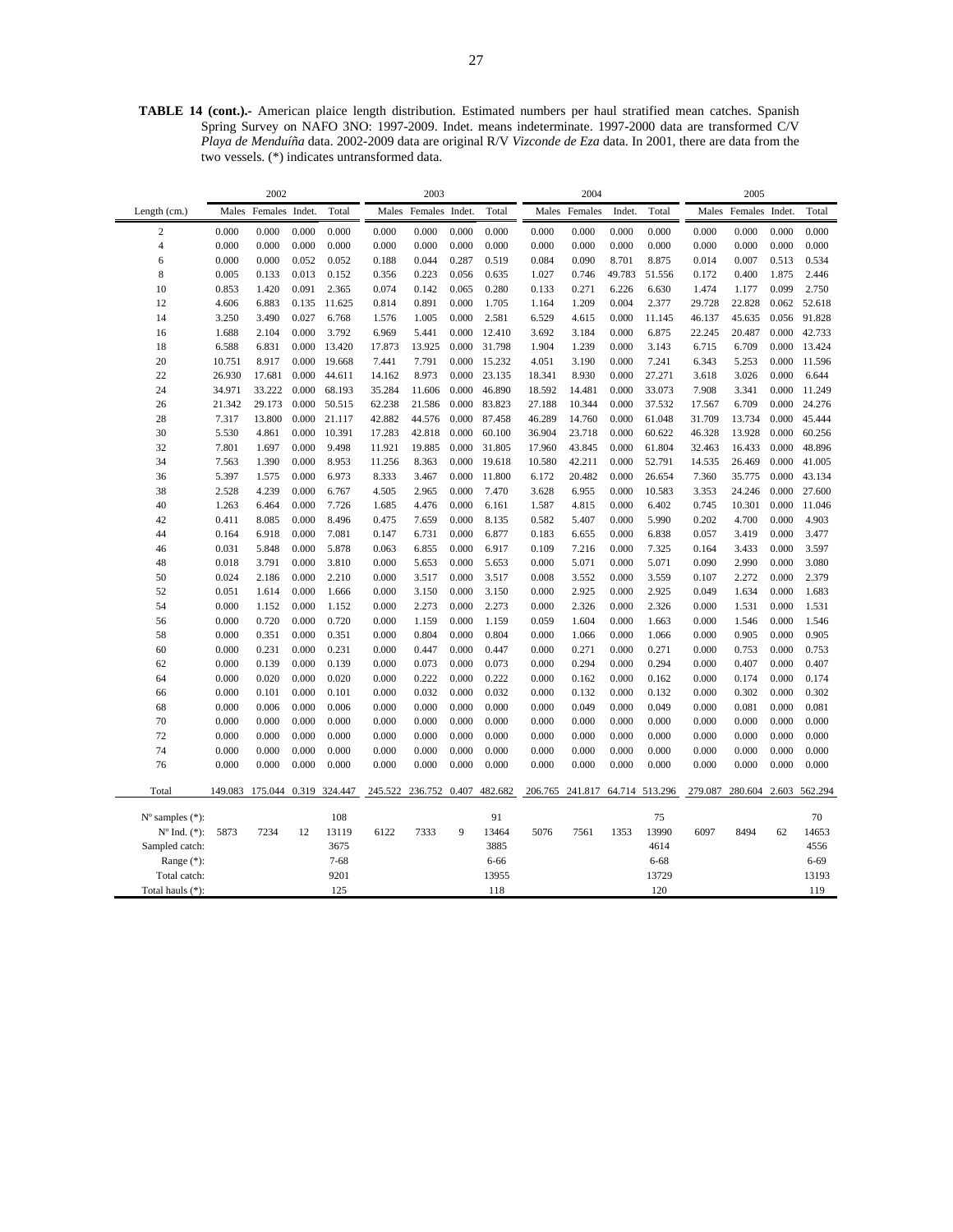**TABLE 14 (cont.).-** American plaice length distribution. Estimated numbers per haul stratified mean catches. Spanish Spring Survey on NAFO 3NO: 1997-2009. Indet. means indeterminate. 1997-2000 data are transformed C/V *Playa de Menduíña* data. 2002-2009 data are original R/V *Vizconde de Eza* data. In 2001, there are data from the two vessels. (\*) indicates untransformed data.

|                          |        | 2006                          |       |               |         | 2007                  |        |          |         | 2008                   |        |          |        | 2009                          |       |          |
|--------------------------|--------|-------------------------------|-------|---------------|---------|-----------------------|--------|----------|---------|------------------------|--------|----------|--------|-------------------------------|-------|----------|
| Length (cm.)             |        | Males Females Indet.          |       | Total         | Males   | Females               | Indet. | Total    | Males   | Females                | Indet. | Total    | Males  | Females Indet.                |       | Total    |
| $\sqrt{2}$               | 0.000  | 0.000                         | 0.000 | 0.000         | 0.000   | 0.000                 | 0.000  | 0.000    | 0.000   | 0.000                  | 0.000  | 0.000    | 0.000  | 0.000                         | 0.017 | 0.017    |
| $\overline{4}$           | 0.000  | 0.000                         | 0.000 | 0.000         | 0.000   | 0.000                 | 0.159  | 0.159    | 0.000   | 0.000                  | 0.000  | 0.000    | 0.000  | 0.000                         | 0.084 | 0.084    |
| 6                        | 0.043  | 0.000                         | 0.096 | 0.139         | 0.357   | 0.306                 | 2.373  | 3.036    | 0.022   | 0.000                  | 0.394  | 0.416    | 0.009  | 0.009                         | 1.252 | 1.269    |
| 8                        | 0.019  | 0.010                         | 0.095 | 0.124         | 0.756   | 0.622                 | 1.006  | 2.384    | 0.594   | 0.777                  | 0.399  | 1.770    | 0.323  | 0.255                         | 1.828 | 2.406    |
| 10                       | 0.072  | 0.060                         | 0.000 | 0.131         | 0.117   | 0.112                 | 0.045  | 0.275    | 16.878  | 13.351                 | 7.196  | 37.425   | 0.624  | 0.443                         | 0.831 | 1.899    |
| 12                       | 2.843  | 2.168                         | 0.000 | 5.011         | 0.273   | 0.273                 | 0.019  | 0.565    | 13.308  | 12.346                 | 4.442  | 30.097   | 1.056  | 0.761                         | 0.151 | 1.968    |
| 14                       | 8.939  | 8.049                         | 0.000 | 16.989        | 0.409   | 0.230                 | 0.000  | 0.639    | 3.366   | 2.820                  | 0.067  | 6.252    | 3.309  | 2.975                         | 0.097 | 6.380    |
| 16                       | 15.983 | 14.714                        | 0.000 | 30.697        | 1.201   | 1.058                 | 0.000  | 2.259    | 1.881   | 1.781                  | 0.000  | 3.662    | 6.313  | 7.598                         | 0.068 | 13.978   |
| 18                       | 68.546 | 51.271                        | 0.000 | 119.817       | 7.895   | 7.011                 | 0.000  | 14.906   | 2.321   | 1.569                  | 0.043  | 3.934    | 3.348  | 4.013                         | 0.000 | 7.361    |
| 20                       | 95.356 | 94.226                        |       | 0.000 189.583 | 18.350  | 11.397                | 0.000  | 29.748   | 10.242  | 6.556                  | 0.000  | 16.798   | 2.673  | 2.552                         | 0.000 | 5.225    |
| 22                       | 33.891 | 37.382                        | 0.000 | 71.273        | 44.794  | 25.820                | 0.000  | 70.614   | 35.516  | 17.364                 | 0.000  | 52.881   | 5.638  | 3.474                         | 0.000 | 9.112    |
| 24                       | 16.301 | 12.507                        | 0.000 | 28.808        | 49.297  | 38.741                | 0.000  | 88.038   | 64.851  | 29.146                 | 0.000  | 93.997   | 13.784 | 5.481                         | 0.000 | 19.265   |
| 26                       | 18.093 | 10.179                        | 0.000 | 28.272        | 25.290  | 24.747                | 0.000  | 50.037   | 63.778  | 56.716                 | 0.000  | 120.494  | 23.336 | 12.973                        | 0.000 | 36.309   |
| 28                       | 32.376 | 6.712                         | 0.000 | 39.087        | 20.585  | 12.655                | 0.000  | 33.240   | 33.117  | 50.360                 | 0.000  | 83.477   | 21.745 | 23.534                        | 0.000 | 45.279   |
| 30                       | 57.378 | 11.702                        | 0.000 | 69.080        | 25.139  | 7.487                 | 0.000  | 32.626   | 34.622  | 22.353                 | 0.000  | 56.975   | 17.699 | 24.519                        | 0.000 | 42.217   |
| 32                       | 48.434 | 22.092                        | 0.000 | 70.526        | 25.351  | 7.517                 | 0.000  | 32.868   | 32.584  | 12.761                 | 0.000  | 45.345   | 13.522 | 15.402                        | 0.000 | 28.924   |
| 34                       | 26.510 | 20.787                        | 0.000 | 47.297        | 16.904  | 10.904                | 0.000  | 27.809   | 20.248  | 10.758                 | 0.000  | 31.007   | 11.775 | 8.900                         | 0.000 | 20.675   |
| 36                       | 12.445 | 26.465                        | 0.000 | 38.909        | 6.664   | 14.769                | 0.000  | 21.433   | 11.713  | 15.283                 | 0.000  | 26.996   | 5.686  | 8.568                         | 0.000 | 14.254   |
| 38                       | 4.025  | 37.156                        | 0.000 | 41.181        | 4.007   | 18.315                | 0.000  | 22.321   | 3.739   | 20.729                 | 0.000  | 24.468   | 2.408  | 11.090                        | 0.000 | 13.498   |
| 40                       | 1.775  | 28.755                        | 0.000 | 30.530        | 1.327   | 21.746                | 0.000  | 23.074   | 1.600   | 26.714                 | 0.000  | 28.314   | 0.838  | 15.607                        | 0.000 | 16.445   |
| 42                       | 0.304  | 12.994                        | 0.000 | 13.297        | 0.463   | 15.291                | 0.000  | 15.754   | 0.410   | 22.139                 | 0.000  | 22.548   | 0.306  | 13.462                        | 0.000 | 13.768   |
| 44                       | 0.216  | 6.821                         | 0.000 | 7.037         | 0.137   | 7.011                 | 0.000  | 7.148    | 0.284   | 14.339                 | 0.000  | 14.623   | 0.034  | 9.311                         | 0.000 | 9.346    |
| 46                       | 0.014  | 3.300                         | 0.000 | 3.314         | 0.118   | 4.045                 | 0.000  | 4.163    | 0.155   | 7.483                  | 0.000  | 7.638    | 0.031  | 4.344                         | 0.000 | 4.376    |
| 48                       | 0.037  | 3.481                         | 0.000 | 3.518         | 0.044   | 2.998                 | 0.000  | 3.041    | 0.138   | 4.261                  | 0.000  | 4.399    | 0.027  | 2.823                         | 0.000 | 2.850    |
| 50                       | 0.000  | 3.394                         | 0.000 | 3.394         | 0.051   | 1.920                 | 0.000  | 1.970    | 0.059   | 2.428                  | 0.000  | 2.487    | 0.037  | 1.730                         | 0.000 | 1.768    |
| 52                       | 0.000  | 2.126                         | 0.000 | 2.126         | 0.010   | 1.822                 | 0.000  | 1.832    | 0.000   | 2.126                  | 0.000  | 2.126    | 0.027  | 1.477                         | 0.000 | 1.504    |
| 54                       | 0.000  | 1.451                         | 0.000 | 1.451         | 0.000   | 1.783                 | 0.000  | 1.783    | 0.000   | 1.597                  | 0.000  | 1.597    | 0.000  | 1.421                         | 0.000 | 1.421    |
| 56                       | 0.000  | 2.357                         | 0.000 | 2.357         | 0.000   | 1.473                 | 0.000  | 1.473    | 0.000   | 1.754                  | 0.000  | 1.754    | 0.000  | 1.246                         | 0.000 | 1.246    |
| 58                       | 0.000  | 1.581                         | 0.000 | 1.581         | 0.000   | 1.065                 | 0.000  | 1.065    | 0.000   | 1.454                  | 0.000  | 1.454    | 0.000  | 0.855                         | 0.000 | 0.855    |
| 60                       | 0.000  | 0.763                         | 0.000 | 0.763         | 0.000   | 0.707                 | 0.000  | 0.707    | 0.000   | 0.928                  | 0.000  | 0.928    | 0.000  | 0.745                         | 0.000 | 0.745    |
| 62                       | 0.000  | 0.300                         | 0.000 | 0.300         | 0.000   | 0.475                 | 0.000  | 0.475    | 0.000   | 0.843                  | 0.000  | 0.843    | 0.000  | 0.262                         | 0.000 | 0.262    |
| 64                       | 0.000  | 0.200                         | 0.000 | 0.200         | 0.000   | 0.449                 | 0.000  | 0.449    | 0.000   | 0.486                  | 0.000  | 0.486    | 0.000  | 0.256                         | 0.000 | 0.256    |
| 66                       | 0.000  | 0.088                         | 0.000 | 0.088         | 0.000   | 0.068                 | 0.000  | 0.068    | 0.000   | 0.089                  | 0.000  | 0.089    | 0.000  | 0.070                         | 0.000 | 0.070    |
| 68                       | 0.000  | 0.019                         | 0.000 | 0.019         | 0.000   | 0.039                 | 0.000  | 0.039    | 0.000   | 0.030                  | 0.000  | 0.030    | 0.000  | 0.006                         | 0.000 | 0.006    |
| 70                       | 0.000  | 0.015                         | 0.000 | 0.015         | 0.000   | 0.015                 | 0.000  | 0.015    | 0.000   | 0.000                  | 0.000  | 0.000    | 0.000  | 0.000                         | 0.000 | 0.000    |
| 72                       | 0.000  | 0.014                         | 0.000 | 0.014         | 0.000   | 0.000                 | 0.000  | 0.000    | 0.000   | 0.000                  | 0.000  | 0.000    | 0.000  | 0.000                         | 0.000 | 0.000    |
| 74                       | 0.000  | 0.000                         | 0.000 | 0.000         | 0.000   | 0.015                 | 0.000  | 0.015    | 0.000   | 0.000                  | 0.000  | 0.000    | 0.000  | 0.000                         | 0.000 | 0.000    |
| 76                       | 0.000  | 0.006                         | 0.000 | 0.006         | 0.000   | 0.000                 | 0.000  | 0.000    | 0.000   | 0.028                  | 0.000  | 0.028    | 0.000  | 0.000                         | 0.000 | 0.000    |
| Total                    |        | 443.600 423.144 0.191 866.936 |       |               | 249.539 | 242.885 3.602 496.025 |        |          | 351.426 | 361.373 12.541 725.340 |        |          |        | 134.548 186.163 4.328 325.039 |       |          |
| $No$ samples $(*)$ :     |        |                               |       | 73            |         |                       |        | 75       |         |                        |        | 75       |        |                               |       | 76       |
| $N^{\circ}$ Ind. $(*)$ : | 5942   | 8030                          | 20    | 13992         | 5356    | 6995                  | 163    | 12514    | 5439    | 7861                   | 247    | 13547    | 4571   | 6451                          | 263   | 11285    |
| Sampled catch:           |        |                               |       | 5906          |         |                       |        | 4342     |         |                        |        | 4318     |        |                               |       | 3964     |
| Range (*):               |        |                               |       | $6 - 77$      |         |                       |        | $5 - 75$ |         |                        |        | $6 - 77$ |        |                               |       | $3 - 69$ |
| Total catch:             |        |                               |       | 17334         |         |                       |        | 12282    |         |                        |        | 17867    |        |                               |       | 11219    |
| Total hauls (*):         |        |                               |       | 120           |         |                       |        | 111      |         |                        |        | 122      |        |                               |       | 109      |
|                          |        |                               |       |               |         |                       |        |          |         |                        |        |          |        |                               |       |          |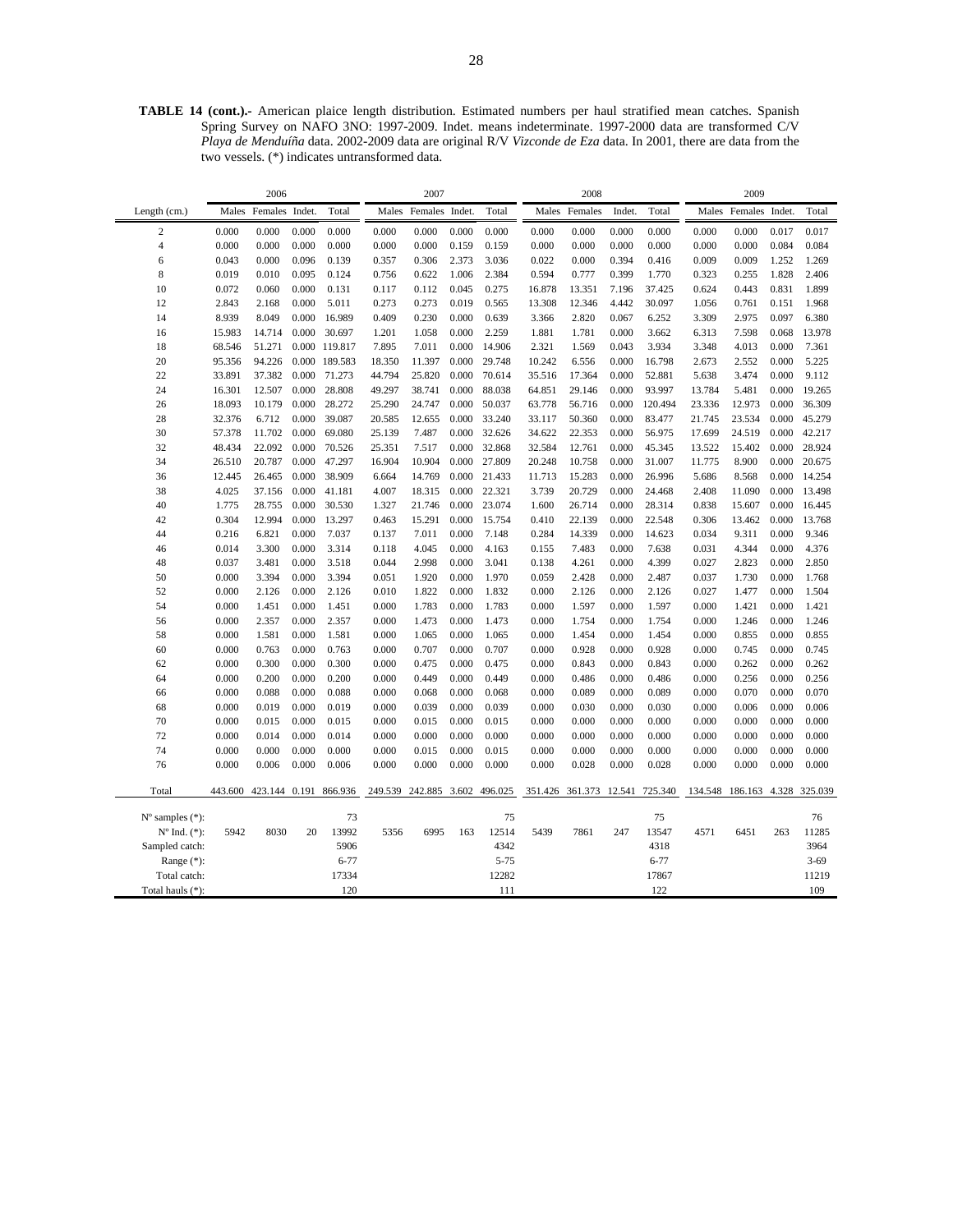**TABLE 15.-** American plaice age numbers per haul mean catches by sex and year. Number per stratified mean catches. Spanish Spring Survey on NAFO 3NO: 1997-2009. Indet. means indeterminate. 1997-2000 data are transformed C/V *Playa de Menduíña* data. 2002-2009 data are original R/V *Vizconde de Eza* data. In 2001, there are data from the two vessels.

|     |             | 1997                       |      |            |       | 1998                 |             |        | 1999                 |      |                     |        | 2000                 |      |             |        | 2001           |      |             |
|-----|-------------|----------------------------|------|------------|-------|----------------------|-------------|--------|----------------------|------|---------------------|--------|----------------------|------|-------------|--------|----------------|------|-------------|
| Age |             | Males Females Indet. Total |      |            |       | Males Females Indet. | Total       |        | Males Females Indet. |      | Total               |        | Males Females Indet. |      | Total       | Males  | Females Indet. |      | Total       |
|     |             |                            |      |            |       |                      |             |        |                      |      |                     |        |                      |      |             | 0.02   | 0.02           | 1.76 | 1.80        |
| 2   | 0.05        | 0.05                       |      | 0.10       | 0.14  | 0.01                 | 0.15        |        | 16.05                | 5.74 | 21.79               | 19.25  | 31.09                | 0.19 | 50.52       | 10.71  | 12.12          | 2.68 | 25.51       |
| 3   | 1.06        | 0.89                       | 0.01 | 1.96       | 0.28  | 0.16                 | 0.45        | 0.78   | 9.11                 | 4.49 | 14.37               | 73.87  | 115.31               | 0.16 | 189.34      | 135.76 | 120.45         | 0.60 | 256.81      |
| 4   | 2.49        | 2.31                       | 0.01 | 4.80       | 2.83  | 3.04                 | 5.87        | 1.78   | 2.32                 | 0.04 | 4.14                | 36.19  | 31.67                | 0.00 | 67.85       | 38.91  | 39.15          | 0.01 | 78.07       |
| 5   | 2.99        | 3.15                       | 0.00 | 6.14       | 4.14  | 4.44                 | 8.58        | 10.45  | 2.44                 |      | 12.89               | 5.46   | 5.54                 | 0.00 | 11.00       | 2.09   | 2.72           |      | 4.81        |
| 6   | 11.99       | 7.93                       |      | 19.92      | 8.52  | 5.73                 | 14.25       | 24.16  | 13.76                |      | 37.92               | 12.33  | 7.31                 |      | 19.64       | 9.78   | 1.66           |      | 11.44       |
| 7   | 15.93       | 9.81                       |      | 25.74      | 14.20 | 15.79                | 29.99       | 15.93  | 16.22                |      | 32.15               | 24.53  | 25.18                |      | 49.71       | 18.82  | 11.77          |      | 30.59       |
| 8   | 5.19        | 8.49                       |      | 13.68      | 19.26 | 29.24                | 48.49       | 28.20  | 14.33                |      | 42.53               | 20.83  | 18.66                |      | 39.49       | 12.20  | 16.30          |      | 28.50       |
| 9   | 0.78        | 3.77                       |      | 4.55       | 6.22  | 27.61                | 33.83       | 31.52  | 29.00                |      | 60.52               | 23.00  | 28.90                |      | 51.90       | 14.72  | 12.44          |      | 27.17       |
| 10  | 0.00        | 1.26                       |      | 1.26       | 0.92  | 12.76                | 13.68       | 7.40   | 42.71                |      | 50.12               | 5.44   | 41.54                |      | 46.98       | 6.82   | 13.62          |      | 20.44       |
| 11  | 0.03        | 0.45                       |      | 0.48       | 0.27  | 5.12                 | 5.39        | 1.74   | 18.72                |      | 20.46               | 0.86   | 28.23                |      | 29.09       | 2.40   | 18.80          |      | 21.20       |
| 12  |             | 0.40                       |      | 0.40       | 0.04  | 1.93                 | 1.97        | 0.20   | 8.99                 |      | 9.19                | 0.34   | 13.21                |      | 13.56       |        | 8.26           |      | 8.26        |
| 13  |             | 0.12                       |      | 0.12       | 0.06  | 0.89                 | 0.95        |        | 5.00                 |      | 5.00                | 0.02   | 6.36                 |      | 6.38        |        | 2.27           |      | 2.27        |
| 14  |             | 0.11                       |      | 0.11       |       | 1.03                 | 1.03        |        | 1.87                 |      | 1.87                |        | 0.97                 |      | 0.97        |        | 0.96           |      | 0.96        |
| 15  |             | 0.03                       |      | 0.03       |       | 0.19                 | 0.19        |        | 1.20                 |      | 1.20                |        | 3.32                 |      | 3.32        |        | 0.76           |      | 0.76        |
| 16  |             | 0.04                       |      | 0.04       |       | 0.09                 | 0.09        |        | 0.48                 |      | 0.48                |        | 1.59                 |      | 1.59        | 0.01   | 0.21           |      | 0.22        |
| 17  |             |                            |      |            |       |                      |             |        | 0.39                 |      | 0.39                |        | 0.48                 |      | 0.48        |        | 0.20           |      | 0.20        |
| 18  |             | 0.01                       |      | 0.01       |       | 0.05                 | 0.05        |        | 0.35                 |      | 0.35                |        |                      |      |             |        | 0.17           |      | 0.17        |
| 19  |             | 0.01                       |      | 0.01       |       | 0.05                 | 0.05        |        |                      |      |                     |        |                      |      |             |        | 0.02           |      | 0.02        |
| 20  |             |                            |      |            |       |                      |             |        | 0.05                 |      | 0.05                |        | 0.10                 |      | 0.10        |        | 0.01           |      | 0.01        |
| 21  |             |                            |      |            |       |                      |             |        |                      |      |                     |        |                      |      |             |        |                |      |             |
|     | Total 40.51 | 38.80                      |      | 0.02 79.33 | 56.88 | 108.12               | 0.00 165.01 | 122.14 |                      |      | 183.01 10.27 315.43 | 222.12 | 359.47               |      | 0.35 581.93 | 252.25 | 261.94         |      | 5.05 519.24 |

|                |        | 2002                 |      |        |                    | 2003                       |      |        |        | 2004                 |            |        |                            | 2005                       |      |             |
|----------------|--------|----------------------|------|--------|--------------------|----------------------------|------|--------|--------|----------------------|------------|--------|----------------------------|----------------------------|------|-------------|
| Age            |        | Males Females Indet. |      | Total  |                    | Males Females Indet. Total |      |        |        | Males Females Indet. |            | Total  |                            | Males Females Indet. Total |      |             |
| -1             | 0.00   | 0.01                 | 0.04 | 0.05   | 0.14               | 0.27                       | 0.25 | 0.65   | 0.17   |                      | 0.84 55.58 | 56.59  | 0.03                       | 0.41                       | 1.28 | 1.71        |
| $\overline{2}$ | 4.54   | 6.04                 | 0.20 | 10.78  | 2.75               | 1.28                       | 0.16 | 4.19   | 8.18   | 3.18                 | 9.13       | 20.50  | 38.79                      | 36.13                      | 1.26 | 76.18       |
| 3              | 10.72  | 14.24                | 0.08 | 25.04  | 19.77              | 15.58                      |      | 35.35  | 6.48   | 6.59                 | 0.00       | 13.07  | 69.41                      | 60.61                      |      | 0.06 130.08 |
| 4              | 75.72  | 89.62                |      | 165.33 | 36.63              | 21.35                      |      | 57.98  | 19.63  | 15.40                |            | 35.03  | 8.67                       | 8.40                       |      | 17.07       |
| 5              | 21.83  | 16.57                |      | 38.40  | 119.14             | 116.03                     |      | 235.17 | 45.07  | 31.73                |            | 76.80  | 27.91                      | 12.71                      |      | 40.63       |
| 6              | 7.53   | 3.88                 |      | 11.40  | 25.58              | 30.85                      |      | 56.43  | 98.55  | 106.16               |            | 204.71 | 57.34                      | 34.11                      |      | 91.46       |
| 7              | 8.07   | 1.98                 |      | 10.04  | 18.36              | 4.17                       |      | 22.53  | 16.71  | 30.43                |            | 47.14  | 50.92                      | 70.21                      |      | 121.13      |
| 8              | 13.57  | 5.27                 |      | 18.84  | 12.33              | 4.58                       |      | 16.91  | 7.92   | 4.91                 |            | 12.83  | 13.57                      | 28.80                      |      | 42.37       |
| 9              | 4.41   | 9.87                 |      | 14.28  | 8.42               | 11.00                      |      | 19.43  | 2.88   | 8.29                 |            | 11.17  | 9.76                       | 8.06                       |      | 17.82       |
| 10             | 1.65   | 7.22                 |      | 8.86   | 1.94               | 6.17                       |      | 8.11   | 1.02   | 10.93                |            | 11.95  | 2.39                       | 3.72                       |      | 6.11        |
| 11             | 0.98   | 9.69                 |      | 10.67  | 0.44               | 8.06                       |      | 8.50   | 0.00   | 6.44                 |            | 6.44   | 0.21                       | 4.18                       |      | 4.39        |
| 12             | 0.06   | 7.39                 |      | 7.45   | 0.02               | 10.40                      |      | 10.41  | 0.09   | 7.80                 |            | 7.90   | 0.05                       | 4.25                       |      | 4.29        |
| 13             |        | 1.84                 |      | 1.84   |                    | 3.88                       |      | 3.88   |        | 4.39                 |            | 4.39   | 0.05                       | 3.25                       |      | 3.30        |
| 14             |        | 1.03                 |      | 1.03   |                    | 1.73                       |      | 1.73   | 0.02   | 3.78                 |            | 3.80   |                            | 2.38                       |      | 2.38        |
| 15             |        | 0.09                 |      | 0.09   |                    | 0.78                       |      | 0.78   | 0.02   | 0.64                 |            | 0.66   |                            | 1.76                       |      | 1.76        |
| 16             |        | 0.27                 |      | 0.27   |                    | 0.48                       |      | 0.48   | 0.02   | 0.19                 |            | 0.21   |                            | 0.82                       |      | 0.82        |
| 17             |        | 0.05                 |      | 0.05   |                    | 0.11                       |      | 0.11   |        |                      |            |        |                            | 0.09                       |      | 0.09        |
| 18             |        |                      |      |        |                    | 0.04                       |      | 0.04   |        | 0.08                 |            | 0.08   |                            | 0.63                       |      | 0.63        |
| 19             |        | 0.01                 |      | 0.01   |                    |                            |      |        |        | 0.02                 |            | 0.02   |                            | 0.08                       |      | 0.08        |
| 20             |        |                      |      |        |                    |                            |      |        |        |                      |            |        |                            |                            |      |             |
| 21             |        |                      |      |        |                    |                            |      |        |        |                      |            |        |                            |                            |      |             |
| Total          | 149.08 | 175.04               |      |        | 0.32 324.45 245.52 | 236.75 0.41 482.68         |      |        | 206.77 |                      |            |        | 241.82 64.71 513.30 279.09 | 280.60 2.60 562.29         |      |             |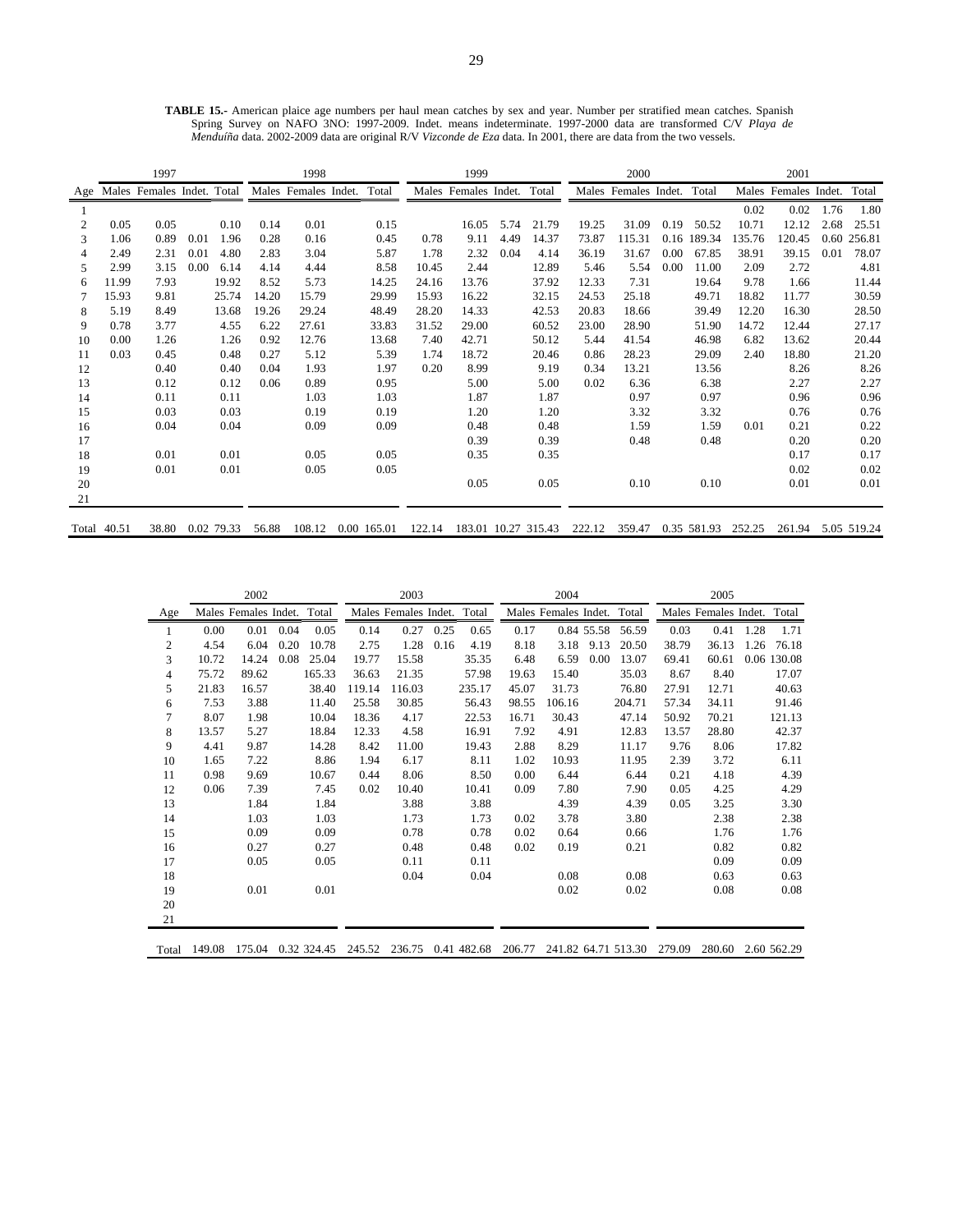|                |        | 2006                 |              |        | 2007                 |      |             |        | 2008                 |      |             |       | 2009                 |      |             |
|----------------|--------|----------------------|--------------|--------|----------------------|------|-------------|--------|----------------------|------|-------------|-------|----------------------|------|-------------|
| Age            |        | Males Females Indet. | Total        |        | Males Females Indet. |      | Total       |        | Males Females Indet. |      | Total       |       | Males Females Indet. |      | Total       |
|                | 0.02   | 0.00                 | 0.07<br>0.05 | 0.33   | 1.04                 | 3.57 | 4.94        | 0.09   | 2.68                 | 1.04 | 3.81        | 0.04  | 0.26                 | 2.30 | 2.61        |
| $\mathfrak{2}$ | 5.21   | 4.16                 | 0.07<br>9.44 | 0.90   | 0.27                 | 0.02 | 1.20        | 29.90  | 24.70 10.55          |      | 65.15       | 1.87  | 0.67                 | 1.01 | 3.55        |
| 3              | 60.27  | 50.37                | 0.01 110.64  | 5.85   | 4.69                 | 0.01 | 10.55       | 5.62   | 4.12                 | 0.92 | 10.66       | 14.41 | 15.56                | 1.01 | 30.98       |
| 4              | 75.01  | 73.94                | 148.95       | 94.05  | 64.74                |      | 158.79      | 22.17  | 11.54                | 0.03 | 33.75       | 2.42  | 4.30                 | 0.01 | 6.74        |
| 5              | 39.42  | 33.00                | 72.41        | 46.57  | 51.08                |      | 97.64       | 174.32 | 108.29               |      | 0.00 282.61 | 31.55 | 18.96                |      | 50.51       |
| 6              | 38.48  | 20.24                | 58.72        | 21.39  | 12.24                |      | 33.62       | 46.47  | 75.53                |      | 121.99      | 40.02 | 57.15                |      | 97.16       |
| 7              | 37.44  | 26.08                | 63.52        | 39.20  | 21.94                |      | 61.14       | 22.46  | 14.48                |      | 36.95       | 16.48 | 18.60                |      | 35.08       |
| 8              | 27.97  | 25.85                | 53.82        | 22.85  | 22.24                |      | 45.09       | 32.67  | 42.44                |      | 75.11       | 12.25 | 7.40                 |      | 19.65       |
| 9              | 15.48  | 24.12                | 39.60        | 14.83  | 41.97                |      | 56.80       | 15.13  | 23.78                |      | 38.91       | 7.33  | 9.84                 |      | 17.17       |
| 10             | 3.44   | 14.08                | 17.51        | 1.96   | 8.95                 |      | 10.92       | 1.94   | 30.63                |      | 32.57       | 5.88  | 17.25                |      | 23.13       |
| 11             | 0.71   | 7.41                 | 8.12         | 1.54   | 2.22                 |      | 3.75        | 0.51   | 8.40                 |      | 8.91        | 1.91  | 18.63                |      | 20.54       |
| 12             | 0.03   | 4.39                 | 4.42         | 0.08   | 2.99                 |      | 3.07        | 0.16   | 4.53                 |      | 4.69        | 0.23  | 7.79                 |      | 8.02        |
| 13             | 0.00   | 2.37                 | 2.37         | 0.01   | 2.23                 |      | 2.24        |        | 1.69                 |      | 1.69        | 0.10  | 1.40                 |      | 1.50        |
| 14             |        | 1.56                 | 1.56         |        | 2.27                 |      | 2.27        |        | 2.44                 |      | 2.44        | 0.02  | 1.09                 |      | 1.11        |
| 15             |        | 1.01                 | 1.01         |        | 1.92                 |      | 1.92        |        | 2.36                 |      | 2.36        | 0.02  | 2.29                 |      | 2.31        |
| 16             |        | 0.52                 | 0.52         |        | 0.79                 |      | 0.79        |        | 2.46                 |      | 2.46        | 0.03  | 1.92                 |      | 1.95        |
| 17             |        | 0.21                 | 0.21         |        | 0.41                 |      | 0.41        |        | 0.73                 |      | 0.73        |       | 1.62                 |      | 1.62        |
| 18             |        | 0.15                 | 0.15         |        | 0.66                 |      | 0.66        |        | 0.02                 |      | 0.02        |       | 0.86                 |      | 0.86        |
| 19             |        | 0.03                 | 0.03         |        | 0.00                 |      | 0.00        |        | 0.24                 |      | 0.24        |       | 0.37                 |      | 0.37        |
| 20             |        | 0.02                 | 0.02         |        | 0.23                 |      | 0.23        |        | 0.01                 |      | 0.01        |       | 0.20                 |      | 0.20        |
| 21             |        |                      |              |        |                      |      |             |        | 0.29                 |      | 0.29        |       |                      |      | 0.00        |
| Total          | 303.48 | 289.49               | 0.13 593.10  | 249.54 | 242.88               |      | 3.60 496.03 | 351.43 | 361.37 12.54 725.34  |      |             |       | 134.55 186.16        |      | 4.33 325.04 |

**TABLE 15 (Cont.).-** American plaice age numbers per haul mean catches by sex and year. Number per stratified mean catches. Spanish Spring Survey on NAFO 3NO: 1997-2009. Indet. means indeterminate. 1997-2000 data are transformed C/V *Playa de Menduíña* data. 2002-2009 data are original R/V *Vizconde de Eza* data. In 2001, there are data from the two vessels.

**TABLE 16.-** American plaice mean length (cm) per haul mean catches by sex and year. Number per stratified mean catches. Spanish Spring Survey on NAFO 3NO: 1997-2009. Indet. means indeterminate. 1997-2000 data are transformed C/V *Playa de Menduíña* data. 2002-2009 data are original R/V *Vizconde de Eza* data. In 2001, there are data from the two vessels.

|    |             | 1997              |       |       | 1998                                                      |       |       | 1999              |                   |       | 2000                                                  |                   |       | 2001                       |      |            |
|----|-------------|-------------------|-------|-------|-----------------------------------------------------------|-------|-------|-------------------|-------------------|-------|-------------------------------------------------------|-------------------|-------|----------------------------|------|------------|
|    |             |                   |       |       | Age Males Females Indet. Total Males Females Indet. Total |       |       |                   |                   |       | Males Females Indet. Total Males Females Indet. Total |                   |       | Males Females Indet. Total |      |            |
|    |             |                   |       |       |                                                           |       |       |                   |                   |       |                                                       |                   | 9.00  | 7.20                       | 7.08 | 7.10       |
| 2  | 16.20       | 16.36             | 16.28 | 16.88 | 13.00                                                     | 16.68 |       |                   | 11.05 11.31 11.12 | 15.47 |                                                       | 15.70 11.39 15.60 | 15.13 | 14.58                      |      | 9.83 14.31 |
| 3  | 20.00       | 19.84 19.00 19.92 |       | 16.90 | 17.00                                                     | 16.93 | 16.63 | 14.09 12.64 13.77 |                   | 16.41 |                                                       | 16.23 12.13 16.30 | 20.78 | 20.88 12.84 20.81          |      |            |
| 4  | 22.71       | 23.32 19.00 23.00 |       | 24.68 | 26.67                                                     | 25.71 | 19.69 |                   | 19.26 15.00 19.40 | 18.45 |                                                       | 18.96 19.00 18.69 | 21.21 | 21.58 17.72 21.39          |      |            |
| 5  | 24.88       | 25.92 19.00 25.41 |       | 26.09 | 27.79                                                     | 26.97 | 28.04 | 27.20             | 27.88             | 21.51 |                                                       | 20.88 19.00 21.19 | 29.82 | 29.77                      |      | 29.79      |
| 6  | 28.79       | 30.21             | 29.35 | 29.13 | 28.81                                                     | 29.00 | 29.95 | 30.69             | 30.22             | 30.78 | 32.45                                                 | 31.40             | 31.33 | 34.37                      |      | 31.77      |
| 7  | 31.63       | 34.77             | 32.82 | 31.33 | 33.73                                                     | 32.59 | 31.27 | 32.35             | 31.81             | 32.24 | 35.87                                                 | 34.08             | 33.26 | 36.76                      |      | 34.61      |
| 8  | 35.20       | 38.91             | 37.50 | 33.54 | 36.78                                                     | 35.49 | 32.33 | 35.83             | 33.51             | 33.57 | 37.63                                                 | 35.49             | 34.31 | 39.83                      |      | 37.46      |
| 9  | 40.00       | 41.66             | 41.38 | 35.26 | 40.19                                                     | 39.28 | 33.76 | 38.53             | 36.05             | 35.23 | 40.61                                                 | 38.22             | 35.60 | 40.82                      |      | 37.99      |
| 10 | 49.00       | 45.60             | 45.60 | 39.49 | 42.52                                                     | 42.31 | 36.58 | 41.18             | 40.50             | 39.01 | 42.85                                                 | 42.41             | 35.60 | 43.15                      |      | 40.63      |
| 11 | 47.61       | 47.57             | 47.57 | 44.30 | 45.94                                                     | 45.86 | 40.90 | 44.01             | 43.75             | 42.80 | 45.58                                                 | 45.50             | 36.57 | 45.57                      |      | 44.55      |
| 12 |             | 51.85             | 51.85 | 46.10 | 49.16                                                     | 49.09 | 43.85 | 46.89             | 46.83             | 50.18 | 48.57                                                 | 48.61             |       | 47.80                      |      | 47.80      |
| 13 |             | 56.49             | 56.49 | 50.67 | 51.38                                                     | 51.34 |       | 49.44             | 49.44             | 51.00 | 52.68                                                 | 52.68             |       | 51.72                      |      | 51.72      |
| 14 |             | 62.46             | 62.46 |       | 59.22                                                     | 59.22 |       | 53.85             | 53.85             |       | 54.91                                                 | 54.91             |       | 50.96                      |      | 50.96      |
| 15 |             | 62.46             | 62.46 |       | 58.52                                                     | 58.52 |       | 56.43             | 56.43             |       | 59.15                                                 | 59.15             |       | 58.43                      |      | 58.43      |
| 16 |             | 63.31             | 63.31 |       | 63.83                                                     | 63.83 |       | 57.41             | 57.41             |       | 60.23                                                 | 60.23             | 57.00 | 61.94                      |      | 61.72      |
| 17 |             |                   |       |       |                                                           |       |       | 61.54             | 61.54             |       | 62.98                                                 | 62.98             |       | 58.49                      |      | 58.49      |
| 18 |             | 68.56             | 68.56 |       | 68.67                                                     | 68.67 |       | 62.71             | 62.71             |       |                                                       |                   |       | 61.80                      |      | 61.80      |
| 19 |             | 69.00             | 69.00 |       | 69.00                                                     | 69.00 |       |                   |                   |       |                                                       |                   |       | 65.00                      |      | 65.00      |
| 20 |             |                   |       |       |                                                           |       |       | 77.00             | 77.00             |       | 71.34                                                 | 71.34             |       | 71.00                      |      | 71.00      |
| 21 |             |                   |       |       |                                                           |       |       |                   |                   |       |                                                       |                   |       |                            |      |            |
|    | Total 30.05 | 34.53 19.00 32.24 |       | 31.58 | 37.85                                                     | 35.69 | 31.84 |                   | 35.48 11.91 33.30 | 23.60 |                                                       | 29.26 11.78 27.09 | 24.09 | 28.07 9.24 25.95           |      |            |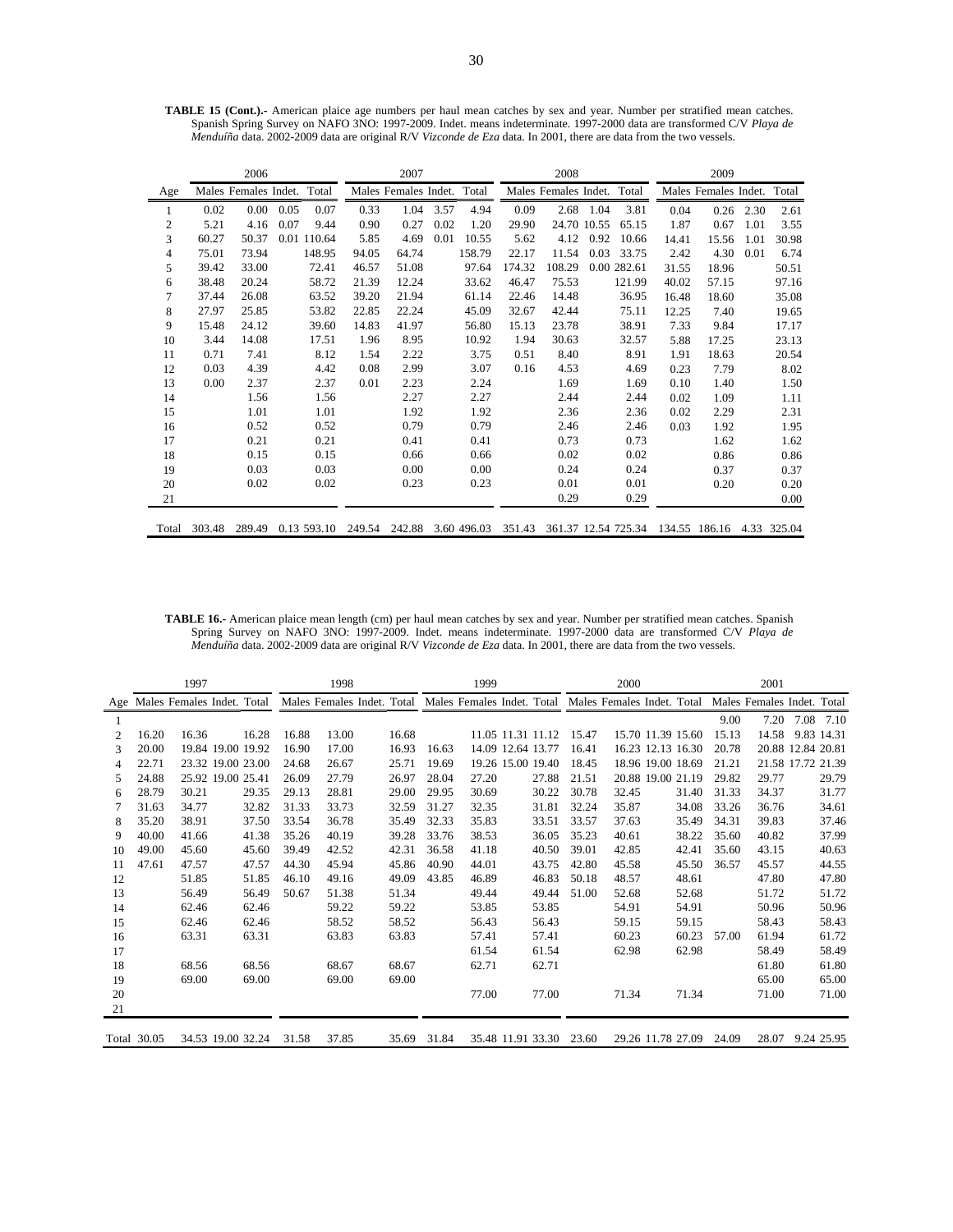**TABLE 16 (Cont.).-** American plaice mean length (cm) per haul mean catches by sex and year. Number per stratified mean catches. Spanish Spring Survey on NAFO 3NO: 1997-2009. Indet. means indeterminate. 1997-2000 data are transformed C/V *Playa de Menduíña* data. 2002-2009 data are original R/V *Vizconde de Eza* data. In 2001, there are data from the two vessels. (\*) indicates untransformed data.

|                |       | 2002  |                            |       | 2003                       |      |            |       | 2004  |                   |       | 2005                                                  |      |                   |
|----------------|-------|-------|----------------------------|-------|----------------------------|------|------------|-------|-------|-------------------|-------|-------------------------------------------------------|------|-------------------|
| Age            |       |       | Males Females Indet. Total |       | Males Females Indet. Total |      |            |       |       |                   |       | Males Females Indet. Total Males Females Indet. Total |      |                   |
| 1              | 9.00  | 9.00  | 7.52<br>7.07               | 7.64  | 8.67                       | 7.45 | 7.99       | 8.51  | 8.78  | 8.79 8.79         | 8.50  | 8.97                                                  | 8.47 | 8.58              |
| $\overline{2}$ | 13.03 |       | 12.65 11.48 12.79          | 14.00 | 13.17                      |      | 8.61 13.54 | 14.09 | 14.28 | 9.73 12.18        | 14.01 | 14.60                                                 |      | 9.09 14.21        |
| 3              | 18.06 |       | 18.13 13.27 18.08          | 19.79 | 19.55                      |      | 19.68      | 18.31 |       | 16.23 13.00 17.26 | 15.94 |                                                       |      | 15.81 14.15 15.88 |
| 4              | 23.99 | 24.99 | 24.53                      | 22.84 | 21.16                      |      | 22.22      | 24.11 | 25.41 | 24.68             | 22.82 | 20.41                                                 |      | 21.64             |
| 5              | 26.15 | 27.62 | 26.79                      | 27.20 | 29.31                      |      | 28.24      | 26.66 | 27.17 | 26.87             | 27.26 | 27.98                                                 |      | 27.49             |
| 6              | 29.59 | 30.84 | 30.01                      | 29.74 | 31.44                      |      | 30.67      | 29.90 | 33.11 | 31.57             | 30.21 | 31.40                                                 |      | 30.66             |
| 7              | 32.15 | 37.21 | 33.14                      | 31.52 | 35.54                      |      | 32.26      | 33.18 | 34.84 | 34.25             | 32.14 | 35.83                                                 |      | 34.28             |
| 8              | 34.40 | 39.20 | 35.74                      | 35.69 | 38.92                      |      | 36.56      | 35.47 | 38.87 | 36.78             | 34.35 | 38.45                                                 |      | 37.14             |
| 9              | 35.89 | 41.82 | 39.99                      | 36.88 | 42.31                      |      | 39.95      | 39.32 | 42.08 | 41.36             | 34.79 | 40.92                                                 |      | 37.56             |
| 10             | 38.57 | 44.54 | 43.43                      | 39.04 | 46.18                      |      | 44.48      | 41.33 | 44.53 | 44.25             | 39.18 | 44.52                                                 |      | 42.43             |
| 11             | 41.10 | 46.24 | 45.77                      | 38.37 | 46.69                      |      | 46.26      | 51.00 | 46.82 | 46.82             | 44.85 | 47.50                                                 |      | 47.38             |
| 12             | 52.00 | 49.28 | 49.30                      | 45.00 | 49.13                      |      | 49.12      | 45.10 | 49.10 | 49.06             | 49.73 | 48.33                                                 |      | 48.34             |
| 13             |       | 50.73 | 50.73                      |       | 52.73                      |      | 52.73      |       | 51.99 | 51.99             | 53.00 | 51.06                                                 |      | 51.09             |
| 14             |       | 55.21 | 55.21                      |       | 53.75                      |      | 53.75      | 57.00 | 55.83 | 55.84             |       | 54.96                                                 |      | 54.96             |
| 15             |       | 57.62 | 57.62                      |       | 58.22                      |      | 58.22      | 57.00 | 64.15 | 63.94             |       | 57.83                                                 |      | 57.83             |
| 16             |       | 63.51 | 63.51                      |       | 61.98                      |      | 61.98      | 57.00 | 51.00 | 51.57             |       | 58.81                                                 |      | 58.81             |
| 17             |       | 63.00 | 63.00                      |       | 61.00                      |      | 61.00      |       |       |                   |       | 65.00                                                 |      | 65.00             |
| 18             |       |       |                            |       | 63.00                      |      | 63.00      |       | 63.48 | 63.48             |       | 65.10                                                 |      | 65.10             |
| 19             |       | 66.96 | 66.96                      |       |                            |      |            |       | 69.00 | 69.00             |       | 66.93                                                 |      | 66.93             |
| 20             |       |       |                            |       |                            |      |            |       |       |                   |       |                                                       |      |                   |
| 21             |       |       |                            |       |                            |      |            |       |       |                   |       |                                                       |      |                   |
| Total          | 25.86 |       | 29.44 11.45 27.78          | 27.26 | 31.64                      |      | 7.91 29.39 | 28.32 | 33.90 | 8.92 28.50        | 24.69 | 28.90                                                 |      | 8.91 26.72        |

|       |       | 2006  |      |            |       | 2007  |                   |            |       | 2008  |                   |                   |       | 2009                                                                                                        |                   |            |
|-------|-------|-------|------|------------|-------|-------|-------------------|------------|-------|-------|-------------------|-------------------|-------|-------------------------------------------------------------------------------------------------------------|-------------------|------------|
| Age   |       |       |      |            |       |       |                   |            |       |       |                   |                   |       | Males Females Indet. Total Males Females Indet. Total Males Females Indet. Total Males Females Indet. Total |                   |            |
| 1     | 7.20  | 9.00  | 7.25 | 7.25       | 8.28  | 8.63  | 7.51              | 7.80       | 8.74  | 10.42 |                   | 9.11 10.02        | 8.81  | 8.93                                                                                                        | 7.87              | 7.99       |
| 2     | 15.50 | 15.99 |      | 8.41 15.66 | 8.73  |       | 13.00 11.78       | 9.77       | 12.10 |       |                   | 12.37 11.74 12.14 | 12.60 | 13.37                                                                                                       |                   | 9.58 11.89 |
| 3     | 19.54 | 19.60 |      | 9.00 19.57 | 19.17 |       | 18.93 13.00 19.05 |            | 14.17 |       |                   | 15.11 12.19 14.36 | 18.12 |                                                                                                             | 17.55 11.40 17.61 |            |
| 4     | 21.01 | 21.26 |      | 21.14      | 24.00 | 24.58 |                   | 24.24      | 24.35 |       | 22.67 17.78 23.77 |                   | 21.12 |                                                                                                             | 21.49 13.78 21.34 |            |
| 5     | 25.10 | 24.24 |      | 24.71      | 25.25 | 26.01 |                   | 25.64      | 25.76 |       |                   | 26.73 19.00 26.13 | 27.04 | 27.33                                                                                                       |                   | 27.15      |
| 6     | 29.99 | 32.29 |      | 30.78      | 29.07 | 28.88 |                   | 29.00      | 30.17 | 29.87 |                   | 29.98             | 28.23 | 30.61                                                                                                       |                   | 29.63      |
| 7     | 31.96 | 35.60 |      | 33.45      | 31.74 | 36.82 |                   | 33.57      | 33.56 | 34.22 |                   | 33.82             | 31.41 | 33.60                                                                                                       |                   | 32.57      |
| 8     | 33.27 | 38.01 |      | 35.55      | 33.21 | 39.08 |                   | 36.10      | 34.40 | 39.42 |                   | 37.23             | 34.91 | 36.27                                                                                                       |                   | 35.42      |
| 9     | 34.26 | 39.76 |      | 37.61      | 33.69 | 40.65 |                   | 38.83      | 34.66 | 41.07 |                   | 38.58             | 35.04 | 40.47                                                                                                       |                   | 38.15      |
| 10    | 35.99 | 41.53 |      | 40.44      | 39.69 | 43.42 |                   | 42.75      | 37.09 | 43.22 |                   | 42.85             | 33.37 | 42.26                                                                                                       |                   | 40.00      |
| 11    | 38.10 | 45.00 |      | 44.40      | 37.86 | 49.04 |                   | 44.46      | 42.38 | 45.32 |                   | 45.15             | 35.65 | 42.54                                                                                                       |                   | 41.90      |
| 12    | 45.38 | 49.22 |      | 49.19      | 47.89 | 50.89 |                   | 50.81      | 44.01 | 51.17 |                   | 50.93             | 40.24 | 45.40                                                                                                       |                   | 45.25      |
| 13    | 48.62 | 52.74 |      | 52.70      | 53.00 | 53.38 |                   | 53.38      |       | 52.71 |                   | 52.71             | 44.37 | 49.62                                                                                                       |                   | 49.28      |
| 14    |       | 55.82 |      | 55.82      |       | 52.62 |                   | 52.62      |       | 51.62 |                   | 51.62             | 45.00 | 54.34                                                                                                       |                   | 54.20      |
| 15    |       | 58.33 |      | 58.33      |       | 55.83 |                   | 55.83      |       | 56.20 |                   | 56.20             | 45.00 | 47.41                                                                                                       |                   | 47.39      |
| 16    |       | 59.62 |      | 59.62      |       | 61.37 |                   | 61.37      |       | 57.16 |                   | 57.16             | 49.00 | 54.05                                                                                                       |                   | 53.98      |
| 17    |       | 60.67 |      | 60.67      |       | 58.62 |                   | 58.62      |       | 56.56 |                   | 56.56             |       | 58.50                                                                                                       |                   | 58.50      |
| 18    |       | 62.83 |      | 62.83      |       | 58.48 |                   | 58.48      |       | 69.00 |                   | 69.00             |       | 59.13                                                                                                       |                   | 59.13      |
| 19    |       | 65.88 |      | 65.88      |       | 75.00 |                   | 75.00      |       | 55.87 |                   | 55.87             |       | 52.45                                                                                                       |                   | 52.45      |
| 20    |       | 73.07 |      |            |       | 65.21 |                   | 65.21      |       | 77.00 |                   | 77.00             |       | 65.71                                                                                                       |                   | 65.71      |
| 21    |       |       |      |            |       |       |                   |            |       | 63.66 |                   | 63.66             |       |                                                                                                             |                   |            |
| Total | 25.66 | 29.05 |      | 7.99 27.31 | 27.33 | 32.44 |                   | 7.55 29.69 | 26.68 |       |                   | 31.69 11.57 28.92 | 28.26 |                                                                                                             | 34.00 9.10 31.29  |            |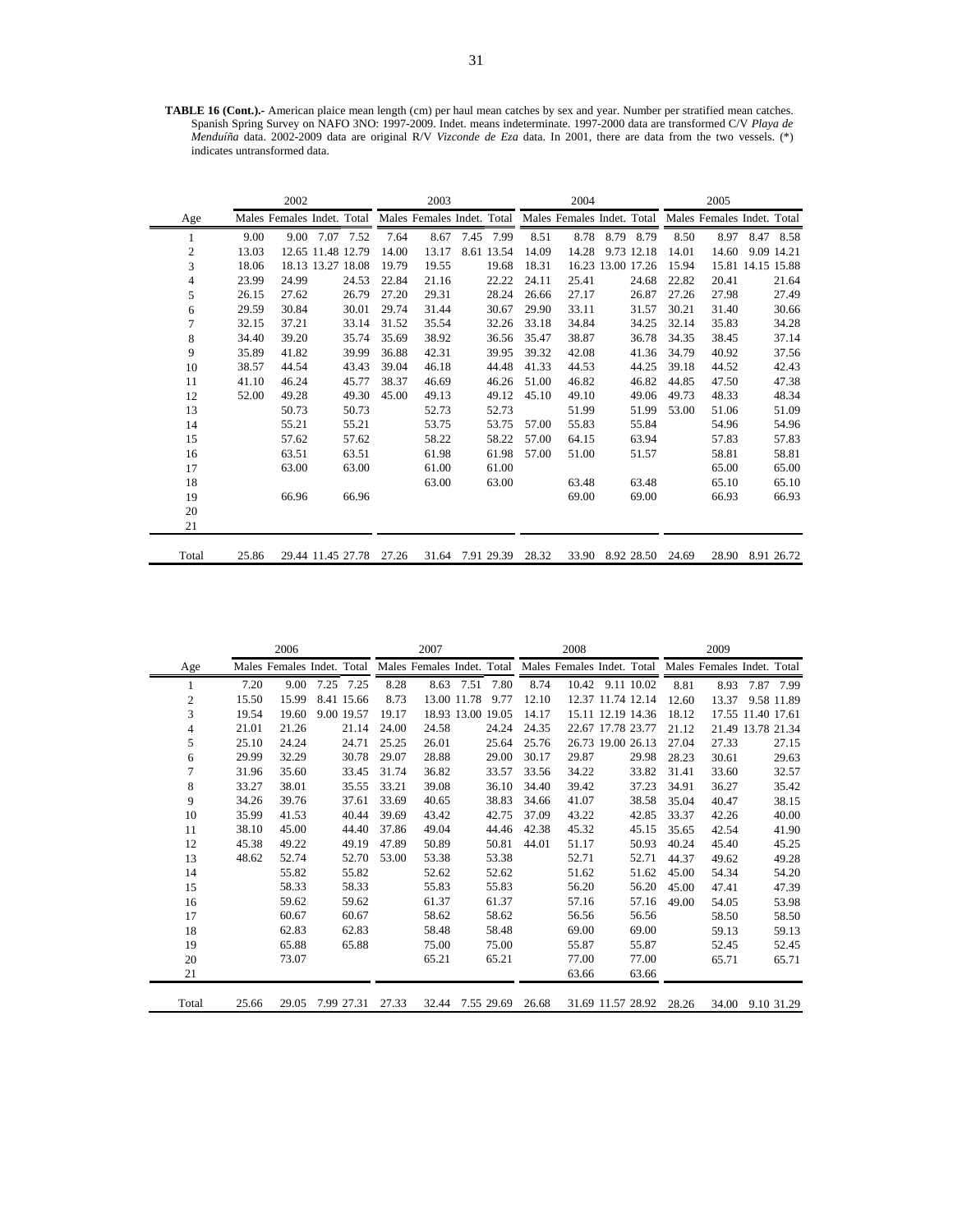**TABLE 17.-** Amercian plaice mean weight (gr) per haul mean catches by sex and year. Number per stratified mean catches. Spanish Spring Survey on NAFO 3NO: 1997-2009. Indet. means indeterminate. 1997-2000 data are transformed C/V *Playa de Menduíña* data. 2002-2009 data are original R/V *Vizconde de Eza* data. In 2001, there are data from the two vessels. (\*) indicates untransformed data.

|                |         | 1997                 |         |        | 1998            |         |        |        | 1999                 |      |         |         | 2000           |             |         |         | 2001                 |      |             |
|----------------|---------|----------------------|---------|--------|-----------------|---------|--------|--------|----------------------|------|---------|---------|----------------|-------------|---------|---------|----------------------|------|-------------|
| Age            |         | Males Females Indet. | Total   | Males  | Females Indet.  | Total   |        |        | Males Females Indet. |      | Total   | Males   | Females Indet. |             | Total   |         | Males Females Indet. |      | Total       |
|                |         |                      |         |        |                 |         |        |        |                      |      |         |         |                |             |         | 5.52    | 2.36                 | 2.58 | 2.61        |
| $\overline{c}$ | 30.58   | 30.09                | 30.32   | 34.08  | 13.56           |         | 33.00  |        | 9.81                 | 8.24 | 9.40    | 24.78   | 26.73          | 8.24        | 25.92   | 28.14   | 24.01                | 8.97 | 24.16       |
| 3              | 60.98   | 59.53 48.25          | 60.25   | 34.14  | 33.05           |         | 33.75  | 34.19  | 23.00 12.02          |      | 20.17   | 29.96   |                | 28.38 10.43 | 28.98   | 74.66   | 74.78 17.85          |      | 74.58       |
| 4              | 90.53   | 102.43 48.25         | 96.16   | 115.88 | 160.85          |         | 139.18 | 65.34  | 60.28 21.02          |      | 62.07   | 45.19   | 47.76 45.86    |             | 46.39   | 80.14   | 84.04 45.36          |      | 82.09       |
| 5              | 122.41  | 143.19 48.25         | 133.03  | 142.60 | 176.64          | 160.21  |        | 180.39 | 180.47               |      | 180.40  | 85.85   | 67.41 45.86    |             | 76.56   | 224.47  | 241.89               |      | 234.33      |
| 6              | 192.63  | 236.88               | 210.25  | 197.61 | 195.48          |         | 196.75 | 219.78 | 253.61               |      | 232.06  | 240.11  | 293.64         |             | 260.03  | 259.90  | 361.60               |      | 274.64      |
| 7              | 259.54  | 373.88               | 303.10  | 252.15 | 331.81          | 294.09  |        | 253.60 | 300.02               |      | 277.02  | 282.85  | 409.54         |             | 347.02  | 312.53  | 459.67               |      | 369.14      |
| 8              | 368.81  | 542.51               | 476.56  | 311.29 | 438.62          | 388.05  |        | 282.41 | 415.58               |      | 327.29  | 323.42  | 484.21         |             | 399.40  | 345.34  | 585.81               |      | 482.85      |
| 9              | 548.18  | 678.61               | 656.33  | 368.71 | 590.74          | 549.92  |        | 323.00 | 523.92               |      | 419.27  | 379.83  | 622.11         |             | 514.73  | 385.35  | 636.37               |      | 500.33      |
| 10             | 1019.79 | 911.38               | 911.53  | 526.59 | 713.13          | 700.57  |        | 414.67 | 642.60               |      | 608.93  | 537.06  | 743.81         |             | 719.87  | 392.43  | 762.73               |      | 639.11      |
| 11             |         | 933.18 1064.95       | 1055.90 | 746.72 | 910.89          | 902.75  |        | 585.62 | 796.73               |      | 778.79  | 724.88  | 923.47         |             | 917.61  | 425.17  | 899.33               |      | 845.69      |
| 12             |         | 1384.64              | 1384.64 |        | 841.32 1137.44  | 1130.94 |        | 726.28 | 971.49               |      | 966.25  | 1221.32 | 1139.85        |             | 1141.90 |         | 1053.94              |      | 1053.94     |
| 13             |         | 1843.51              | 1843.51 |        | 1157.79 1325.51 | 1315.68 |        |        | 1140.42              |      | 1140.42 | 1283.48 | 1494.13        |             | 1493.61 |         | 1356.99              |      | 1356.99     |
| 14             |         | 2580.03              | 2580.03 |        | 2111.99         | 2111.99 |        |        | 1495.55              |      | 1495.55 |         | 1707.48        |             | 1707.48 |         | 1291.89              |      | 1291.89     |
| 15             |         | 2565.46              | 2565.46 |        | 2027.53         | 2027.53 |        |        | 1727.69              |      | 1727.69 |         | 2232.76        |             | 2232.76 |         | 1981.57              |      | 1981.57     |
| 16             |         | 2681.12              | 2681.12 |        | 2684.74         | 2684.74 |        |        | 1828.20              |      | 1828.20 |         | 2334.60        |             | 2334.60 | 1607.50 | 2379.43              |      | 2344.69     |
| 17             |         |                      |         |        |                 |         |        |        | 2283.43              |      | 2283.43 |         | 2736.30        |             | 2736.30 |         | 1989.94              |      | 1989.94     |
| 18             |         | 3491.89              | 3491.89 |        | 3415.05         | 3415.05 |        |        | 2413.08              |      | 2413.08 |         |                |             |         |         | 2364.16              |      | 2364.16     |
| 19             |         | 3564.93              | 3564.93 |        | 3468.37         | 3468.37 |        |        |                      |      |         |         |                |             |         |         | 2776.59              |      | 2776.59     |
| 20             |         |                      |         |        |                 |         |        |        | 4610.97              |      | 4610.97 |         | 4149.65        |             | 4149.65 |         | 3691.44              |      | 3691.44     |
| 21             |         |                      |         |        |                 |         |        |        |                      |      |         |         |                |             |         |         |                      |      |             |
| Total          | 233.91  | 421.32 48.25         | 325.51  | 268.47 | 527.64          | 438.29  |        | 276.33 | 519.04               | 9.94 | 408.48  | 153.75  | 393.67         | 9.49        | 301.87  | 142.91  | 305.31               |      | 7.85 223.52 |

|                |         | 2002         |        |         | 2003   |         |        |         | 2004    |         |        |         | 2005    |         |        |         |
|----------------|---------|--------------|--------|---------|--------|---------|--------|---------|---------|---------|--------|---------|---------|---------|--------|---------|
| Age            | Males   | Females      | Indet. | Total   | Males  | Females | Indet. | Total   | Males   | Females | Indet. | Total   | Males   | Females | Indet. | Total   |
|                | 4.53    | 4.27         | 2.03   | 2.55    | 2.77   | 3.78    | 2.40   | 3.05    | 5.04    | 4.74    | 5.53   | 5.52    | 3.49    | 4.05    | 3.33   | 3.51    |
| $\overline{c}$ | 15.31   | 13.47        | 10.57  | 14.19   | 20.82  | 14.97   | 4.43   | 18.40   | 23.80   | 22.39   | 8.27   | 16.66   | 18.32   | 21.44   | 4.47   | 19.57   |
| 3              | 48.02   | 51.69        | 16.15  | 50.00   | 61.32  | 57.36   |        | 59.58   | 53.80   | 34.33   | 18.13  | 43.98   | 29.37   | 29.28   | 18.27  | 29.32   |
| $\overline{4}$ | 107.46  | 126.02       |        | 117.52  | 96.29  | 73.44   |        | 87.88   | 118.24  | 148.37  |        | 131.49  | 103.39  | 67.26   |        | 85.60   |
| 5              | 141.66  | 175.42       |        | 156.23  | 162.64 | 209.46  |        | 185.74  | 162.74  | 177.90  |        | 169.00  | 165.83  | 187.83  |        | 172.71  |
| 6              | 213.89  | 247.39       |        | 225.28  | 219.41 | 263.99  |        | 243.78  | 224.80  | 324.26  |        | 276.38  | 234.71  | 271.80  |        | 248.54  |
| $\tau$         | 273.99  | 454.37       |        | 309.50  | 265.20 | 406.54  |        | 291.34  | 311.03  | 377.96  |        | 354.24  | 285.75  | 415.68  |        | 361.06  |
| 8              | 336.57  | 541.72       |        | 393.92  | 386.93 | 539.83  |        | 428.35  | 375.48  | 540.09  |        | 438.48  | 357.86  | 519.53  |        | 467.77  |
| 9              | 388.21  | 662.77       |        | 577.97  | 432.35 | 692.92  |        | 579.94  | 507.87  | 698.52  |        | 649.34  | 371.97  | 637.50  |        | 492.07  |
| 10             | 482.17  | 812.73       |        | 751.27  | 515.51 | 927.79  |        | 829.32  | 597.92  | 832.90  |        | 812.86  | 558.48  | 852.01  |        | 737.11  |
| 11             | 584.61  | 928.89       |        | 897.25  | 489.24 | 958.75  |        | 934.29  | 1108.14 | 964.46  |        | 964.56  | 885.54  | 1066.20 |        | 1057.75 |
| 12             | 1234.38 | 1142.20      |        | 1142.96 | 804.42 | 1130.44 |        | 1129.93 | 764.27  | 1117.01 |        | 1112.85 | 1209.09 | 1120.37 |        | 1121.31 |
| 13             |         | 1256.80      |        | 1256.80 |        | 1432.20 |        | 1432.20 |         | 1335.85 |        | 1335.85 | 1480.60 | 1334.19 |        | 1336.37 |
| 14             |         | 1645.89      |        | 1645.89 |        | 1516.23 |        | 1516.23 | 1551.96 | 1679.11 |        | 1678.45 |         | 1711.56 |        | 1711.56 |
| 15             |         | 1875.93      |        | 1875.93 |        | 1958.44 |        | 1958.44 | 1551.96 | 2585.25 |        | 2554.39 |         | 2022.18 |        | 2022.18 |
| 16             |         | 2589.45      |        | 2589.45 |        | 2416.37 |        | 2416.37 | 1551.96 | 1243.96 |        | 1273.41 |         | 2136.98 |        | 2136.98 |
| 17             |         | 2499.50      |        | 2499.50 |        | 2266.74 |        | 2266.74 |         |         |        |         |         | 2953.40 |        | 2953.40 |
| 18             |         |              |        |         |        | 2520.70 |        | 2520.70 |         | 2522.62 |        | 2522.62 |         | 2986.58 |        | 2986.58 |
| 19             |         | 3061.95      |        | 3061.95 |        |         |        |         |         | 3248.73 |        | 3248.73 |         | 3266.33 |        | 3266.33 |
| 20             |         |              |        |         |        |         |        |         |         |         |        |         |         |         |        |         |
| 21             |         |              |        |         |        |         |        |         |         |         |        |         |         |         |        |         |
| Total          | 156.68  | 311.92 11.07 |        | 240.29  | 180.42 | 351.16  | 3.20   | 264.02  | 206.83  | 417.77  | 5.92   | 280.87  | 166.30  | 329.92  | 4.24   | 247.20  |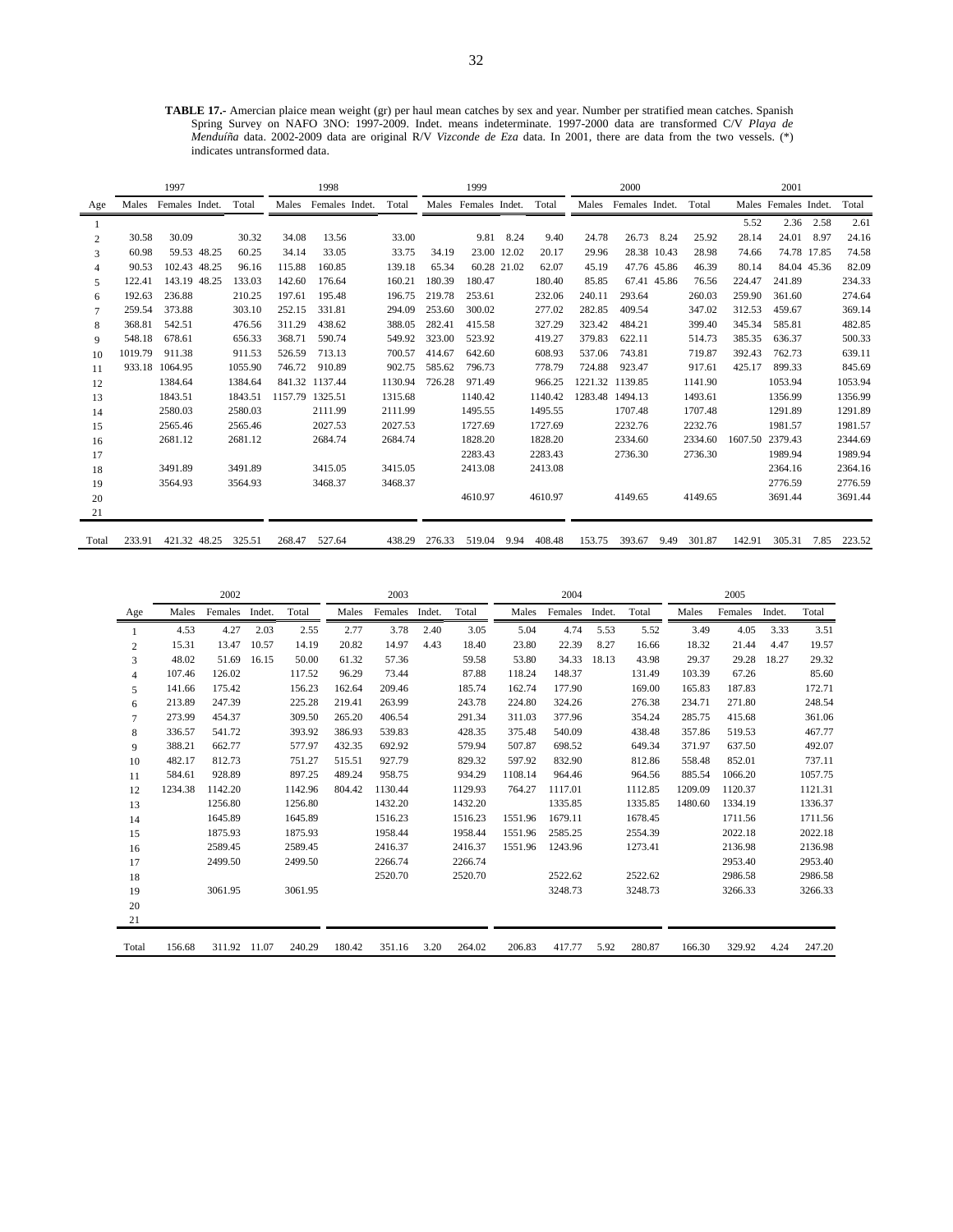**TABLE 17 (Cont.).-** American plaice mean weight (gr) per haul mean catches by sex and year. Number per stratified mean catches. Spanish Spring Survey on NAFO 3NO: 1997-2009. Indet. means indeterminate. 1997-2000 data are transformed C/V *Playa de Menduíña* data. 2002-2009 data are original R/V *Vizconde de Eza* data. In 2001, there are data from the two vessels.

|                |        | 2006    |        |         | 2007    |         |        |         | 2008   |         |        |         | 2009   |         |        |         |
|----------------|--------|---------|--------|---------|---------|---------|--------|---------|--------|---------|--------|---------|--------|---------|--------|---------|
| Age            | Males  | Females | Indet. | Total   | Males   | Females | Indet. | Total   | Males  | Females | Indet. | Total   | Males  | Females | Indet. | Total   |
|                | 2.78   | 5.14    | 2.58   | 2.65    | 4.27    | 4.78    | 2.89   | 3.38    | 4.29   | 6.95    | 4.95   | 6.34    | 4.71   | 3.91    | 3.66   | 3.70    |
| $\overline{c}$ | 30.35  | 33.38   | 4.18   | 31.48   | 4.71    | 16.44   | 11.67  | 7.53    | 12.40  | 12.59   | 10.27  | 12.13   | 15.57  | 15.57   | 6.52   | 13.01   |
| 3              | 61.78  | 64.12   | 5.00   | 62.84   | 55.34   | 55.17   | 15.64  | 55.23   | 22.78  | 25.18   | 11.98  | 22.78   | 48.56  | 40.16   | 12.13  | 43.15   |
| $\overline{4}$ | 77.10  | 81.96   |        | 79.51   | 111.98  | 129.47  |        | 119.11  | 118.25 | 90.13   | 40.62  | 108.56  | 76.16  | 75.60   | 19.72  | 75.70   |
| 5              | 138.74 | 133.07  |        | 136.15  | 134.70  | 157.85  |        | 146.81  | 136.06 | 153.88  | 48.66  | 142.89  | 158.84 | 165.60  |        | 161.38  |
| 6              | 229.61 | 310.73  |        | 257.57  | 207.31  | 222.78  |        | 212.94  | 223.30 | 228.00  |        | 226.21  | 178.31 | 240.78  |        | 215.05  |
| $\tau$         | 275.74 | 413.68  |        | 332.37  | 266.40  | 459.13  |        | 335.57  | 312.76 | 356.92  |        | 330.07  | 249.10 | 329.32  |        | 291.64  |
| 8              | 312.24 | 504.70  |        | 404.67  | 310.14  | 565.10  |        | 435.92  | 338.15 | 548.87  |        | 457.21  | 338.70 | 421.12  |        | 369.73  |
| 9              | 342.78 | 580.80  |        | 487.76  | 321.87  | 626.56  |        | 547.02  | 349.85 | 629.35  |        | 520.68  | 346.87 | 602.13  |        | 493.19  |
| 10             | 401.15 | 670.26  |        | 617.44  | 531.30  | 771.08  |        | 727.92  | 440.91 | 738.16  |        | 720.46  | 302.78 | 687.49  |        | 589.67  |
| 11             | 480.60 | 871.24  |        | 837.04  | 468.28  | 1130.82 |        | 859.49  | 670.52 | 862.19  |        | 851.32  | 383.25 | 712.14  |        | 681.60  |
| 12             | 808.17 | 1152.76 |        | 1150.11 | 949.59  | 1286.96 |        | 1278.61 | 737.72 | 1308.02 |        | 1289.01 | 530.64 | 884.69  |        | 874.41  |
| 13             | 986.79 | 1423.36 |        | 1422.33 | 1299.93 | 1488.33 |        | 1487.52 |        | 1407.83 |        | 1407.83 | 743.40 | 1171.05 |        | 1143.31 |
| 14             |        | 1692.58 |        | 1692.58 |         | 1443.88 |        | 1443.88 |        | 1373.08 |        | 1373.08 | 739.15 | 1582.24 |        | 1569.22 |
| 15             |        | 1940.19 |        | 1940.19 |         | 1706.32 |        | 1706.32 |        | 1794.17 |        | 1794.17 | 739.15 | 1060.60 |        | 1058.23 |
| 16             |        | 2083.56 |        | 2083.56 |         | 2291.03 |        | 2291.03 |        | 1865.85 |        | 1865.85 | 963.13 | 1562.03 |        | 1553.62 |
| 17             |        | 2198.82 |        | 2198.82 |         | 2011.95 |        | 2011.95 |        | 1830.42 |        | 1830.42 |        | 2032.21 |        | 2032.21 |
| 18             |        | 2446.73 |        | 2446.73 |         | 1986.34 |        | 1986.34 |        | 3377.64 |        | 3377.64 |        | 2087.80 |        | 2087.80 |
| 19             |        | 2836.06 |        | 2836.06 |         | 4294.54 |        | 4294.54 |        | 1713.65 |        | 1713.65 |        | 1471.99 |        | 1471.99 |
| 20             |        | 3941.25 |        |         |         | 2759.42 |        | 2759.42 |        | 4844.08 |        | 4844.08 |        | 2950.82 |        | 2950.82 |
| 21             |        |         |        |         |         |         |        |         |        | 2614.61 |        | 2614.61 |        |         |        |         |
| Total          | 165.03 | 307.24  | 3.61   | 234.41  | 183.20  | 395.68  | 2.98   | 285.93  | 176.11 | 364.62  | 10.04  | 267.16  | 197.81 | 429.98  | 6.34   | 328.23  |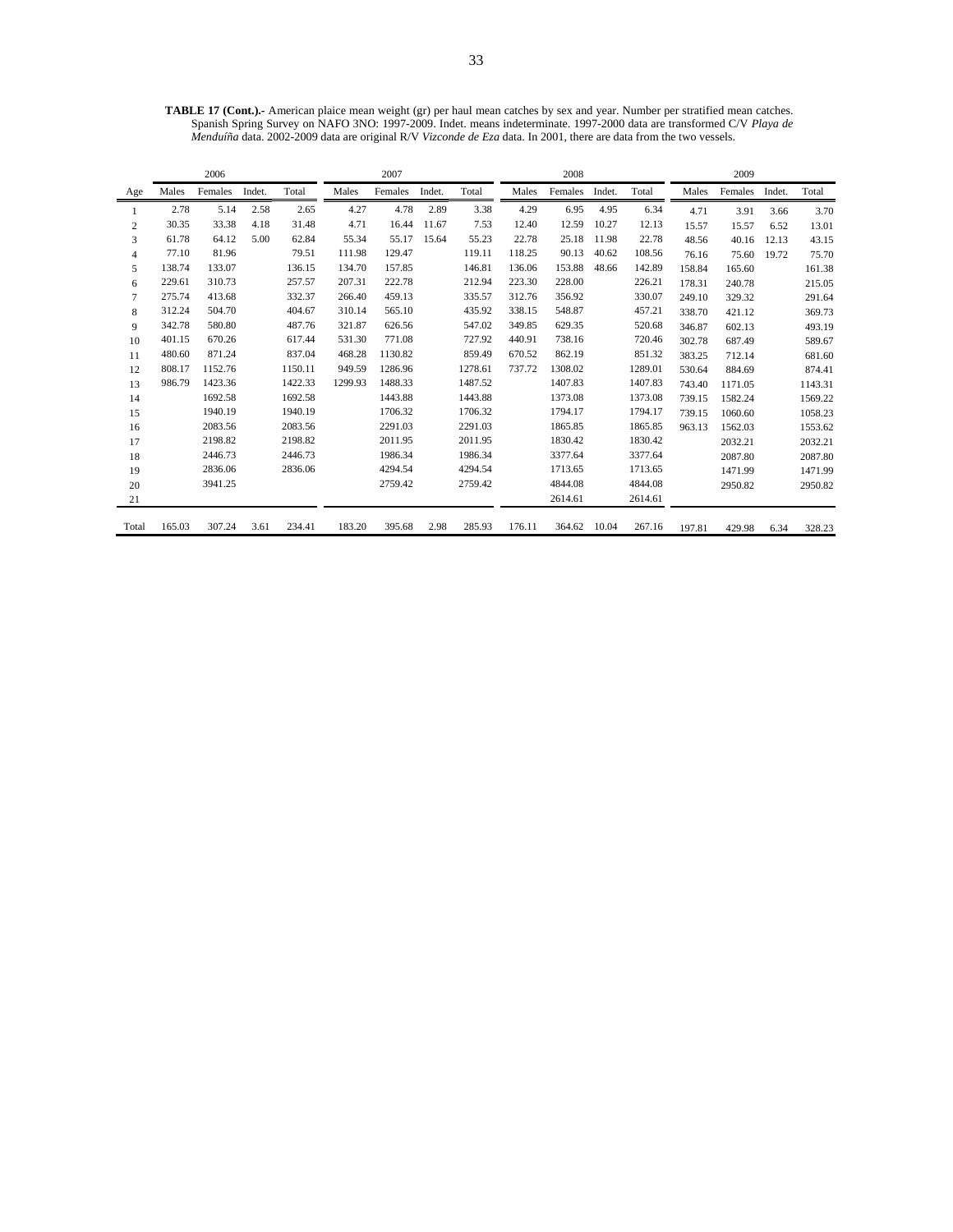

**FIGURE 1.-** Greenland halibut stratified mean catches in Kg and ±SD by year. Spanish Spring surveys on NAFO Div. 3NO: 1997-2009 (1997-2000 transformed data from C/V *Playa de Menduíña*; 2002-2009 original data from R/V *Vizconde de Eza*. In 2001, there are data from the two vessels).



FIGURE 2.- Greenland halibut biomass calculated by the swept method in tons and  $\pm SD$  by year. Spanish Spring surveys on NAFO Div. 3NO: 1997-2009 (1997-2000 transformed data from C/V *Playa de Menduíña*; 2002-2009 original data from R/V *Vizconde de Eza*. In 2001, there are data from the two vessels).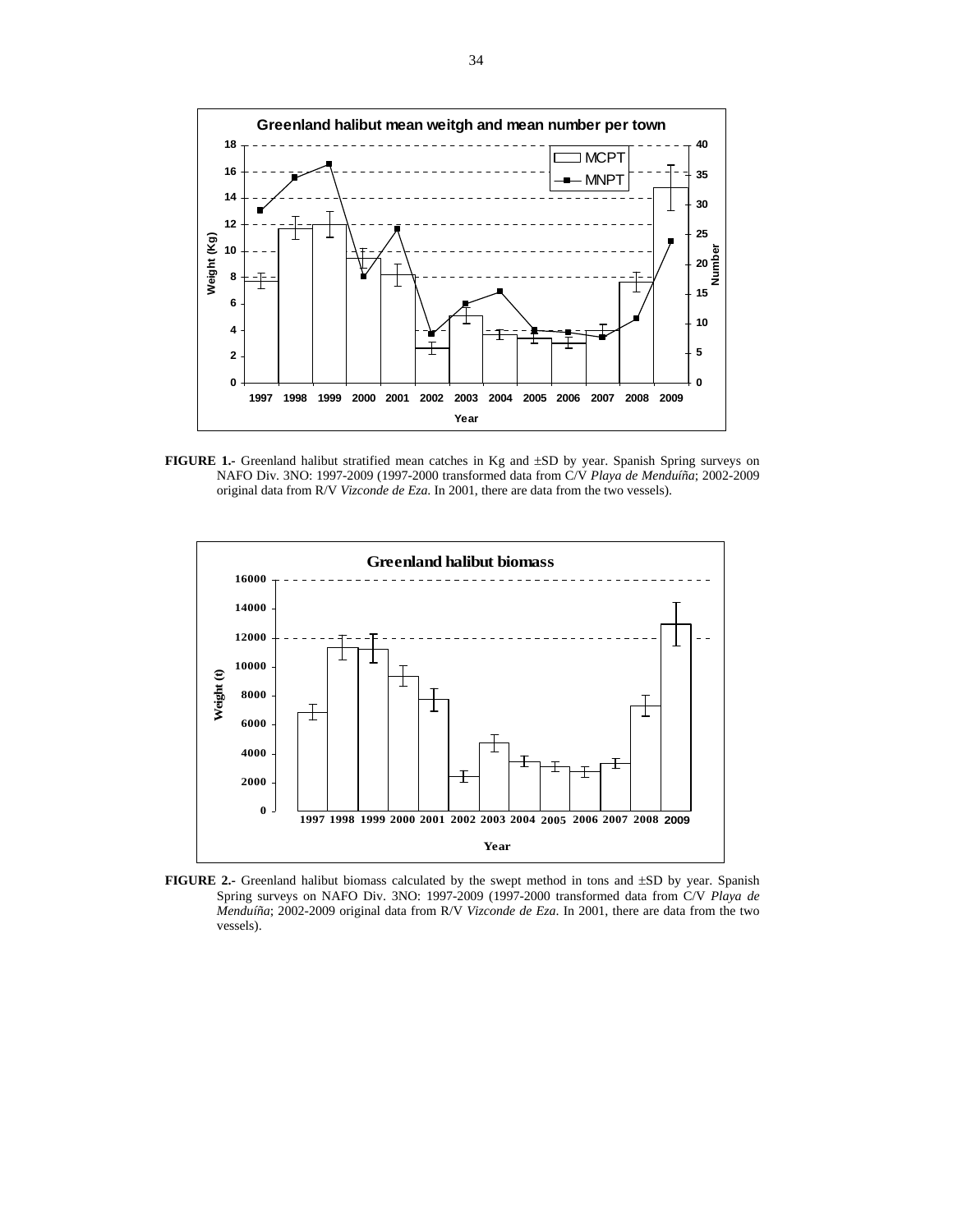

**FIGURE 3.-** Greenland halibut length distribution (cm) on NAFO 3NO: 1997-2009. Number per stratified mean catches. 1997-2000 data are transformed data from C/V *Playa de Menduíña*, and 2002-2009 data are original from R/V *Vizconde de Eza*. In 2001, there are data from the two vessels.

#### 35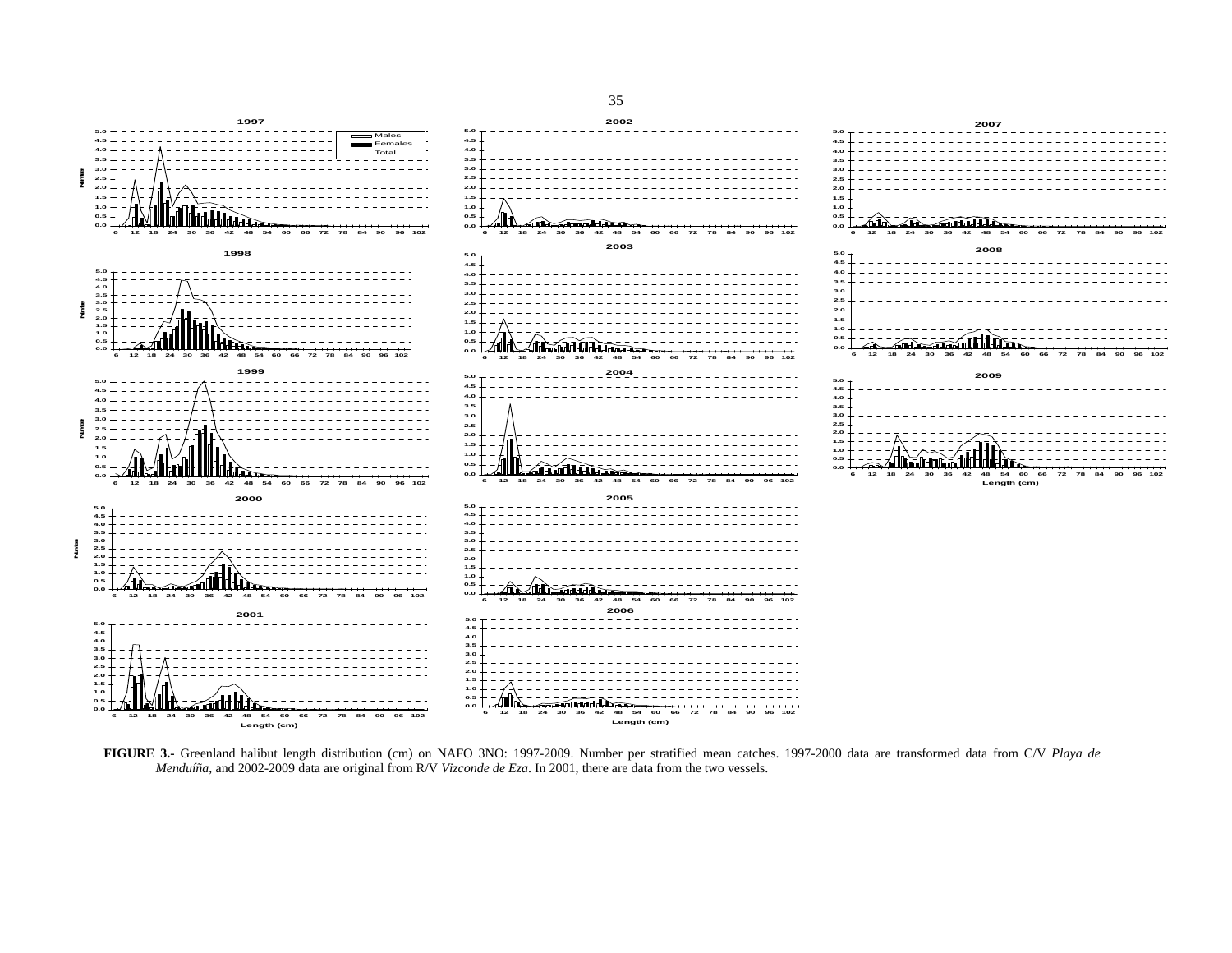

**FIGURE 4.-** Greenland halibut length distribution (cm) on NAFO 3NO: 1997-2009.



**FIGURE 5.-** Greenland halibut age distribution on NAFO 3NO: 1997-2009.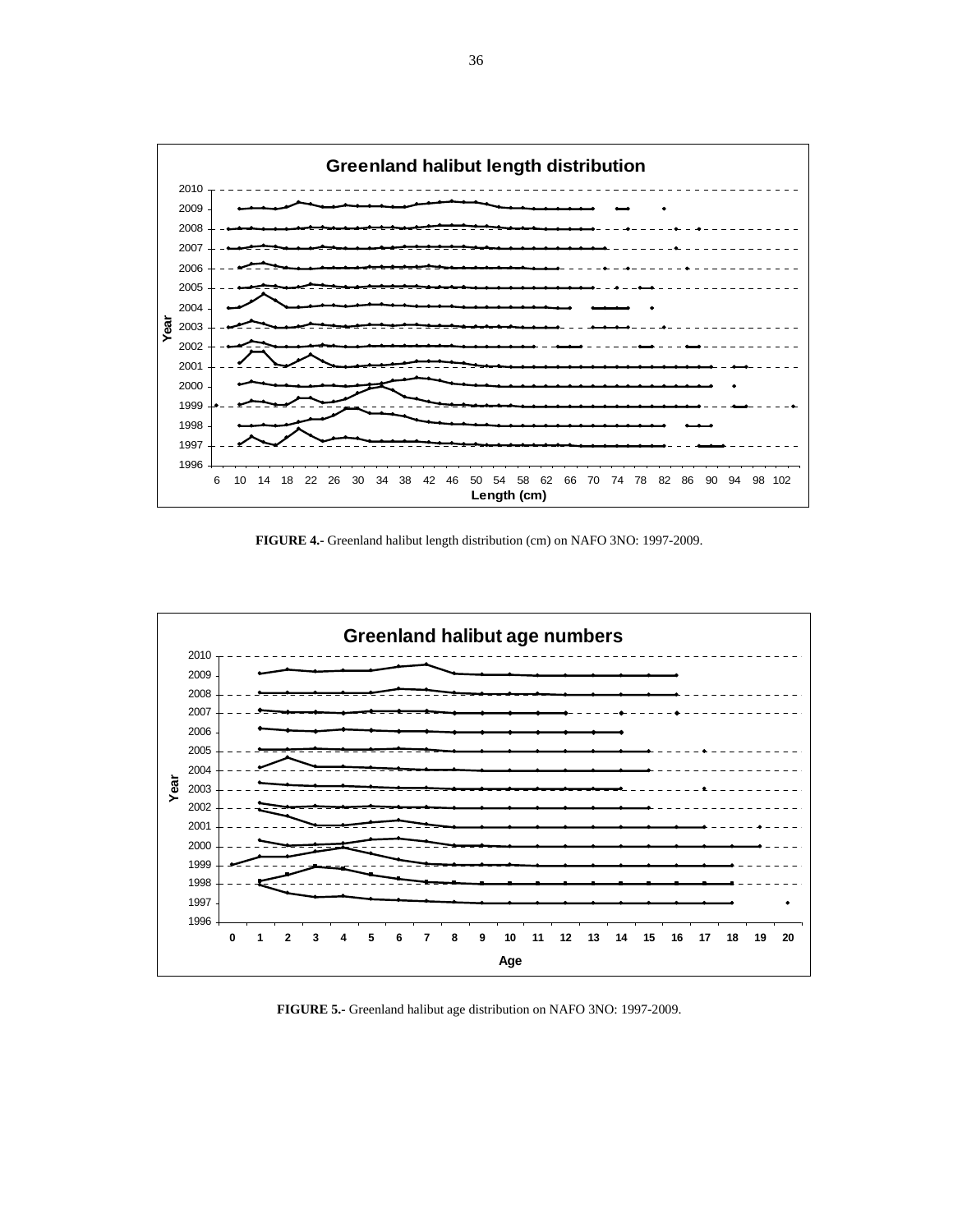

**FIGURE 6.-** Greenland halibut mean length (cm) at age on NAFO 3NO: 1997-2009. Ages from 0 to 14+.



**FIGURE 7.-** Greenland halibut mean weight (gr) at age on NAFO 3NO: 1997-2009. Ages from 0 to 14+.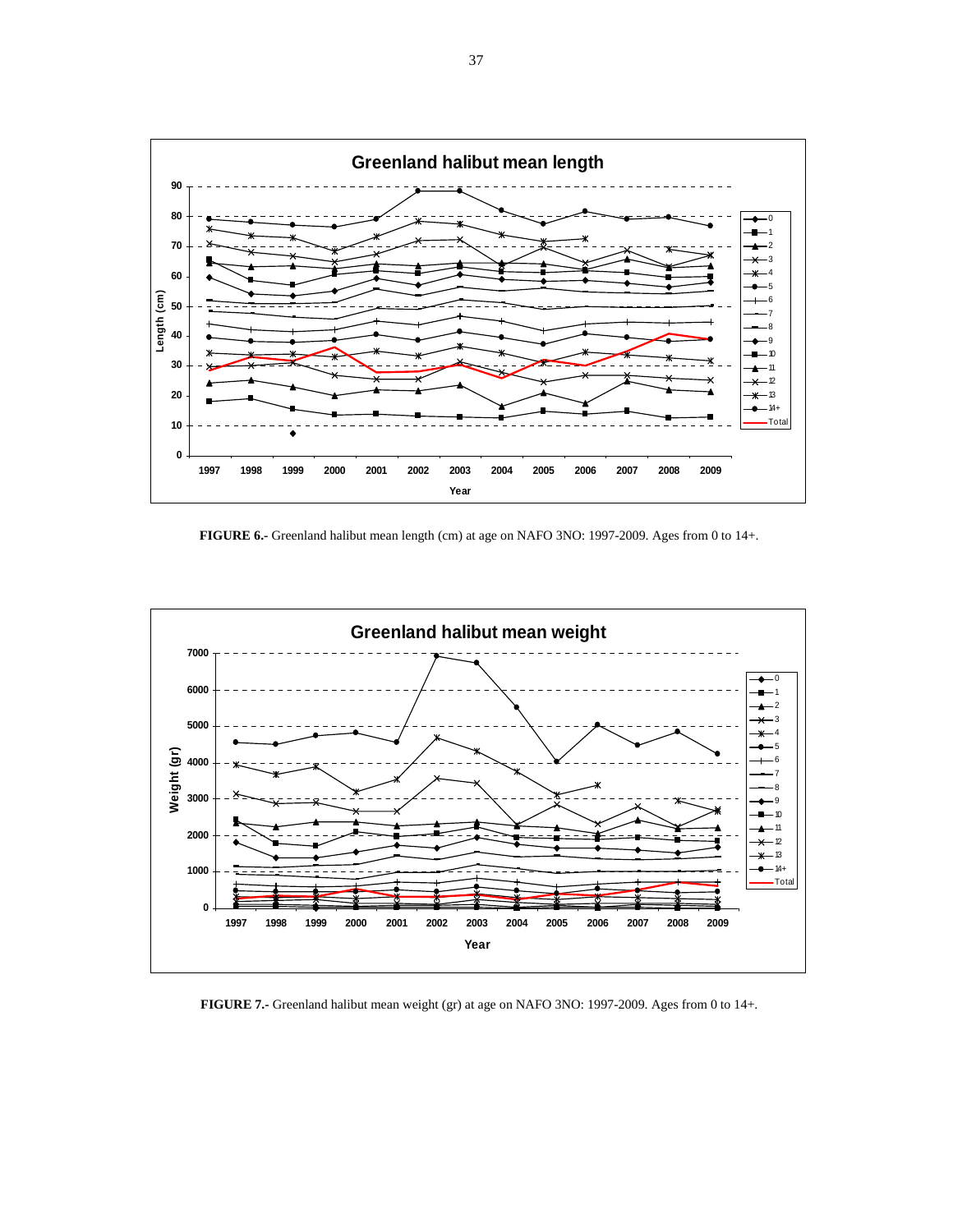

**FIGURE 8.-** American plaice stratified mean catches in Kg and ±SD by year. Spanish Spring surveys on NAFO Div. 3NO: 1997-2009 (1997-2000 transformed data from C/V *Playa de Menduíña*; 2002-2009 original data from R/V *Vizconde de Eza*. In 2001, there are data from the two vessels).



**FIGURE 9.-** American plaice biomass calculated by the swept method in tons and ±SD by year. Spanish Spring surveys on NAFO Div. 3NO: 1997-2009 (1997-2000 transformed data from C/V *Playa de Menduíña*; 2002-2009 original data from R/V *Vizconde de Eza*. In 2001, there are data from the two vessels).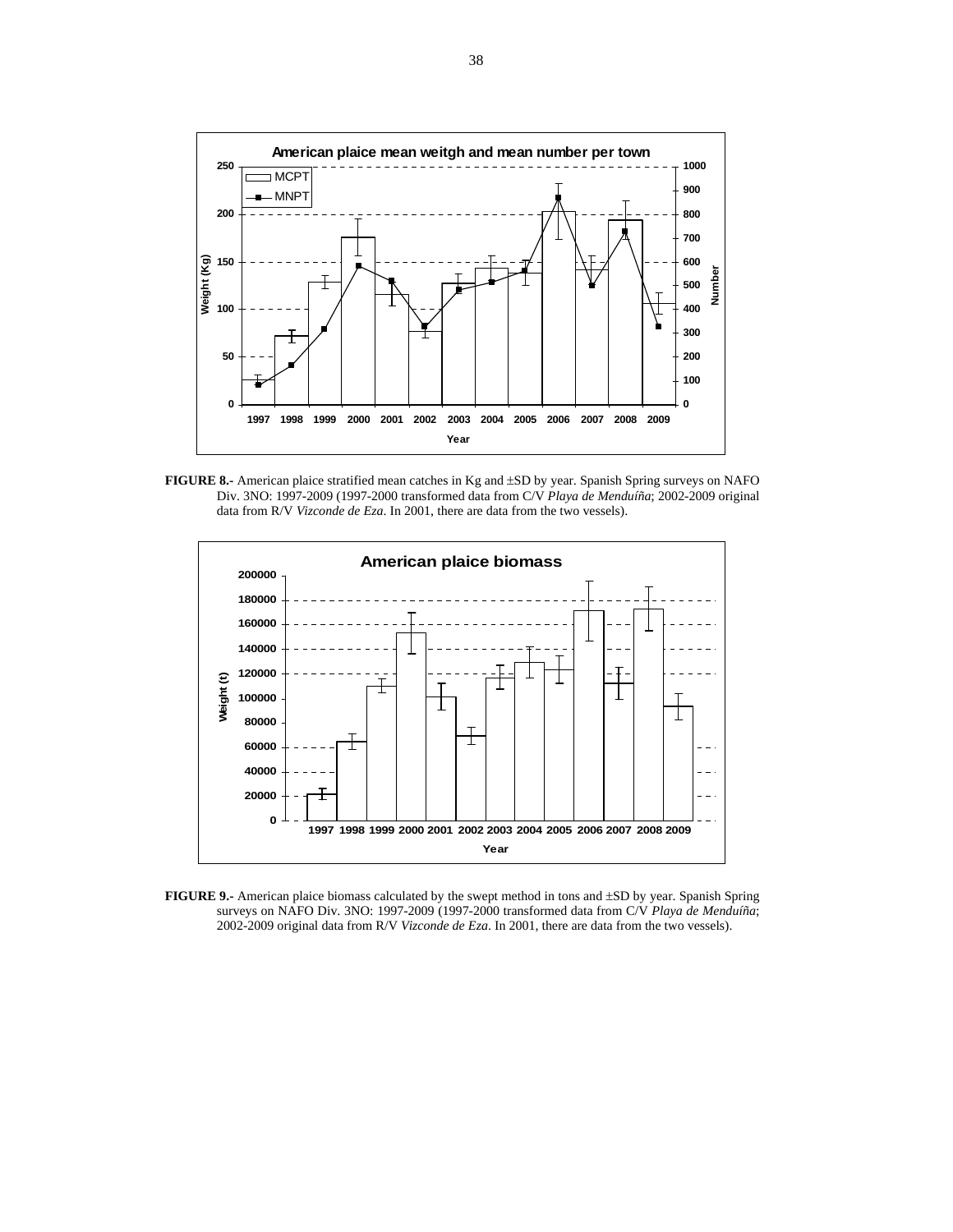

**FIGURE 10.-** American plaice length distribution (cm) on NAFO 3NO: 1997-2009. Estimated numbers per haul stratified mean catches. 1997-2000 data are transformed data from C/V *Playa de Menduíña*, and 2002-2009 data are original from R/V *Vizconde de Eza*. In 2001, there are data from the two vessels.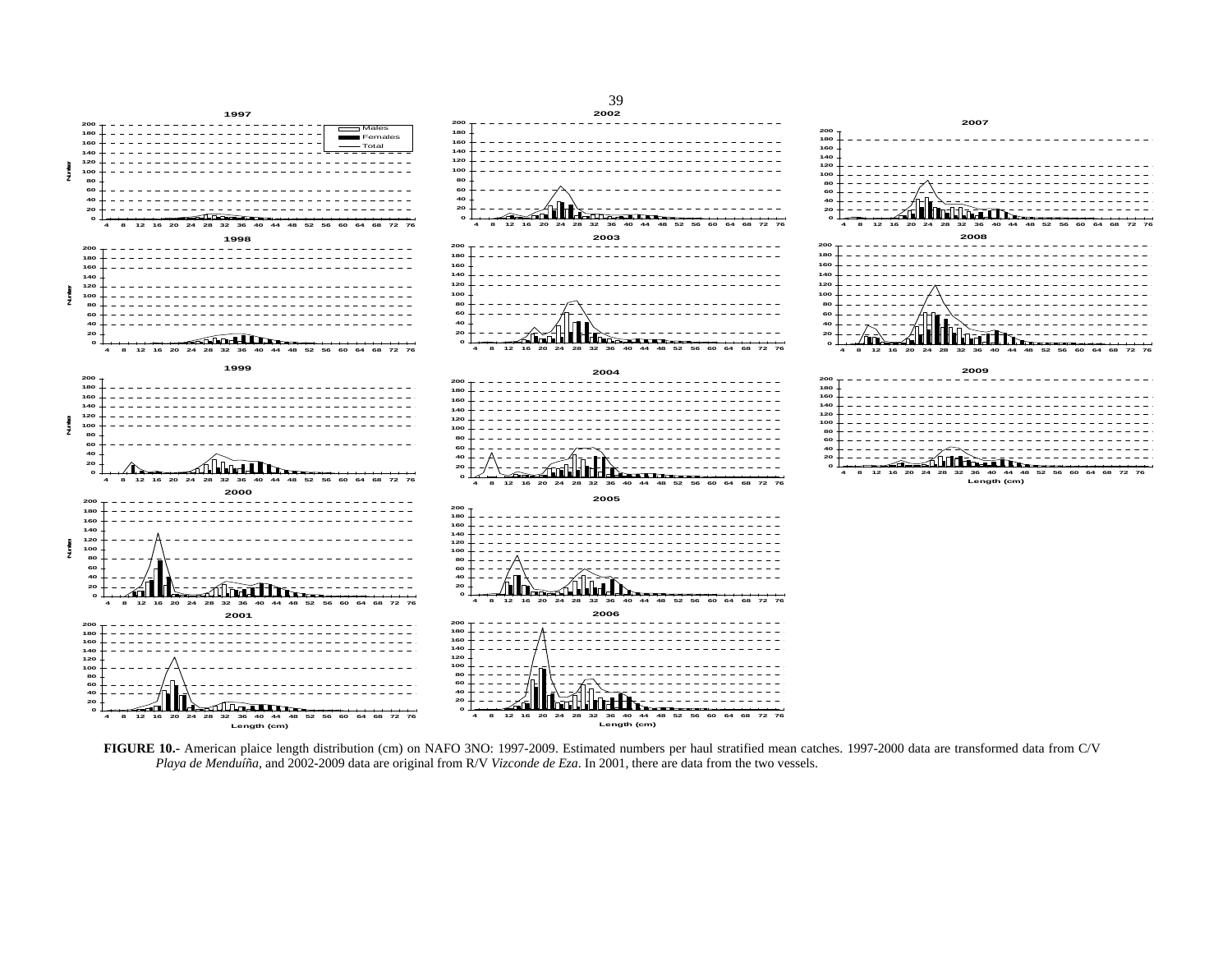

**FIGURE 11.-** Series of American plaice length distribution (cm) on NAFO 3NO: 1997-2009.



**FIGURE 12.-** American plaice age distribution on NAFO 3NO: 1997-2009.